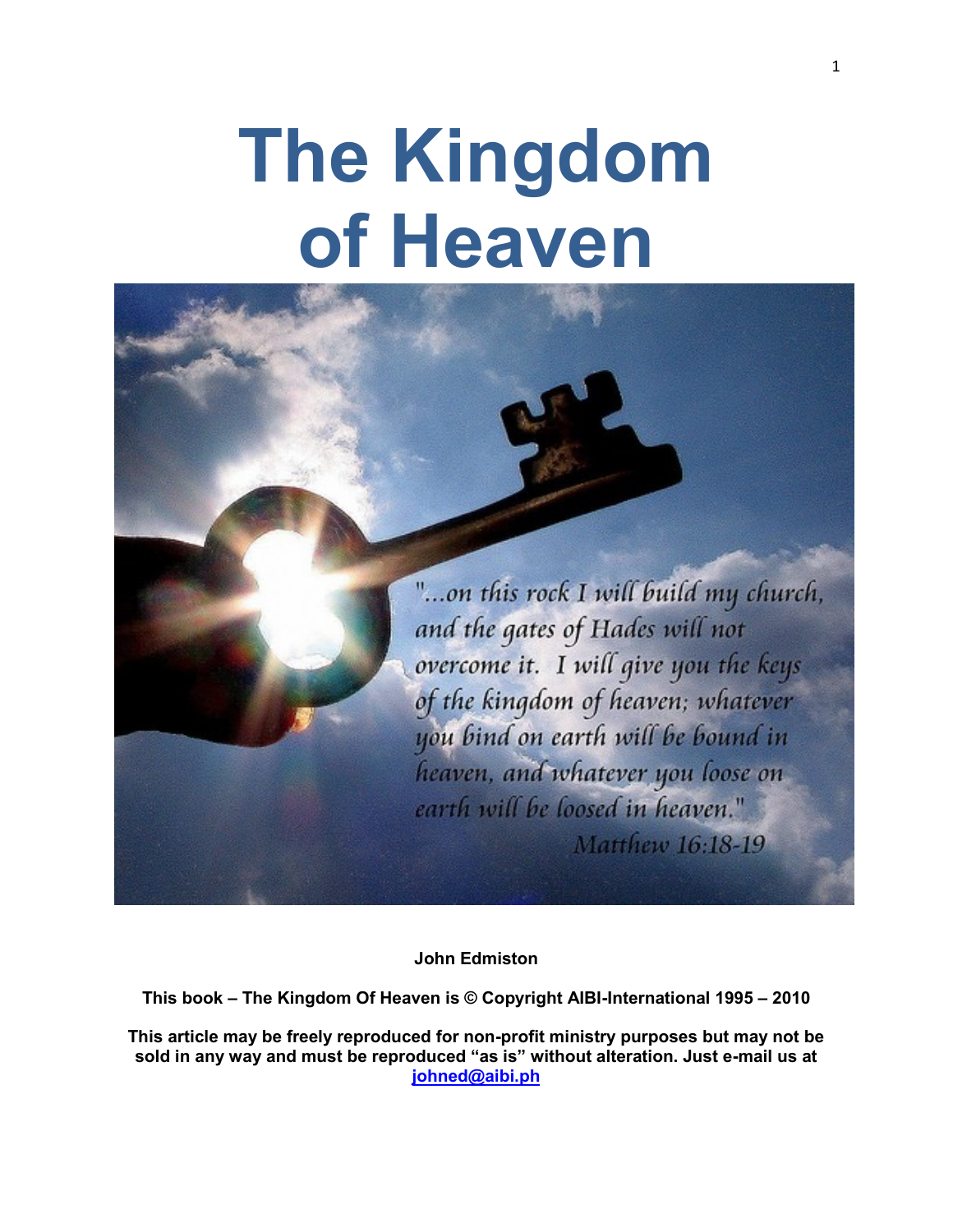# **Table of Contents**

| Introduction                                           | 3  |
|--------------------------------------------------------|----|
| The Kingdom and Salvation                              | 4  |
| Word Study - The Kingdom of God                        | 9  |
| The Kingdom of the Heavens                             | 13 |
| The Law of Love                                        | 15 |
| The Heart of Believers                                 | 17 |
| Accessible to the Unspiritual                          | 19 |
| <b>Good Works</b>                                      | 21 |
| Repentance                                             | 24 |
| The Will of God                                        | 26 |
| Persecution                                            | 28 |
| Astonishing Faith, Ethnicity and the Kingdom of Heaven | 30 |
| <b>Itinerant Christian Ministry</b>                    | 32 |
| The Mysteries of the Kingdom of Heaven                 | 35 |
| The Wheat and the Tares                                | 37 |
| <b>The Mustard Seed</b>                                | 39 |
| The Parable of the Leaven                              | 42 |
| The Treasure in the Field                              | 44 |
| The Pearl of Great Price                               | 46 |
| The Dragnet                                            | 48 |
| The Well-Instructed Scribe                             | 51 |
| The Keys of the Kingdom                                | 53 |
| The Greatest in the Kingdom                            | 56 |
| <b>Forgiving Your Brother</b>                          | 59 |
| Riches and the Kingdom                                 | 61 |
| The Parable of the Landowner                           | 63 |
| The Two Sons                                           | 65 |
| The Parable of the Vineyard                            | 67 |
| <b>Render Unto Caesar</b>                              | 73 |
| Is There Marriage In Heaven?                           | 75 |
| Blockages in the Kingdom                               | 77 |
| The Ten Virgins                                        | 79 |
| The Parable of the Talents                             | 77 |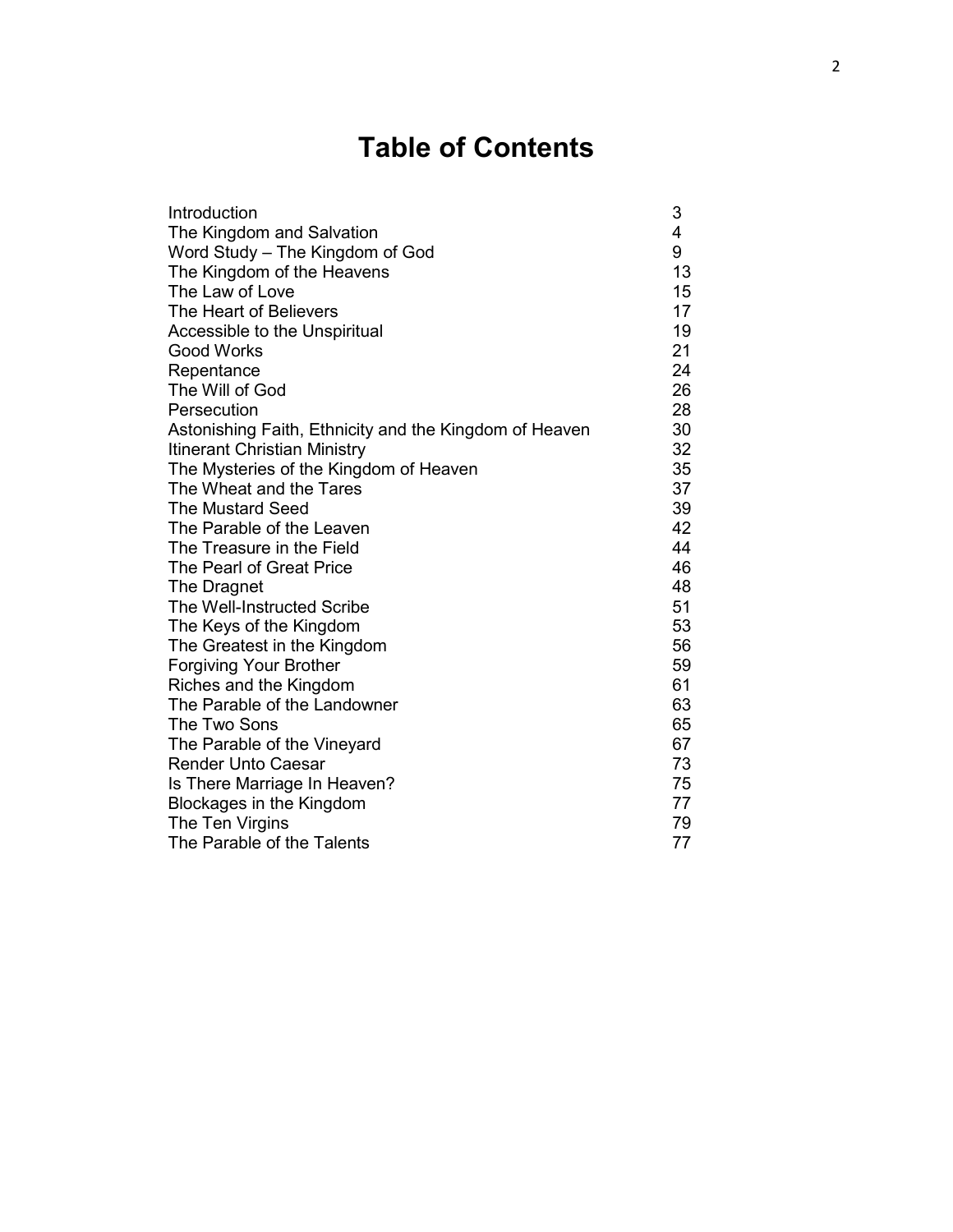## **Introduction**

To "The Kingdom of Heaven" This ebook contains 31 Eternity Daily Bible Studies on the "Kingdom of Heaven" as outlined in the Gospel of Matthew plus two introductory articles that explain some of the basic theology involved. These 33 articles are designed to give Christians an understanding of what Jesus meant when He talked about "the Kingdom of the Heavens" which many bible students say was His main message.

On the way you will cover many practical issues on Christian living, ethics, Church & State, Christian ministry and the values we are supposed to live by as Christians. This is truly lifetransforming material!

Read the Parable of the Leaven for a surprising look at how different Jesus' values were! Or "Render Unto Caesar" for His attitude to government and taxation.

The words of Jesus are timeless and piercing and never more so than when He talks about the Kingdom. These studies are "prophetic", not in the sense of telling the future but as in applying the prophetic call to righteousness to our situation today.

You may even do the ebook for assessment get credit with the Asian Internet Bible Institute and a certificate of completion. Just write a 4-page (2000 word) term paper on "The Kingdom of Heaven and The Church Today" and discuss four of the Kingdom saying of Jesus (one per page) and how they apply to church life and practice where you are today.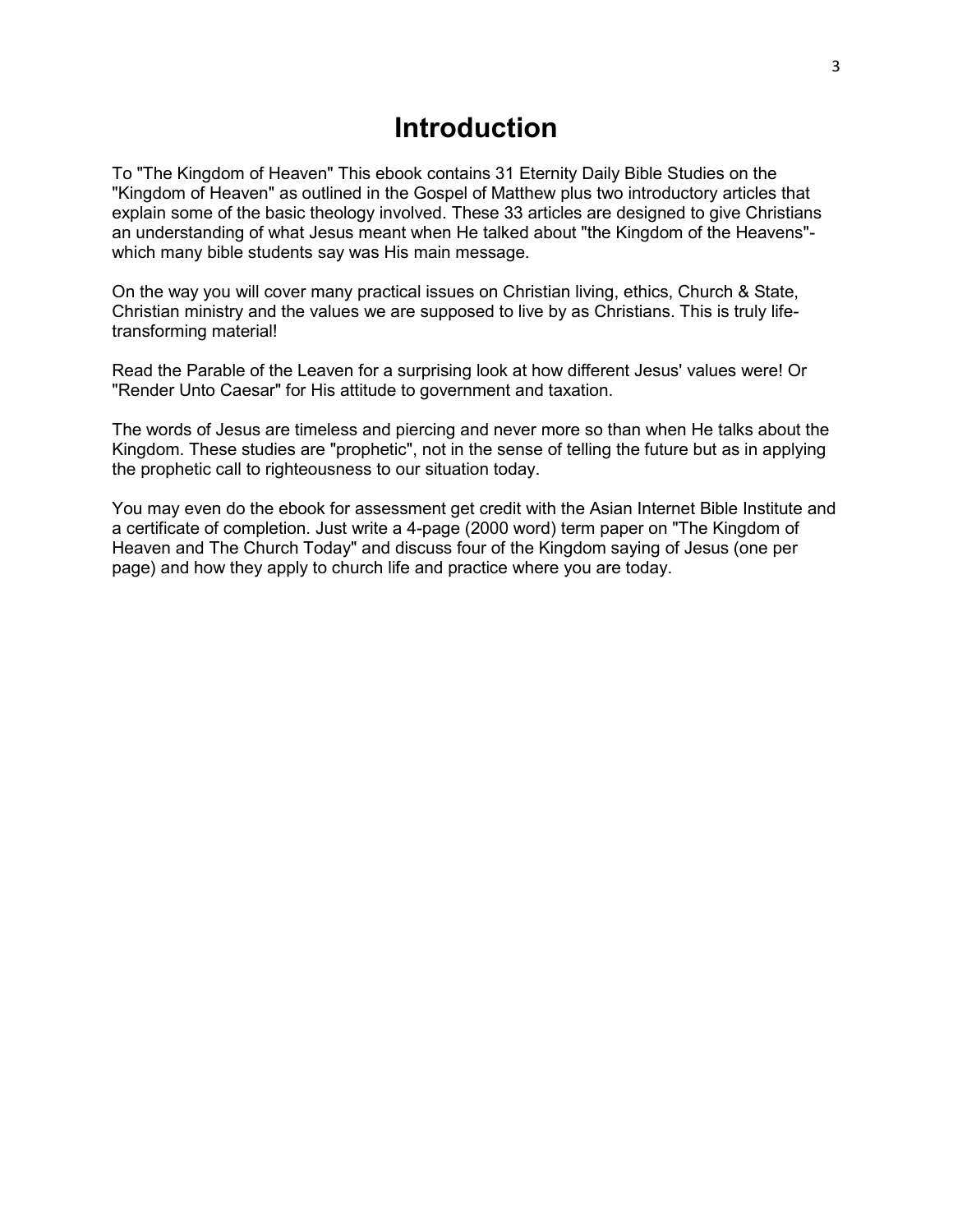## **The Kingdom and Salvation**

The question of who is saved and who isn't saved is often debated by Christians so I thought I would tackle the question by starting with Jesus' salvation message about the Kingdom of God. Jesus equates salvation with "entering the Kingdom of God" and the salvation message of Jesus was simple: (Matthew 4:17 NKJV) From that time Jesus began to preach and to say, "Repent, for the kingdom of heaven is at hand."

This means that salvation is experienced by those who truly repent and enter the Kingdom of God. Furthermore, this Kingdom is not a distant goal but is "at hand", just as a carpenters hammer is at hand - available to those who reach out.

This Kingdom of God is defined by Paul as "righteousness, peace and joy in the Holy Spirit" (Romans 14:17) and portrayed in detail by Jesus in the Sermon on the Mount and the Matthew 13 parables. It is a realm where God rules and where His will is done on earth as it is done in the Heavens (Matthew 6). It is a touch of Heaven upon earth, it is glory, grace and truth in our midst. It is also a realm where God's provision is the central economic fact (Matthew 6:19-34).

Those who turn from sin, believe in Jesus and enter into righteousness, peace and joy in the Holy Spirit are those who have entered the Kingdom of God.

They are the true believers, the lovers of Heaven, the people who are of a Kingdom that is not a political Kingdom of this world (John 18:36) and which is not inherited "by flesh and blood" but is eternal, spiritual and glorious. (1 Corinthians 15:50 NKJV) Now this I say, brethren, that flesh and blood cannot inherit the kingdom of God; nor does corruption inherit incorruption.

According to the red letters of Jesus these precious heaven-loving saints are greater than all the Old Testament prophets (Matthew 11:11-13). Those who enter the Kingdom are citizens of the realm of truth, the heavens, being seated there with Christ (Ephesians 2:6) as members of the Heavenly Zion (Hebrews 12:22-24). This heavenly kingdom, this Kingdom of the Heavens, this realm of righteousness, peace and joy in the Holy Spirit is a holy place with a holy lifestyle and glorious and holy inhabitants.(Hebrews 12:22-24). It is also a place of healing and resurrection and gospel living. (Matthew 10:7-8 NKJV) "And as you go, preach, saying, 'The kingdom of heaven is at hand.' {8} "Heal the sick, cleanse the lepers, raise the dead, cast out demons. Freely you have received, freely give."

The parables paint pictures of the Kingdom such as its holiness and purity (the dragnet, the wheat and the tares), the need for diligence to enter it (the ten virgins, the ten talents), the hidden influence of the Kingdom (the leaven) and its growth from small seeds of faith (the mustard seed). They also tell us of its varying reception by individuals (the sower and the soils, the King's banquet) and by Israel and the Gentiles (the King's messengers and Son).

Any broken sinner longing for healing, wholeness, righteousness, love, peace and joy can enter the kingdom of God in an instant as Zaccheus did and as the thief on the cross did. The prostitutes often enter before the self-righteous.(Matthew 21:31) The Kingdom is not a matter of continuous self-improvement of working harder, getting smarter and being more intensely religious. In fact it can be entered by those who do no works at all. (Romans 4)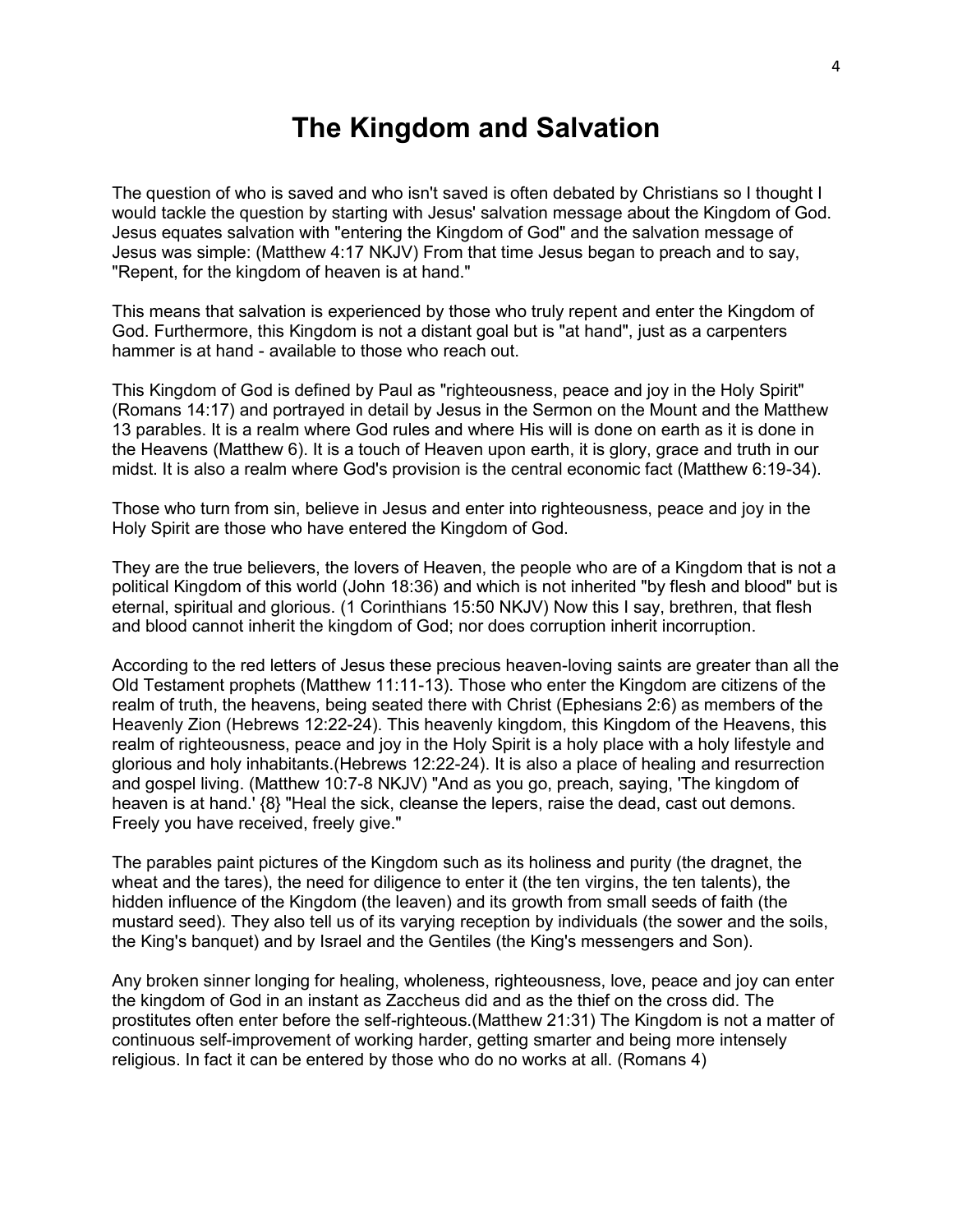The Kingdom is entered by the unspiritual, even the spiritually deprived and backward, the "poor in spirit": (Matthew 5:3 NKJV) "Blessed are the poor in spirit, For theirs is the kingdom of heaven." In fact the Kingdom is completely unreligious and does not require us to go to a temple, see a priest, wear a robe, take certain days as holy-days or any other nonsense. It's just for people who want God and love righteousness, peace and joy in the Holy Spirit. By contrast the scribes and Pharisees lock people out of the Kingdom by encouraging hard-hearted legalism and making it full of commandments and impossible requirements. (Matthew 23:13)

Entering the Kingdom is easy and light and free of religious requirements: (Matthew 11:27-30 NKJV) "All things have been delivered to Me by My Father, and no one knows the Son except the Father. Nor does anyone know the Father except the Son, and the one to whom the Son wills to reveal Him. {28} "Come to Me, all you who labor and are heavy laden, and I will give you rest. {29} "Take My yoke upon you and learn from Me, for I am gentle and lowly in heart, and you will find rest for your souls. {30} "For My yoke is easy and My burden is light."

The Kingdom and is joyous, humble and child-like: (Matthew 18:1-5 NKJV) At that time the disciples came to Jesus, saying, "Who then is greatest in the kingdom of heaven?" {2} Then Jesus called a little child to Him, set him in the midst of them, {3} and said, "Assuredly, I say to you, unless you are converted and become as little children, you will by no means enter the kingdom of heaven. {4} "Therefore whoever humbles himself as this little child is the greatest in the kingdom of heaven. {5} "Whoever receives one little child like this in My name receives Me.

Even in 90AD the apostle John said it was easy to be a Christian: "(1 John 5:3 NKJV) For this is the love of God, that we keep His commandments. And His commandments are not burdensome." The Christian life is unreligious and easy and the holiness is that of love and joy and peace not an artificial sanctity composed of human rules and regulations (Colossians 2:8- 23).

The Kingdom is for those who love Heaven and righteousness and truth. For those who love holy things and who see that this world and all its lusts is passing away. In fact Kingdom folk love Heaven and glory so much they will gladly be persecuted for righteousness sake: "(Matthew 5:10 NKJV) Blessed are those who are persecuted for righteousness' sake, For theirs is the kingdom of heaven." Furthermore, they will separate completely from sin and all defilement. "(Mark 9:47 NKJV) "And if your eye causes you to sin, pluck it out. It is better for you to enter the kingdom of God with one eye, rather than having two eyes, to be cast into hell fire;"

Yet while God calls us to separation He is not stingy or unrewarding. We will not be worse off in the end. (Luke 18:29-30 NKJV) So He said to them, "Assuredly, I say to you, there is no one who has left house or parents or brothers or wife or children, for the sake of the kingdom of God, {30} "who shall not receive many times more in this present time, and in the age to come eternal life."

The holy and beautiful Kingdom requires "clean robes" and repentance (Matthew 22:11-14) and cannot be entered presumptuously. The unrepentant, the profane, the unholy, the vile, the lovers of pleasure and worldliness will not enter into the Kingdom. (1 Corinthians 6:9-10 NKJV) Do you not know that the unrighteous will not inherit the kingdom of God? Do not be deceived. Neither fornicators, nor idolaters, nor adulterers, nor homosexuals, nor sodomites, {10} nor thieves, nor covetous, nor drunkards, nor revilers, nor extortioners will inherit the kingdom of God.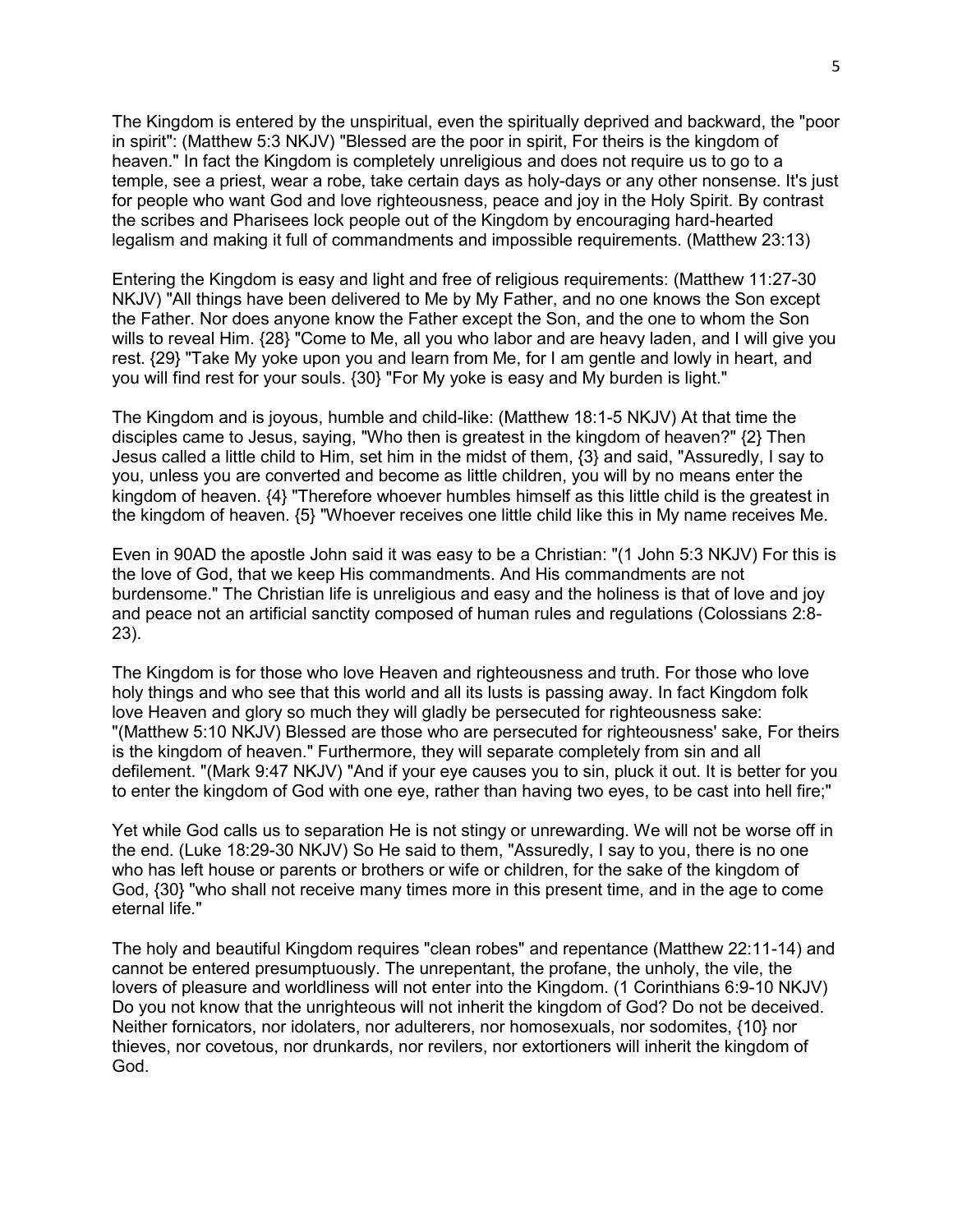It is not praying a prayer or lip-service that makes one a Christian but joyfully doing the will of God. Matthew 7:21 NKJV) "Not everyone who says to Me, 'Lord, Lord,' shall enter the kingdom of heaven, but he who does the will of My Father in heaven." And as the parable of the two sons shows doing the will of God involves real obedience not just saying you have the "willingness to obey". (Matthew 21:28-32)

The Kingdom is also difficult for the rich, the powerful and worldly to enter because of their deep attachment to this life. (Matthew 19:23-24 NKJV) Then Jesus said to His disciples, "Assuredly, I say to you that it is hard for a rich man to enter the kingdom of heaven. {24} "And again I say to you, it is easier for a camel to go through the eye of a needle than for a rich man to enter the kingdom of God."

This attachment to this life is like Lot's wife who "looked back" and believers are not to look back to a life in the world and the pleasures of Sodom. (Luke 9:62 NKJV) But Jesus said to him, "No one, having put his hand to the plow, and looking back, is fit for the kingdom of God."

Neither is the Kingdom a matter of theological debate. (1 Corinthians 4:20 NKJV) For the kingdom of God is not in word but in power. Rather the Kingdom of God is characterized by spiritual authority." (Matthew 12:28 NKJV) "But if I cast out demons by the Spirit of God, surely the kingdom of God has come upon you." This authority was also to be exercised by believers: (Matthew 16:19 NKJV) "And I will give you the keys of the kingdom of heaven, and whatever you bind on earth will be bound in heaven, and whatever you loose on earth will be loosed in heaven."

The understanding of the Kingdom is for those that truly love holy things. To these are granted "the mysteries of the Kingdom of Heaven". The pearls are not to be cast before swine (Matthew 7:6) and those obsessed with earth will not grasp the nature of the Kingdom. (Matthew 13:11-13 NKJV) He answered and said to them, "Because it has been given to you to know the mysteries of the kingdom of heaven, but to them it has not been given. {12} "For whoever has, to him more will be given, and he will have abundance; but whoever does not have, even what he has will be taken away from him. {13} "Therefore I speak to them in parables, because seeing they do not see, and hearing they do not hear, nor do they understand.

The imperceptibility of the Kingdom is due to the fact that it is an invisible, spiritual realm in our very midst, not an earthly Kingdom with a physical location. It is not "here" or "there" but at hand for all who believe. (Luke 17:20-22 NKJV) Now when He was asked by the Pharisees when the kingdom of God would come, He answered them and said, "The kingdom of God does not come with observation;  $\{21\}$  "nor will they say, 'See here!' or 'See there!' For indeed, the kingdom of God is within you."

Paul puts it this way: (Romans 10:-69 NKJV) But the righteousness of faith speaks in this way, "Do not say in your heart, 'Who will ascend into heaven?' "(that is, to bring Christ down from above) {7} or, " 'Who will descend into the abyss?' "(that is, to bring Christ up from the dead). {8} But what does it say? "The word is near you, in your mouth and in your heart" (that is, the word of faith which we preach): {9} that if you confess with your mouth the Lord Jesus and believe in your heart that God has raised Him from the dead, you will be saved.

The entrance to the Kingdom is not a matter of just knowing Jesus or believing in Jesus but being willing to be changed by Jesus and to become like Jesus. It's a matter of being born-again and being made new with a holy, righteous and heavenly nature. (John 3:3 NKJV) Jesus answered and said to him, "Most assuredly, I say to you, unless one is born again, he cannot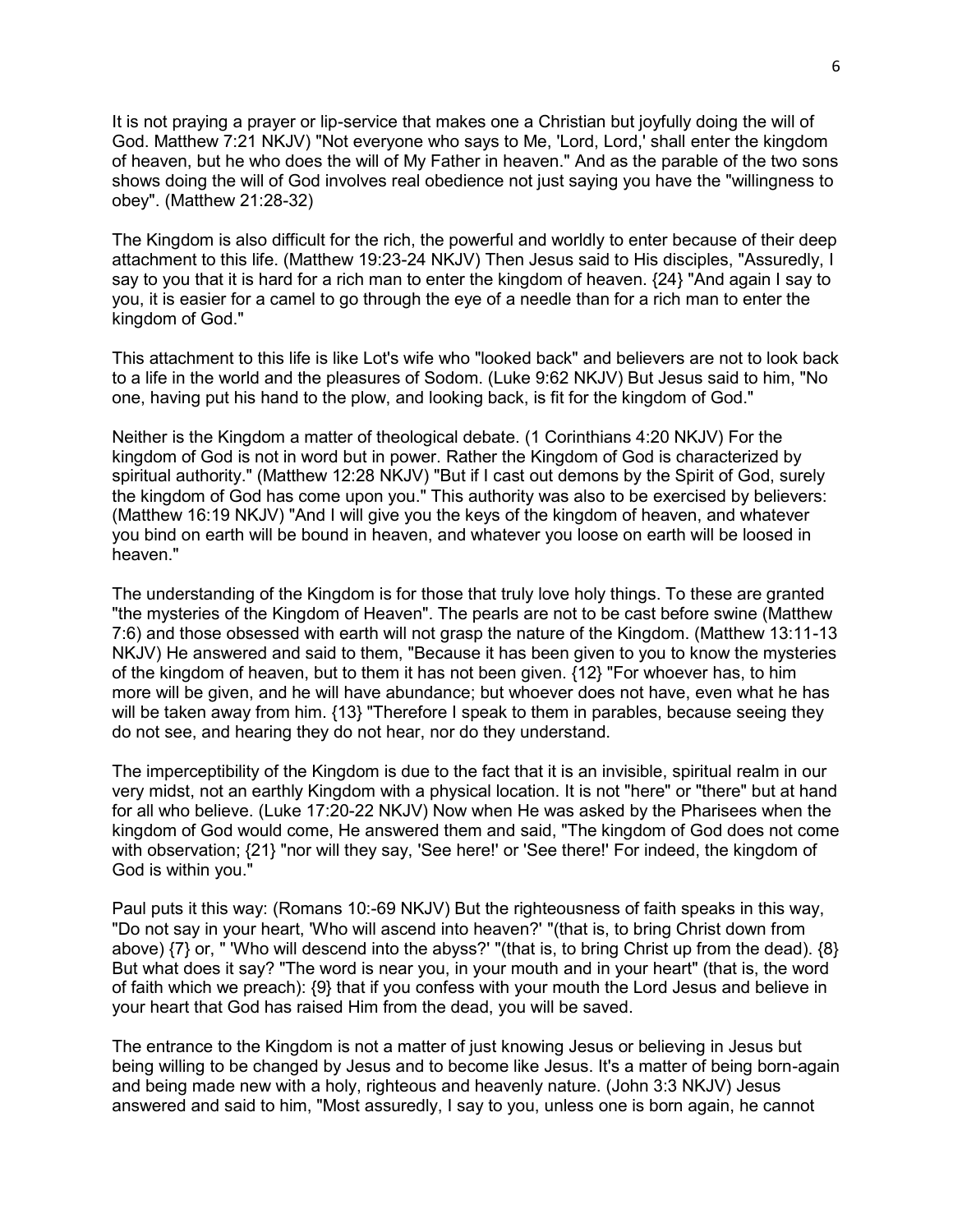see the kingdom of God." This new birth is not a physical process but is accomplished by the Holy Spirit (John 3:5 NKJV) Jesus answered, "Most assuredly, I say to you, unless one is born of water and the Spirit, he cannot enter the kingdom of God.

Those who have grasped the law of love are close to the Kingdom (Mark 12:32-34) for love is the Kingdoms' ruling ethos and its governing commandment (John 13:34, 1 Corinthians 13, Romans 13:9,10). Yet the gate to the Kingdom is narrow and entering requires effort. "(Luke 13:24 NKJV) "Strive to enter through the narrow gate, for many, I say to you, will seek to enter and will not be able." This proper striving is a striving to keep the commandments of love:

(John 15:10-12 NKJV) "If you keep My commandments, you will abide in My love, just as I have kept My Father's commandments and abide in His love. {11} "These things I have spoken to you, that My joy may remain in you, and that your joy may be full. {12} "This is My commandment, that you love one another as I have loved you.

This love is not merely sentimental but is also honest, pure and truthful:

(1 Timothy 1:5 NKJV) Now the purpose of the commandment is love from a pure heart, from a good conscience, and from sincere faith. In Acts we see that suffering was normal for those finding the Kingdom, it was no easy gospel. "

(Acts 14:22 NKJV) strengthening the souls of the disciples, exhorting them to continue in the faith, and saying, "We must through many tribulations enter the kingdom of God."

Entering the Kingdom is not just a matter of "having a relationship with Jesus" because many who knew Jesus, such as Judas, will be outside the Kingdom and the so-called holy places like Jerusalem and Capernaum where Jesus preached will know wrath not blessing (Matthew 11:20- 24). In fact many of those who knew Jesus as their next door neighbor will weep and wail and gnash their teeth.

(Luke 13:25-30 NKJV) "When once the Master of the house has risen up and shut the door, and you begin to stand outside and knock at the door, saying, 'Lord, Lord, open for us,' and He will answer and say to you, 'I do not know you, where you are from,' {26} "then you will begin to say, 'We ate and drank in Your presence, and You taught in our streets.' {27} "But He will say, 'I tell you I do not know you, where you are from. Depart from Me, all you workers of iniquity.' {28} "There will be weeping and gnashing of teeth, when you see Abraham and Isaac and Jacob and all the prophets in the kingdom of God, and yourselves thrust out. {29} "They will come from the east and the west, from the north and the south, and sit down in the kingdom of God. {30} "And indeed there are last who will be first, and there are first who will be last."

This Luke 13 passage above also tells us that the Kingdom is not bounded by ethnicity or geography, it will be a universal Kingdom for all nations: "They will come from the east and the west, from the north and the south, and sit down in the kingdom of God." Neither will social rank lay any part in determining who is who in the Kingdom "And indeed there are last who will be first, and there are first who will be last."

The Kingdom of God is a universal Kingdom and open to all who repent regardless of ethnicity, social rank or how messed up their lives may be. Yet it is still a holy Kingdom and the concept of "being worthy" of the Kingdom is common. (Luke 21:34-36 NKJV) "But take heed to yourselves, lest your hearts be weighed down with carousing, drunkenness, and cares of this life, and that Day come on you unexpectedly. {35} "For it will come as a snare on all those who dwell on the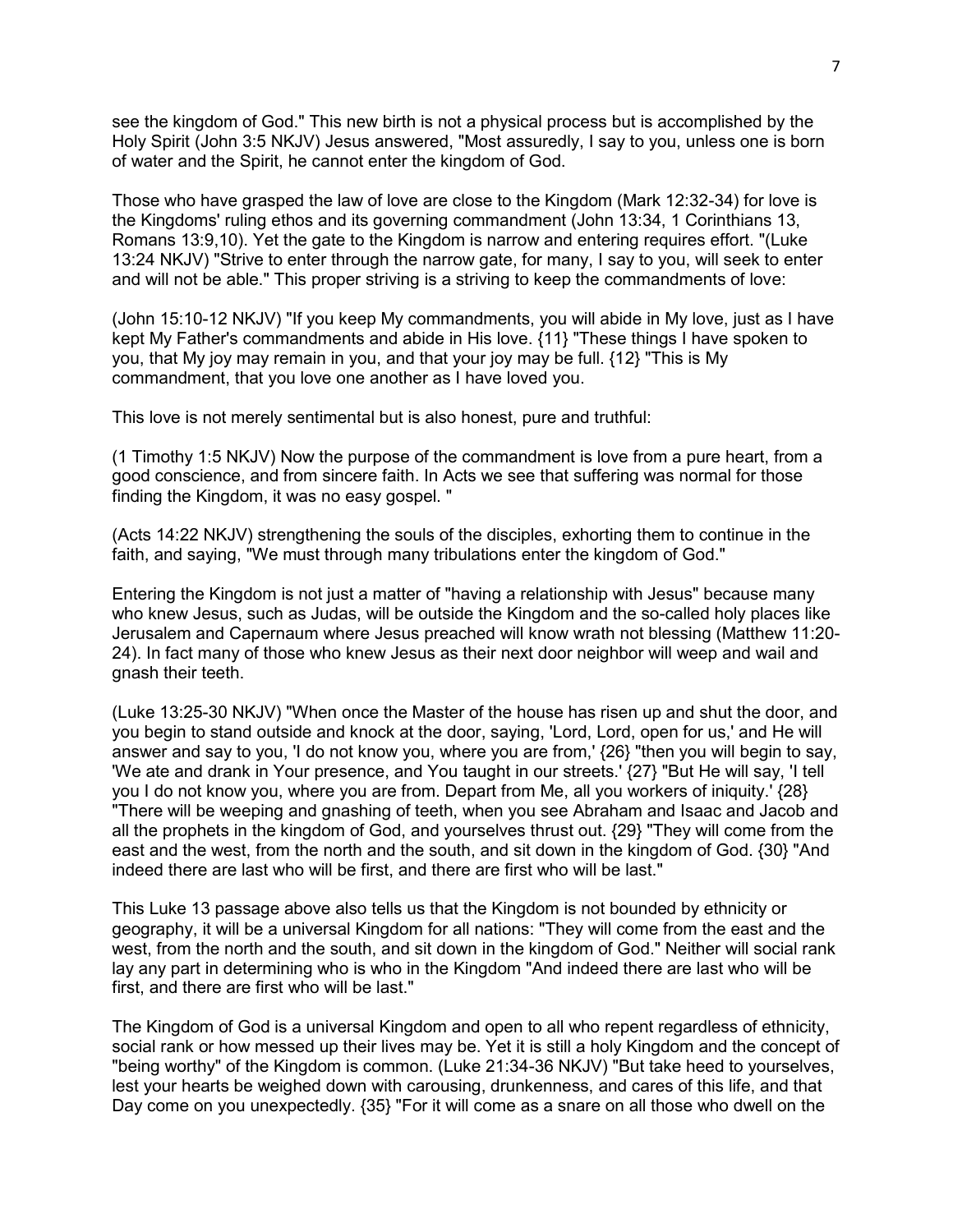face of the whole earth. {36} "Watch therefore, and pray always that you may be counted worthy to escape all these things that will come to pass, and to stand before the Son of Man."

Galatians 5 contrasts carnality and the works of the flesh are not worthy actions for the Christian "(Galatians 5:19-21 NKJV) Now the works of the flesh are evident, which are: adultery, fornication, uncleanness, lewdness, {20} idolatry, sorcery, hatred, contentions, jealousies, outbursts of wrath, selfish ambitions, dissensions, heresies, {21} envy, murders, drunkenness, revelries, and the like; of which I tell you beforehand, just as I also told you in time past, that those who practice such things will not inherit the kingdom of God." With the truly spiritual life:

(Galatians 5:22-25 NKJV) But the fruit of the Spirit is love, joy, peace, longsuffering, kindness, goodness, faithfulness, {23} gentleness, self-control. Against such there is no law. {24} And those who are Christ's have crucified the flesh with its passions and desires. {25} If we live in the Spirit, let us also walk in the Spirit. Note carefully that this "worthiness" and true spirituality is not the performance of vows, religious acts, or external observances such as circumcision or church attendance but is rather the life of a renewed heart filled with the love of God.

This worthiness is demonstrated in genuine practical love (1 John3:16-18) and in the willingness to suffer for Christ. (2 Thessalonians 1:3-5 NKJV) We are bound to thank God always for you, brethren, as it is fitting, because your faith grows exceedingly, and the love of every one of you all abounds toward each other, {4} so that we ourselves boast of you among the churches of God for your patience and faith in all your persecutions and tribulations that you endure, {5} which is manifest evidence of the righteous judgment of God, that you may be counted worthy of the kingdom of God, for which you also suffer;"

Some sinners do pray a sinners prayer and enter the Kingdom - they crash through into Heaven. Others pray a sinners prayer and walk away empty because they do not really want the Kingdom in their lives, ruling their soul and spirit and life. God is not going to be used for fireinsurance. He requires kingdom living from a repentant heart and a new born-again nature that believes in Christ and joyously obeys His commandments.

Yet salvation, and being a true believer is not a matter of religious works, but of trust in Christ, and faith born in our hearts through grace (Ephesians 2:8,9) and it is this faith that results in good works (Ephesians 2:10) because that's what Jesus would do and we are to be made like Him. (Romans 8:28-31).

So salvation is not a matter of praying a certain prayer, nor is it about doing certain religious works. Rather it's about repenting from sin and entering the Kingdom and exchanging the lifestyle of the world for the Christ-centered, loving, joyous and peaceful lifestyle of Heaven.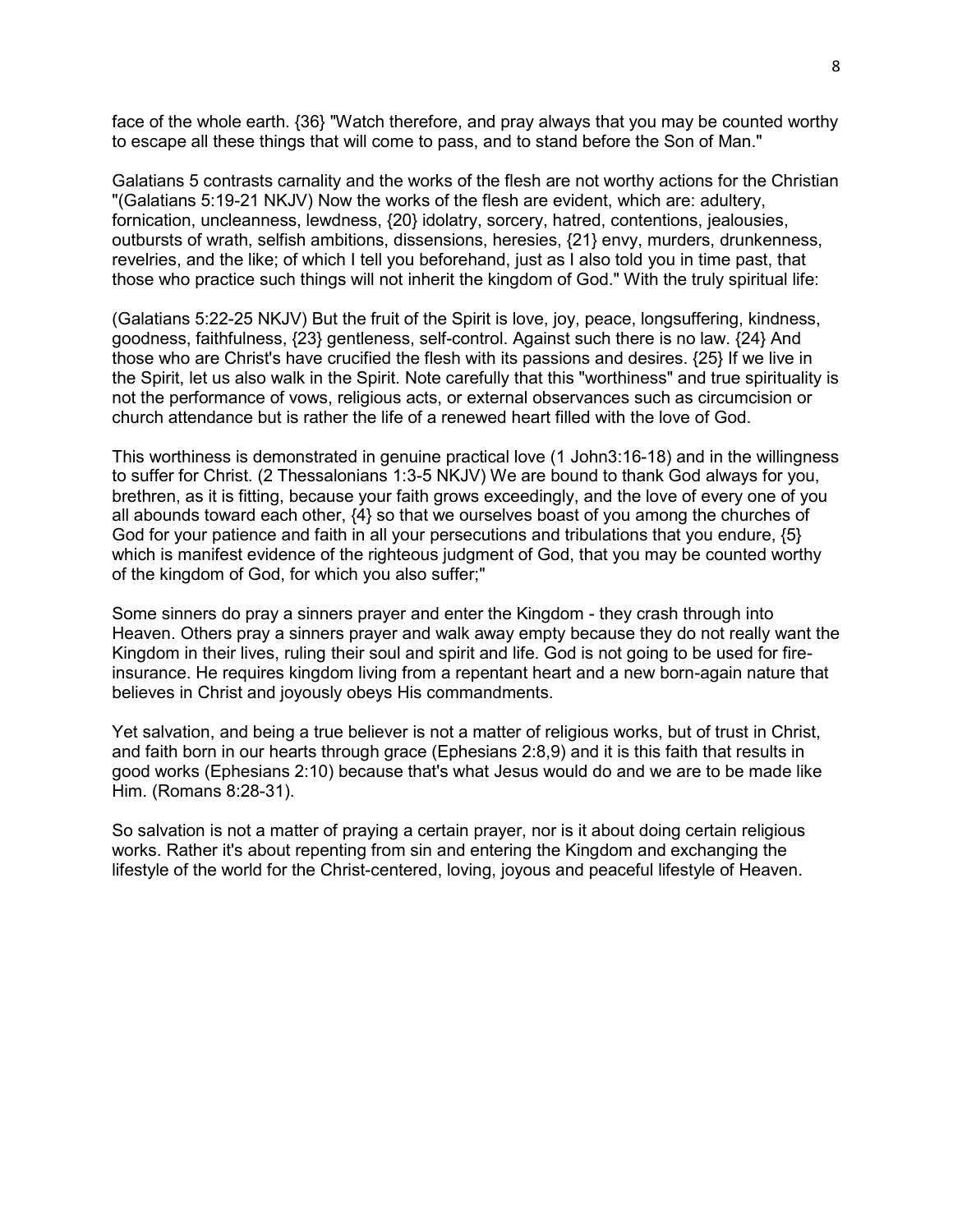## **Word Study - The Kingdom of God**

As the world draws close to the year 2000 and Christians ponder the meaning of a "New World Order" the Bible teaches us of a far more radical and truly ideal New World Order - the Kingdom of God, brought in through the ministry, death and resurrection of Jesus Christ of Nazareth and inaugurated in power on the day of Pentecost. This word study will help bring this powerful doctrine to light and give you confidence and hope as you face the future - no matter what the political outcomes are. This article draws heavily upon from G.W. Bromiley's "Theological Dictionary of The New Testament".

The two main Greek words are "basileus" a King, and "basileia" a Kingdom. Ancillary words are "basileuo" to be king, to reign and "symbasileuo" to reign together with. The main phrases we will be concerned with are "basileia tou theou" Kingdom of God and "basileia ton ouranon" Kingdom of Heaven.

The "king" is the legitimate ruler. In both Greek and Hebrew thought the King derives his authority from God and is the source of all law in the land. For us this means that Jesus Christ is the authoritative governor of the heavens and the earth. It is His laws ultimately that must be obeyed. Even the kings, princes and tyrants of this world, the city state despots, the Jewish Sanhedrin and Caesar himself are accountable to the "royal law"(James 2:8) handed down by Jesus Christ. Thus Jesus is truly the King of Kings and Lord of Lords (1 Tim 6:16) before whom every knee will bow to the glory of God the Father. (Phil 2:9-11)

Christ is king in the NT. He is first "king of the Jews" (Mt. 3:2; Mk 15;2, etc.), accused as such (Lk. 23:2-3), but also treated as a pretender (Jn. 19:12). The people want him as king in a political sense; hence he resists their pressure (Jn 6:15). Yet in a true sense he is indeed the promised "King of Israel" (Mt. 27:42; Mk.15:32).He enters Jerusalem as such (Zech. 9:9; Mt. 21:5), and as such will conduct the last judgment (Mt. 25:34). Outside the Gospels the NT seldom refers to Christ as King of the Jews or of Israel (though cf. Acts 17:7). John offers a christological definition of the kingdom in 18:37, and Revelation gives the royal title a cosmological dimension. I Tim. 6:16 gives Christ the same title as Revelation: "King of kings and Lord of lords:" I Cor. 15:24 implies the kingship of Christ when it speaks of the subjection of all other rule, authority, and power until at last the kingdom is handed to the Father

There are three "ideal Kings" in Scripture - Melchizedek, David and Jesus Christ. Melchizedek is a priestly King who received tithes from Abraham. David was the great earthly King of Israel who, though flawed, walked with God and Jesus Christ is the Messiah, Redeemer and God. These three kings are important for our understanding of the Kingdom of God. The constant theme of the prophets is that the Kingdom of the Messiah would be a better version of David's reign (Isaiah 9:6,7; 16:5; 55:3-5). A more ideal version where peace would be more profoundly experienced. (Jer 23:5-8) It was as if we were to look at the Davidic kingship as the closest human approximation to the Kingdom of God. When Jesus came His messiahship and the nature of His Kingdom was acknowledged by the title "Son of David" as well as "King of the Jews". Hebrews expands on the idea of a priestly Kingdom with its exposition of the role of Melchizedek in chapters 6 and 7 and the vision of the heavenly Zion in Hebrews 12. The Kingdom of God is a kingdom of believer-priests (1 Peter 2:5,9; Revelation 1:6) with Jesus as the High Priest (Hebrews 8:1,2; 9:11).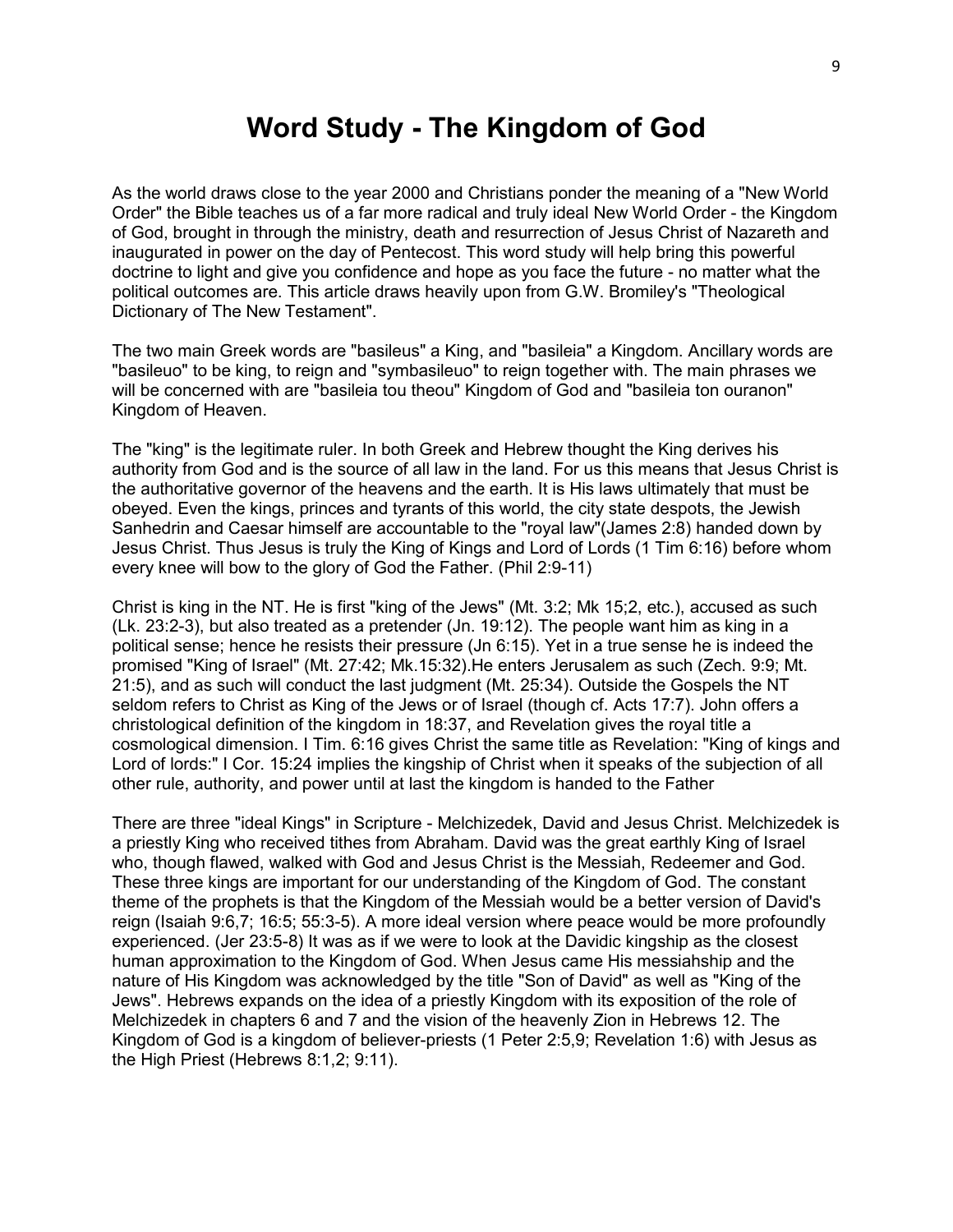## **The Kingdom of God/Kingdom of Heaven/Kingdom of The Father/Kingdom of Christ**

These four expressions refer to slightly different aspects of the one reality. The Kingdom of Christ is the realm where Jesus Christ is the Messiah King, this Kingdom will put an end to all earthly Kingdoms (Rev. 11:15). Its present aim is stated in a difficult portion of 1 Corinthians 15 verses 24-25 "Then comes the end, when He delivers the kingdom to God the Father, when He puts an end to all rule and all authority and power.25 For He must reign till He has put all enemies under His feet." Thus we see that Christ's Kingdom while it "has no end" (Luke 1:33) gains its continuity from becoming the "Kingdom of the Father". As the purified and holy Messianic Kingdom it stands between the present evil age and all the ages to come.

Thus wrongdoers will have to be gathered out of it by angels and the last judgment (Matt 13:41) and it will come while this earth in its present form and some will see the Son of Man in His Kingdom (Mt 16:28). It was inaugurated at the cross, death and resurrection of Jesus Christmost particularly through the ascension. The thief on the cross realized that Jesus was in the process of entering into His Kingdom (Luke 23:42). Christ's Kingdom is "not of this world" John 18:36 and is not gained by force or militant discipleship (Jn 18:36). It is clearly linked with Christ's appearing (2 Timothy 4:1) and we are to be saved for it (2 Tim 4:16). Entrance into it is for Christians, especially those committed to spiritual growth (2 Peter 1:11).

Christ's Messianic Kingdom will have no place for evil and sinners will have no inheritance in it. (Ephesians 5:5). This verse also tells us that the kingdom is "the kingdom of Christ and of God". (Ephesians 5:5 NKJV) For this you know, that no fornicator, unclean person, nor covetous man, who is an idolater, has any inheritance in the kingdom of Christ and God.

The kingdom of heaven emphasizes the nature of the Kingdom as being "from above" and both transcending and interpenetrating earthly Kingdoms just as heaven both transcends and interpenetrates our present reality. It is a term chiefly used by Matthew. It is clearly a reign of God that is not arrived at by human effort but which is graciously given "from above". The term "Kingdom of the Father" (Matt 13:43, 26:29, 25:34, Luke 12:32) It is His Kingdom that we are to pray for in the Lord's prayer (Luke 11:2)and His kingdom in which the righteous shall shine like the sun (Matt 13:43).

The relationship between the various levels of Kingship (god, Christ and believers) is summed up in Luke 22:29,30. "And I bestow upon you a kingdom, just as My Father bestowed one upon Me, that you may eat and drink at My table in My kingdom, and sit on thrones judging the twelve tribes of Israel." God bestows a kingdom on Christ who then bestows a kingdom on His followers so that they become "kings and priests to our God"(Rev. 1:6, 5:10). We are twice called co-rulers with Christ (1 Cor 4:8, 2 Timothy 2:12) but this information is not given to us so that we may be filled with inordinate pride as the Corinthians seemed to be (1 Cor 4:8) but so that we will be encouraged to endure in service with patience and obedience ((2 Timothy 2:12).

However, the concept of us reigning with Christ is of fairly broad application (Rev. 20:6) and Billheimer in his book "Destined For The Throne" has suggests that part of the reason for us learning to pray is so that we will "know the ropes" of Kingdom rulership when we take up our prepared places in the heavenly realms (Ephesians 2:7).

The major reference is of course to the "Kingdom of God" which is unshakeable ((Hebrews 12:28), heavenly (2 Tim 4:18) and eternal (2 Peter 1:11). Here are 12 short notes on the Kingdom: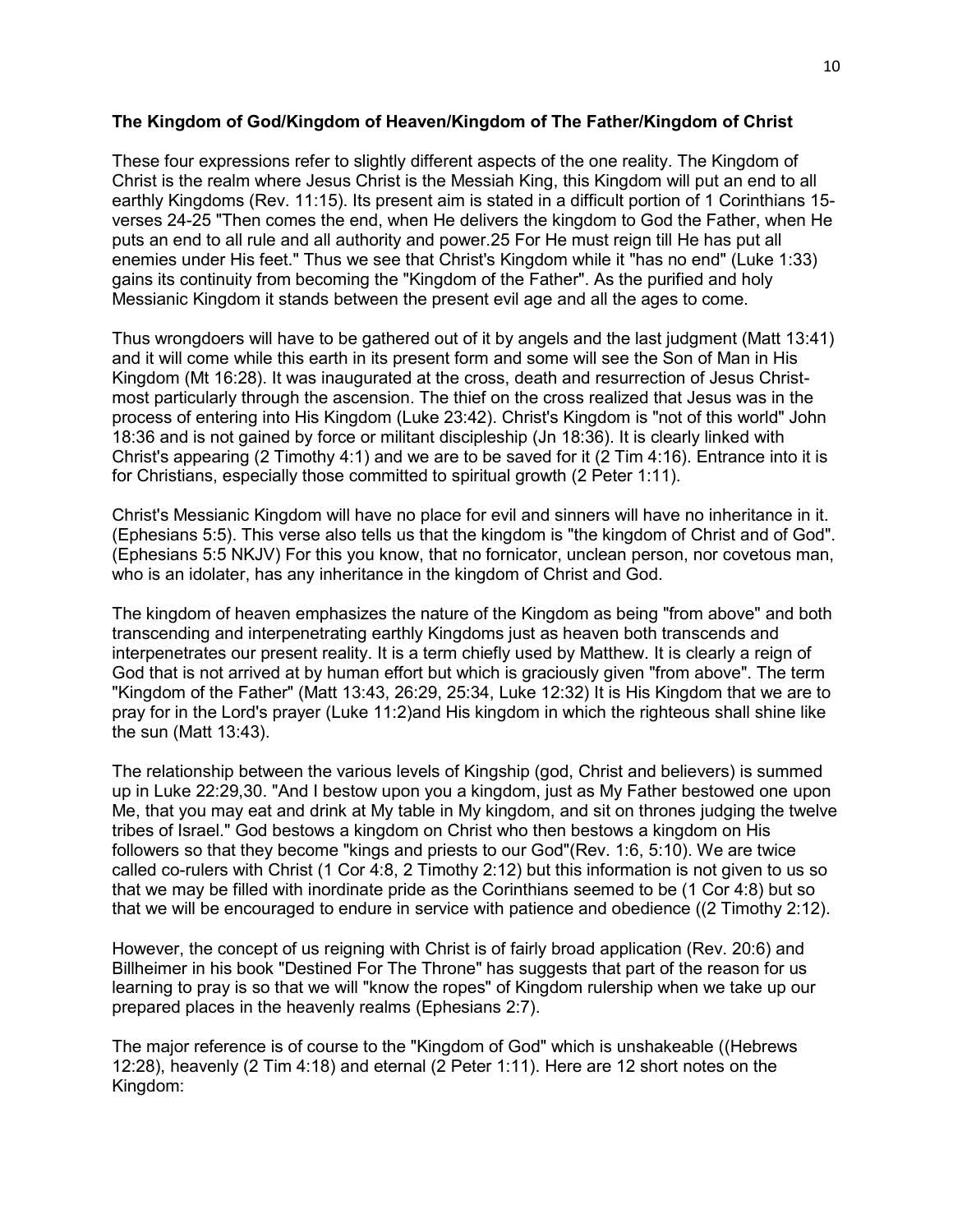1.God gives the Kingdom as a gift (Luke 12:32) to those who seek it above all things (Matt 6:33) God calls us to it (1 Thess 2:12), sets us in it (Col 1:13), and makes us worthy of it (2 Thess 1:5).

2. The Kingdom belongs to the poor in spirit, the persecuted and the "child-like". (Matt 5:3,10; 19:14)

3. The unaltered natural ("flesh and blood") man cannot enter the Kingdom of God(1 Cor 15:50). The Kingdom is entered by being "born again" (John 3:3) through irrevocable commitment (Luke 9:62) producing a new man in Christ Jesus (2 Cor 5:16,17).

4. The Kingdom is peace and joy in the Holy Spirit (Romans 14:17).

5. The Kingdom of God is accompanied by real power (Mark 9:1; 1 Cor 4:20) and is the most powerful kingdom of all (Revelations11:15).

6. This Kingdom power is manifested in healings, miracles, exorcisms and raising of the dead (Matthew 4:23,24; 10:7,8; 12:28; Luke 9:2; 10:9).

7. It is a "glorious kingdom" - it will surpass all other kingdoms in wisdom ,beauty, power, and wealth (I Thess 2:12; Mark 10:37; Matt 6:13; 2 Tim 4:18; Rev. 21:10-22:5).

8. The Kingdom has small and humble beginnings - but grows! (Matt 13:31-32).

9 The Kingdom of God interpenetrates the structures of this world with an almost "invisible influence" (Matt 13:33; Luke 17:20-21) and is spiritually discerned (Mark 4;11; John 3:3; cf 1 Cor 2:14). Eventually it will be made manifest or obvious to all (Matthew 25:31-34; Phil 2:9-11; 2 Tim 4:1,18), the structures of this world will collapse, (Rev 11:15; 18:1-19:7) the heavens and earth depart (2 Peter 3:10) and only the Kingdom of God remain (Hebrews 12:26-29; Luke 1:33).

10. The kingdom is brought into being by being proclaimed – this proclamation can be to individuals or to entire communities. The gospel is this proclamation (Mark 1:14; Matt 4:23; Luke 4:43; Acts 8:12).

11. The kingdom is "a living thing" and participates in the properties of living things such as growth, vigor and having a "time of harvest" (Matthew 13:24-33).

12. The Kingdom of God requires some diligence to enter in. Like a prized pearl or treasure it must be sought and valued above all things (Matthew 13:44, 45), and a certain spiritual alertness and readiness of heart is always required of believers (Matt 25:1ff). Radical steps may be necessary if we are to fully enter it and leave the hindrances of those world behind (Matthew 5:29-30;19:12). Temporary enthusiasm is insufficient (Luke 9:62) and the cost must be counted (Luke 14:28) and sometimes the supreme sacrifice be paid (Matt 10:37-39).

The kingdom and entering it are so important for us that we must be diligent to enter in. Some interpretations of grace minimize this aspect of diligence. Sin is the greatest hindrance and certain sins will ensure that we are outside of the kingdom. The intent of the process of sanctification and washing with the blood of Christ is to remove these sins from us. (1 Corinthians 6:9-11 NKJV). Do you not know that the unrighteous will not inherit the kingdom of God? Do not be deceived. Neither fornicators, nor idolaters, nor adulterers, nor homosexuals, nor sodomites, {10} nor thieves, nor covetous, nor drunkards, nor revilers, nor extortioners will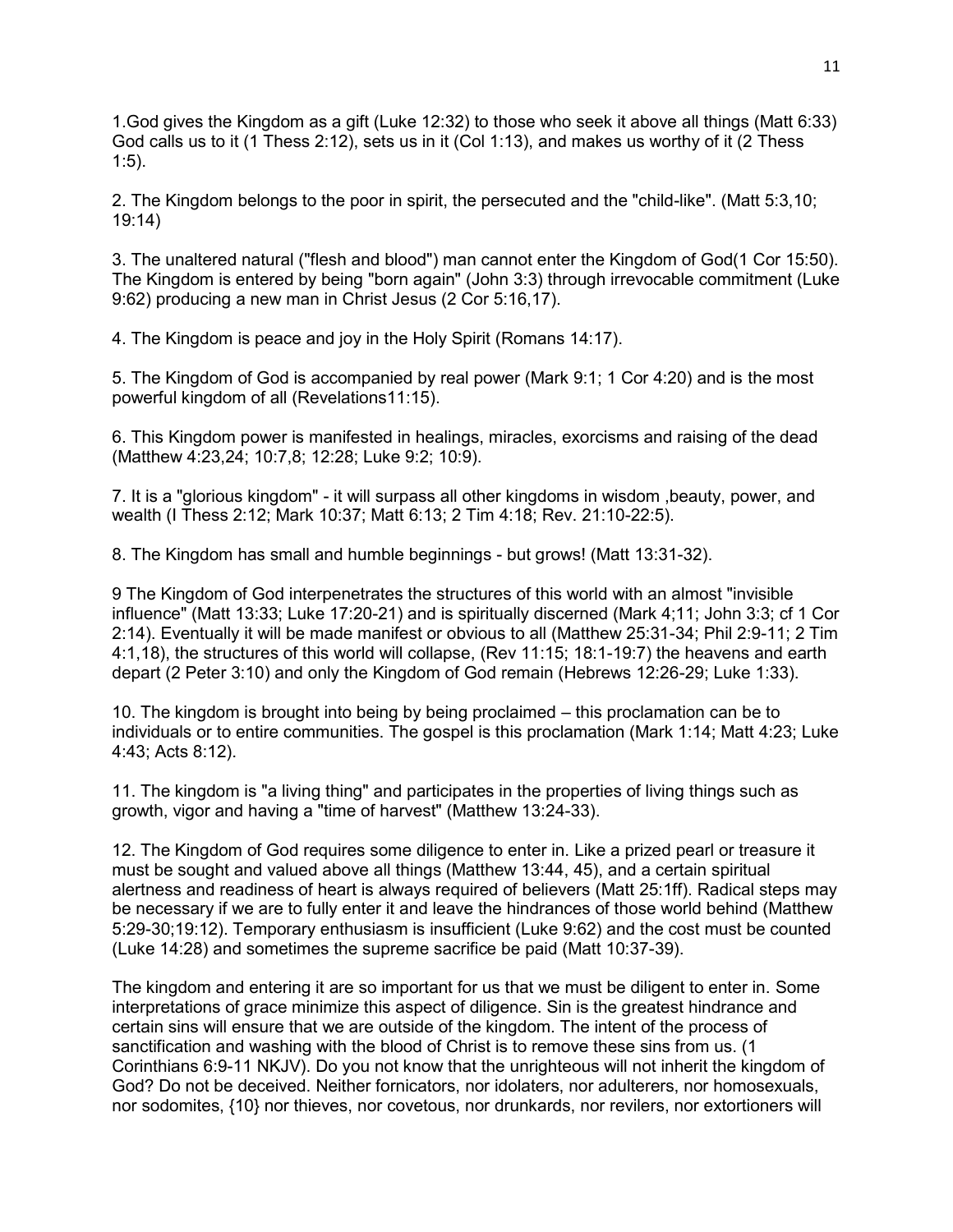inherit the kingdom of God. {11} And such were some of you. But you were washed, but you were sanctified, but you were justified in the name of the Lord Jesus and by the Spirit of our God.

Wealth is another great hindrance to inheriting the Kingdom of God. (Matthew 19:23-24 NKJV) Then Jesus said to His disciples, "Assuredly, I say to you that it is hard for a rich man to enter the kingdom of heaven. {24} "And again I say to you, it is easier for a camel to go through the eye of a needle than for a rich man to enter the kingdom of God." As are a preoccupation with worldly things (Luke 9:20ff) , spiritual lethargy (Matthew 18;23ff; 25:1ff), and absorption into a self-centered lifestyle (Matthew 25:31-46). People can be hindered from entering by legalistic teachings (Luke 11:52) or released into it through the apostolic proclamation of Jesus as the Christ and the Son of God (Matthew 16:19).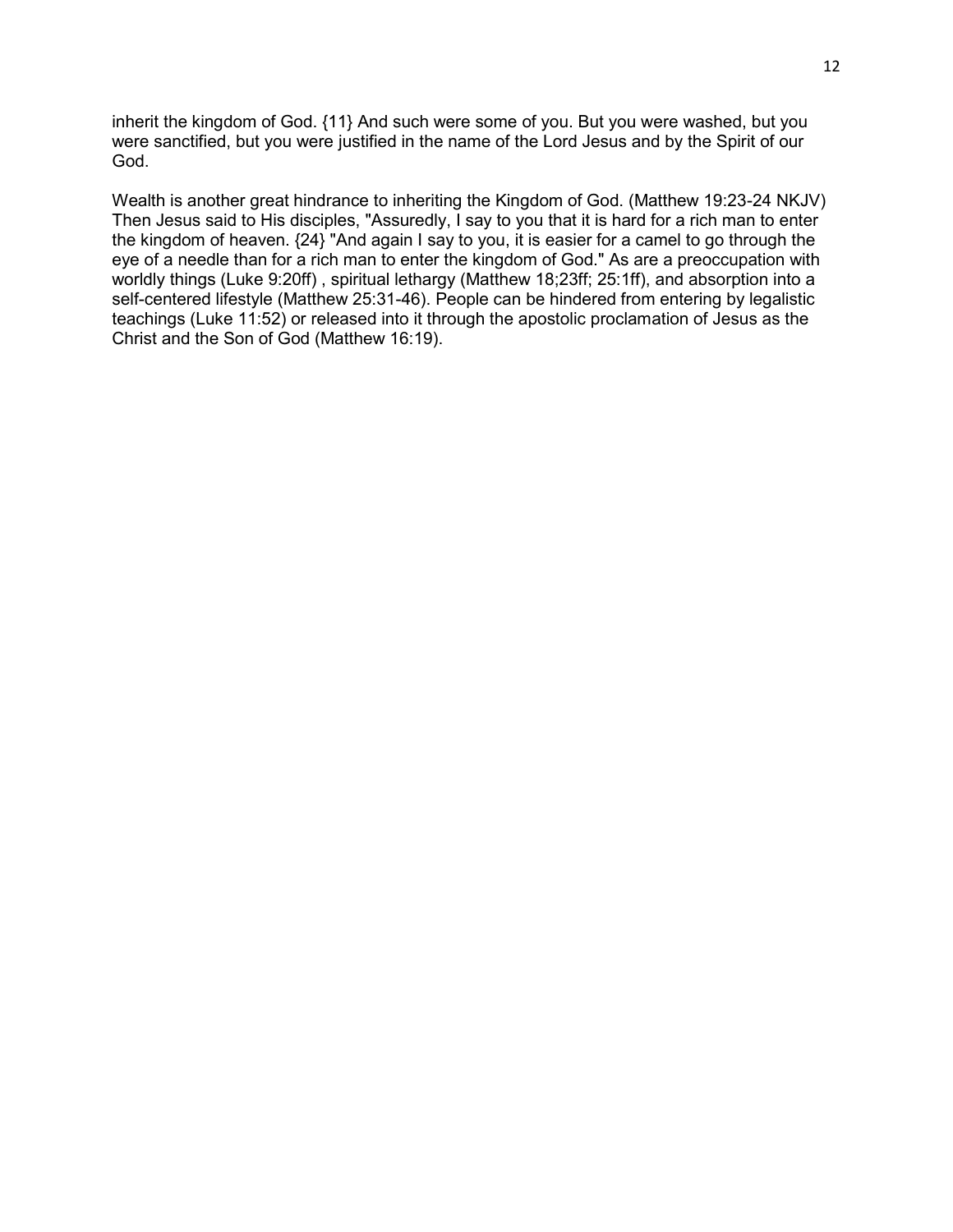# **The Kingdom of the Heavens**

(Matthew 4:17 NKJV) From that time Jesus began to preach and to say, "Repent, for the kingdom of heaven is at hand."

(Matthew 5:3 NKJV) "Blessed are the poor in spirit, For theirs is the kingdom of heaven.

Jesus starts His ministry by talking about something called "the kingdom of heaven". It's a strange phrase to our ears so it worth exploring. It is one of the foundational concepts of Jesus' message on earth and gets at least 101 mentions in the NT by my counting in the NKJV.

Firstly, we need to at least translate it correctly. Matthew refers to the Kingdom of God as "the Kingdom of the Heavens" and in translation the plural is often lost so it comes across in English as "the Kingdom of Heaven". It's plural in the Greek (ouranon - omega nu ending) and also in the Hebrews "shamayim".)

The Jews had three heavens: The first heaven is where "the birds of the heavens" fly. (Genesis 1:20, Psalm 104:12, Daniel 2:38). The mid-heaven or second heaven is where the angels fly and do battle. (Revelation 12:4-12, 14:6,7) After the second heaven is cleanses in chapter 12, the gospel is proclaimed in it in chapter 14! The third heaven is where God dwells, where Satan was cast out of and where Paul or the person He knew heard "inexpressible things". (2 Corinthians 12:2 NKJV) I know a man in Christ who fourteen years ago; whether in the body I do not know, or whether out of the body I do not know, God knows; such a one was caught up to the third heaven.

The easiest way to see this is to follow the doom of Satan. Satan falls from third heaven where he as an anointed cherub, to second heaven in the OT, after the cross he falls from second heaven to become "the prince of the power of the air" in Ephesians. After a battle in Rev 12 where Satan tries to retake the second heaven he is cast out of the heavens entirely. He is forced to Earth and incarnates as the Anti-Christ. He wars with God and is cast to the Pit. After 1000 years Satan tries to retake Earth and loses yet again and his final place of punishment in the lake of fire. So Satan goes from the third heaven, to the second heaven, then the first heaven, then earth, into the pit, and finally into lake of fire.

The kingdom of the heavens is Jesus saying that the powers of the heavens were becoming available on earth and a new lifestyle was being declared, a holy lifestyle to handle holy things. The kingdom of the heavens is where God's heavenly power is manifest, where the will of God is done 'on earth as it is in heaven" where His power reaches out of the Third heaven and down to us in healing, resurrections, exorcisms and transformations and in the gospel being preached to the poor.

The kingdom of the heavens is not so much a theological term as a reference to where heavenly power is unleashed. (Matthew 10:7-8 NKJV) "And as you go, preach, saying, 'The kingdom of heaven is at hand.' {8} "Heal the sick, cleanse the lepers, raise the dead, cast out demons. Freely you have received, freely give.

The kingdom of the Heavens is available only to the repentant. To the contrite the Kingdom of Heaven is "at hand", just as a carpenters hammer is at hand - available to those who reach out. While there are no special requirements to enter the Kingdom it is not available for mere lip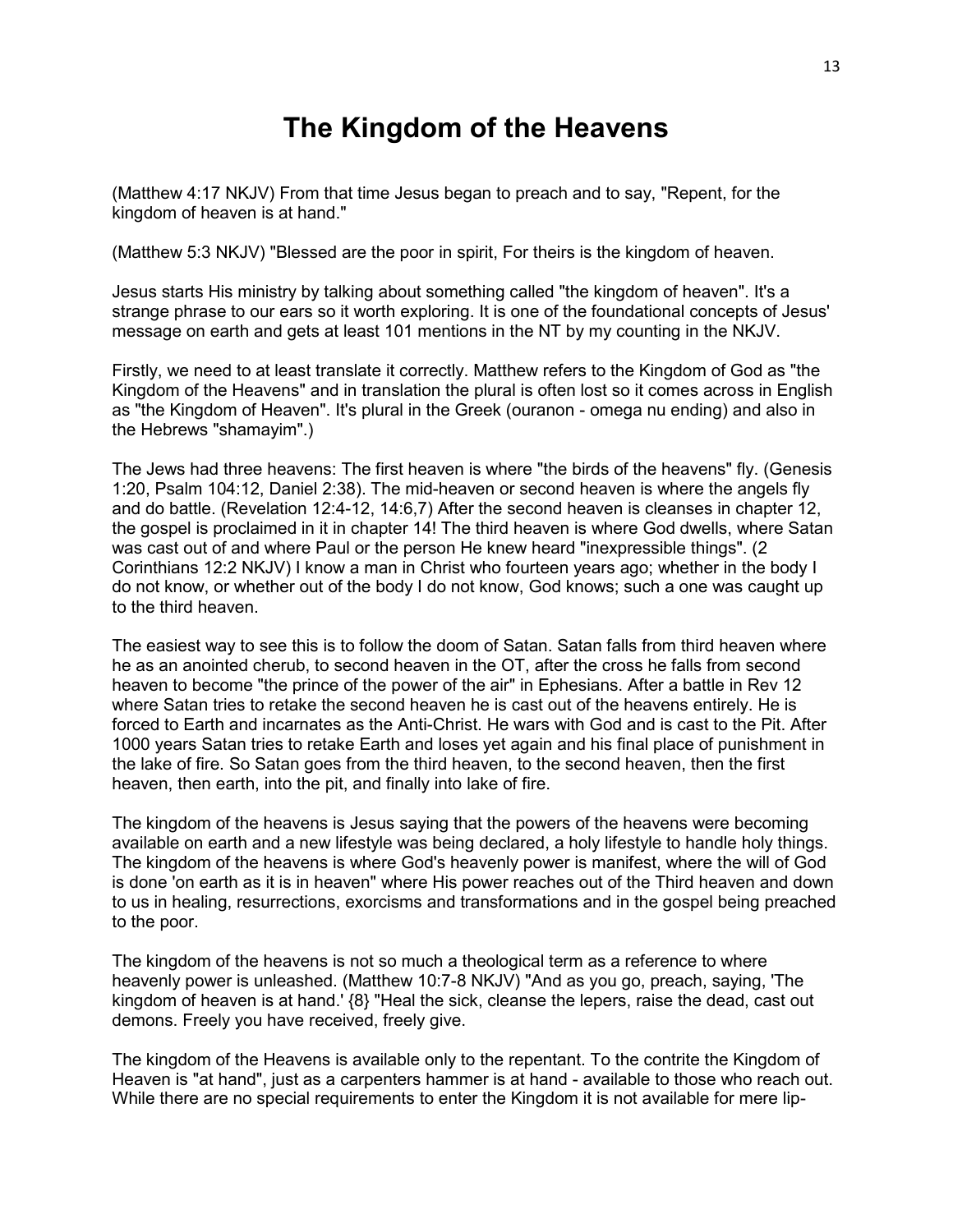service. The Kingdom is for those who love righteousness and is only available to those who adopt its lifestyle of doing the will of God. (Matthew 7:21 NKJV) "Not everyone who says to Me, 'Lord, Lord,' shall enter the kingdom of heaven, but he who does the will of My Father in heaven.

Thus the Kingdom of the Heavens is where people agree to behave as if they were in Heaven and do God's will on earth as it is done in heaven and where the powers of heaven intersect human history in Christ and in his church. It's about exchanging the lifestyle of the world for the Christ-centered, loving, joyous and peaceful lifestyle of Heaven. This is why it was central to Jesus' message and why the Sermon On The Mount makes constant reference to it. Heaven sets the true standard for Christian behavior and lifestyle. When we enter the Kingdom of the Heavens we get a new, born-again nature, seated in the heavenly realms (Ephesians 2:6), that wants to live a supernatural heavenly life of righteousness, peace and joy in the Holy Spirit (Romans 14:17). We are citizens of Heaven and dwell spiritually in the Kingdom of Heaven.

Jesus was saying something very profound when He started talking about the Kingdom of the Heavens. For Him entering it was a matter of ultimate importance. Its standards were the right standards. Its values the right values.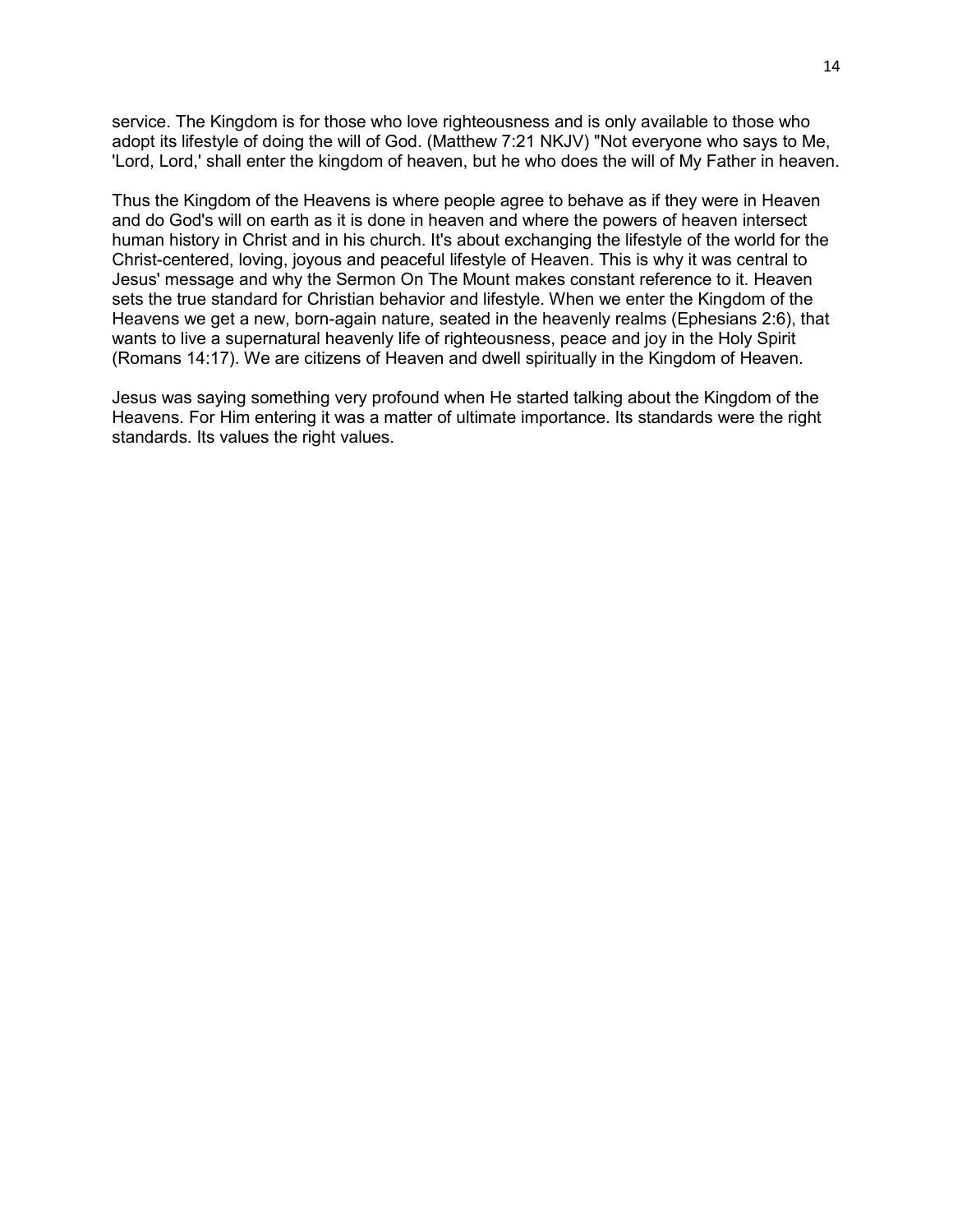# **The Law of Love**

(James 2:8 NKJV) If you really fulfill the royal law according to the Scripture, "You shall love your neighbor as yourself," you do well; (Galatians 5:14 KJV) For all the law is fulfilled in one word, even in this; Thou shalt love thy neighbor as thyself.

In the kingdom of the heavens there is a "royal law", and James spells it out as the well-known commandment: "You shall love your neighbor as yourself,". The law of the Kingdom is not a long list of do's and don'ts and religious taboos. It has just one great overall law, this law of love.

Let's start back at the basics. The Kingdom of Heaven is a kingdom of love and when God's will is done on earth as it is done in Heaven the result is a loving community of Spirit—filled believers like the Jerusalem church in Acts 2-5. The central Christian requirement is to love God, to love one another, to love the brethren, and to live in a way that builds other people up and which blesses their lives.

The manifestation of the Kingdom will be a loving, peaceful and righteous community of faithful believers. It will be filled with grace and truth and have healing and spiritual power in its midst and be eager to fulfill the commandments of Jesus. This community will be a place where the "one another" commands of the gospels are fulfilled. How we treat one another is the basis of Christian community and a list of the "one another" imperatives in the NT is included below.

## **The One Another Commands**

There are many "one another" commands in Scripture: have peace with one another (Matthew 9:50) and love one another as I have loved you (John 13:34, Romans 13:8). Romans 12 and following has a whole string of them: be kindly affectionate to one another (v.10), give preference to one another (v.10) be of the same mind to one another (v.16), do not judge (Rom 14;13), accept o.a. (Romans 15:7), admonish o.a. (Rom 15:14), Greet one another with a holy kiss (Rom 16:6, 1 Cor 16:20, 2 Cor 13:12 And the problems of the early church mean that the epistles are full of them such as: do not go to law with o.a. (1 Cor 6;7) do not deprive one another (1 Cor 7;5) wait for one another (1 Cor 11:33), have the same care for one another (1 Cor 12:25), serve one another (Galatians 5:13), bear with one another (Eph 4:2), be kind to one another (Eph 4:32) forgive one another (Eph 4:32), speaking to one another is psalms and spiritual songs (Eph 5:19) submit to one another (Eph 5:21) , do not lie to one another (Col 3:9), comfort one another (I Thess 4:18) edify one another (1 Thess 5:11), exhort one another (Heb 3:13) consider the spiritual condition of one another (Hebrews 10:24), confess your sins to one another (James 5:16) and pray for one another (James 5:16), have compassion for one another (1 Peter 3:8), be hospitable to one another (1 Peter 4:9) and minister to one another (1 Peter 4:10) plus a host of "do nots" such as do not grumble to one another etc.

#### **The Dynamic of the Kingdom Of Love Is a New Nature**

(Colossians 1:8 NKJV) who also declared to us your love in the Spirit.

(1 John 4:12-19 NKJV) No one has seen God at any time. If we love one another, God abides in us, and His love has been perfected in us. {13} By this we know that we abide in Him, and He in us, because He has given us of His Spirit... {16} And we have known and believed the love that God has for us. God is love, and he who abides in love abides in God, and God in him. {17}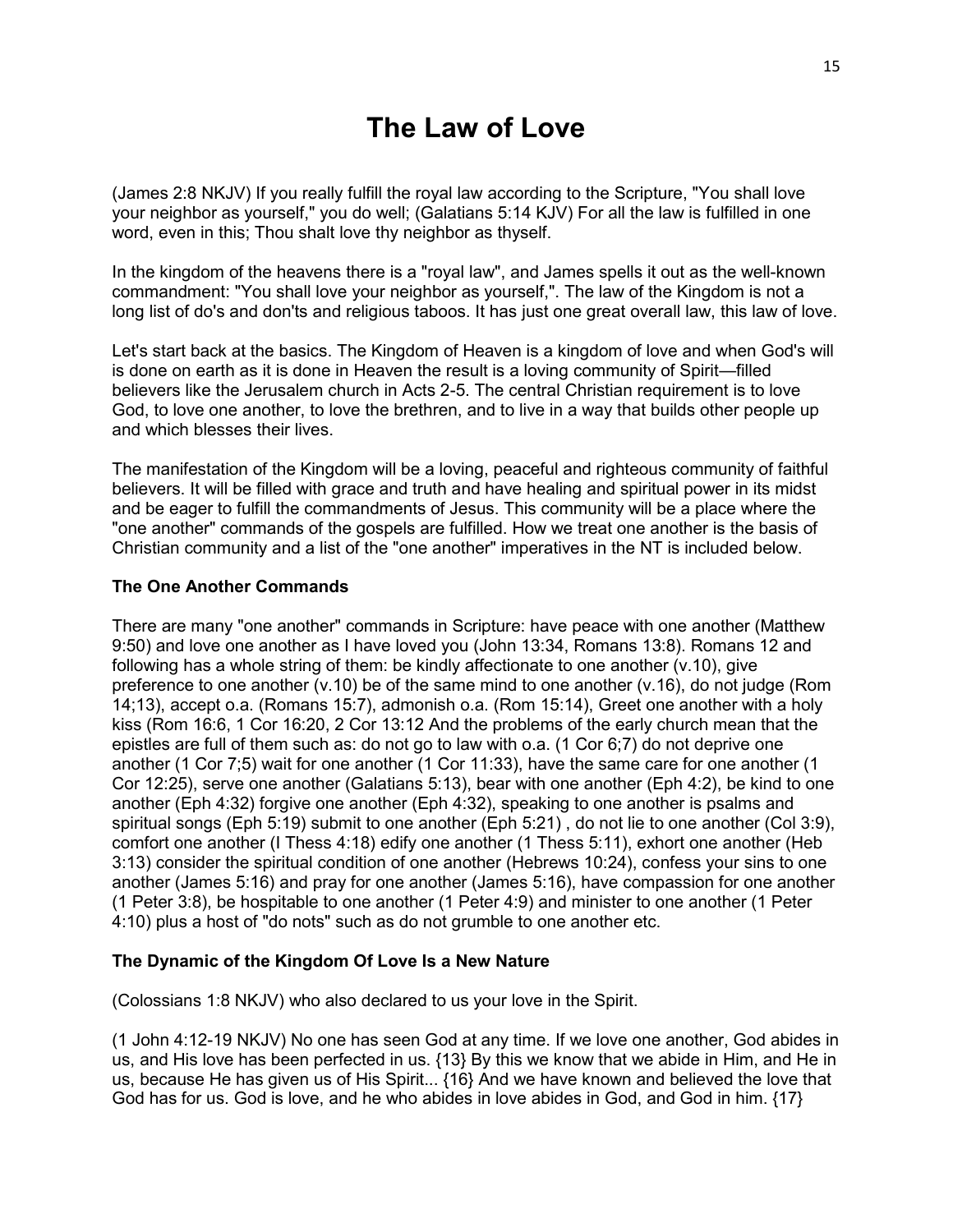Love has been perfected among us in this: that we may have boldness in the day of judgment; because as He is, so are we in this world. {18} There is no fear in love; but perfect love casts out fear, because fear involves torment. But he who fears has not been made perfect in love. {19} We love Him because He first loved us.

To live in the flow of the "one another" commands of the New Testament requires a radical death to human selfishness and to the proud and contentious nature of the flesh. This can only be accomplished through the cross in the power of the Holy Spirit. We can only love if God works that love in our hearts first. We do not naturally love in the sense of "agape" Kingdom love, we love because He first loved us.

We need a new born-again nature filled with the Holy Spirit if we are to joyously and easily and lightly carry out the commands of Christ to love one another as we love ourselves. Unless Christ in us does these things they simply will not be done. Life is too busy, too fearful, too selfpreserving for us to think much of others and their needs.

The old nature will go to a thousand churches and perform a million penances rather than die to self. The law of Christ and His Kingdom does away with all these externals. The law of Christ demands the one thing the old nature will not, indeed cannot do - that is to be utterly selflessly loving in all righteousness and truth. Our Christian duty boils down to just one utterly impossible duty - to love our neighbors as ourselves. But what is impossible with man is possible with God. With Christ in our lives we can be truly loving, we can fulfill the royal law by the power of the Holy Spirit. And when we do, we start to do God's will on earth as it is in Heaven and we begin the manifesting of the Kingdom of the Heavens.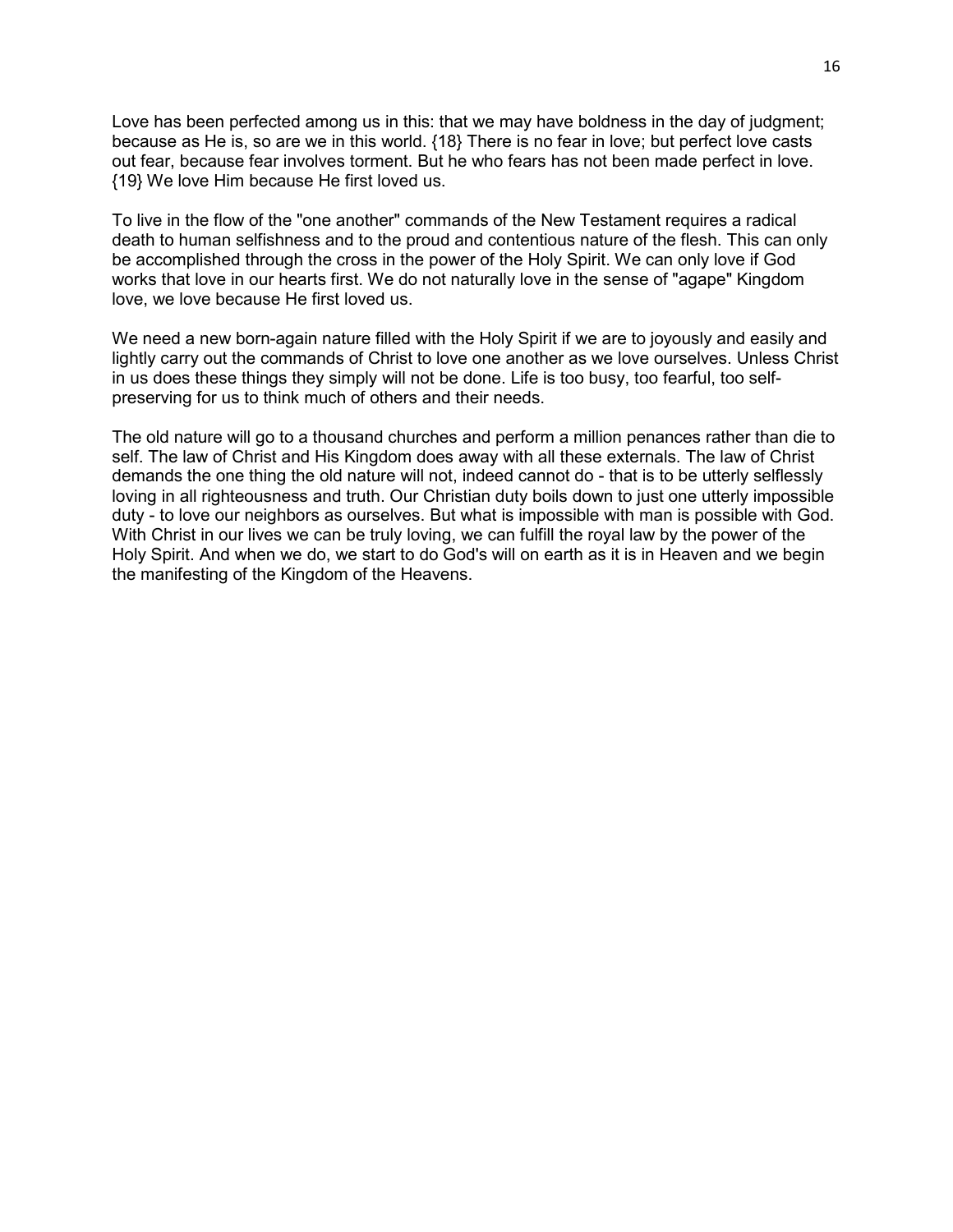## **The Heart of Believers**

(Matthew 5:8 NKJV) Blessed are the pure in heart, For they shall see God.

(Isaiah 57:15 NKJV) For thus says the High and Lofty One Who inhabits eternity, whose name is Holy: "I dwell in the high and holy place, With him who has a contrite and humble spirit, To revive the spirit of the humble, And to revive the heart of the contrite ones.

(Hebrews 8:10-12 NKJV) "For this is the covenant that I will make with the house of Israel after those days, says the LORD: I will put My laws in their mind and write them on their hearts; and I will be their God, and they shall be My people. {11} "None of them shall teach his neighbor, and none his brother, saying, 'Know the LORD,' for all shall know Me, from the least of them to the greatest of them. {12} "For I will be merciful to their unrighteousness, and their sins and their lawless deeds I will remember no more."

God dwells in two places - in the throne room of Heaven and in the hearts of the humble and contrite believers. (Isaiah 57:15) The heart is the first place that the law of God is written, (Hebrews 8:10-12) agreed with and obeyed. (Romans 6:17-18 NKJV) But God be thanked that though you were slaves of sin, yet you obeyed from the heart that form of doctrine to which you were delivered. {18} And having been set free from sin, you became slaves of righteousness.

Obeying from the heart ends hypocrisy and the "external faith" of rules and regulations and human appearances. Obeying from the heart means having a sincere and truthful love for one another out of the fear of God. (1 Peter 1:22 NKJV) Since you have purified your souls in obeying the truth through the Spirit in sincere love of the brethren, love one another fervently with a pure heart.

The Kingdom arrives first in hearts that believe in Jesus Christ, love righteousness and long for heaven. In hearts which are committed to loving one another "from the heart".

The Kingdom is thus not a ritual or a structure but a place where human hearts are aligned with God and are full of love, joy ad peace. Imagine iron filings being aligned by a magnet. That is how human hearts are aligned to God through faith and the presence of the Holy Spirit. It's a spiritual tuning of the inner beings of believers to the will of God.

Something has changed since Jeremiah's assessment of the human heart as deceitful and wicked. A redemption has taken place, a cleansing has occurred, a death and resurrection has been undergone, a new covenant has been made and the law has been written on our hearts and we now know God and Christ dwells in our hearts through faith (Ephesians 3:17). Thus deep in the heart of every believer is a high and holy place filled with the Spirit where Christ dwells and where the Kingdom of the Heavens is established and can break forth from.

The Kingdom comes into the human heart by faith and flows out from the human heart through works done in love. Thus Christians do not work "up to" a standard, in order to gain approval but "out from" an inner being filled with God, to express the love that God has placed within them. The Kingdom arrives within me through the Holy Spirit, the promised gift of God, and as the Kingdom arrives within me it is expressed in my life. I do not try to create the Kingdom of God by human effort and construction. It's already there, inside me, in my heart. I can enter the Kingdom, and I can inherit the Kingdom and its blessings but I cannot construct it. It's a perfect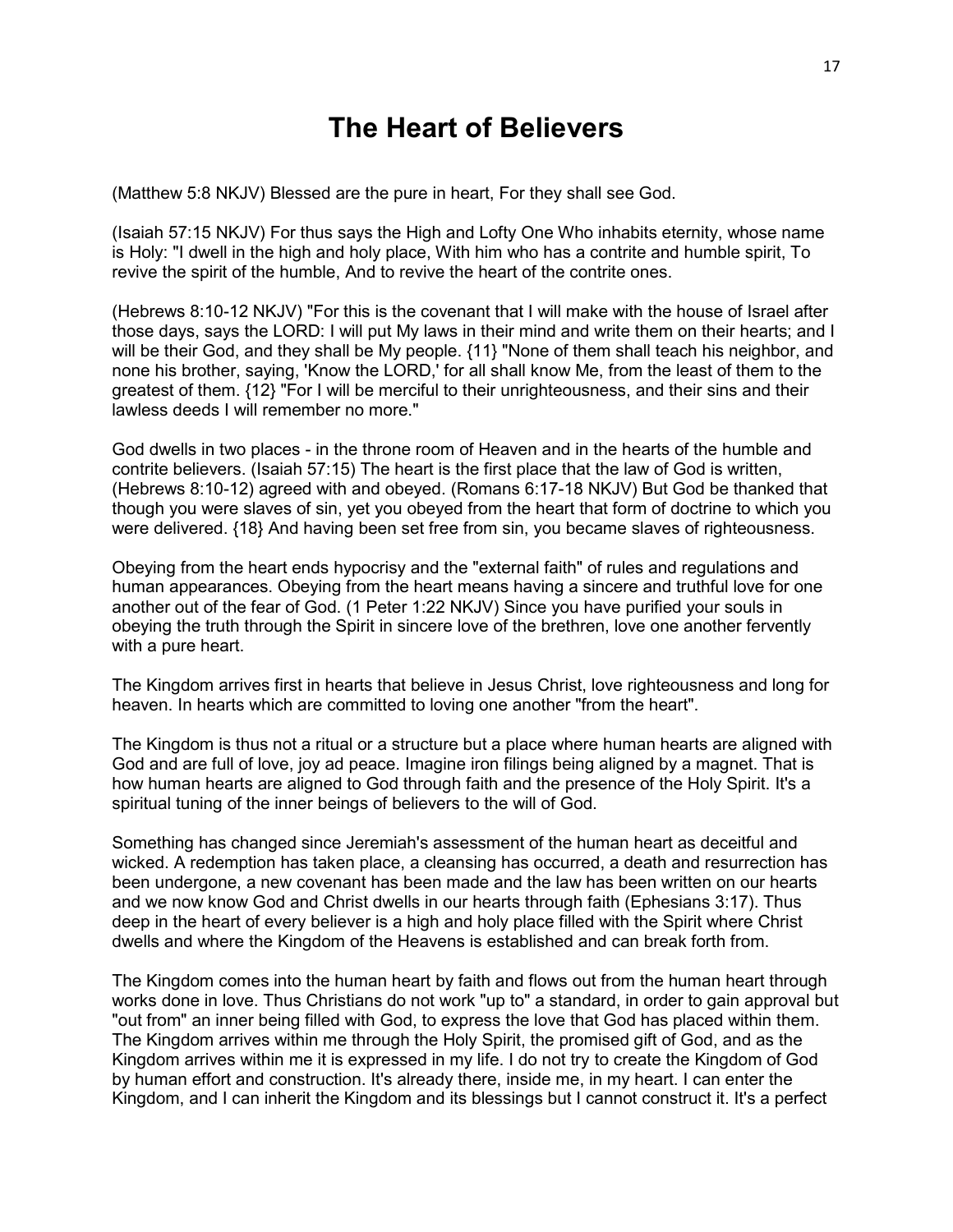eternal work of God and I cannot ever construct something perfect and eternal from my own wisdom.

The Kingdom is thus not a strained and difficult obedience to an external standard. It is not something that is elusive and which I have to make happen by being a perfect person and leading the perfect church and getting everything just right. The Kingdom does not come as a reward for legalistic living. And it doesn't come through intense communal living. I used to think that if we have revival and then, maybe we will have a Christian community and if we work really hard we might get a glimpse of the Kingdom of God. That is not the case. The Kingdom is already here, it's already at hand, it has already turned up in the faith and love that God has placed in the hearts of those who believe. As we simply, humbly, live out from that faith and love inside us the manifestation of the Kingdom arrives.

The perfect is both "out there" and "in here". The perfect is in the throne room of heaven and in the hearts of Christians. The pure in heart will see God. (Matthew 5:8) The contrite in heart are indwelt by God. (Isaiah 57:15). And if we abide in Him, then He abides in us, makes His home in is, and dwells with us. And surely that is the Kingdom of Heaven, to be where God is dwelling. And He dwells in believers. There is something absolutely perfect deep down in every Christian, that perfection is Christ in you the hope of glory. Your heart is the base camp for the Kingdom of God and from that base camp the Kingdom can come in power and the gospel can be preached to all creation.

Thus Christianity is an inside out faith. Christianity proceeds out to the world from the inside of the saint, from Christ in them, from the treasure in earthen vessels. In our flesh dwells no good thing but in our heart dwells Christ. You are not a useless wretch having to live up to high and holy laws written on tablets of stone by an unyielding God. You are a Christ indwelt saint, with the law of God written on your heart, and from your heart can come love and joy and peace and all the good righteous things that accompany the gospel of God. The Kingdom is both in heaven and in the contrite hearts of believers. Your Christ-indwelt heart is the base camp for the Kingdom of God.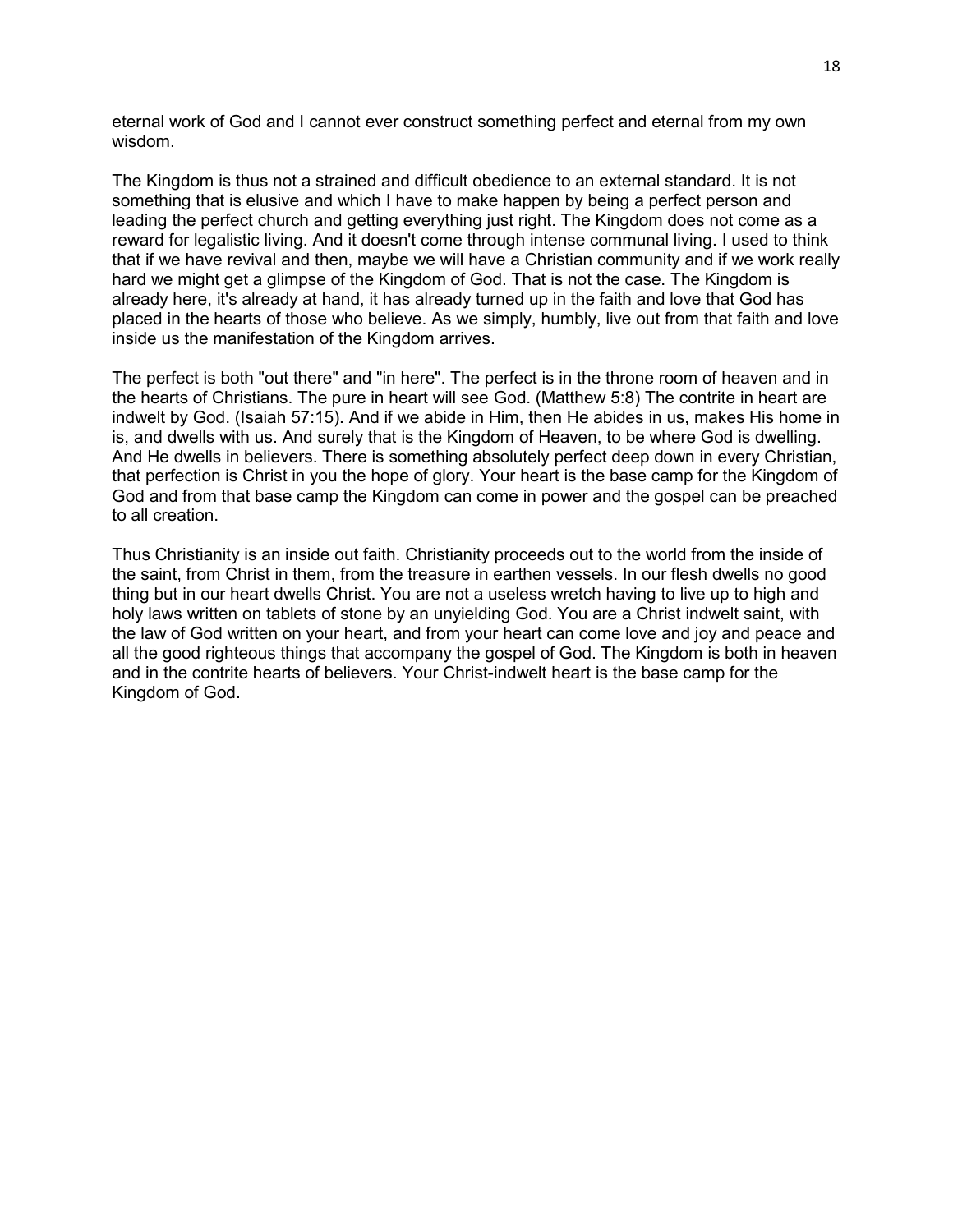## **Accessible to the Unspiritual**

Matthew 5:3 ASV Blessed are the poor in spirit: for theirs is the kingdom of heaven.

Matthew 21:31-32 LITV Which of the two did the will of the father? They said to Him, The first. Jesus said to them, Truly I say to you, The tax collectors and the harlots go before you into the kingdom of God. (32) For John came to you in the way of righteousness, and you did not believe him. But the tax-collectors and the harlots believed him. And having seen, you did not repent afterward to believe him.

The scribes and Pharisees, the "spiritual ones" failed to enter the Kingdom of Heaven while the tax-collectors (frequently corrupt and violent in Jesus' day) and prostitutes went into the Kingdom with gladness and joy. In fact Jesus says that the unreligious, the spiritual failures, the poor in spirit are blessed - for theirs is the Kingdom of Heaven.

Paul is even more bold when he writes in Romans: But to him that worketh not, but believeth on him that justifieth the ungodly, his faith is reckoned for righteousness. (Romans 4:5 ASV) God justifies the ungodly! Those who do no spiritual works at all and are completely without any form of piety. The Greek word of ungodly was "asebes" and meant "without piety or due and proper reverence for the gods, impious" and was the very worst category of person in Hellenistic society, doomed to be slaughtered by the wrath of God. (see the epistle Jude for the frequent use of this word). God justifies even the most impious person who decides to trust in Christ as Lord and Savior.

What the New Testament emphasizes over and over again with such comments is that "Jacob's Ladder" of spiritual ascent is simply abolished. There is not a progressive getting better and better, becoming more and more disciplined, more and more spiritual and ever more particular and fussy until you are so good that you break through into Heaven. Human effort and religious works get us nowhere, the Kingdom is from grace to grace and from faith to faith. Works and spiritual exercises have no part in it. The cretins enter before the wise. "Lest any man should boast" (Ephesians 2:9) and Romans 3:27 BBE What reason, then, is there for pride? It is shut out. By what sort of law? of works? No, but by a law of faith.

Now most evangelicals know that salvation is by grace through faith and many can quote Ephesians 2:8,9 by heart. They are good verses. But they then transfer Jacob's Ladder to the process of sanctification and turn it into a laborious spiritual exercise, a treadmill of spirituality, a long list of do's and don'ts and works of all shapes and sizes. But what do the Scriptures say? Paul addresses this in Galatians:

Galatians 3:2-5 BBE Give me an answer to this one question, Did the Spirit come to you through the works of the law, or by the hearing of faith? (3) Are you so foolish? having made a start in the Spirit, will you now be made complete in the flesh? (4) Did you undergo such a number of things to no purpose? if it is in fact to no purpose. (5) He who gives you the Spirit, and does works of power among you, is it by the works of law, or by the hearing of faith?

We don't start out on the spiritual life by faith then improve it by running on a treadmill! We don't start with Jesus burden which is "easy and light" (Matthew 11:28-30) then improve it by making it difficult and heavy! We don't make a start in the Spirit then become complete in the flesh. 1 John even says: (1 John 5:3 NKJV) For this is the love of God, that we keep His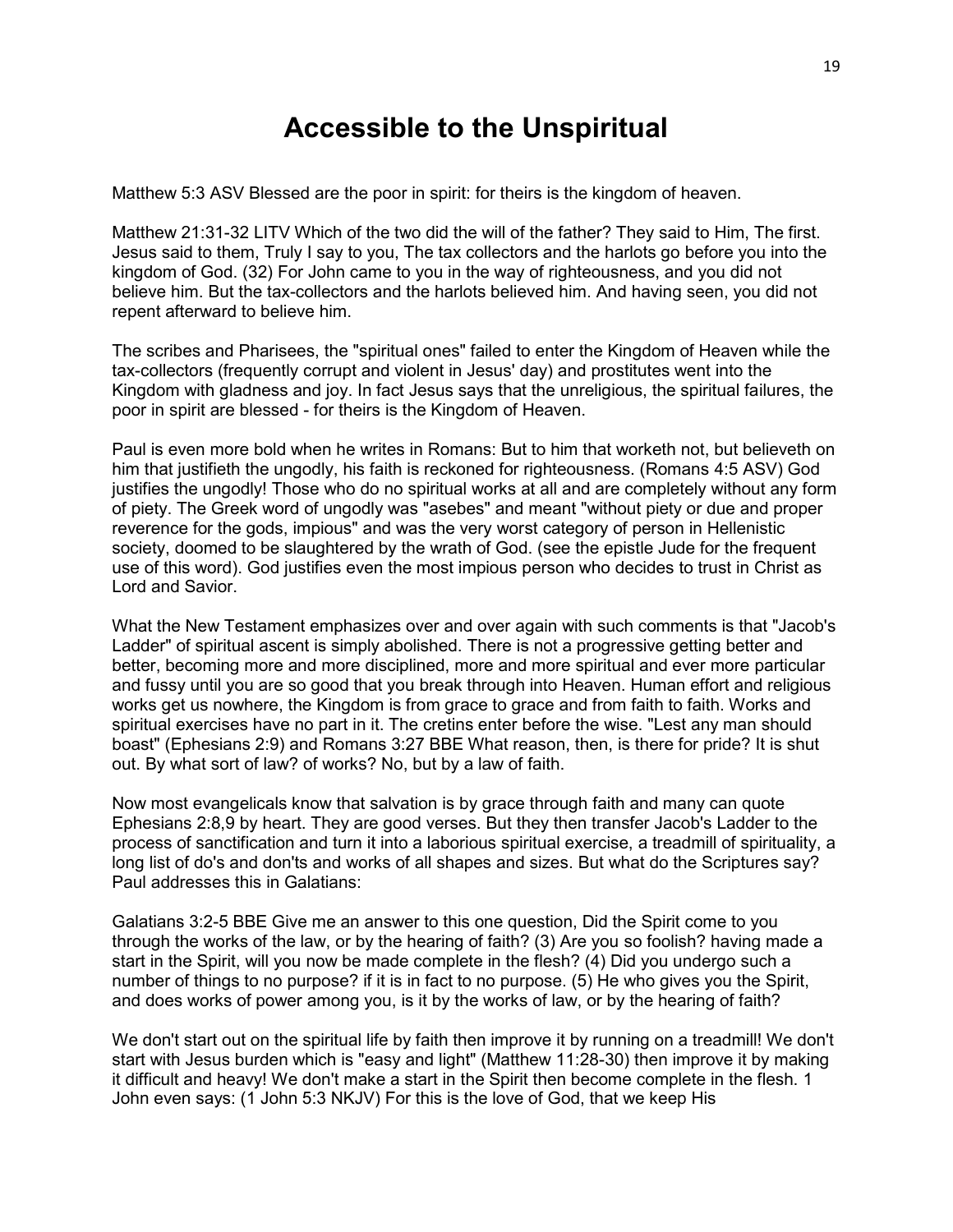commandments. And His commandments are not burdensome. And Paul says all the onerous human rules and regulations are useless and unprofitable:

(Colossians 2:20-23 NKJV) Therefore, if you died with Christ from the basic principles of the world, why, as though living in the world, do you subject yourselves to regulations; {21} "Do not touch, do not taste, do not handle," {22} which all concern things which perish with the using; according to the commandments and doctrines of men? {23} These things indeed have an appearance of wisdom in self-imposed religion, false humility, and neglect of the body, but are of no value against the indulgence of the flesh.

The gospel is completely unreligious. It does away with temples and robes and sacrifices and offerings and laws and fulfills them all in Christ. Religion was fulfilled completely in Christ Jesus. Since 29 AD when Jesus died on the cross we have been in a post-religious era. An era of the Spirit and of faith. How then do we "make progress" if not by doing religious works and making sacrifices and giving offerings and going to temples? By "the hearing with faith"! (Romans 1:17 NKJV) For in it the righteousness of God is revealed from faith to faith; as it is written, "The just shall live by faith."

From start to finish the Christian life is an unreligious journey of faith, where we hear the word of God and believe it and live in the Spirit, walk in the Spirit, are filled with the Spirit and dwell in love. Thus the whole of our "life in the flesh" is an active living by faith in the Son of God. (Galatians 2:20-21 NKJV) "I have been crucified with Christ; it is no longer I who live, but Christ lives in me; and the life which I now live in the flesh I live by faith in the Son of God, who loved me and gave Himself for me. {21} "I do not set aside the grace of God; for if righteousness comes through the law, then Christ died in vain." Does this unreligious faith mean we can sin all we like? Not at all faith leads us into holiness. Grace is given to make us spotless. How can we who died to sin still live in it?

The unreligious faith we have in Christ Jesus, the faith without works and rituals, is still a holy and righteous faith - it is just a free faith. A faith uncluttered by pomp, religion and rules about eating pork or going to temples. A faith that unspiritual, unreligious people can enter into and live in love.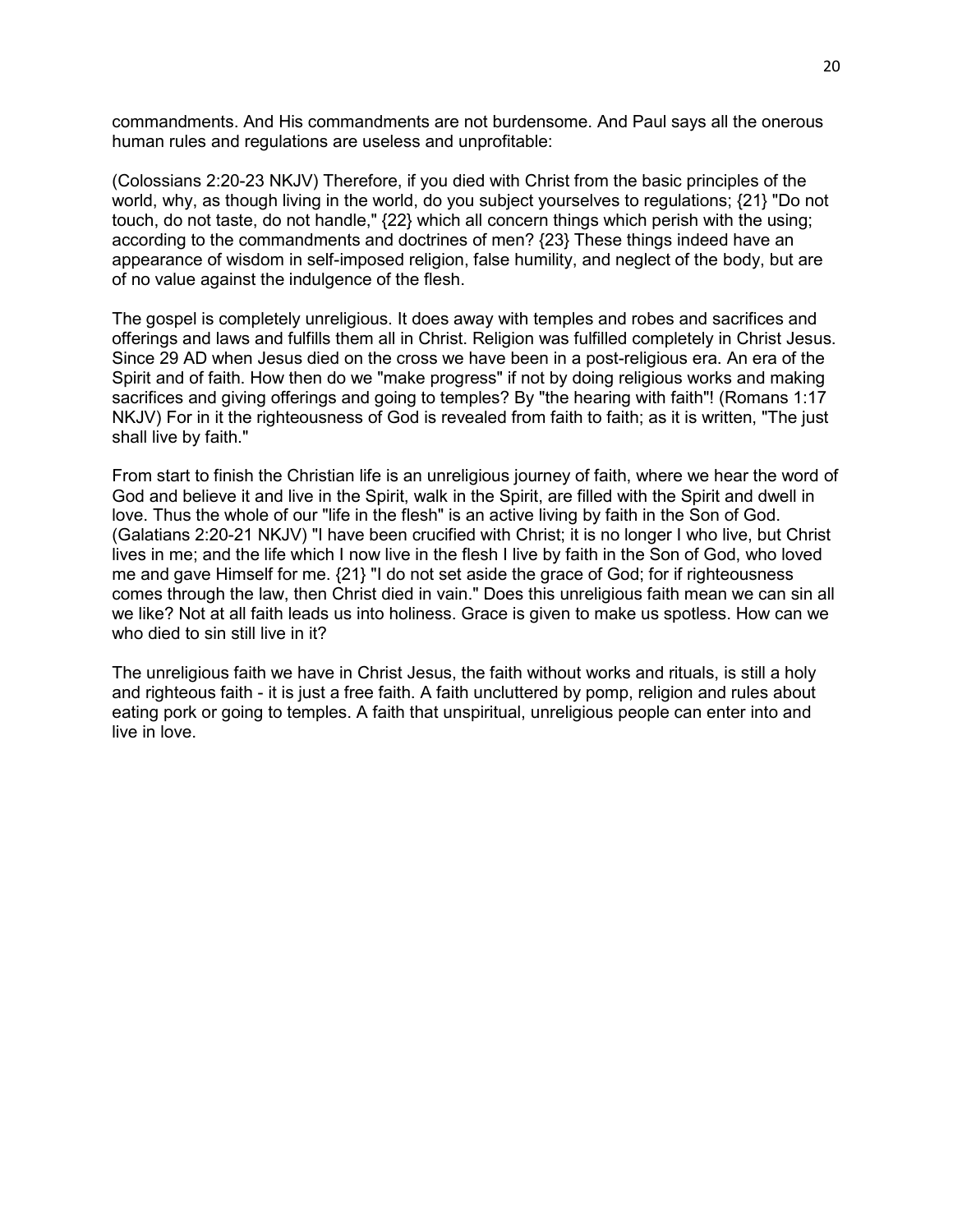# **Good Works**

(Ephesians 2:8-10 NKJV) For by grace you have been saved through faith, and that not of yourselves; it is the gift of God, {9} not of works, lest anyone should boast. {10} For we are His workmanship, created in Christ Jesus for good works, which God prepared beforehand that we should walk in them.

## **The Inquiry**

The chapter on the "Kingdom of Heaven Is Accessible To The Unspiritual" provoked the following very good question:

Help me to understand. I believe, trust, depend and rely on the Lord Jesus. I have repented and asked forgiveness of my sins. I have confessed Jesus as my Lord and Savior. I have called upon the name of the Lord, and I believe that I am saved. Having done such, the Bible tells me that I am saved. I know that I am saved by the grace of God and not of my works. Based on what the Bible tells me, I believe that my salvation is secured. However, James 2:17 states that faith without works is dead. To me that means that as a result of my faith in the Lord Jesus, I do good works. I don't think that I do good works to get saved (or stay saved) but because I am saved by grace through faith in Jesus Christ. What am I missing in your message when you state or imply that sanctification is (not) a process of do's and dont's and should not be something Christians practice? I believe your answer lies somewhere in "....we hear the word of God and believe it and live in the Spirit, walk in the Spirit, are filled with the Spirit and dwell in love. " My question is: Is this not good works? On this earth, are we Christians not to do good deeds-works? Your comments on this would be greatly appreciated.

## **The Answer**

1) We are created in Christ Jesus for good works. We are to do lots of them, good works are what God has made us for and He has prepared them beforehand that we should walk in them. (Ephesians 2:10)

2) However, we are not saved by good works. We are saved apart from good works, by grace through faith. (Ephesians 2:8,9)

3) The good works we are to do are defined as the commandments of Jesus Christ which are pretty well summarized in the Sermon On The Mount and in the various "one another" commands in the New Testament "love one another, forgive one another, be tender-hearted to one another, forbear one another etc.

4) The good works are not "religious" works involving priests, temples, sacrifices, offerings, feast days, oblations, special diets, vows, clean and unclean foods, taboos, don't handle, taste, touch etc. These religious works have all been fulfilled in Christ and there is no need for them to be performed any more, that entire system has passed away (see Galatians and especially Hebrews).

5) There can even be a clash between religious good works and true new creation good works. For instance if money needed for the family is given instead to religious uses and made Corban that is evil (Mark 7:6-13, 1 Timothy 5:8). (Mark 7:6-13 NKJV) He answered and said to them, "Well did Isaiah prophesy of you hypocrites, as it is written: 'This people honors Me with their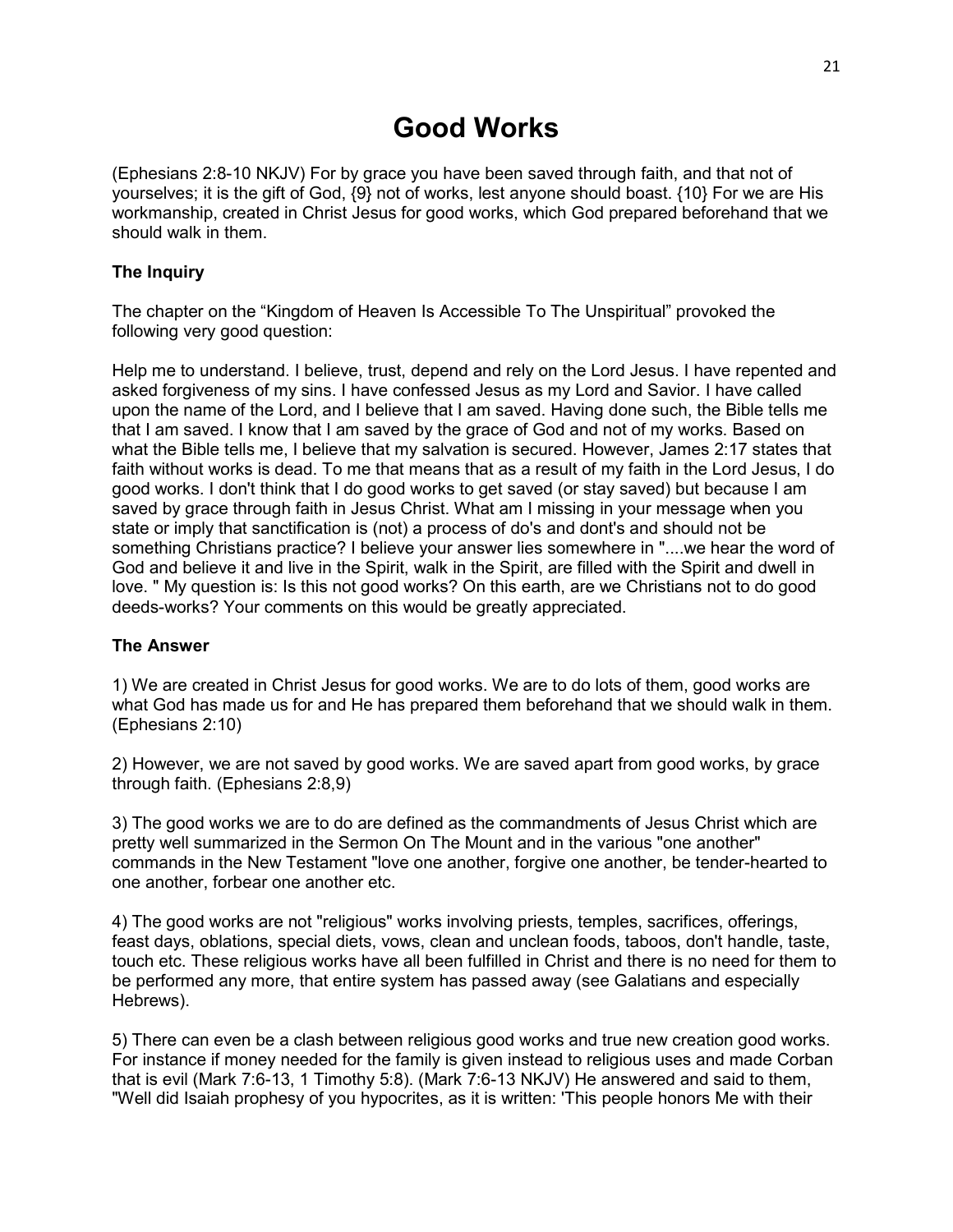lips, But their heart is far from Me. {7} And in vain they worship Me, Teaching as doctrines the commandments of men.' {8} "For laying aside the commandment of God, you hold the tradition of men; the washing of pitchers and cups, and many other such things you do." {9} He said to them, "All too well you reject the commandment of God, that you may keep your tradition. {10} "For Moses said, 'Honor your father and your mother'; and, 'He who curses father or mother, let him be put to death.' {11} "But you say, 'If a man says to his father or mother, "Whatever profit you might have received from me is Corban"; ' (that is, a gift to God), {12} "then you no longer let him do anything for his father or his mother, {13} "making the word of God of no effect through your tradition which you have handed down. And many such things you do."

(1 Timothy 5:8 NKJV) But if anyone does not provide for his own, and especially for those of his household, he has denied the faith and is worse than an unbeliever.

6) True "New Creation" good works spring from faith working through love and are done in the power of the Holy Spirit. See the following almost identical verses in Galatians. (Galatians 5:6 NKJV) For in Christ Jesus neither circumcision nor uncircumcision avails anything, but faith working through love (Galatians 6:15 NKJV) For in Christ Jesus neither circumcision nor uncircumcision avails anything, but a new creation.

7) True "New Creation" good works are done without thought of the approval of men - including any approval by a religious hierarchy or Christian community. That is not to put down such communal expressions of faith but to limit them within their proper bounds. Approval is given in Christ, by grace, through faith and is called "justification" and is freely given by God. (John 5:44 NASB) "How can you believe, when you receive glory from one another, and you do not seek the glory that is from the one and only God?

8) Being holy is not the same as "being very religious". Being holy just means being set apart to God and living a life that obeys His commandments - the one another commands, Sermon On The Mount etc. True holiness also means being unstained by the works of the flesh such as fornication, witchcraft etc (see Galatians 5:19-21). Being holy is not external piety such as having Christian bumper stickers, lots of bibles and going to church five times a week. You can do all that and be very unholy. Being holy is being loving and righteous and joyful and thankful in the Holy Spirit.

9) Being perfect is not the same as "being very religious". Being perfect is being perfected in love so you can even love your enemies. The prefect Christian is perfectly loving. (Matthew 5:43-48 NASB) "You have heard that it was said, 'You shall love your neighbor, and hate your enemy.' {44} "But I say to you, love your enemies, and pray for those who persecute you {45} in order that you may be sons of your Father who is in heaven; for He causes His sun to rise on the evil and the good, and sends rain on the righteous and the unrighteous. {46} "For if you love those who love you, what reward have you? Do not even the tax-gatherers do the same? {47} "And if you greet your brothers only, what do you do more than others? Do not even the Gentiles do the same? {48} "Therefore you are to be perfect, as your heavenly Father is perfect.

10) Unreligious people can still be perfect and holy and fulfill all the good works that God has created beforehand for them to do by having faith in Christ and loving their neighbor with perfect love in the power of the Holy Spirit. Life that is righteousness, joy and peace in the Holy Spirit is simple and uncomplicated - as Jesus said "my yoke is easy and my burden is light". Thus Christians do not have to do a long list of religious duties in order to make God happy. God has been happy with them since the day they were born-again and happily gives them some duties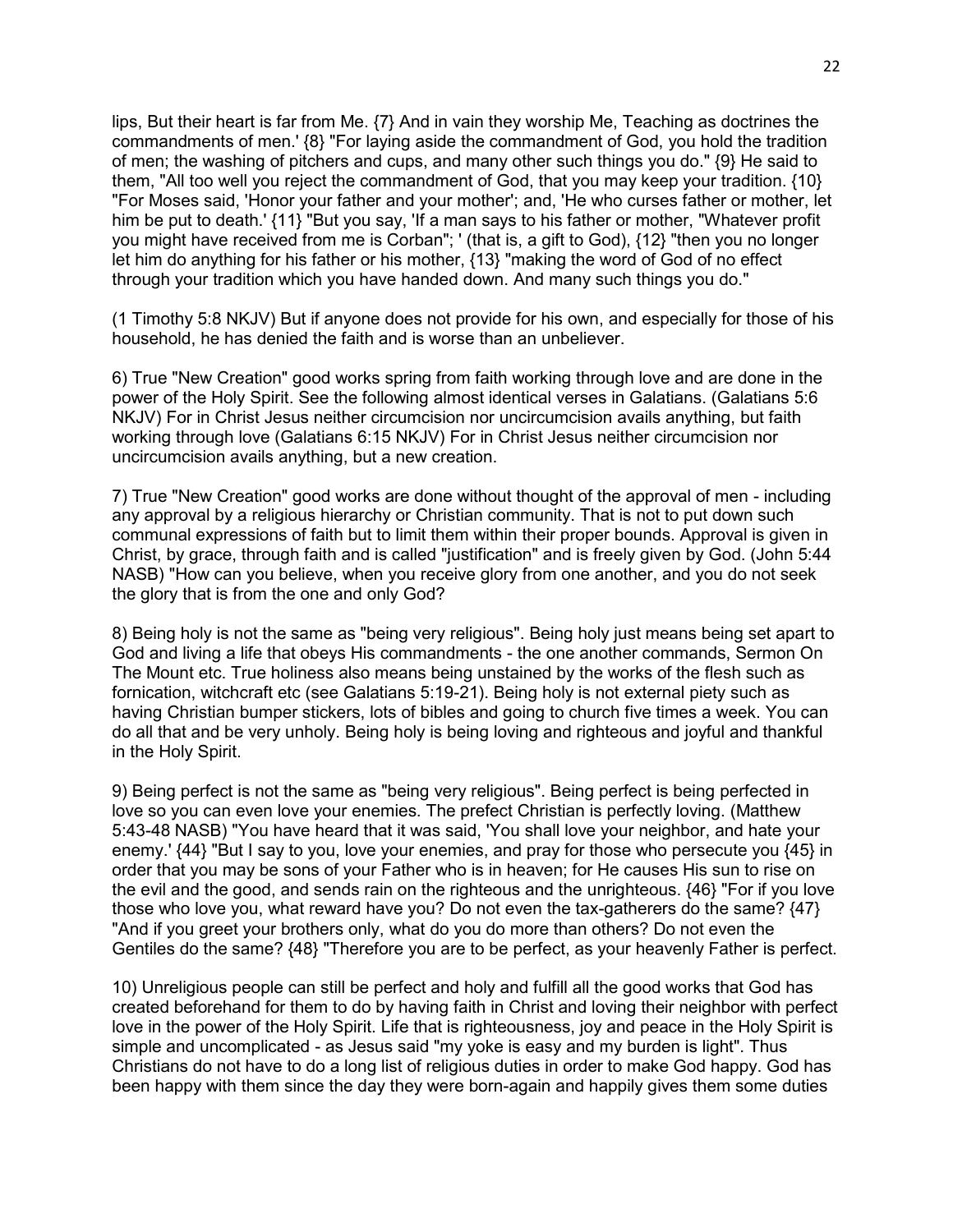in the Kingdom so they can demonstrate the love they have in their heart and be a blessing to their neighbor.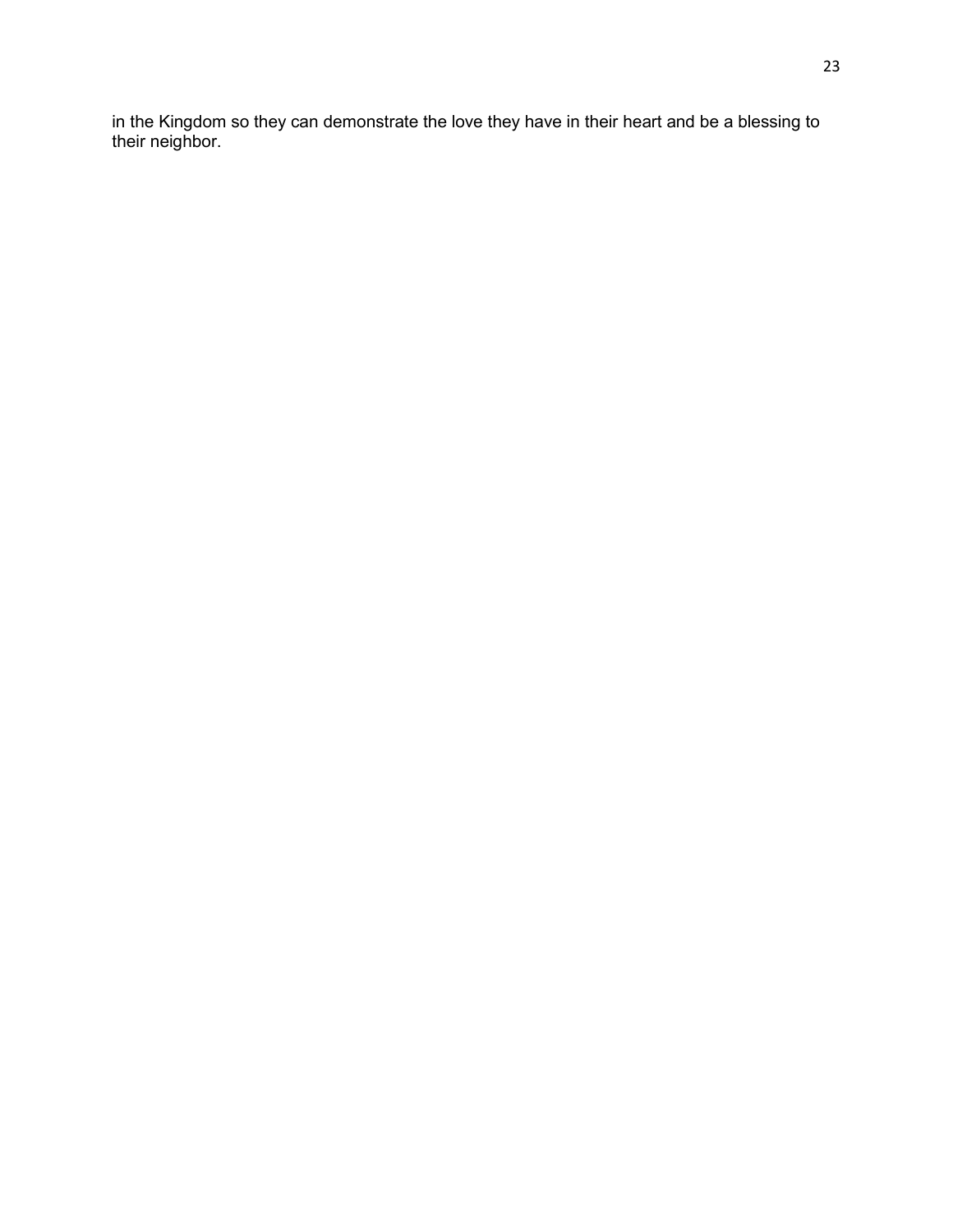## **Repentance**

(Matthew 3:1-2 NKJV) In those days John the Baptist came preaching in the wilderness of Judea, {2} and saying, "Repent, for the kingdom of heaven is at hand!"

(Matthew 4:17 NKJV) From that time Jesus began to preach and to say, "Repent, for the kingdom of heaven is at hand."

The first thing that the New Testament says about the Kingdom of Heaven is that repentance is required before entry. While entering the kingdom is free it is not without the cost of repentance. There needs to be the intention to change one's ways and to adopt the Kingdom lifestyle.

The kingdom is "righteousness, peace and joy in the Holy Spirit" (Romans 14:17). It is a holy and happy place and it is only happy because it is first of all holy. Therefore those who wish to inherit the Kingdom must decide to quit with sin.

Repentance means to change one's mind, to decide on new thoughts, to move from a mind set on the flesh to a mind set on the Spirit. It means deciding on a distinct "about turn" in the direction of one's life and is often accompanied by contrition – the emotion of sorrow at sin. But repentance is a deeper thing than contrition, repentance is a decision of the whole person to change and involves the mind and will as well as the emotions.

True repentance bears fruit in a markedly changed life. When John the Baptist suspected hypocrisy among the Pharisees coming to his baptism he warned that an external repentance was insufficient:

(Matthew 3:7-12 NKJV) But when he saw many of the Pharisees and Sadducees coming to his baptism, he said to them, "Brood of vipers! Who warned you to flee from the wrath to come? {8} "Therefore bear fruits worthy of repentance, {9} "and do not think to say to yourselves, 'We have Abraham as our father.' For I say to you that God is able to raise up children to Abraham from these stones. {10} "And even now the ax is laid to the root of the trees. Therefore every tree which does not bear good fruit is cut down and thrown into the fire. {11} "I indeed baptize you with water unto repentance, but He who is coming after me is mightier than I, whose sandals I am not worthy to carry. He will baptize you with the Holy Spirit and fire. {12} "His winnowing fan is in His hand, and He will thoroughly clean out His threshing floor, and gather His wheat into the barn; but He will burn up the chaff with unquenchable fire."

The "fruits of repentance" are the sweet things that naturally flow from a changed life under the control of Jesus Christ. They include self-control, patience, love, joy, forbearance of others, and just and righteous living. We see these fruits of repentance when we say "he has really changed" or "she is just a brand-new person". Above all they are the fruits of a new creation, of being born-gain, made new from above.

The most essential fruits of repentance are forgiveness and mercy. If we have truly repented and truly received mercy and are deeply aware of the grace of God towards us then we will be accepting of others also and forgive them as Christ has forgiven us. Thus a truly repentant person is a soft, kind and merciful person full of joy and tenderness. Harsh legalism is a sign that true repentance has not taken place or has been long forgotten. The parable of the unjust,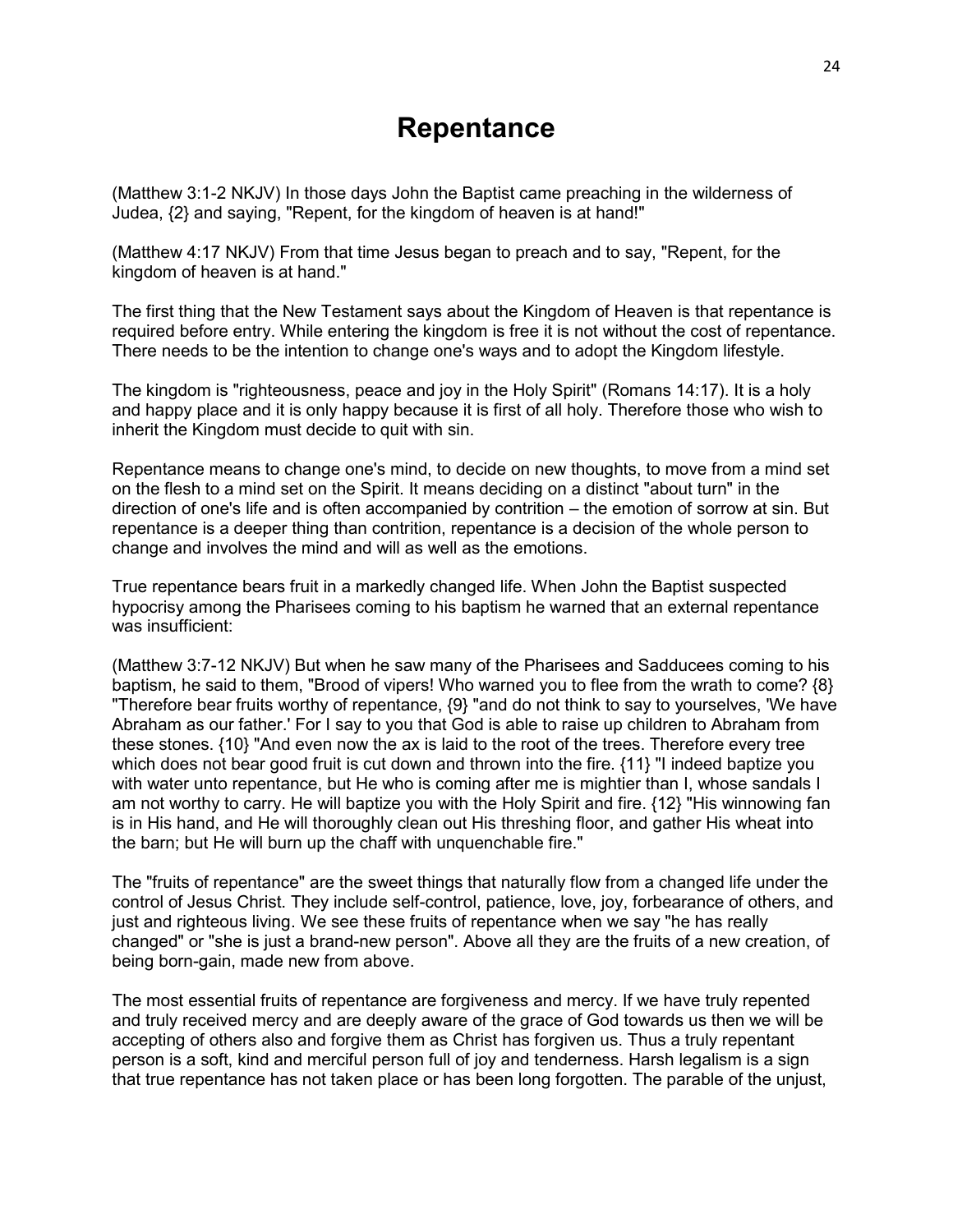unforgiving servant in Matthew 18:21-35 spells out that the person who seeks forgiveness but fails to give it is a fake and will not enter the Kingdom.

Also Jesus, in Matthew version of the Lord's Prayer says: (Matthew 6:12-15 NKJV) And forgive us our debts, As we forgive our debtors. {13} And do not lead us into temptation, But deliver us from the evil one. For Yours is the kingdom and the power and the glory forever. Amen. {14} "For if you forgive men their trespasses, your heavenly Father will also forgive you. {15} "But if you do not forgive men their trespasses, neither will your Father forgive your trespasses.

Let's pull this together. The Kingdom of Heaven is entered by broken, penitent sinners who know they are "poor in spirit", spiritual failures, and who are fully aware that they are in need of grace. Such people are soft, forgiving and tender-hearted, forgiving others as they themselves have been forgiven by Christ. They bear fruits in accordance with repentance and bubble with the joy of the Lord and the love of God demonstrating lives made new, and are clearly new creations of the Holy Spirit. They are not hard-hearted religionists like the Pharisees but spiritual, gentle, kind people full of good works and abounding in the graces of God. Their righteousness is a new kind of righteousness that flows from a repentant heart full of faith in Christ and the love of God and which fulfills the law by living in love.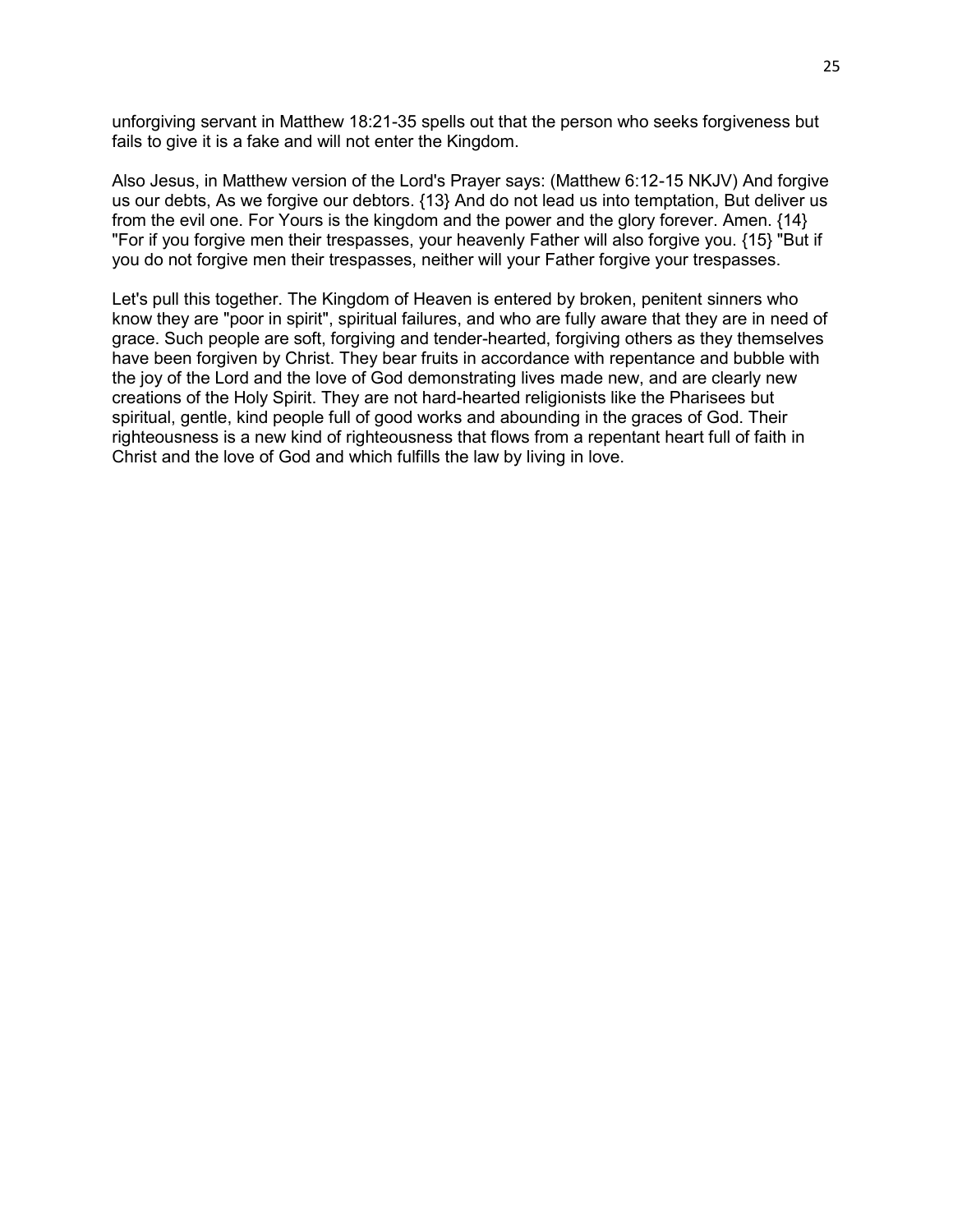# **The Will of God**

(Matthew 7:21 NKJV) "Not everyone who says to Me, 'Lord, Lord,' shall enter the kingdom of heaven, but he who does the will of My Father in heaven.

(Romans 10:13 NKJV) For "whoever calls on the name of the LORD shall be saved." At first these two verses seem to be in direct logical contradiction. Surely people saying "Lord, Lord" are calling upon the name of the Lord? Surely then they must be "saved" according to Romans 10:13? But Jesus declares that they are not saved unless they do the will of God? Is that "works salvation? This apparent contradiction flows from a common but very superficial reading of the text. The resolution is found in the nature and person of God.

You cannot fool God. Crying out "Lord, Lord" and putting on a religious appearance yet with no repentance and no intention of real obedience will not fool the Almighty and All-Knowing God. Faking salvation is not the same as "calling upon the name of the Lord", it is spiritual trickery.

Salvation is not a formula of words or a one-off prayer that guarantees eternal bliss and forever forgiveness if you spend five minutes with your head bowed before an obliging preacher. Madonna is said to have prayed such a prayer at one point along with quite a few other celebrities whose lives do not reflect the nature of Christ. Salvation is clearly conditional on real repentance which requires the genuine intention to live a changed and obedient life. Attempts to buy eternal security through good acting are doomed to failure.

Yet the truly penitent person is saved in an instant without the necessity of any good works. The penitent is saved just by calling on the name of the Lord. But once saved and made new and now born-again they will then go on to live the righteous and holy and changed life that is the fruit of their repentance.

A person who prays the prayer but does not live the life is probably not being truly penitent. If they truly wanted a changed life - why has this not occurred? Why are there no fruits of repentance? Why no evidence of a new nature? If there are no works it is likely that there is no spiritual life either. No works means that the spiritual life is probably dead, not moving, not quickened by the spiritual pulse of Christ within them. (James 2:26 NKJV) For as the body without the spirit is dead, so faith without works is dead also.

#### Let's look at the full context of our topic verse in Matthew 7:

(Matthew 7:15-29 NKJV) "Beware of false prophets, who come to you in sheep's clothing, but inwardly they are ravenous wolves. {16} "You will know them by their fruits. Do men gather grapes from thornbushes or figs from thistles? {17} "Even so, every good tree bears good fruit, but a bad tree bears bad fruit. {18} "A good tree cannot bear bad fruit, nor can a bad tree bear good fruit. {19} "Every tree that does not bear good fruit is cut down and thrown into the fire. {20} "Therefore by their fruits you will know them. {21} "Not everyone who says to Me, 'Lord, Lord,' shall enter the kingdom of heaven, but he who does the will of My Father in heaven. {22} "Many will say to Me in that day, 'Lord, Lord, have we not prophesied in Your name, cast out demons in Your name, and done many wonders in Your name?' {23} "And then I will declare to them, 'I never knew you; depart from Me, you who practice lawlessness!' {24} "Therefore whoever hears these sayings of Mine, and does them, I will liken him to a wise man who built his house on the rock: {25} "and the rain descended, the floods came, and the winds blew and beat on that house; and it did not fall, for it was founded on the rock. {26} "But everyone who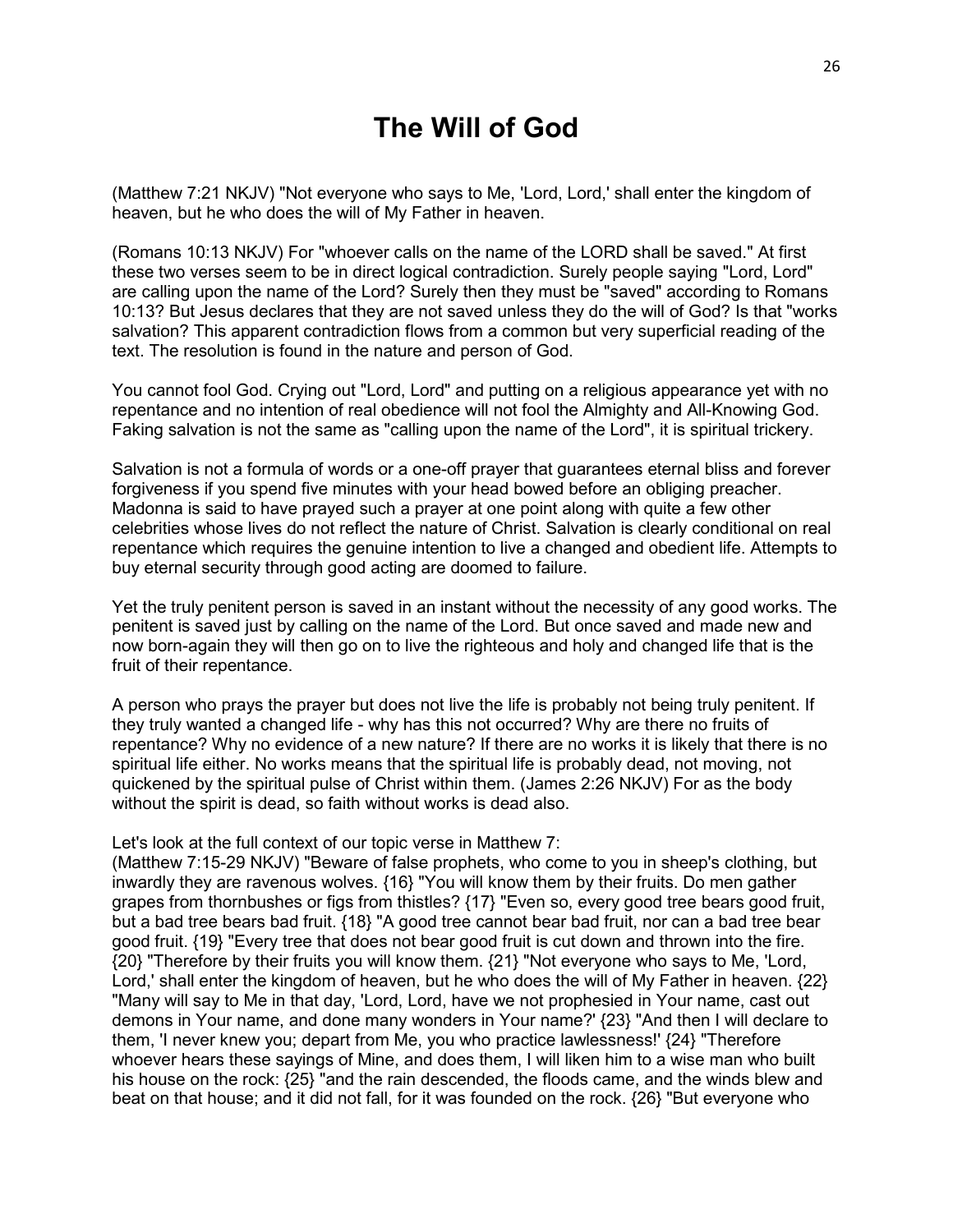hears these sayings of Mine, and does not do them, will be like a foolish man who built his house on the sand: {27} "and the rain descended, the floods came, and the winds blew and beat on that house; and it fell. And great was its fall." {28} And so it was, when Jesus had ended these sayings, that the people were astonished at His teaching, {29} for He taught them as one having authority, and not as the scribes.

The saved person is not a "ravenous wolf" with a greedy inner nature or a spiritual fake trotting out snake-oil and miracles for large donations. Rather they live an obedient life founded on the rock of diligent constructive doing of the commands of Christ. They regard Jesus as a true and relevant authority over them. That is what it means to have Jesus as Lord and to truly "call upon the name of the Lord".

The kingdom of Heaven cannot be entered by charm, con-artistry, salesmanship or good acting. The fake miracle-workers, junk exorcists and snake-oil salesmen with circus tents (or TV shows) and big offering bags can cry "Lord. Lord, Hallelujah" all they like but they will not make it into the Kingdom of Heaven. A ravenous and greedy nature cannot inherit the kingdom of God.

The humble penitent who desperately wants a changed life and cries out to God for salvation will be heard in an instant, forever and receive a new, imperishable heavenly nature from God. Such a person, who desires a righteous nature, will be saved. All of those who call on God to be made utterly new and live life the Jesus way - will be saved. And their new nature will show in new works and the fruits of repentance. By their fruits you will know them.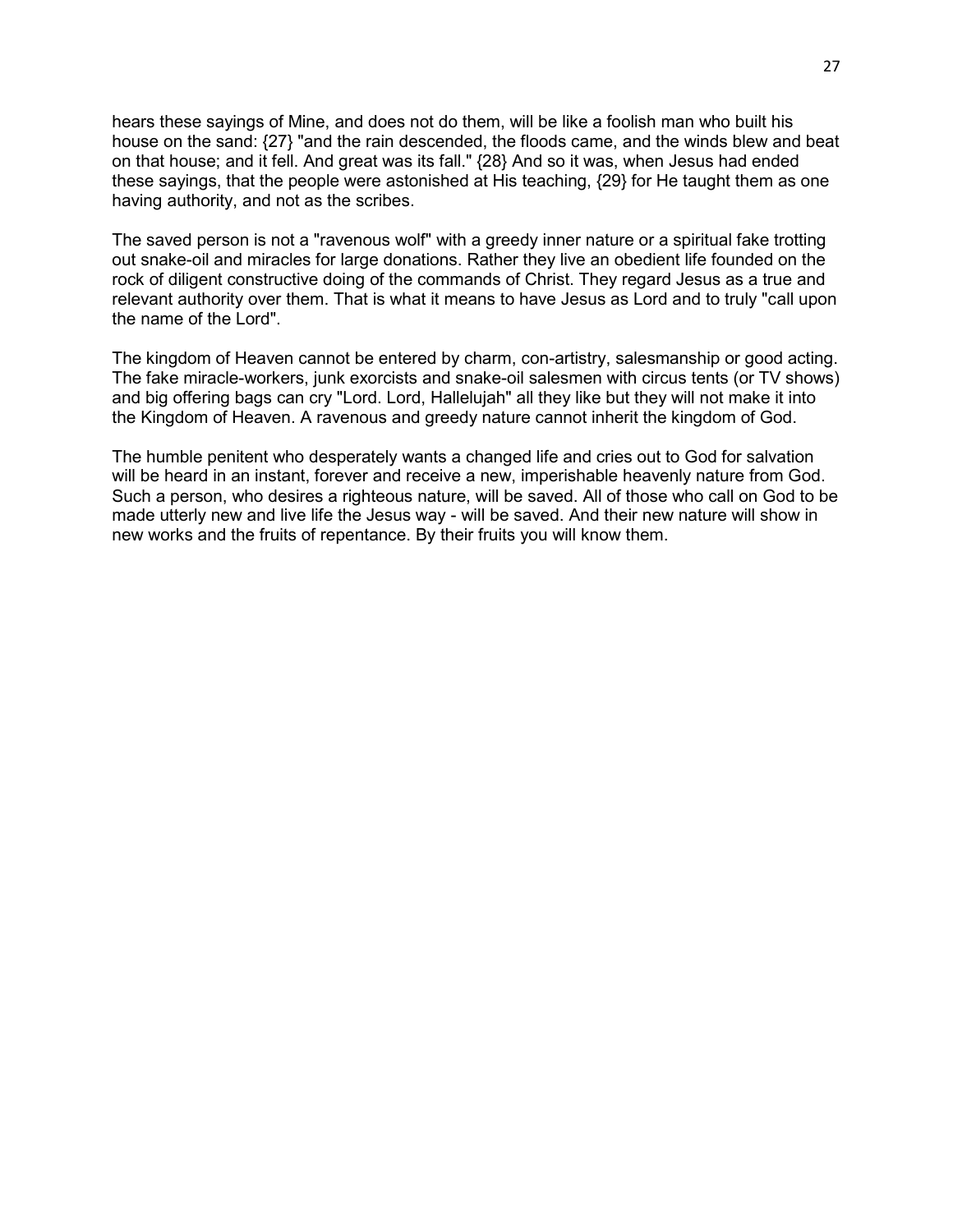## **Persecution**

(Matthew 10:28 NKJV) "And do not fear those who kill the body but cannot kill the soul. But rather fear Him who is able to destroy both soul and body in hell.

### **Why We Should Not Be Afraid**

Persecution is a paradox - our enemies may kill us, but they can do us no harm! Luke puts the paradox very plainly: (Luke 21:16-18 NKJV) "You will be betrayed even by parents and brothers, relatives and friends; and they will put some of you to death. {17} "And you will be hated by all for My name's sake. {18} "But not a hair of your head shall be lost. (They kill you..but not a hair of your head will be lost) see also 1 John 5;18,19. This is because God seems to have a "backup copy" and you will be fully restored at the resurrection - down to the last hair on your head which is numbered! (Luke 12:7, Matthew 10:30)They might chop off your head, boil you in oil and burn you to ash but your every detail will be restored down to hair follicle number 345672 on the left temple in a glorious resurrection body!

Thus we are not to fear man because people cannot do us final and irrevocable spiritual harm: (Matthew 10:28-31 NKJV) "And do not fear those who kill the body but cannot kill the soul. But rather fear Him who is able to destroy both soul and body in hell. {29} "Are not two sparrows sold for a copper coin? And not one of them falls to the ground apart from your Father's will. {30} "But the very hairs of your head are all numbered. {31} "Do not fear therefore; you are of more value than many sparrows.

We are not to fear "those who can kill the body". That is highly unnatural. If someone holds a bazooka to my head it would take a real infilling of the Holy Spirit and a new nature not to be afraid, but that is what Jesus asks of us. Jesus tells us not to be afraid of secret police, spies, torturers, executioners, corrupt police, burglars and terrorists. Rather we are to fearlessly obey the commandments of God under all circumstances. In the end we are on the winning side: (Revelation 11:15 NKJV) Then the seventh angel sounded: And there were loud voices in heaven, saying, "The kingdoms of this world have become the kingdoms of our Lord and of His Christ, and He shall reign forever and ever!"

And in the Millennium when this earth is regenerated and renewed we shall even have all our possessions restored a hundred fold: (Matthew 19:28-30 NKJV) So Jesus said to them, "Assuredly I say to you, that in the regeneration, when the Son of Man sits on the throne of His glory, you who have followed Me will also sit on twelve thrones, judging the twelve tribes of Israel. {29} "And everyone who has left houses or brothers or sisters or father or mother or wife or children or lands, for My name's sake, shall receive a hundredfold, and inherit eternal life. {30} "But many who are first will be last, and the last first.

#### **How We Should Respond**

While we are not to fear, we are to flee! (Matthew 10:23 NKJV) "When they persecute you in this city, flee to another. ... (Matthew 24:16 NKJV) "then let those who are in Judea flee to the mountains. Even Jesus used discretion about where He ministered. (John 7:1 NKJV) saving His death until the right time ordained by God when He set His face like flint and went to Jerusalem. This is practical common-sense and meant for me that after a certain threat level was reached I moved from Mindanao to Manila.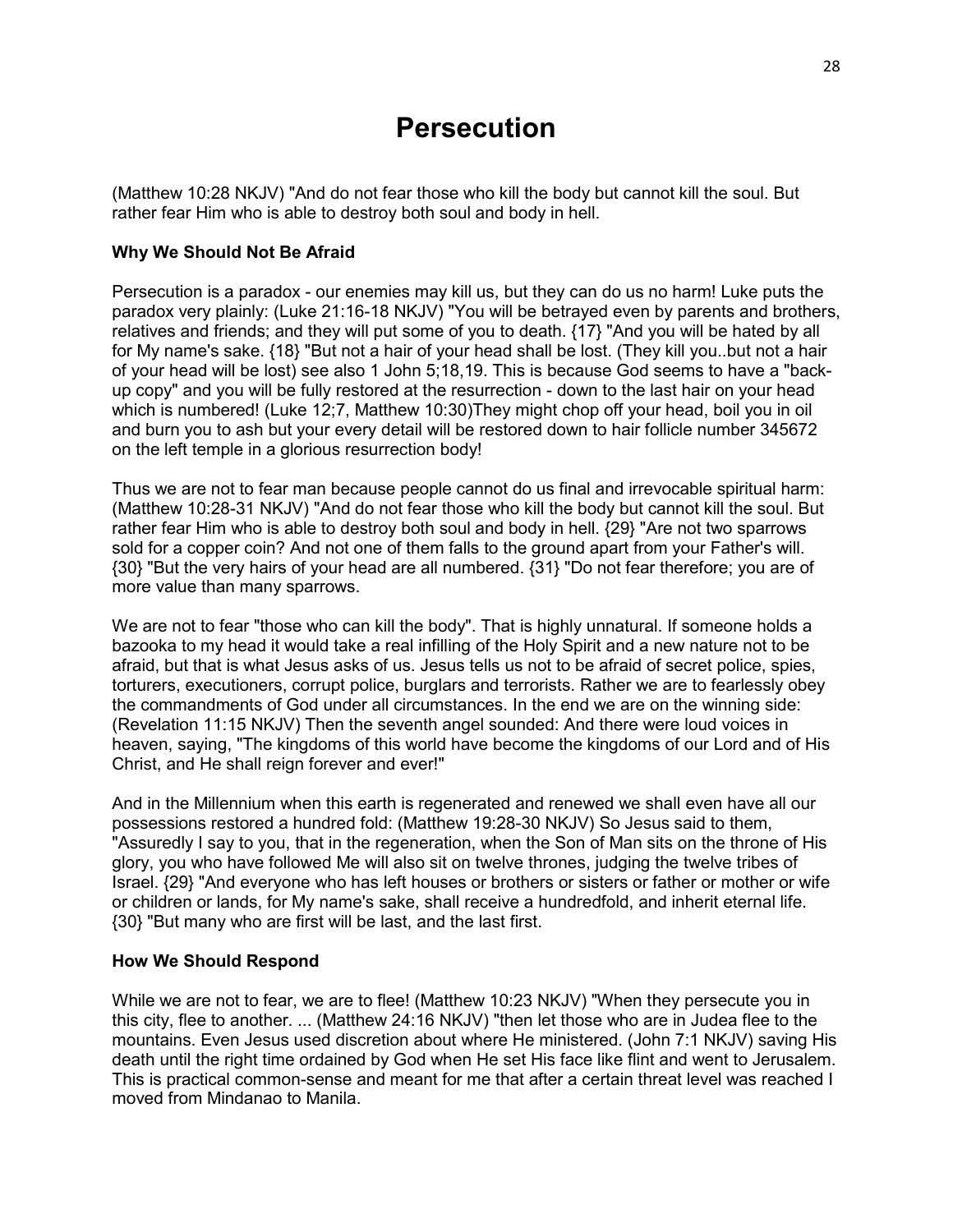We are to overcome our fear and our visceral "fight-or-flight" response by praying for those who persecute us, blessing them, doing them good and living out of a new and different nature that dwells in love. (Matthew 5:44-48 NKJV) "But I say to you, love your enemies, bless those who curse you, do good to those who hate you, and pray for those who spitefully use you and persecute you, {45} "that you may be sons of your Father in heaven; for He makes His sun rise on the evil and on the good, and sends rain on the just and on the unjust. {46} "For if you love those who love you, what reward have you? Do not even the tax collectors do the same? {47} "And if you greet your brethren only, what do you do more than others? Do not even the tax collectors do so? {48} "Therefore you shall be perfect, just as your Father in heaven is perfect.

We are not to react to them but rather to act upon them with spiritual authority and power. This does not mean that we are wimps, rather we may speak plainly and boldly as Jesus, Stephen and Paul did when facing their persecutors. Thus we are not to b violent or timid but spiritual and strong. (Luke 12:11-12 NKJV) "Now when they bring you to the synagogues and magistrates and authorities, do not worry about how or what you should answer, or what you should say. {12} "For the Holy Spirit will teach you in that very hour what you ought to say."

Yet we are not to be Christian masochists but to avoid persecution where possible and to pray for our governments that we may be free from persecution and freely able to preach the gospel so that people can be saved: (1 Timothy 2:1-4 NKJV) Therefore I exhort first of all that supplications, prayers, intercessions, and giving of thanks be made for all men, {2} for kings and all who are in authority, that we may lead a quiet and peaceable life in all godliness and reverence. {3} For this is good and acceptable in the sight of God our Savior, {4} who desires all men to be saved and to come to the knowledge of the truth.

#### **Conclusion**

The Kingdom of Heaven is in opposition to "the kingdoms of this world' over which it will eventually triumph. We are in a war and as effective '"salt and light" Christians we face persecution. But the weapons of our warfare are not bombs and bullets but prayers and blessings, weapons that will pull down spiritual strongholds. (2 Cor 10:3-5) Persecution for righteousness sake (not for folly or criminality) is a sign that we have been considered worthy of the Kingdom, brings great eternal reward and helps us to grow into people whose love is perfected even to the love of one's enemies. Persecution cannot do us any final irrevocable harm and we will triumph over it in the end. Yet we are to be sensible and avoid it where possible and to pray to be able to live a godly and quite life in all reverence.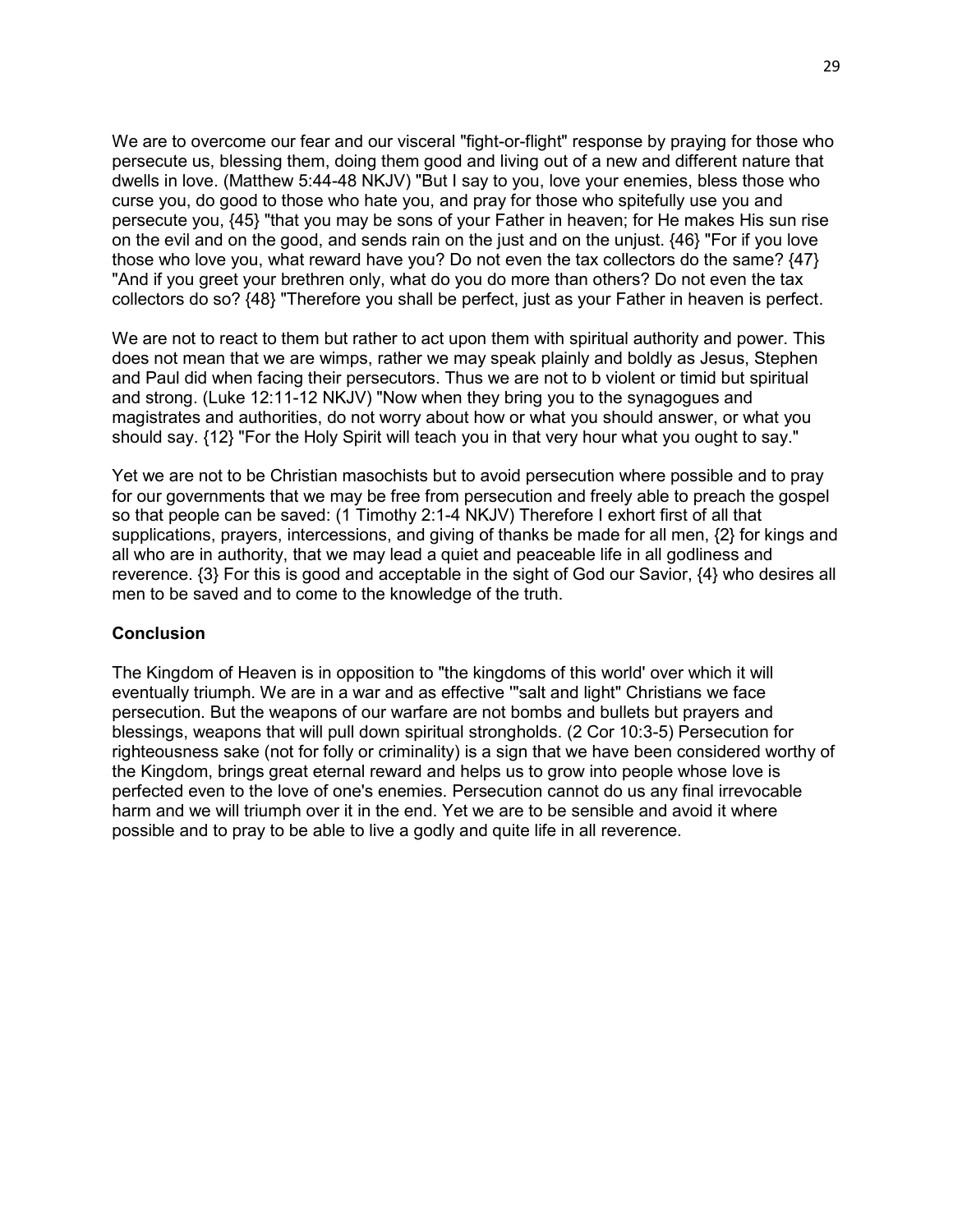# **Astonishing Faith, Ethnicity and the Kingdom of Heaven**

(Matthew 8:5-13 NKJV) Now when Jesus had entered Capernaum, a centurion came to Him, pleading with Him, {6} saying, "Lord, my servant is lying at home paralyzed, dreadfully tormented." {7} And Jesus said to him, "I will come and heal him." {8} The centurion answered and said, "Lord, I am not worthy that You should come under my roof. But only speak a word, and my servant will be healed. {9} "For I also am a man under authority, having soldiers under me. And I say to this one, 'Go,' and he goes; and to another, 'Come,' and he comes; and to my servant, 'Do this,' and he does it." {10} When Jesus heard it, He marveled, and said to those who followed, "Assuredly, I say to you, I have not found such great faith, not even in Israel! {11} "And I say to you that many will come from east and west, and sit down with Abraham, Isaac, and Jacob in the kingdom of heaven. {12} "But the sons of the kingdom will be cast out into outer darkness. There will be weeping and gnashing of teeth." {13} Then Jesus said to the centurion, "Go your way; and as you have believed, so let it be done for you." And his servant was healed that same hour.

This story is one of astonishing faith, faith that caused even Jesus the Son of God to "marvel". The centurion intuitively understood the authority of Jesus Christ as Lord, that His authority was spiritual and verbal and active and living and capable of healing the centurion's servant even from a distance.

The faith of the centurion was humble "I am unworthy" and practical "But only speak a word and my servant will be healed". It was a faith that respectfully expected great things from God.

It was the faith of a Gentile. It was not sourced in heritage, tradition or answers learned by rote, it was faith that he would have arrived at while observing Jesus on his tour of duty of Palestine. As a Roman he probably originally worshipped Zeus. By now, however, the centurion was clear that Jesus was the source of spiritual authority. While there are no profound theological statements recorded it is clear that he saw Jesus Christ as Lord, and one as qualified to give orders in the spiritual realm and to heal disease.

Somewhere along the line the centurion had made a real spiritual discovery that caused him to truly trust Jesus in a medical emergency. And it was more than shamanistic dependence on a faith healer. It was real faith, that understood that Jesus did not have to wave a magic wand or cast a spell but that a simple word of authority would be sufficient.

This was not the second-hand, book-based faith of the scribes and Pharisees, the sort of faith that stitches bible verses together but never lives them out. This was a personal discovery capable of daily application and which saw answered prayer in the midst of real life. We need to "discover" what we already know! We need to have a real living operation faith, not just a set of pat answers to church questions.

The Jews, the natural "sons of the Kingdom" probably knew all the standard Sunday School answers and the names of the prophets and a few dozen (or more) key bible verses. But they were headed for outer darkness where there would be weeping and wailing and the gnashing of teeth. They had the knowing but not the believing, they knew what to say when asked but that did not live in them with any power and efficacy. Their servants were not healed, their world was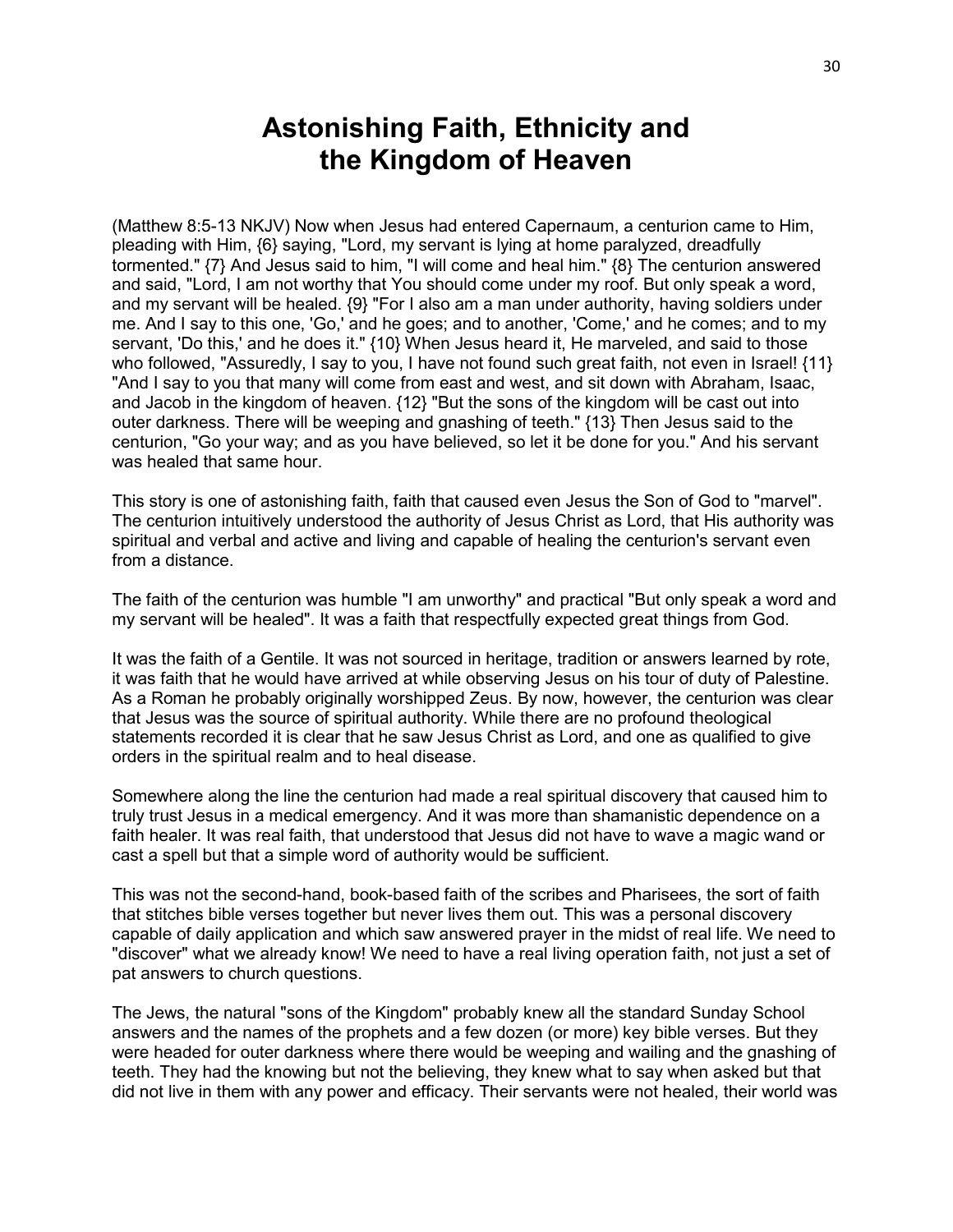unchanged, they just went on being religious without really discovering it and believing it for themselves. We need to do more than believe that Jesus existed. We need to believe that He is powerful and authoritative and can command our circumstances to change. We need to believe that Jesus can really, truly just speak a word and miracles will happen. Jesus needs to step out of the history books and into the midst of our lives. And when we can do that we will have the real living faith that is part and parcel of being in the Kingdom of Heaven.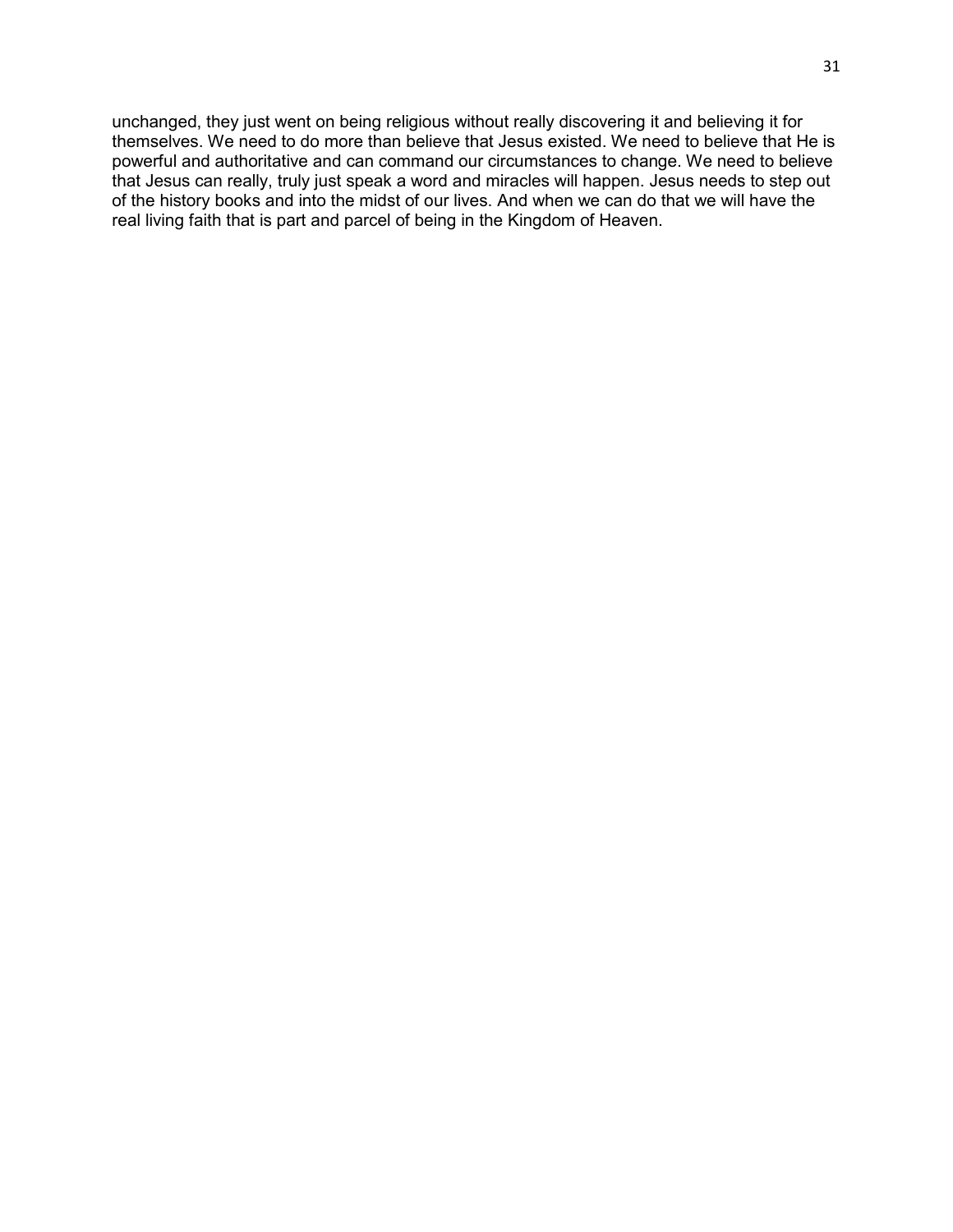## **Itinerant Christian Ministry**

(Matthew 10:5-15 NKJV) These twelve Jesus sent out and commanded them, saying: "Do not go into the way of the Gentiles, and do not enter a city of the Samaritans. {6} "But go rather to the lost sheep of the house of Israel. {7} "And as you go, preach, saying, 'The kingdom of heaven is at hand.' {8} "Heal the sick, cleanse the lepers, raise the dead, cast out demons. Freely you have received, freely give. {9} "Provide neither gold nor silver nor copper in your money belts, {10} "nor bag for your journey, nor two tunics, nor sandals, nor staffs; for a worker is worthy of his food. {11} "Now whatever city or town you enter, inquire who in it is worthy, and stay there till you go out. {12} "And when you go into a household, greet it. {13} "If the household is worthy, let your peace come upon it. But if it is not worthy, let your peace return to you. {14} "And whoever will not receive you nor hear your words, when you depart from that house or city, shake off the dust from your feet. {15} "Assuredly, I say to you, it will be more tolerable for the land of Sodom and Gomorrah in the day of judgment than for that city!

This first ministry journey of the twelve contains many principles that are valid for "apostolic" styles of ministry today:

1. Go to a selected target group and go to the lost sheep not to the saved sheep

2. Keep moving - "as you go, preach".

3. Preach a clear and declarative gospel message.

4. Accompany the message with clear signs of the presence of the kingdom, including the miraculous.

5. Freely you have received freely give - ministry is not to be charged for.

6. The workers are to be free of financial concerns and are worthy of their food and basic necessities.

7. The gospel is to be preached to the worthy and righteous in the city and associated with those who are of moral standing.

8. The Christian worker is to bring peace and a blessing upon those he stays with and ministers to.

9. The Christian worker is to stay with the one family "until you go out" - not to be unstable in relationships with the community or choosy about accommodation.

10. There is to be a certain amount of finding out about the city "inquire in it who is worthy".

11. Receptivity is important. If the group is unreceptive and hostile, move on.

12. Rejection of the gospel proclaimed with power is not due to a poor messenger but to hard hearts. Thus the rejection of the messenger is the rejection of God and brings doom.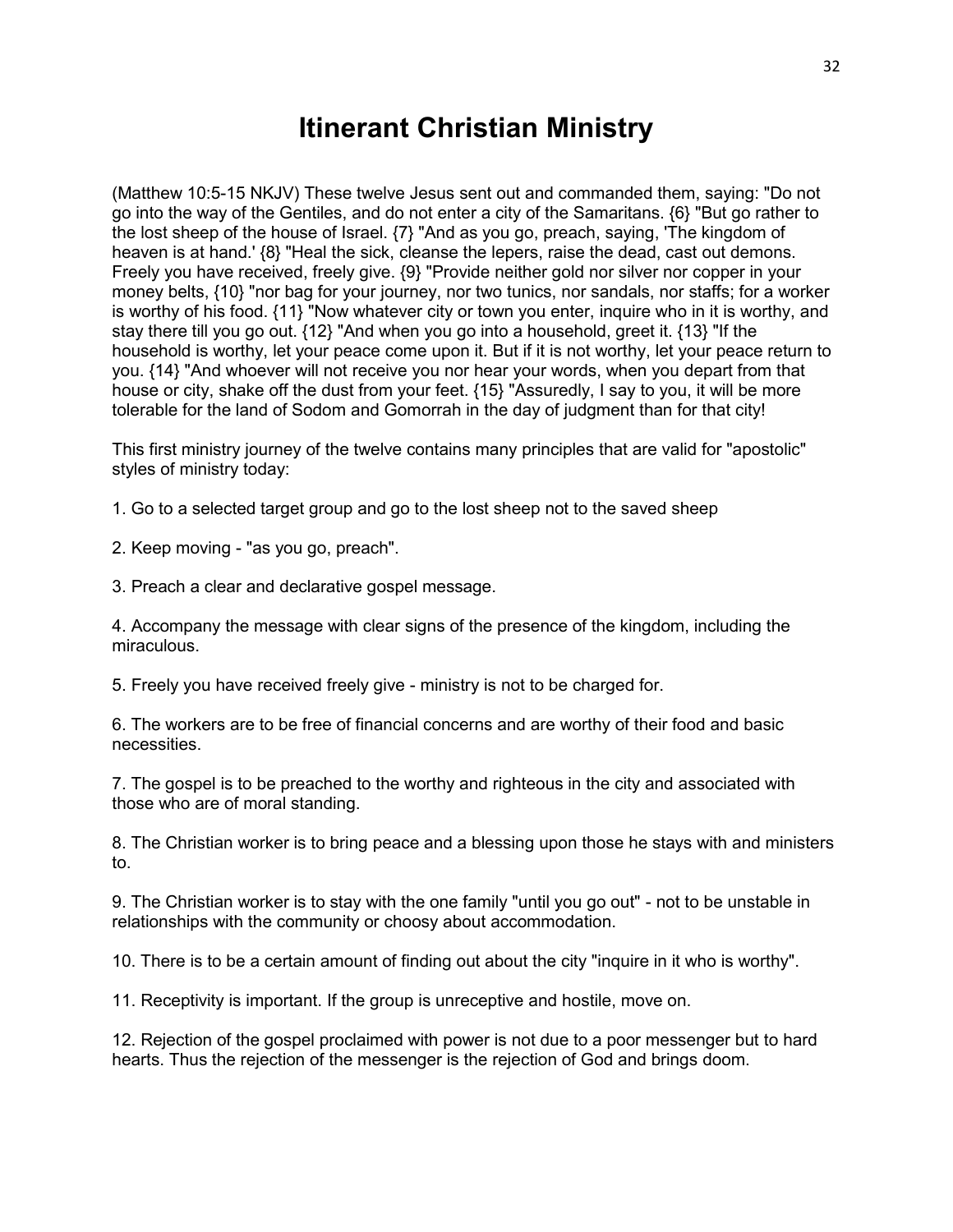These are good instructions for itinerant ministries and indeed were adopted by the Franciscans and other medieval preaching orders. A well-targeted, mobilized, preaching ministry to the lost that offers the gospel freely while demonstrating Christs' power clearly in word and deed, and which builds good, wise relationships in the community and acts with financial integrity is going to be blessed.

Each of us probably has a part of the above verses which we like to emphasize. The evangelists will say "go to the lost sheep". The charismatic will say "heal the sick, cleanse the lepers", the Baptist will say "preach". The Franciscans will say "freely you have received freely give" and yet others might say "the worker is worthy of his food". However, we need to combine ALL these emphases if we are to have wise rules for itinerant ministry.

Jesus knew that the Jews were losing their window of opportunity for salvation, and that their nation would be obliterated in AD 70. They needed the gospel NOW. The Jews were the priority for reasons of theology and reasons of prophetic history. In slightly less than forty years the Jews would reject the gospel and lose their nation. By the very end of the book of Acts the gospel has officially moved from the Jews to Rome:

(Acts 28:25-28 NKJV) So when they did not agree among themselves, they departed after Paul had said one word: "The Holy Spirit spoke rightly through Isaiah the prophet to our fathers,  $\{26\}$ "saying, 'Go to this people and say: "Hearing you will hear, and shall not understand; And seeing you will see, and not perceive; {27} For the hearts of this people have grown dull. Their ears are hard of hearing, And their eyes they have closed, Lest they should see with their eyes and hear with their ears, Lest they should understand with their hearts and turn, So that I should heal them."' {28} "Therefore let it be known to you that the salvation of God has been sent to the Gentiles, and they will hear it!"

The Gentiles would have 2000 years to hear! So in this urgent window of time a certain people group (the Jews) is losing its chance to hear. Thus it becomes a ministry priority. Today this situation is particularly acute among the disappearing tribal peoples in the Amazon and in Papua New Guinea and inland China (who are often amazingly receptive to the gospel) and to the displaced urban poor in Asian mega-cities. In another 25 years many of these tribes will no longer exist or they will be changed beyond recognition. In another twenty-five years Asia's poor will have largely ceased the massive migration to the cities that makes them open to the gospel and the urban areas themselves will either have likely hardened into tough mean ghettos or undergone urban renewal and become middle-class and materialistic. There are some places that have evangelize NOW written all over them.

Other areas, such as North America, have heard until they are saturated. It now costs on average \$1.5 million to increase the US church by one baptized believer. Yet in many tribal areas and among the poor in urban areas of Asia and Africa it costs only one or two thousand dollars per additional baptized believer! Surely the cost effective priority for itinerant ministry should be among the most receptive peoples of the world?

One last comment. The evangelization of Muslims is a difficult issue as they clearly reject the proclamation of the gospel and we should perhaps be wiping the dust off our feet and moving on. Or should we? I sense that the time for Muslim evangelization has come. But we will only reach them with sacrificial love and the demonstration of spiritual power. I personally know of an area (which I cannot disclose) where a single healing miracle has led to over 100 Muslims becoming believers. When the Kingdom comes with power people believe!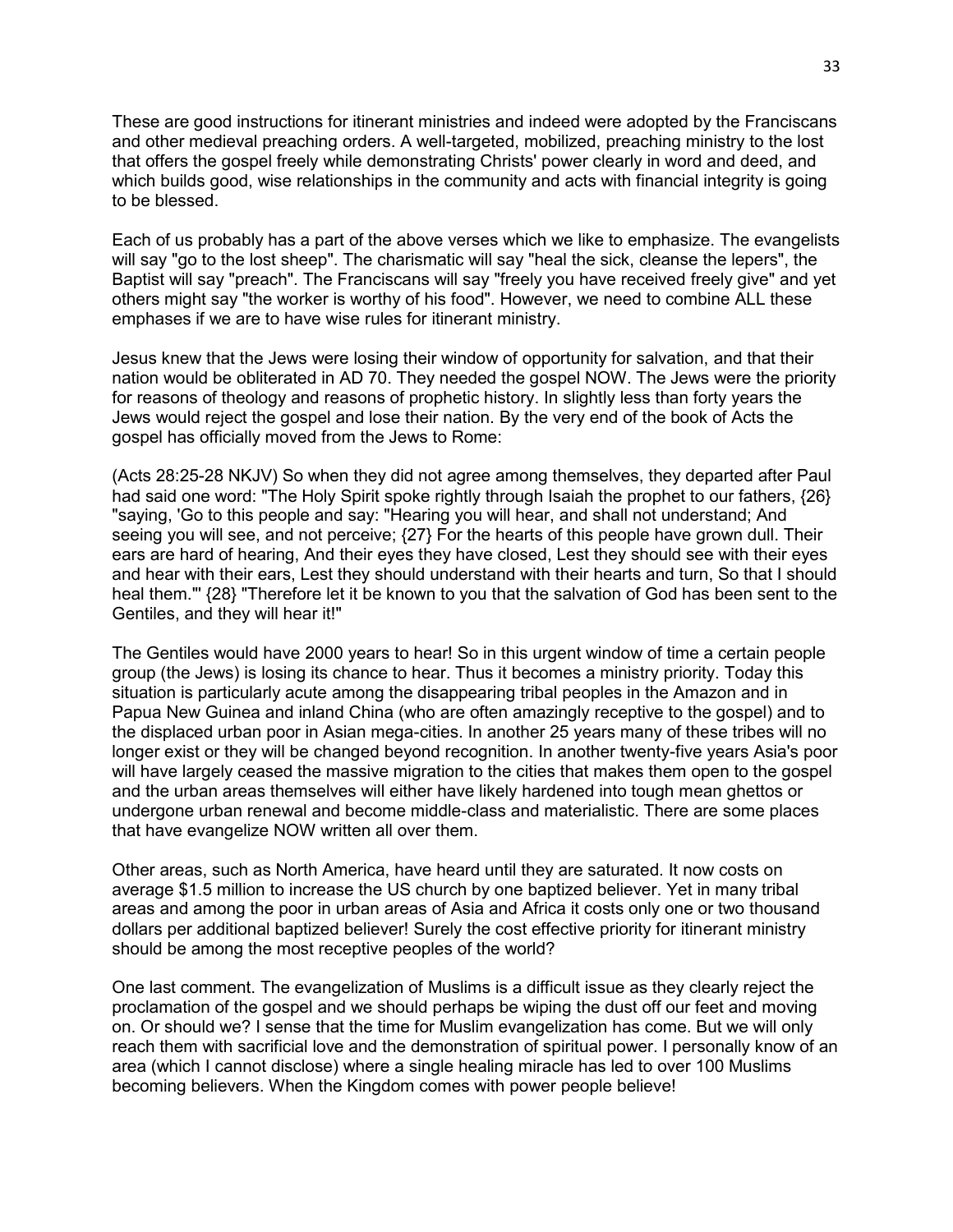Take a look at your ministry compared with Jesus' instructions above. What can you learn? What can you apply in your setting? How can you minister in a way that gives people a clear proclamation of the wonder of the Kingdom of Heaven?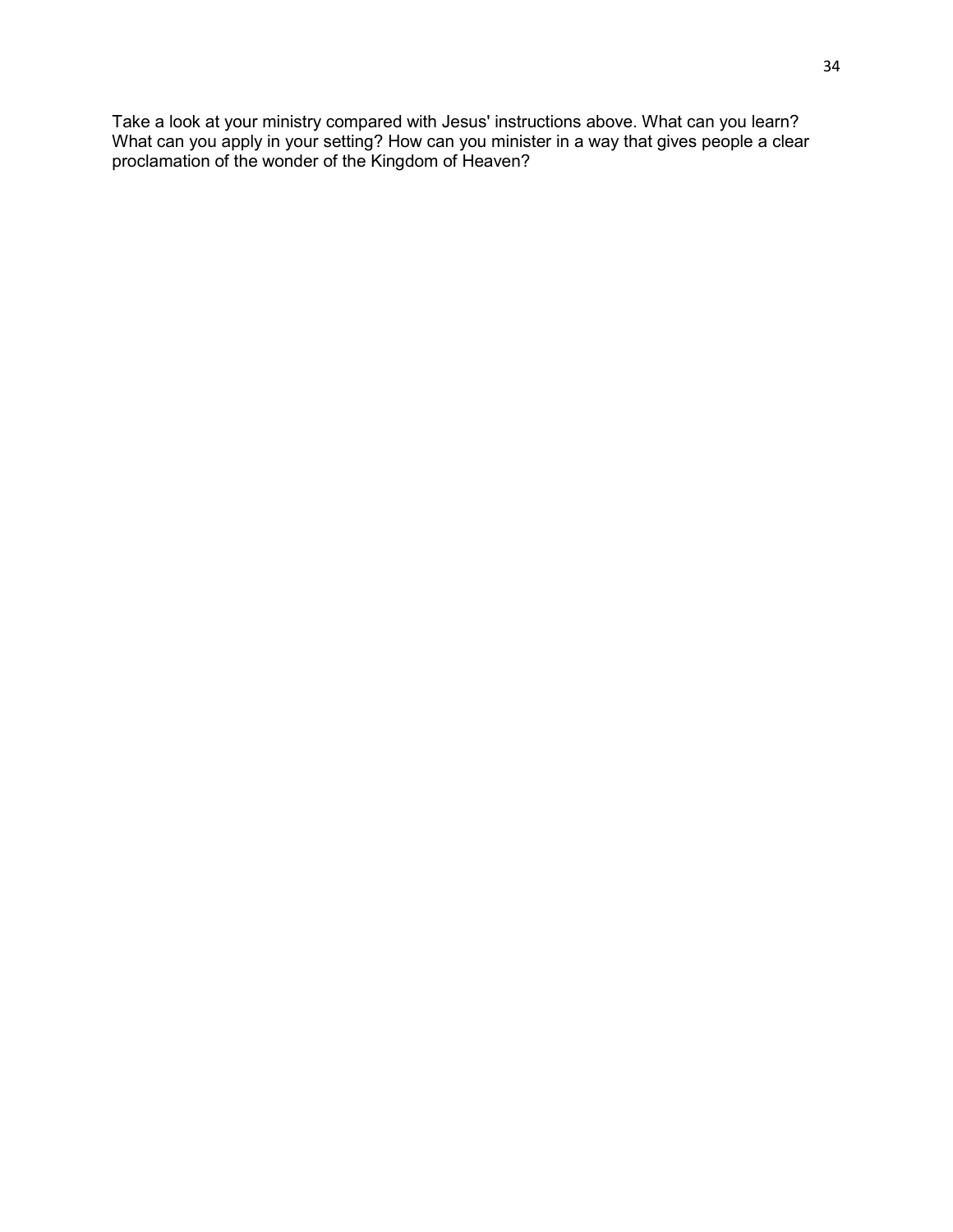## **The Mysteries of the Kingdom of Heaven**

(Matthew 13:11-17 NKJV) He answered and said to them, "Because it has been given to you to know the mysteries of the kingdom of heaven, but to them it has not been given. {12} "For whoever has, to him more will be given, and he will have abundance; but whoever does not have, even what he has will be taken away from him. {13} "Therefore I speak to them in parables, because seeing they do not see, and hearing they do not hear, nor do they understand. {14} "And in them the prophecy of Isaiah is fulfilled, which says: 'Hearing you will hear and shall not understand, And seeing you will see and not perceive; {15} For the hearts of this people have grown dull. Their ears are hard of hearing, And their eyes they have closed, Lest they should see with their eyes and hear with their ears, Lest they should understand with their hearts and turn, So that I should heal them.' {16} "But blessed are your eyes for they see, and your ears for they hear; {17} "for assuredly, I say to you that many prophets and righteous men desired to see what you see, and did not see it, and to hear what you hear, and did not hear it.

The mysteries of the Kingdom of Heaven are matters of spiritual perception. There are those that "get it" and those that have no understanding. Those that see and those that are blind, those that hear and those who are spiritually deaf. This perception is a grace gift from God. "Because it has been given to you to know the mysteries of the kingdom of heaven, but to them it has not been given. {12} "For whoever has, to him more will be given, and he will have abundance; but whoever does not have, even what he has will be taken away from him.

Does this mean that God destines some people to perpetual spiritual obscurity? Not really. rather we are all blinded by our sin, but God opens the eyes of a few. Understanding spiritual things is His gift, and His to bestow. We cause our own blindness, demanding that God fit our expectations, that He speak on out terms and fit our preoccupations. Or maybe we just aren't looking, and have our focus on this world with its money, sex or power.

We are not talking here about the ability to see demons and angels or have dreams and visions. Many occult practitioners understand those things but are far from Christ. This is a deeper work - the ability to grasp the structural categories of the Kingdom and how it works, the ability to be in tune with the mind of God. These are not magical mysteries, rather they are heavenly truths that are so unusual that few can truly grasp them. One of the Greek words that describes the human mind is phronema - the structure and framework of thought, the world-view. When Paul says "but we have the mind of Christ" this is the word he uses.

Christians have a mental framework that God's truths can fit into. Their mind is the right way up and its categories are suited to scriptural truth. It's like a child's peg-board with big plastic squares and triangles, circles and hexagons. Think of truth perhaps as a square, love as a circle, justice as a triangle and so on. At the fall the peg-board is twisted and broken and the squares and circles no longer fit in, we just don't understand love and justice and mercy. With redemption and the renewal of the mind the pegboard is straightened up so the pieces can now be pushed into place and spiritual truth is easily absorbed. The Bible which was once confusing is now a delight.

The mysteries are only really grasped when the human mind is under the influence of that great interpreter of mysteries the Holy Spirit, the same Holy Spirit that inspired the prophets and wrote the Scriptures and hovered over the waters at creation. It is His job to "teach us all things" ( 1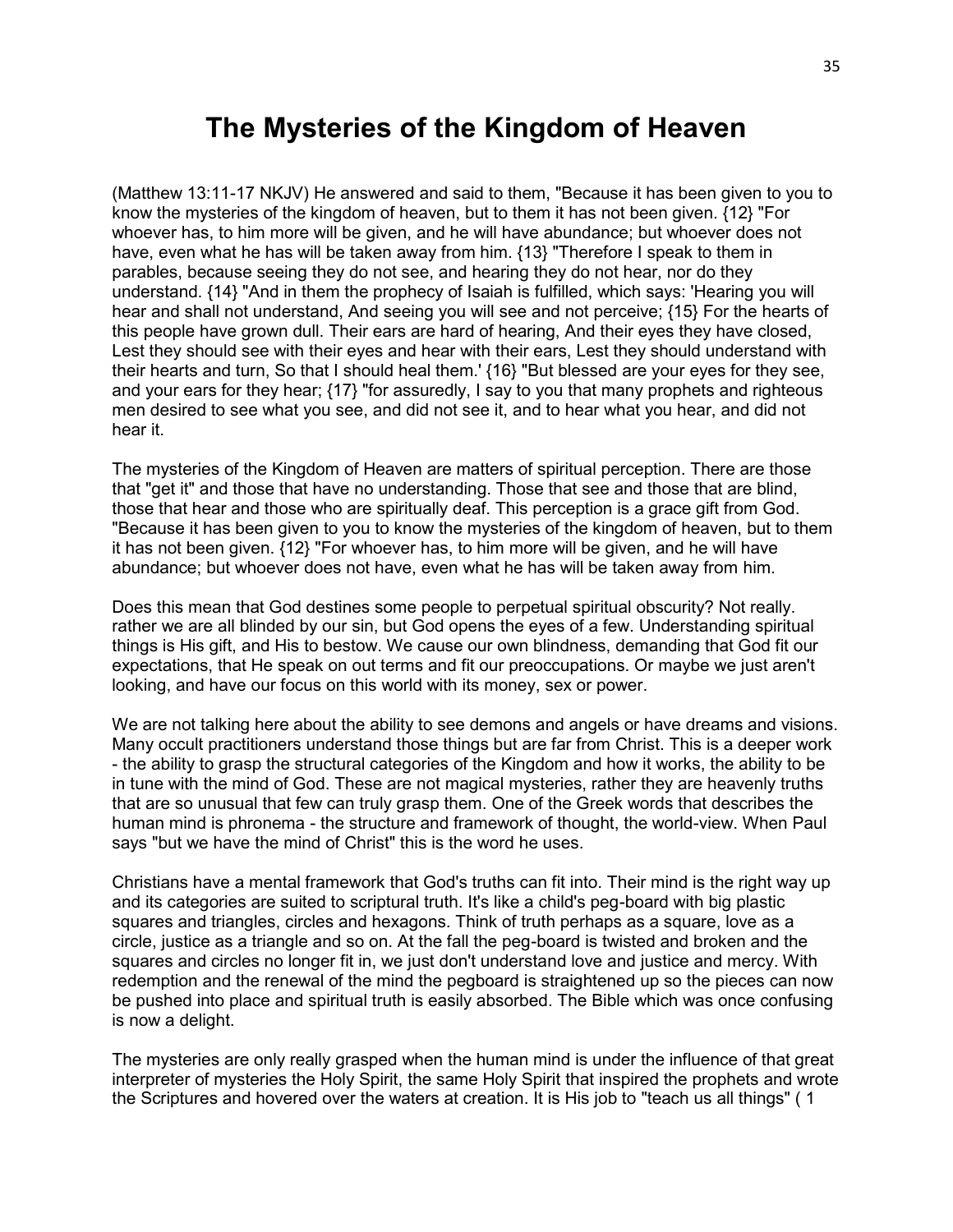John 2:20-27), instruct us about Christ (John 14:26) and reveal to us the unimaginable glories that God has prepared for those who love Him (1 Corinthians 2:9-16). Without the Holy Spirit spiritual truths just seem as "foolishness" to the natural man (1 Corinthians 2:13,14).

To people who love God and melt under the influence of the Holy Spirit, more and more is revealed. They are "teachable", so they are taught. But the proud, obstinate, unbelieving and hard of heart who resist the Holy Spirit as Stephens' persecutors did (Acts 7:51) just go deeper into their darkness. This seeing with the heart, this grasping of spiritual things was apparently at a low ebb in Jesus' day." For the hearts of this people have grown dull. Their ears are hard of hearing, and their eyes they have closed". So low had they gone that Jesus simply did not bother to teach many of them and seems to have avoided some major wealthy Galilean cities like Herodias and Sepphoris to concentrate on the receptive poor and to preach and teach in the countryside where people had to go out to see Him. Jesus told intriguing stories so that those who the Holy Spirit was working in would ask for me and those who were hard of heart would just walk away. The parables and the mysteries of the kingdom acted as a filter, sorting out the truth seekers from the sign seekers.

But the parables were more than just tough spiritual puzzles for disciples - like Zen koans, that are simply there to expand the mind but are devoid of any real content. The parables were also truth. The parables were precious and glorious and still are. "But blessed are your eyes for they see, and your ears for they hear; {17} "for assuredly, I say to you that many prophets and righteous men desired to see what you see, and did not see it, and to hear what you hear, and did not hear it." The parables change our natural en-cultured modes of thought as we find out about the first being last, serving to lead and how hard it is for a rich man to enter the Kingdom. They point us to an internal religion of the heart and of humble repentance before a gracious God and the parables abolish external rituals and respectabilities. They leave no room for human pride and in doings so they invert our thinking and flip it around so it becomes "right side up". Now ask God the Holy Spirit to show you the "mysteries of the Kingdom of Heaven".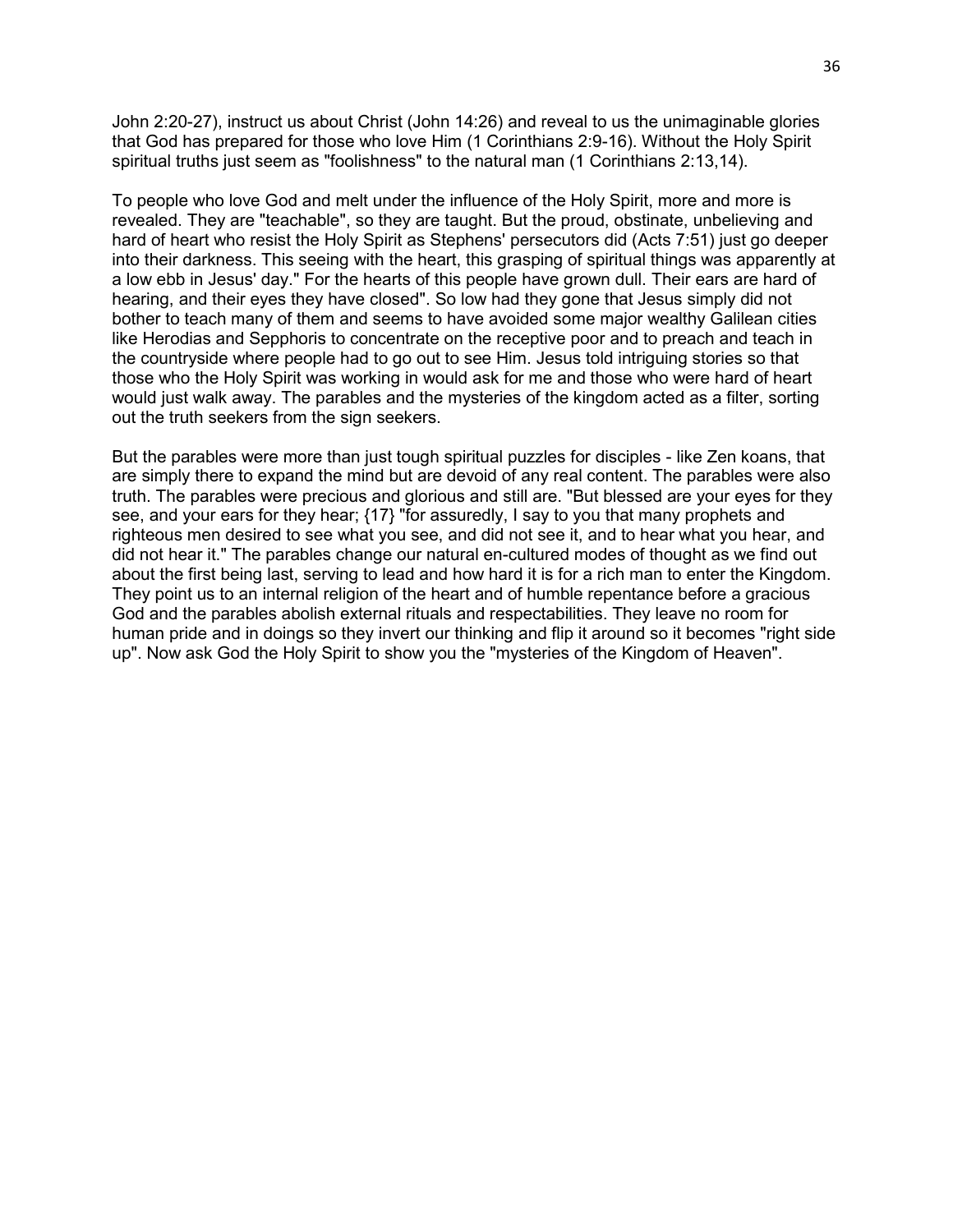### **The Wheat and the Tares**

(Matthew 13:24-30 NKJV) Another parable He put forth to them, saying: "The kingdom of heaven is like a man who sowed good seed in his field; {25} "but while men slept, his enemy came and sowed tares among the wheat and went his way. {26} "But when the grain had sprouted and produced a crop, then the tares also appeared. {27} "So the servants of the owner came and said to him, 'Sir, did you not sow good seed in your field? How then does it have tares?' {28} "He said to them, 'An enemy has done this.' The servants said to him, 'Do you want us then to go and gather them up?' {29} "But he said, 'No, lest while you gather up the tares you also uproot the wheat with them. {30} 'Let both grow together until the harvest, and at the time of harvest I will say to the reapers, "First gather together the tares and bind them in bundles to burn them, but gather the wheat into my barn."'

The difference between "the kingdom of Heaven" and "Heaven" is well illustrated here. The kingdom of heaven is subject to enemies and to demonic infiltration, whereas Heaven itself would oust such intruders in a moment. The Kingdom of Heaven is meant to be occupied by true believers, all sincere and obedient followers of Jesus Christ. But the Devil is too smart to allow such a perfect community to exist. He sowed Judas among the Twelve, put lies in the heart of Annanias and Sapphira and has infiltrated the church with false apostles, false teachers, and false brethren.

When do theses tares get sown into the Kingdom? When we are at ease, and without alertness. The parable simply says the deed was done "while men slept". Churches can become sleepy and dull, unguarded and naive and their doctrines can be altered almost imperceptibly. Churches that are vigorous and biblical, that are awake to Satan's schemes and which insist on members being truly born-again are in little danger of being full of tares.

Perhaps the greatest sowing of tares happened in the centuries following 313 AD when Constantine was converted and the church was legitimized, persecution ceased and the cost of being a Christian was low indeed. Evil men paid no price for their place in the kingdom of heaven and they flocked to its status bringing many pagan practices and wrong beliefs. Satan also sows tares at critical points in church growth and history - following or in the midst of revivals and in key areas of influence on doctrine and practice. This very successful strategy has often brought great weakness to the Church - sometimes for centuries.

Why then, wondered the servants/angels, are not these impostors immediately removed by God? "The servants said to him, 'Do you want us then to go and gather them up?". Looking at the huge horror patches in Church History we can only agree with the angels! Why has God not dealt more harshly with false teachers? After all "their doom is sure" (see Jude and 2 Peter). The answer is that the process of removal is so traumatic that it will utterly destabilize and uproot the faith of some saints. For a single precious, eternal saint to be lost, or destroyed in their faith, is so abhorrent to God, that He will put up with a thousand heretics.

But notice God's removal strategy "First gather together the tares and bind them in bundles to burn them,". The bundling up of the tares means that the tares will clump together and associate in distinct groups prior to the day of judgment. This will give rise to the "bundles of heretics" which we call cults. It is my opinion that the current rash of cult activity may very well be partly the work of the angels, bundling together the tares as the first step to the purifying fire of the last days.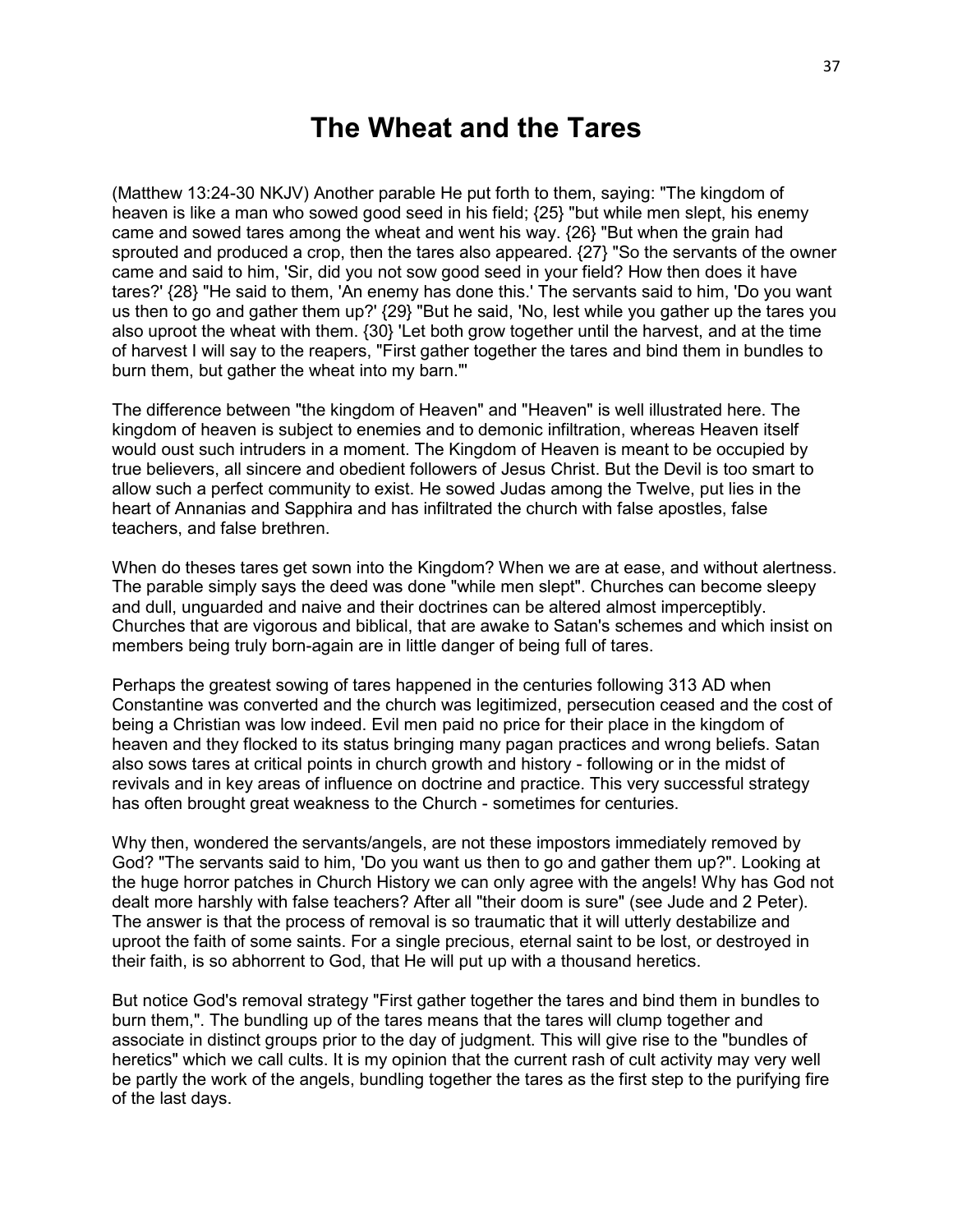If this is so then we are close to the "time of harvest" and eventually God will gather the wheat into His barn, and form the perfect, pure and unsullied Christian community, free from false beliefs and practice. Until then we will have imperfect churches, sometimes with large numbers of tares within them. And when we do find a good church we need to keep it that way, aware that Satan is utterly opposed to a fully functioning, holy, loving, merciful and doctrinally pure Christian community. On the other hand we need to be kind and careful in our weeding out of the tares, brutal Inquisitions do more harm than good. We must just encourage the tares to leave and form their own "bundles".

Paul says such divisions are an unfortunate necessity: (1 Corinthians 11:19 NKJV) For there must also be factions among you, that those who are approved may be recognized among you." And the apostle John talks about these defections: (1 John 2:18-20 NKJV) Little children, it is the last hour; and as you have heard that the Antichrist is coming, even now many antichrists have come, by which we know that it is the last hour. {19} They went out from us, but they were not of us; for if they had been of us, they would have continued with us; but they went out that they might be made manifest, that none of them were of us. {20} But you have an anointing from the Holy One, and you know all things.

One thing that the parable may be saying is that despite the surface similarity there is a deep genetic difference between wheat and tares. Tares simply cannot be converted into wheat. They are not changed, they do not repent, they are burned. This is especially true of the leaders - the false apostles, false prophets and false teachers. The overwhelming impression in the New Testament is that false prophets are irredeemable sons of perdition - and utterly doomed and that their followers can only be saved "as through fire". (2 Peter 2:1-3 NKJV) But there were also false prophets among the people, even as there will be false teachers among you, who will secretly bring in destructive heresies, even denying the Lord who bought them, and bring on themselves swift destruction. {2} And many will follow their destructive ways, because of whom the way of truth will be blasphemed. {3} By covetousness they will exploit you with deceptive words; for a long time their judgment has not been idle, and their destruction does not slumber.

The only cult I know that has come back on track is the World-Wide Church of God where the whole leadership realized they were wrong and changed course. Its adherence to the Scriptures gradually brought this group back on track. This intractability of the cults, and the deep and willful perversity that runs through them makes them difficult to evangelize and there are very few conversions from cults to Christ. Also exiting a cult is traumatic, and few make it out with an intact faith. But there are some - such as Augustine, who was converted from the Manichees to Christ and later became the bishop of Hippo in North Africa. His secret? Monica, his mother was a woman of prayer and spiritual warfare. For some articles of mine on cults see: [http://www.aibi.ph/cults/.](http://www.aibi.ph/cults/)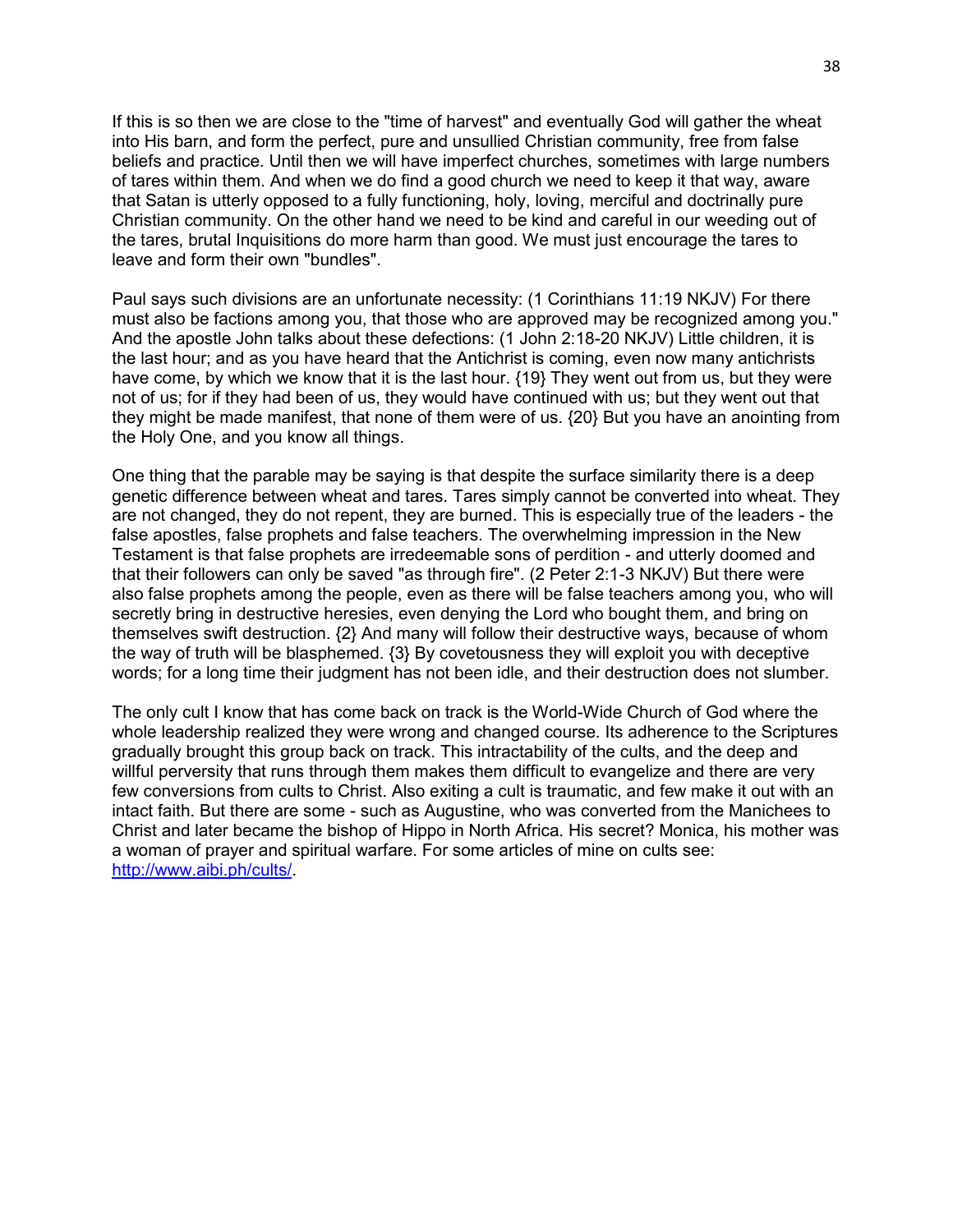# **The Mustard Seed**

(Matthew 13:31-32 NKJV) Another parable He put forth to them, saying: "The kingdom of heaven is like a mustard seed, which a man took and sowed in his field, {32} "which indeed is the least of all the seeds; but when it is grown it is greater than the herbs and becomes a tree, so that the birds of the air come and nest in its branches."

(Mark 4:30-32 NKJV) Then He said, "To what shall we liken the kingdom of God? Or with what parable shall we picture it? {31} "It is like a mustard seed which, when it is sown on the ground, is smaller than all the seeds on earth; {32} "but when it is sown, it grows up and becomes greater than all herbs, and shoots out large branches, so that the birds of the air may nest under its shade."

(Luke 13:18-19 NKJV) Then He said, "What is the kingdom of God like? And to what shall I compare it? {19} "It is like a mustard seed, which a man took and put in his garden; and it grew and became a large tree, and the birds of the air nested in its branches."

(Matthew 17:20 NKJV) So Jesus said to them, "Because of your unbelief; for assuredly, I say to you, if you have faith as a mustard seed, you will say to this mountain, 'Move from here to there,' and it will move; and nothing will be impossible for you.

(Luke 17:6 NKJV) So the Lord said, "If you have faith as a mustard seed, you can say to this mulberry tree, 'Be pulled up by the roots and be planted in the sea,' and it would obey you.

The "mustard seed" is the small insignificant thing that gains the attention of Christ "the Man" so that He plants it on His field or in His garden, and even though it is "the least" because it is the seed of faith and part of the Kingdom of Heaven, it becomes mighty, shoots forth, has many branches and is a mighty blessing.

There are many mustard-seeds in the natural world that bear no fruit. They end up blown by the wind or ground up in the mustard pot. But this tiny mustard seed is chosen. It is picked up. It is carried, it is planted and it grows. It is not a different kind of mustard seed with special powers. It is an average, ordinary garden-variety mustard seed. But it is simply the one chosen to be sown in the field or tended in the garden - and it grows from the life that is within it, tended by the care of God.

A mustard-seed ministry is a small ministry of great faith and spiritual life that is chosen by God to receive His care and become great, a church with many branches, a mission that "shoots forth". All such growth is from God. (1 Corinthians 3). A ministry is not necessarily a "mustardseed" because it is small. Some ministries are small because they are unbelieving or mismanaged. It's not the smallness, it's the life, the faith, the living quickness. And mustardseed ministries do not remain small for long. They grow, they flourish, they send forth their shoots. The parable of the mustard-seed does not teach that "small is beautiful" rather it teaches that "mighty growth comes from living faith". The seed does not stay small, it becomes huge.

The mustard-seed tells us that God can regard that which is seemingly small and unimportant as long as it has potential for growth and is alive and full of faith. Four wet young men, praying in a haystack during a thunderstorm started a might revival in the USA. A German monk with a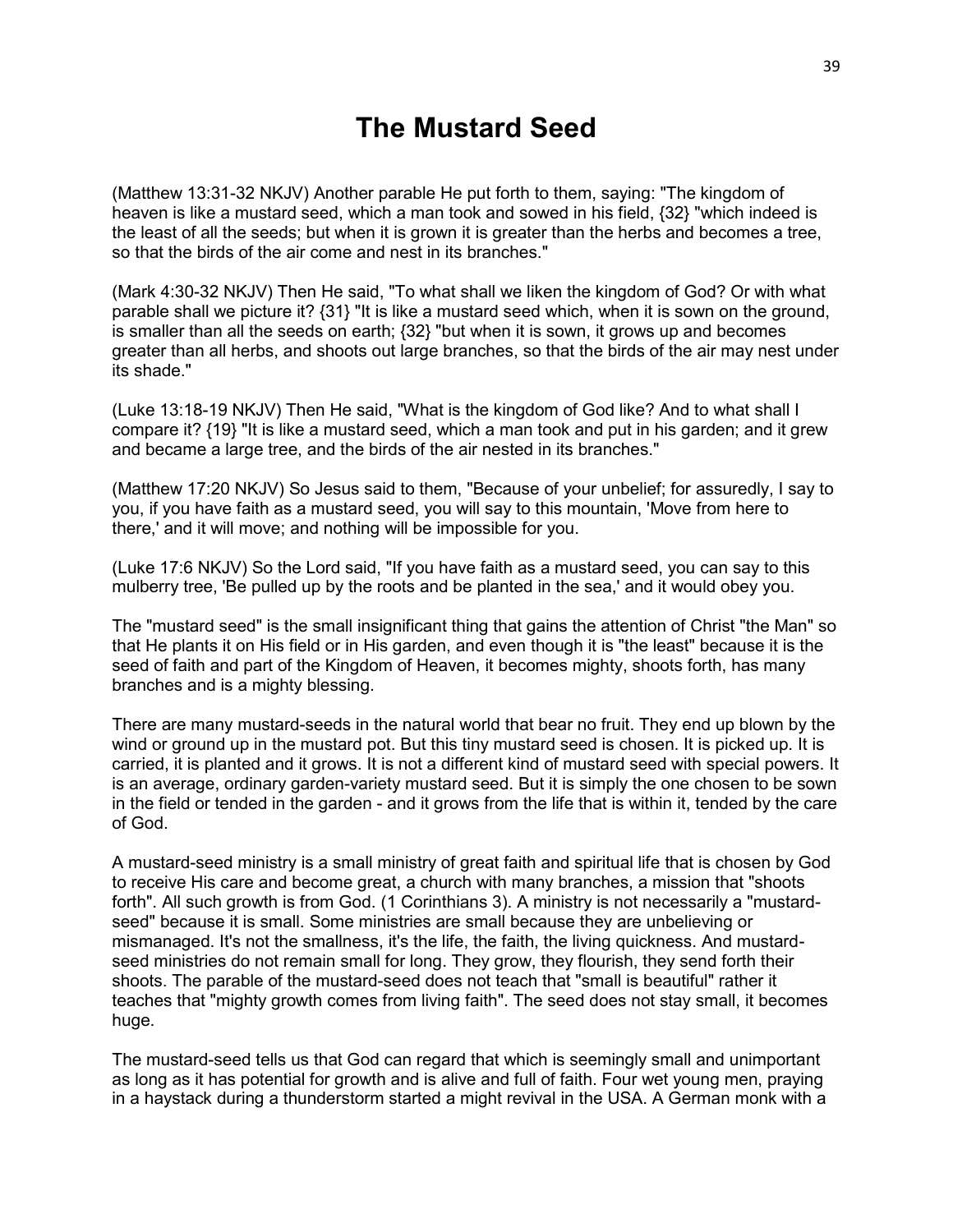few ideas about Romans started the Reformation. A tiny Albanian nun from an atheist country became Mother Teresa and founded a whole order. The kingdom of heaven mustard-seeds are in fact spiritual dynamite. Countless ministries come and go without being mustard-seeds. They sputter along with a few offices, struggle for funds, and end in a quarrel. They don't really have the Kingdom life, or they lose it early on. On the other hand mustard-seed ministries have powerful prayer meetings and the "zing" of real faith.

Above all else mustard-seed ministries are God's idea not man's idea. They are the seed He picks up and plants. They flow from His vision and calling and those in them know that this is not just a program or a good idea or even "meeting a need" but something birthed in God and by God and for God. Church A might become large so one day the pastor says 'we are large now, we should plant another church because that is what big churches do". I can practically guarantee that church-plant will struggle because it's birthed in one man's concept alone. On the other church B is in prayer and the leaders say " I think God is calling us to plant a church in Xtown and he wants Bill to lead it." That is much more likely to succeed. It stands a very good chance of being a true mustard-seed ministry because it is birthed in a word from God heard by many leaders together. Jesus only did "what He saw His Father doing". He moved at God's initiative, not according to His own philosophy. If that is true of our Lord, it should also be true of us.

Mustard-seed ministries have mustard-seed faith and know that nothing is impossible with God. To put it another way mustard-seed ministries know that God loves them and blesses them and are confident of His grace upon them and are certain that they "have all the luck they need". Let me explain that last phrase. Here in the Philippines nearly all success is attributed to luck and many use magic charms and have lucky numbers etc. However, as I have reflected on that I have seen that this means they do not understand justification. Let me elucidate...

Justification means that the God who made heaven, and earth and the seas and everything in them, now loves me with an everlasting love and that I am precious in His sight, that far from being condemned I am shown grace upon grace, that He who gave us His Son will, with Him give me all things and bestows all favor upon me and blesses me with every spiritual blessing in the heavenly realms (Hebrews 1:3). Since the very Creator loves me passionately I do not need the favor of an idol, a spirit or a charm. The one with all the power in Heaven and on Earth loves me very dearly and should I need a storm-stilled, a mountain moved or a mulberry tree cast into the sea He will be more than happy to oblige. Just this evening I was in a prayer meeting with a friend who raised her daughter from the dead after she had been drowned for 2 hours then resuscitated another in the hospital! These sort of people have one thing in common, they are absolutely totally sure that God loves them enough to move heaven and earth on their behalf, even though they are just ordinary garden-variety mustard seeds.

Thus faith and love replace luck as the source of hope for Christians. Mustard-seed people know that the Universe is not a roulette wheel or a machine but a place ordered by a God who "works all things together for good to those who love Him". When you believe Romans 8:28 and John 1 and believe you are talking to the God whose hands are on the levers of Creation then you can ask for a mountain to be moved or a mulberry tree uprooted or a breakthrough in your ministry and you will receive it. However, if you are uncertain that God really loves you, if you think that He is not interested in making your joy full, if you doubt that He wants to bless you and reward you a hundredfold and grant you all good things or if you think your sin can deflect His love, or in fact has deflected it, that the cross has not really dealt with it once and for all time, then you will receive little or nothing. You will resort to programs, you will seek luck, you will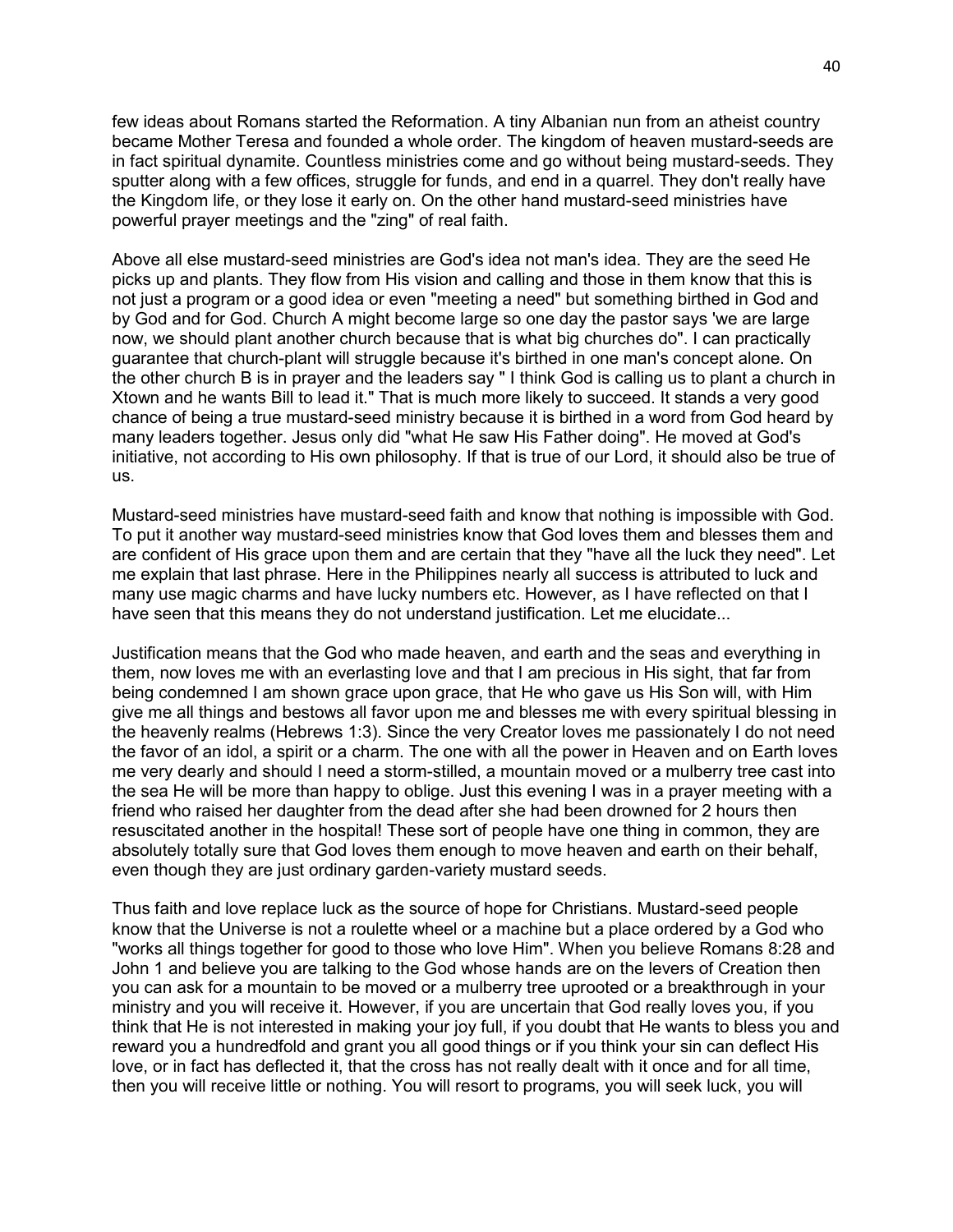follow trends, you may even read the stars! You will run in small anxious circles because you do not believe.

If you feel that you do not yet have the quick, living faith of the mustard-seed believers who have grasped the glory and grace of the Kingdom of Heaven then I suggest you read right through the New Testament underling every indication of God's love and every promise you can claim. Think on these things until they give birth to faith in your heart, for faith comes through hearing the word of Christ.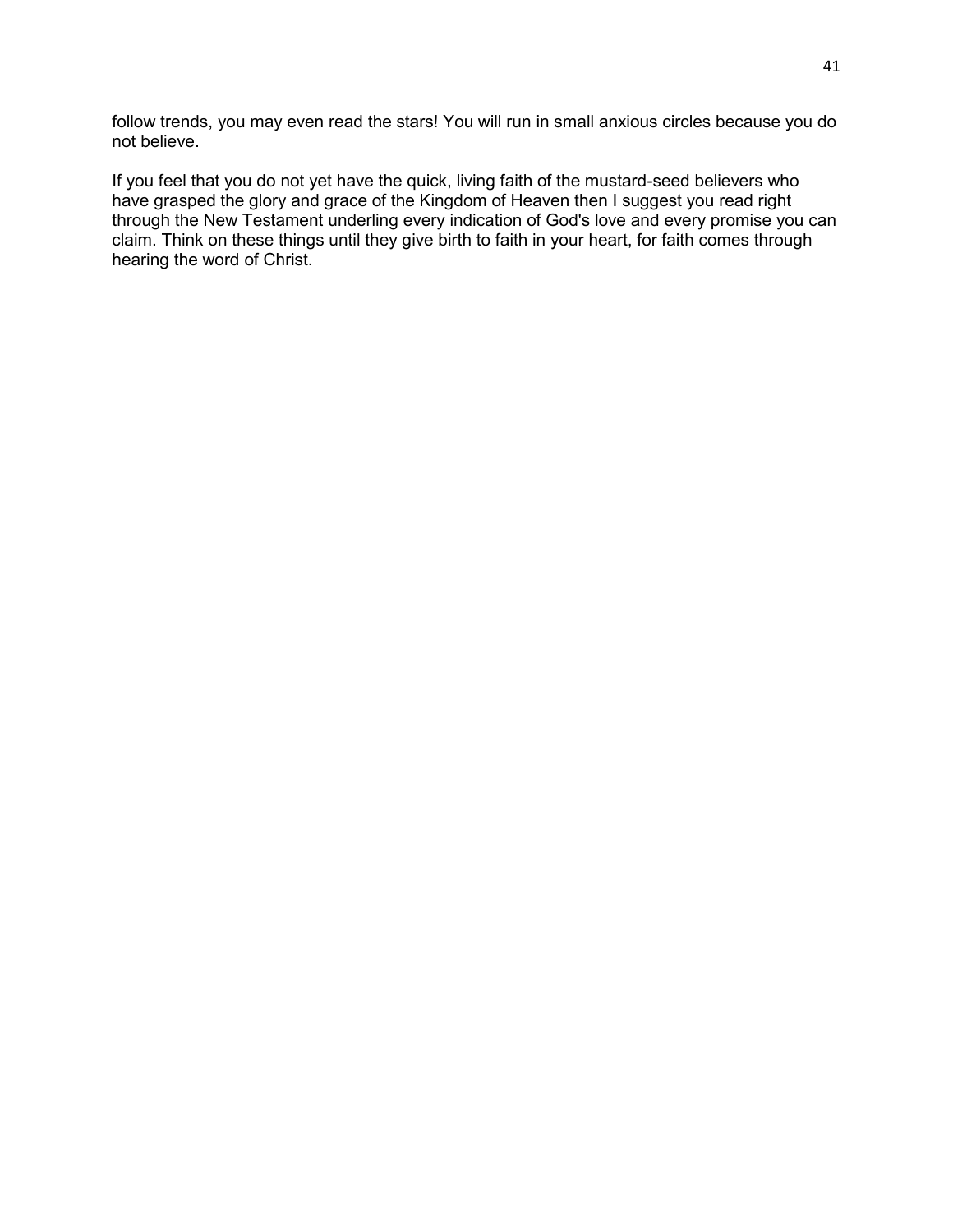# **The Parable of the Leaven**

(Darby) He spoke another parable to them: The kingdom of the heavens is like leaven, which a woman took and hid in three measures of meal until it had been all leavened.

The way the term leaven is used here is highly unusual. In the OT "leaven" was always used as a negative metaphor for contagion - particularly the contagious nature of sin. Jesus even used it this way when He spoke about the contagious legalism of the Pharisees (Matthew 16:6-12). Leaven was that which was fermenting, contagious, sinister, defiling. In the Old Testament if the clean touched the unclean - then it become unclean, but the reverse was not also true. Sin was contagious but holiness was contained (Haggai 2:11-13). Thus the unclean could change the clean, but the clean could never purify the unclean. Sin could work its way through a community and ruin it, but righteousness could never spread like that. It had to be guarded from contamination at all costs. A little leaven was dangerous and could ruin "the whole lump".

But this is turned upside down in the Gospels where the Kingdom of the Heavens is incorruptible and when the clean touched the unclean then purity resulted! For instance in the OT if a priest touched a leper then he was defiled and unable to perform his duties. However, when Jesus touched a leper He was not defiled, for He is incorruptible, rather the leper became clean. In the OT if anyone touched a dead body, they were unclean, but when Jesus touched a dead body, He was not defiled, rather that person rose from the dead.

The Pharisees went to great lengths to avoid defilement, to not touch leaven, to be pure by separation from all defiling things. But Jesus went and sought out the most unclean and defiling people - the lepers, the woman with the issue of blood, the prostitutes, the tax-gatherers, the Gentile soldiers contaminated twice by race and contact with death, the Samaritan woman, and sinners, drunkards and the gluttons. He willingly plunged into their midst ate, with them, drank with them, healed them and called them to repentance and transformed their lives. Jesus was never defiled, never corrupted, never made unholy by them. They did not defile Him. Rather He transformed them! Jesus could turn being touched by a distraught prostitute into a moment of grace.

Leaven is all about intimate close contact. It's put right inside, it's mixed in, it's hidden, it's intimate in the closest way with the flour and in that close contact, in that mixing, it leavens the whole loaf. In the OT view where ritual purity was a very important issue intimate close contact was spiritually dangerous "you could catch something", impurity could "accidentally" pass along to you from a menstruating woman, a dead body, even touching a dead lizard defiled you until evening. You had to watch your step and not get too close to anything or anyone. But Jesus got intimate with a sinful world, taking on the likeness of sinful flesh and living and dying amongst sinful people. Jesus died in disgrace, executed by Gentiles, on a cross, between two thieves and even this did not defile and destroy Him but became our purification.

The Kingdom of God is leaven turned upside down. It's the holy transforming the unholy impossible by OT standards but possible with God. It means Mother Teresa can minister to lepers and Calcutta and come out a saint. It means you can minister among gangs and street kids and prostitutes and remain pure. The Kingdom leaven wins. Kingdom purity is indestructible. It means intimacy with sinners is spiritually safe. You can love a drug addict and still be a good Christian, you can be married to an alcoholic (though I don't recommend it) and the Holy Spirit will not desert you.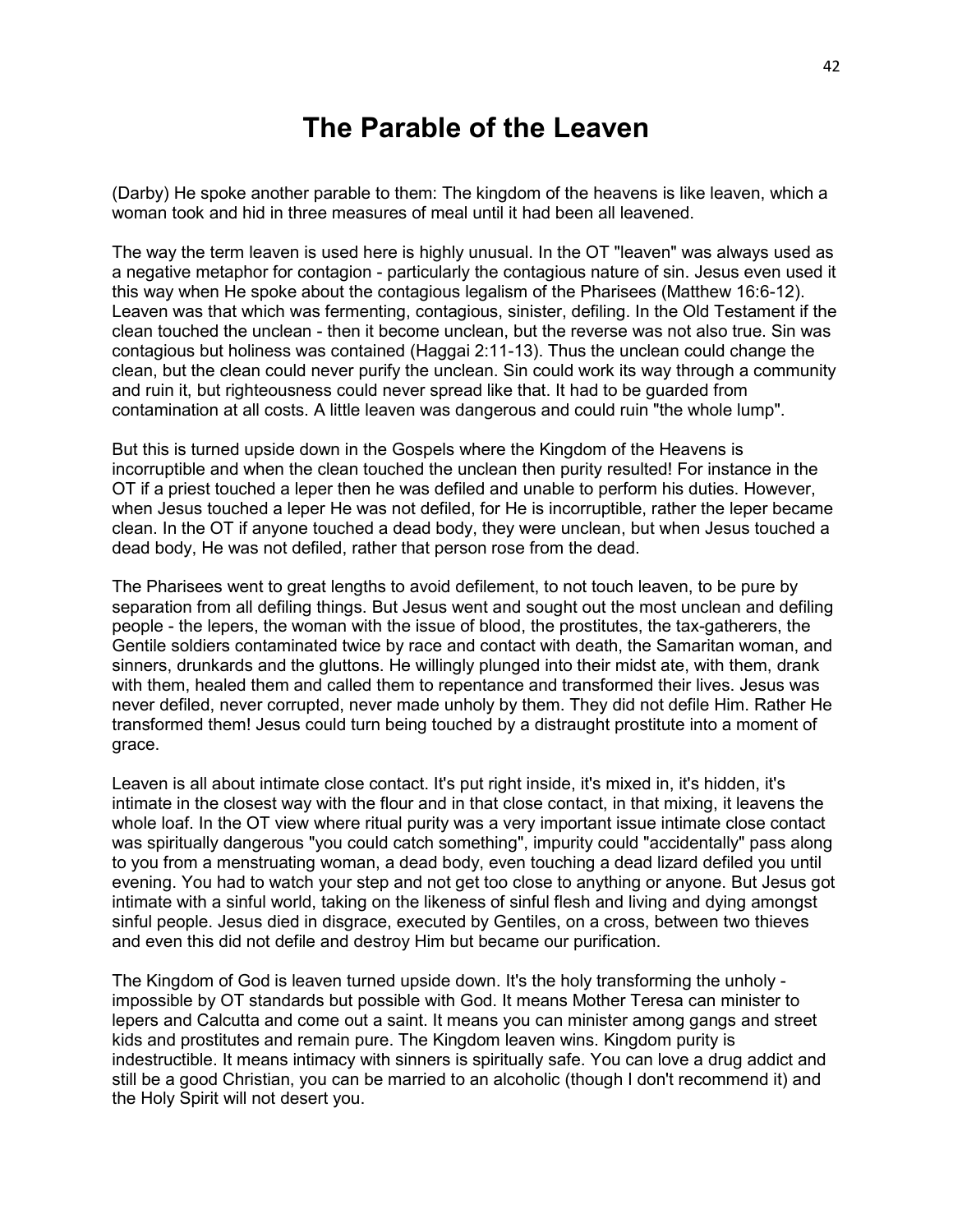While we can minister fearlessly knowing that no food, no substance, no person can defile us we still need to exercise some caution. Particularly around the powerful and the respectable! The only place a Christian can be defiled is in their own spirit. When leaven is used in its negative sense in the NT it refers to hypocrisy (literally acting, using masks), (Luke 12:1, Matthew 16:6-132), licentiousness (1 Corinthians 5:6-8), and the teaching of the Judaizers in Galatia (Galatians 5:8). These are the sins of the spirit. They are contaminating attitudes that must be uprooted from the Christian community. But most of these wrong attitudes are spread by the "respectable and powerful" (Mark 8:15) not by the sinners!

The parable of the leaven says that transformational Christians do not stay separate - but get intimate The salt does not stay in the salt shaker (but neither should it lose its savor)! Christians can be truly international in their ministry without fear of contamination. You can go into a bar without losing any measure of holiness - providing you are holy in attitude. You can be like Floyd McLung and live in the red light district of Amsterdam and be Kingdom Leaven there. You can dwell in gay districts in Sydney or St. Francisco and carry out AIDS ministry and Jesus will be there right beside you. There is no reason to fear sinners.

A Pharisee being touched by a prostitute would experience extreme discomfort and spiritual panic. But Jesus was relaxed and gave out grace not fear. How do you react around "extreme sinners"? Do you freeze up and run, or can you cope with being leaven? Do you have grace and acceptance for them or just fear and rejection? Are you confident that if you plunge into this messy world that it will be the one transformed - and that your spiritual purity is indestructible? Yes, you do need to guard your heart and your teaching and stay salty, but that is no reason for rejecting people. You can be leaven, you can get mixed up with this hurting world and change it. For yours is the indestructibly pure and incorruptible, Kingdom of Heaven.

1 Peter 1:3-4 ASV Blessed be the God and Father of our Lord Jesus Christ, who according to his great mercy begat us again unto a living hope by the resurrection of Jesus Christ from the dead, (4) unto an inheritance incorruptible, and undefiled, and that fadeth not away, reserved in heaven for you.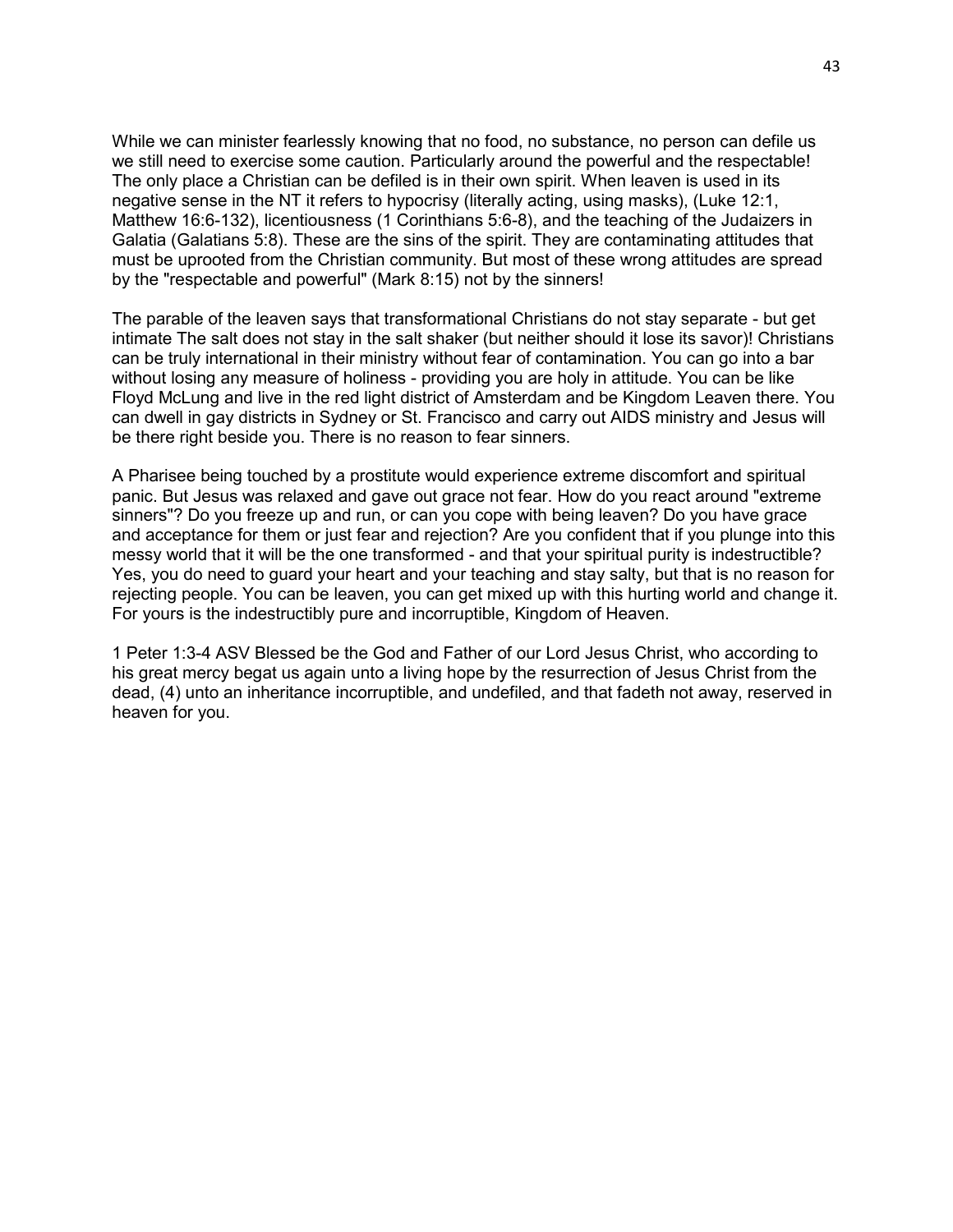# **The Treasure in the Field**

(Matthew 13:44 NKJV) "Again, the kingdom of heaven is like treasure hidden in a field, which a man found and hid; and for joy over it he goes and sells all that he has and buys that field.

Here in the Philippines treasure-hunting is a national past-time especially the hunt for a vast store of Japanese gold known as "Yamashita's treasure". Legend has it that during WW2 General Yamashita amassed a huge hoard of gold that he had to leave in the Philippines after his defeat by the Allies. This legend has seen thousands of treasure seekers come here and even given rise to a National Geographic TV special called "Yamashita's Gold".

These treasure-seekers mount huge and costly expeditions, run out of money, and go home – often without finding even a single gold bar. Small treasure finds here and there and bogus maps written in Japanese keep the industry going. Hope springs eternal among the seekers of Yamashita's gold. This is because people think that gold is something worth searching for, and putting great effort into. The treasure is worth "giving all" for.

There is a constant theme in the Gospels - that the Kingdom is something we should "give all for". It comes up here and in the next parable - about the pearl of great price. The story of the rich young ruler, the call of the disciples and in Peter's observation "Lord we have given up all to follow you". Most of all it becomes clear in the cross. Jesus "gave up all for us so that we might give up all for Him. But it's not just giving up - there is a bountiful receiving, Peter gets a hundredfold, the rich young ruler would have got treasure in Heaven, the man finds a hidden treasure, the merchant gets the pearl, and Jesus gets "the name that is above every name" ((Philippians 2:5-11).

It's never sacrifice just for the sake of sacrifice. There is always an abundant reward and they "go home rejoicing". In the end it is always "worth it". Thus the Christian faith is neither ascetic or masochistically sacrificial, in fact Jesus put an end to sacrifice! The cry of the Christian is "Abba, father" not "more pain please". Christians rejoice in their sufferings - because properly endured they will bring a great reward, not because pain itself is desirable. In fact in Heaven there will be "no more crying, or sorrow, or pain".

Yet while the Kingdom is indeed "righteousness, peace and joy in the Holy Spirit" (Romans 14:17) it does have a short-term cost, it is the "narrow gate" and we may have to "give all" in the short-term in order to rejoice in the long-term. Jesus, "for the joy set before Him" endured the cross (Hebrews 12:2). So we have the equation "sell all you have and give" = "and you shall have treasure in heaven". First the high cost, then the abundant reward.

Now the pain does not "earn" the reward. The sheer effort of digging does not "earn" the treasure as a wage, rather digging is simply the means of discovering a huge gracious bounty. There is no correlation between effort and reward. Some may dig only a few feet and find a million dollar, others may search for years and find nothing. The treasure is always " a find", a "discovery" not a wage. The Kingdom is always of grace, but sometimes grace must be searched out.

Modern Christians want grace on a plate. There is little sense of having to search and dig and diligently uncover grace. Few people put real effort into reading the Bible, studying theology,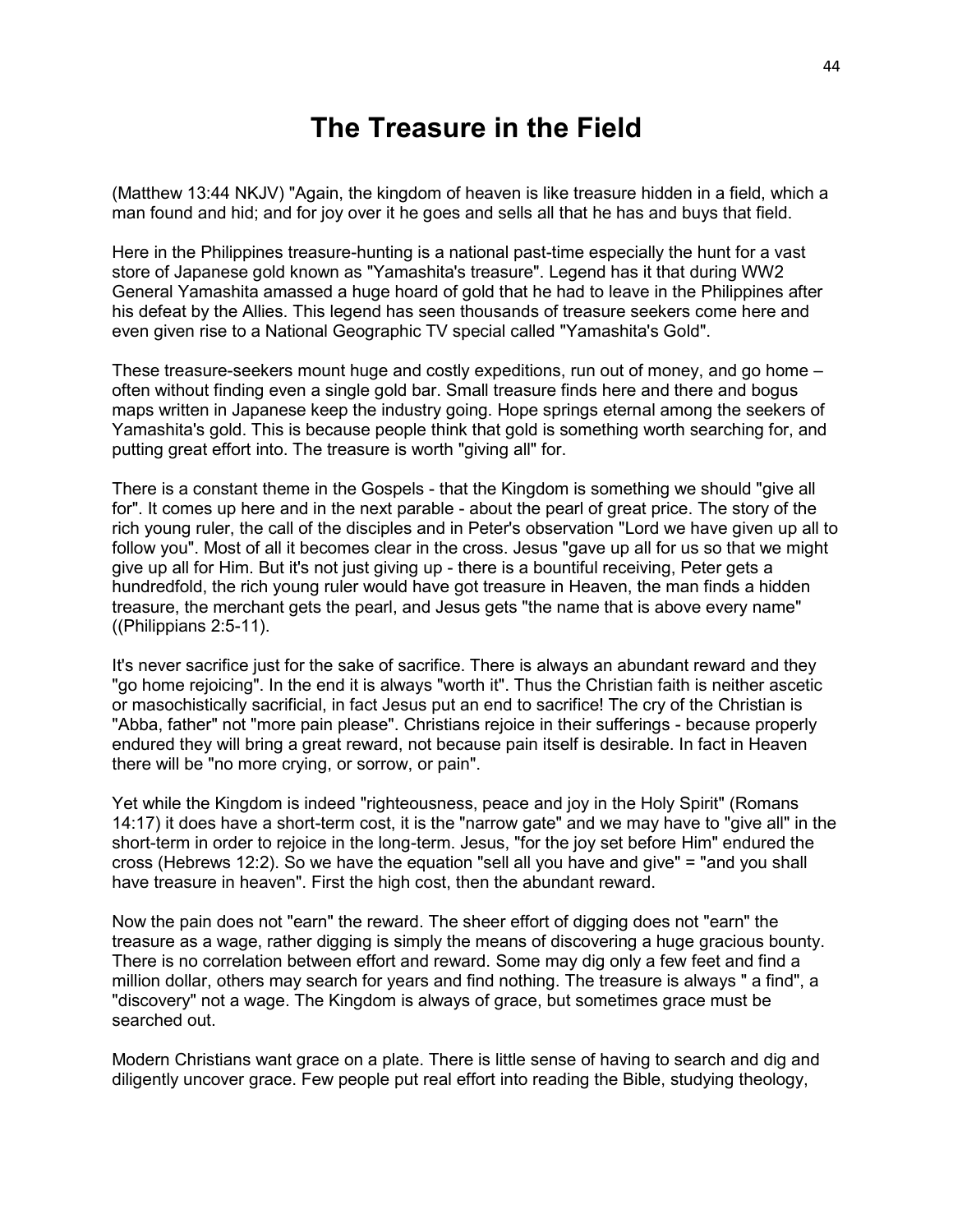travailing in prayer or persisting in good works. The same people who will excitedly line up for an hour for a sale at Christmas will consider it tedious to read three chapters of Scripture.

We need to get excited about our faith and to treasure it, to seek Christ with diligence and to dig for grace and truth. The whole idea of Christ as a priceless treasure and of the enormous value of our heavenly reward has been disparaged by the "cultured despisers" of Christianity and we have believed them! We have lost the deeper reaches of grace because they require earnest seeking and we have no concept that such costly seeking has any real value. After all "we are saved". Saves yes, but poverty-stricken in spiritual terms. In this light I'll end this study by quoting what Jesus said about the need of the Laodiceans to "buy gold refined by fire":

(Revelation 3:14-22 NKJV) "And to the angel of the church of the Laodiceans write, 'These things says the Amen, the Faithful and True Witness, the Beginning of the creation of God: {15} "I know your works, that you are neither cold nor hot. I could wish you were cold or hot. {16} "So then, because you are lukewarm, and neither cold nor hot, I will vomit you out of My mouth. {17} "Because you say, 'I am rich, have become wealthy, and have need of nothing'; and do not know that you are wretched, miserable, poor, blind, and naked; {18} "I counsel you to buy from Me gold refined in the fire, that you may be rich; and white garments, that you may be clothed, that the shame of your nakedness may not be revealed; and anoint your eyes with eye salve, that you may see. {19} "As many as I love, I rebuke and chasten. Therefore be zealous and repent. {20} "Behold, I stand at the door and knock. If anyone hears My voice and opens the door, I will come in to him and dine with him, and he with Me. {21} "To him who overcomes I will grant to sit with Me on My throne, as I also overcame and sat down with My Father on His throne. {22} "He who has an ear, let him hear what the Spirit says to the churches."'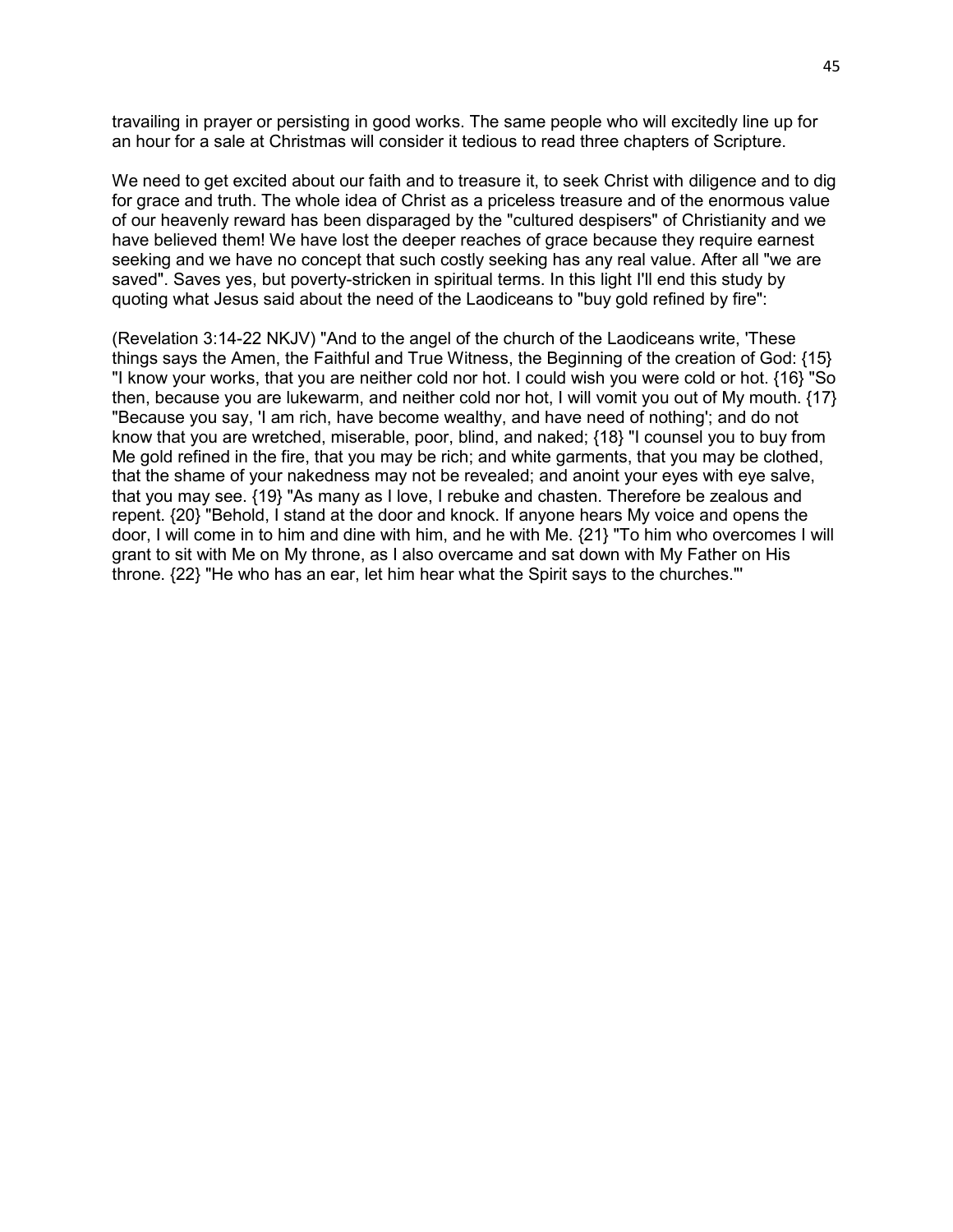### **The Pearl of Great Price**

(Matthew 13:45-46 NKJV) "Again, the kingdom of heaven is like a merchant seeking beautiful pearls, {46} "who, when he had found one pearl of great price, went and sold all that he had and bought it. The pearl merchant is a person who knows good value when he sees it. This is no sentimental shopper, nor is this a Hollywood starlet buying jewelry. This is a merchant whose job is the buying and selling of beautiful pearls. And he sees a pearl so astounding, so beautiful, that it puts the rest of his inventory to shame. It is also the pearl that will make him rich. It's the "opportunity of a lifetime", the chance to buy the Cullinor Diamond or have a Rembrandt in the gallery. People will come hundreds of miles just to buy this one pearl and the bidding war will be intense. He has the choice to keep on selling good pearls, or risk everything on one "great" pearl.

The merchant knows what he must do and liquidates his entire inventory and rushes out to buy the pearl of great price. His stock in everything else, his insurance policies, his side-bets, are all cashed in because of his utter certainty that he has found something so astounding that he must have it. Jesus is so grand, and the kingdom of heaven so valuable and so certain that we can cash in all our "side-bets" in life. We don't need anything else. It's not "Jesus and..." but "Jesus is enough".

Now there were probably dozens of other pearl merchants out there, looking at the pearl of great price, and "wishing". But in their minds they can't make the "leap of faith", they think "not this month", "not if it means cashing in other inventory...", "who will buy it". Living by faith in Jesus Christ is not for those who like playing it safe. If Bill Gates sold two billion dollars worth of shares just to own the Cullinor Diamond we might think him insane. Until he sold it for five billion dollars ten years later. Art collectors, prime real estate, top jewelry, all take time to mature as investments - but pay a handsome dividend in the end. So it is with our faith.

There are those who sell their house and car and go to bible college and perhaps to the mission field. They are selling all for the "pearl of great price". But when that Day comes their "investment" will pay much greater dividends than those who played it safe in life. The Pearl will give a good return. Jesus wants you to see Him as valuable. He wants you to treasure Him. He wants you to demonstrate that His Kingdom matters to you and that you will make sacrifices to know Him and to inherit eternal life.

Love demands sacrifice and our sense of worth is built when others willingly sacrifice a little for us. Blessed are the children who grow up seeing their parents make sacrifices for them. Such children know they are valuable to their parents and are certain they are loved by them. But woe to the children whose parents and stingy and selfish, who never sacrifice for their children, never attend their games, never go out of the way for the children but expect the children to sacrifice for them. Such children grow up feeling worthless and unloved.

When I cancel appointments to be with my wife on some occasion she glows with love. My wife knows how much I value her by the amount I am willing to "give up" for her in daily life. And so it is with God. He knows how much we value the death of His Son, and the kingdom we will inherit, by how much we will give up for it. The "sacrifices' I make for my wife pay dividends a hundred times over - how much more the sacrifices we make for God? He is the Pearl of Great Price, His kingdom is worth entering into and sacrificing for.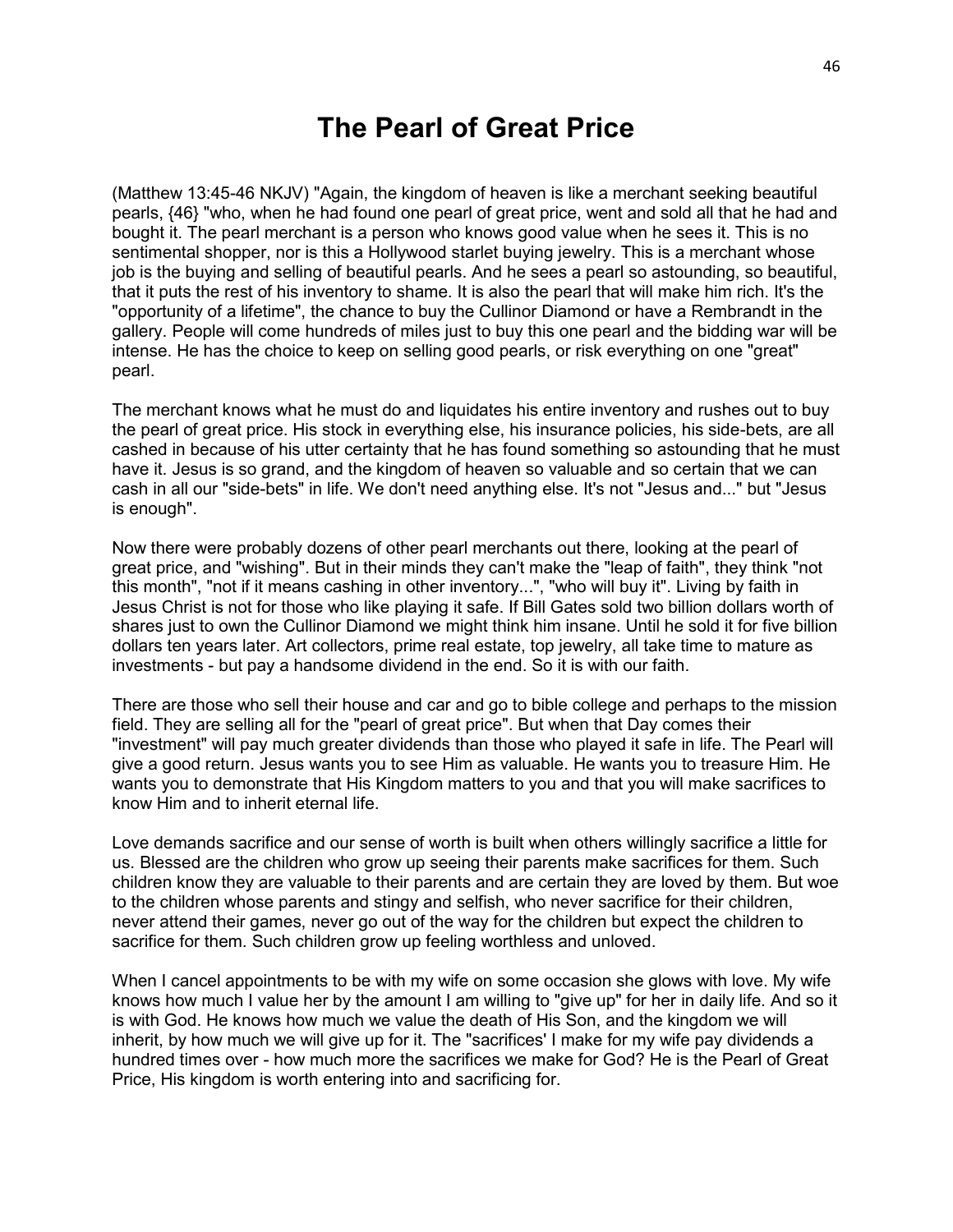You will be slighting God if His service is less important than your own convenience. If President Bush sent you as Ambassador for the USA to Pakistan would you go? But if the King of Kings sent you as an ambassador for Christ to Pakistan - would you go? Is the astounding worth of Kingdom of God a reality in your life? The martyrs show us that Jesus is even worth more than life itself. While God seldom demands sacrifice, God is worth making sacrifices for.

Think about the sacrifices you may need to make to fully obey God. The sacrifice of being humble when rebuked or annoyed. The sacrifice of giving to church or missions. The sacrifice of time set aside for the work of the Lord. The sacrifice of going to Bible College or the sacrifice of living in an "undesirable" area so as to minister Christ and follow His calling. Or giving up your favorite TV program to spend time helping the poor. If one day you were faced with the merchant's choice - where you had to give up everything, for the one pearl of great price, for the kingdom of heaven - could you/ Would you? Is the kingdom of Heaven precious in your sight?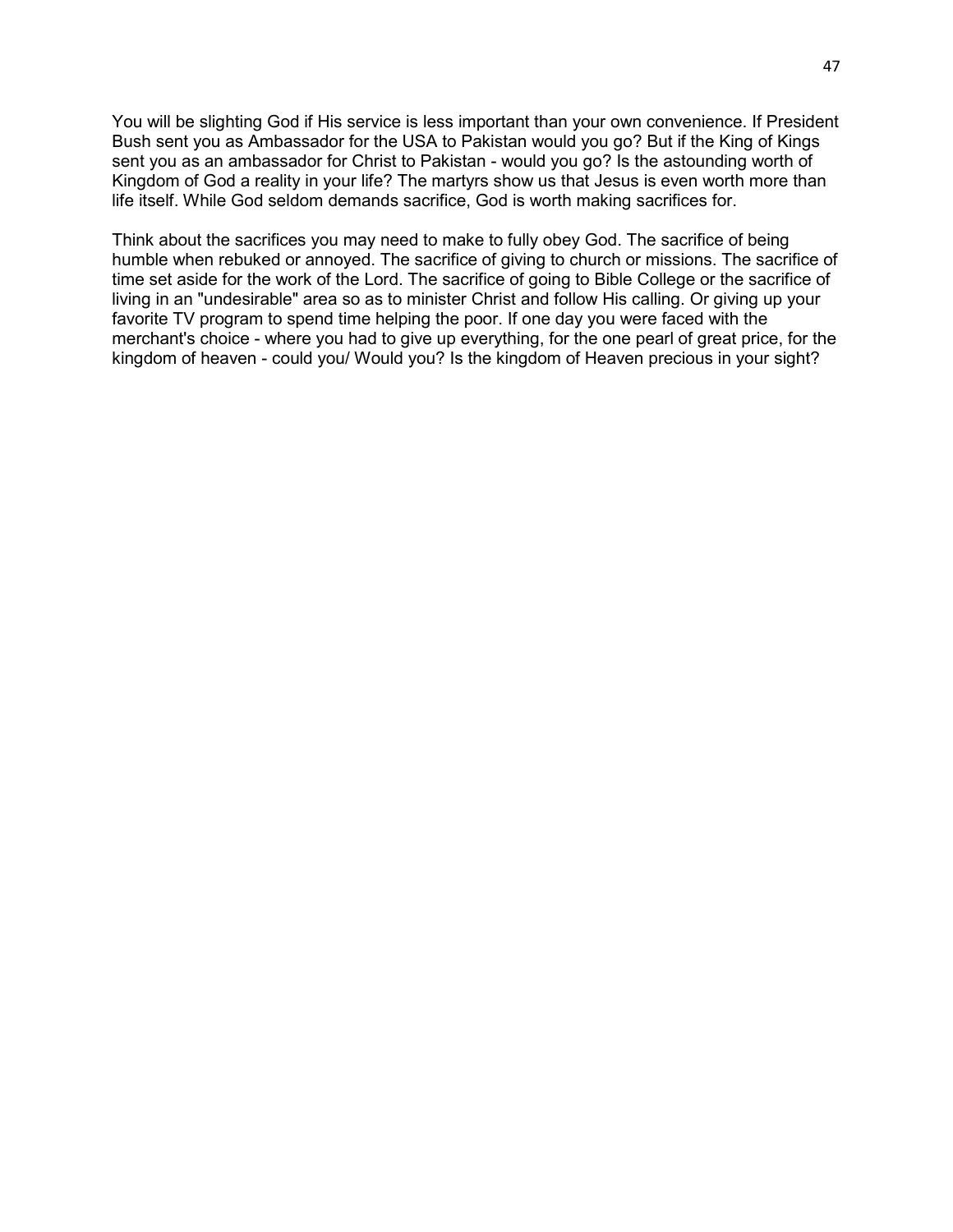# **The Dragnet**

(Matthew 13:47-50 NKJV) "Again, the kingdom of heaven is like a dragnet that was cast into the sea and gathered some of every kind, {48} "which, when it was full, they drew to shore; and they sat down and gathered the good into vessels, but threw the bad away. {49} "So it will be at the end of the age. The angels will come forth, separate the wicked from among the just, {50} "and cast them into the furnace of fire. There will be wailing and gnashing of teeth."

(Matthew 7:15-23 NKJV) "Beware of false prophets, who come to you in sheep's clothing, but inwardly they are ravenous wolves. {16} "You will know them by their fruits. Do men gather grapes from thornbushes or figs from thistles? {17} "Even so, every good tree bears good fruit, but a bad tree bears bad fruit. {18} "A good tree cannot bear bad fruit, nor can a bad tree bear good fruit. {19} "Every tree that does not bear good fruit is cut down and thrown into the fire. {20} "Therefore by their fruits you will know them. {21} "Not everyone who says to Me, 'Lord, Lord,' shall enter the kingdom of heaven, but he who does the will of My Father in heaven. {22} "Many will say to Me in that day, 'Lord, Lord, have we not prophesied in Your name, cast out demons in Your name, and done many wonders in Your name?' {23} "And then I will declare to them, 'I never knew you; depart from Me, you who practice lawlessness!'

The kingdom of heaven is a two stage redemptive process. The kingdom temporarily permits an invasion of the evil (Matthew 11:11-13), a planting of the tares, the catching of bad fish. This mixture of good and evil is then sorted out by the angels at the end of the age. In this present age the kingdom of heaven is impure. This is the time of growth and harvest, but in the time of reaping, in the time the dragnet will be pulled in, then the kingdom of heaven will be purified.

The image of the dragnet is used in Habakkuk to describe the terrible indiscriminate slaughter of the Babylonians: (Habakkuk 1:14-17 NKJV) Why do You make men like fish of the sea, Like creeping things that have no ruler over them? {15} They take up all of them with a hook, They catch them in their net, And gather them in their dragnet. Therefore they rejoice and are glad. {16} Therefore they sacrifice to their net, And burn incense to their dragnet; Because by them their share is sumptuous And their food plentiful. {17} Shall they therefore empty their net, And continue to slay nations without pity?

The dragnet is the indiscriminate catch-all. It treats all alike, rich and poor, slave and free, high and low, they are all caught in the net. The Church catches all nations, all types of people - and this is good and positive, because in the Kingdom being rich or poor, slave or free, Jew or Gentile, is of absolutely no consequence. In the end the whole pile of world-wide humanity (the nations of Habakkuk 1:17) is sorted into just two piles - the righteous - who are gathered up into vessels, and the wicked - who are cast into eternal fire.

Thus Jesus is saying that the church in its present diverse "catch-all" indiscriminate form is the ante-room of eternity, not the final destination. It's the boat where the fish are caught, not the landing stage where they are sorted out. Jesus is also saying that despite the apparent diversity the church is only ultimately composed of two types of people - good guys and bad guys, white hats and black hats, good fish and bad fish, good fruits or bad fruits, the righteous and the wicked, the sheep and the goats, people who inherit eternal life or people who are tormented forever. It's a stark, eternal, utterly binary division. In the same pew at church are people of eternal glory and people who will become an eternal horror. Many of these will protest their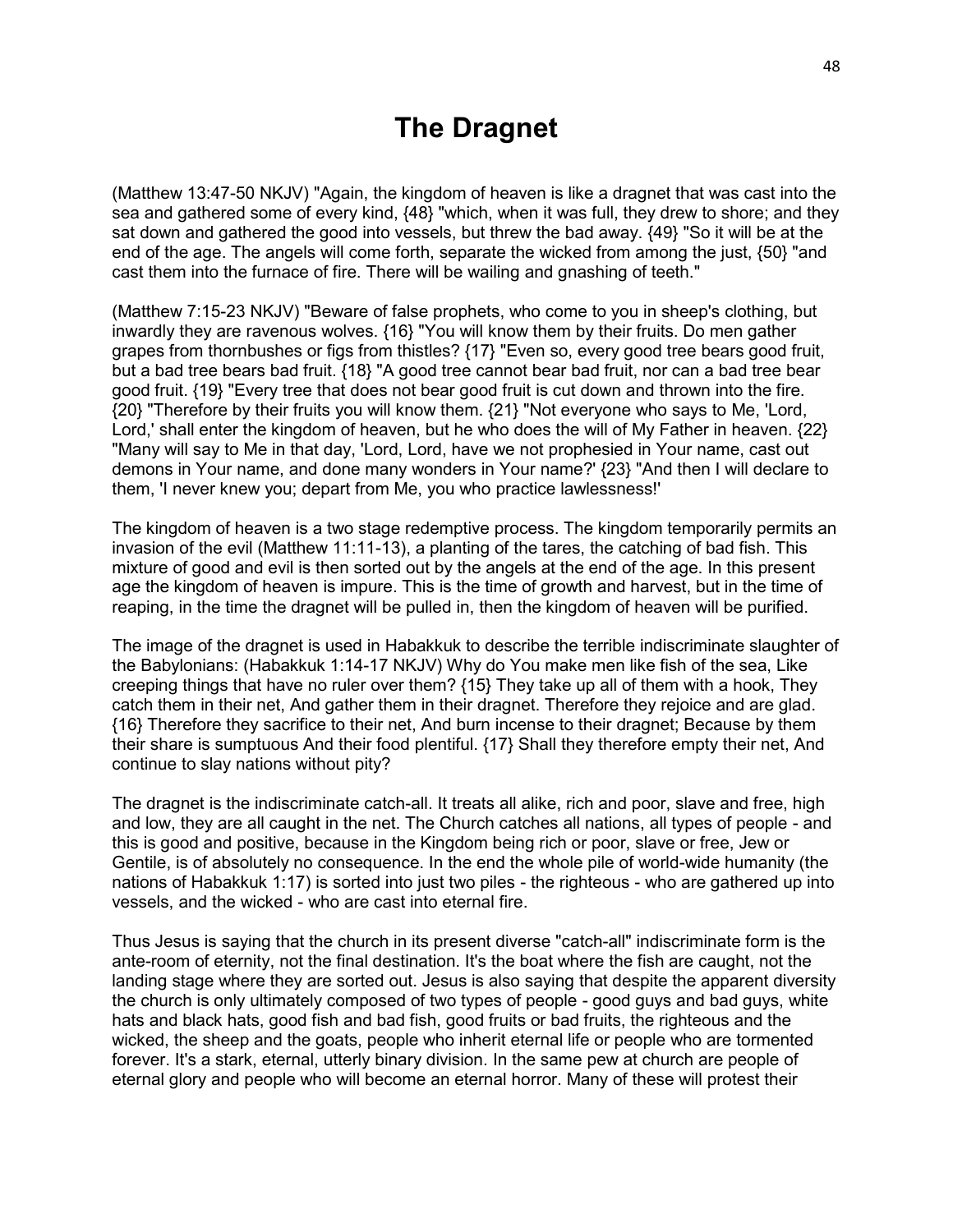eternal destiny, arrogantly sure of their own salvation while actually being "workers of iniquity". (Matthew 7:15-23)

The good fish are separated from the bad fish on the basis of their manifest behavior which indicates the kind of life that dwells within them. If a person really possesses eternal life then the good life will show in "good fruit" - good deeds done in righteousness. They will act like the "sheep" in Matthew 25, visiting those in prison, feeding the hungry, giving drink to the thirsty, being kind to the poor etc. Their new life, the new creation in them, will shine through in way they live. The good tree - the inner nature, the born-again by grace through faith person, will do good works as a natural result of the life of Christ within them. (Ephesians 2:8-10 NKJV) For by grace you have been saved through faith, and that not of yourselves; it is the gift of God, {9} not of works, lest anyone should boast. {10} For we are His workmanship, created in Christ Jesus for good works, which God prepared beforehand that we should walk in them.

On the other hand, the wicked show their inner nature by producing "bad fruit", working iniquity, neglecting those in need and acting like the stunned "goats" of Matthew 25 who seem to have only lived for themselves. Most wicked people disguise their "wolfish" agenda (Matt 7:15)because it is socially unacceptable. They are frequently hypocrites - literally "actors" who put on a show for others, and such people like to live "on stage". But no matter how good their performance is the fruit tastes funny, it's bad fruit and they are bad fish. Underneath people sense that the wicked are selfish and predatory, and though they may fool us they cannot fool God or the angels and in the end they will be utterly rejected.

The mixed-up state of the church is not unknown to God and he will quite literally "sort it out". We won't have to tolerate the wicked in the kingdom of heaven forever. But on this side of things this mixture of good and evil can be very confusing! In the midst of the heresies and confusion in the first century church Paul wrote to his disciple Timothy: (2 Timothy 2:15-19 NKJV) Be diligent to present yourself approved to God, a worker who does not need to be ashamed, rightly dividing the word of truth. {16} But shun profane and idle babblings, for they will increase to more ungodliness. {17} And their message will spread like cancer. Hymenaeus and Philetus are of this sort, {18} who have strayed concerning the truth, saying that the resurrection is already past; and they overthrow the faith of some. {19} Nevertheless the solid foundation of God stands, having this seal: "The Lord knows those who are His," and, "Let everyone who names the name of Christ depart from iniquity."

While we dwell in this age, "in the dragnet" and the church contains heretics such as Hymenaeus and Philetus and good teachers like Paul and Timothy how are we to react? Paul recommends four things: First, teach the truth, rightly dividing the Scriptures. Secondly, reject the rubbish, having nothing to do with fables and idle babbling. Thirdly, trust God to know those who are His. Don't try and sort people out ourselves, we don't need to tell the Omniscient One who is in and who is out. Lastly we are not to be smug or casual about our salvation but to depart from iniquity ourselves and to live holy lives consistent with the name of Christ. Thus true Christians combine right doctrine and right living with a humble avoidance of error and iniquity.

Finally, this parable should put to rest two false ideas of salvation. The first wrong idea is that all church-members are saved, that all who turn up at church also turn up in heaven. It is quite clear from this parable that more are in the dragnet, the present form of kingdom, than will end up with God in heaven. In fact many church members will be cast out. In Matthew 7:21-23 many professing Christians who claim to do miracles in Christ's name will be cast out. Church membership, even active church membership is no guarantee of salvation. You need to be righteous - with the righteousness of Christ. Secondly, it puts paid to the idea of universal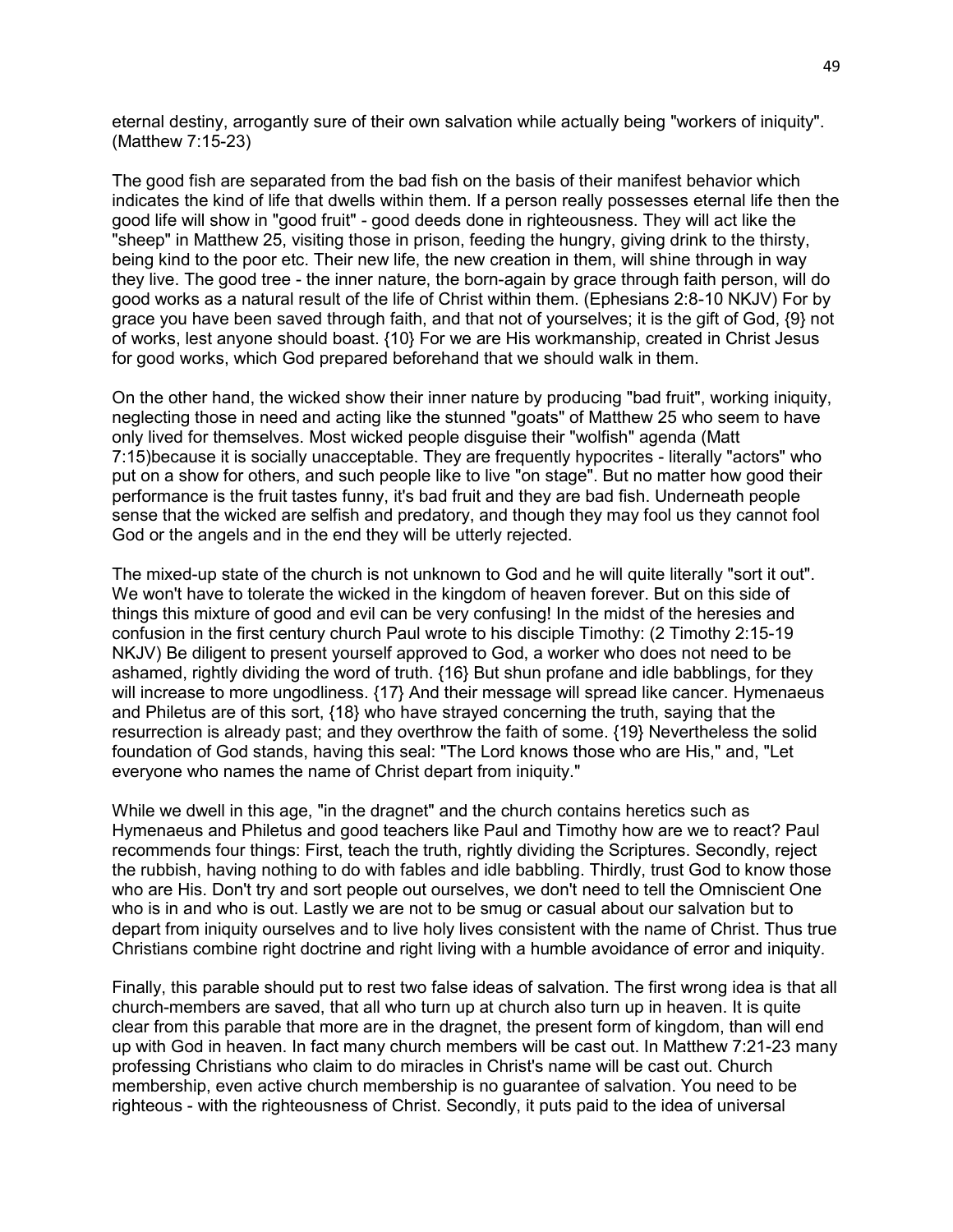salvation - that everyone gets in, even unbelievers, because all were saved by Christ's death on the cross. If this was so then who are those Jesus speaks of "at the end of the age"- the wicked, the hypocrites and those cast into eternal hellfire? Who are those that weep and wail and gnash their teeth at their terrible fate? Jesus is not speaking of an abstract principle here. It is real men and women who will face judgment. The dragnet may be indiscriminate but the angels will be careful in their sorting out. The unrepentant wicked do not make it into the final and eternal kingdom of God.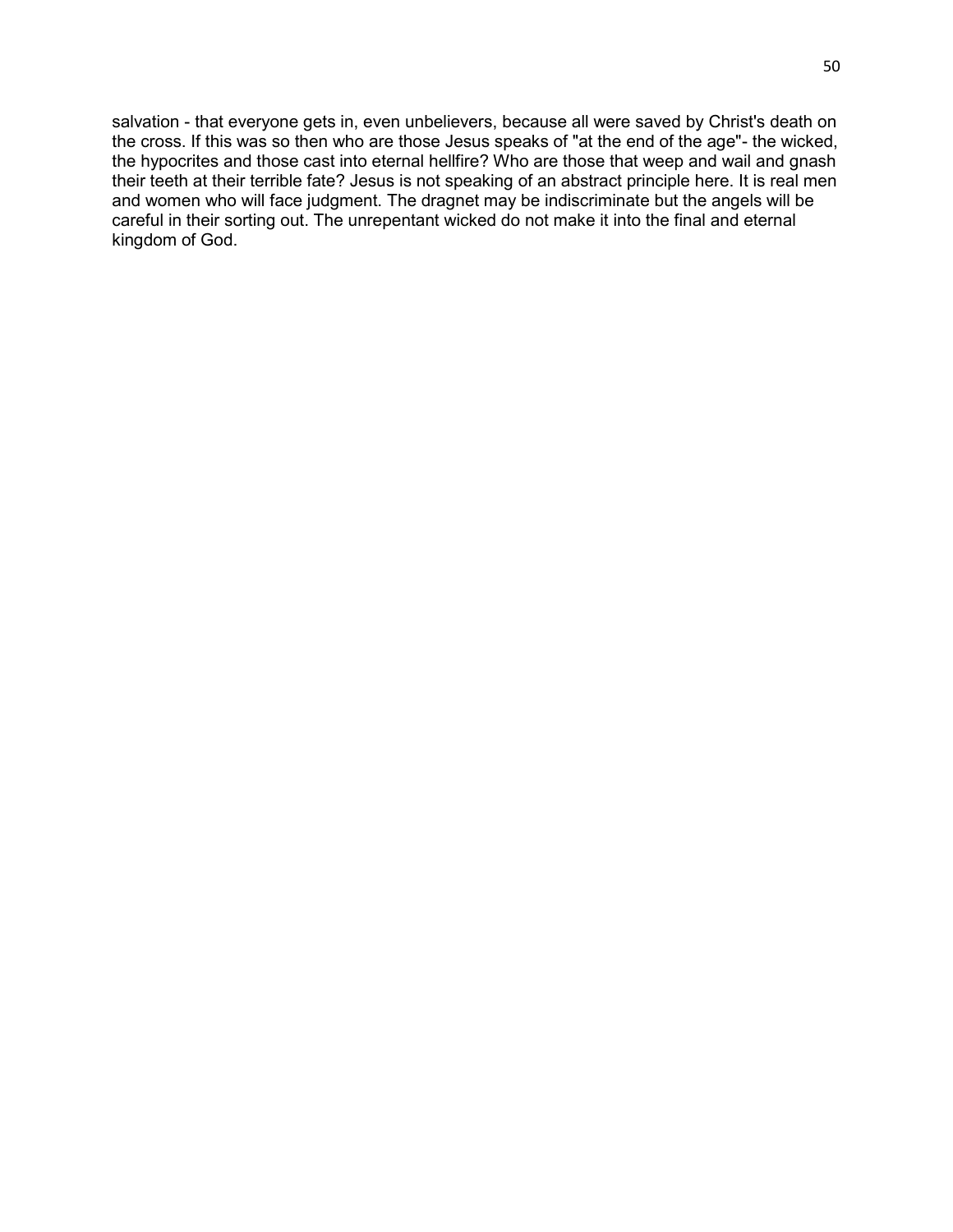# **The Well-Instructed Scribe**

(Matthew 13:52 NKJV) Then He said to them, "Therefore every scribe instructed concerning the kingdom of heaven is like a householder who brings out of his treasure things new and old."

The bible-teachers (scribes) who understand the Kingdom of the Heavens have an inexhaustible treasure of truths, both new and old. The "new truths" are the truths concerning Christ, the Church, the New Testament and God's revelations for today. The old truths are the nature of God, Creation, providence, basic morality, Proverbs and the unchanging nature of righteousness, holiness and grace.

The Kingdom of Heaven is not a fad, it is an eternal realm that has existed since before the mountains were born and the hills were brought forth and is working out like leaven in the world today and which will be consummated at the return of our Lord Jesus Christ. Therefore Kingdom scribes draw on truths both ancient and modern.

Christians should live in four time periods - eternity, the cross, today and the prophetic future. We cannot just focus totally on current events and politics and morality, nor can we focus just of future prophecy, or just on the cross, salvation and the early church, or solely on the timeless God of eternity. We must embrace the God who was and is and is to come and teach treasures "new and old"

Firstly, we should soak our minds in eternal truths, many of which are found in the Old Testament theological passages such as Deuteronomy, Psalms and Isaiah. We need to ground ourselves in truths such as: (Isaiah 45:18 NKJV) For thus says the LORD, Who created the heavens, Who is God, Who formed the earth and made it, Who has established it, Who did not create it in vain, Who formed it to be inhabited: "I am the LORD, and there is no other.

Secondly, we need to take people to the cross, so that for every single Christian redemption is clear and present and understood and the love of Christ and the opportunity for salvation is portrayed clearly. We also need to live in the outworking of redemption, the coming of the Holy Spirit and the dynamics of the early church.

Thirdly, we need to live in today, and help our people in the midst of the struggles of work and family and the challenges of technology. We need to have a faith that applies Scriptural truth in the daily landscape of our lives and which can keep teaching relevant to the real world around us.

Fourthly, we need to give people confidence that God has a plan that He is working out in history. We need to teach prophecy and show that indeed God is working out all things for good for those who love Him and are called according to His purpose.

Bible-teachers instructed in the kingdom of Heaven have "fresh oil" and do not just recite old traditions. On the other hand they do not just chase after fads or follow trends. They are also grounded in the deep, old truths, the ancient paths. They are not shallow, foolish or easily misled, their minds grasp the great truths that God has built upon from Genesis all the way through to Revelation. They do not hastily invent new doctrines, nor are they mired in things learned by rote. They have present experiences of God the Holy Spirit and daily inspiration and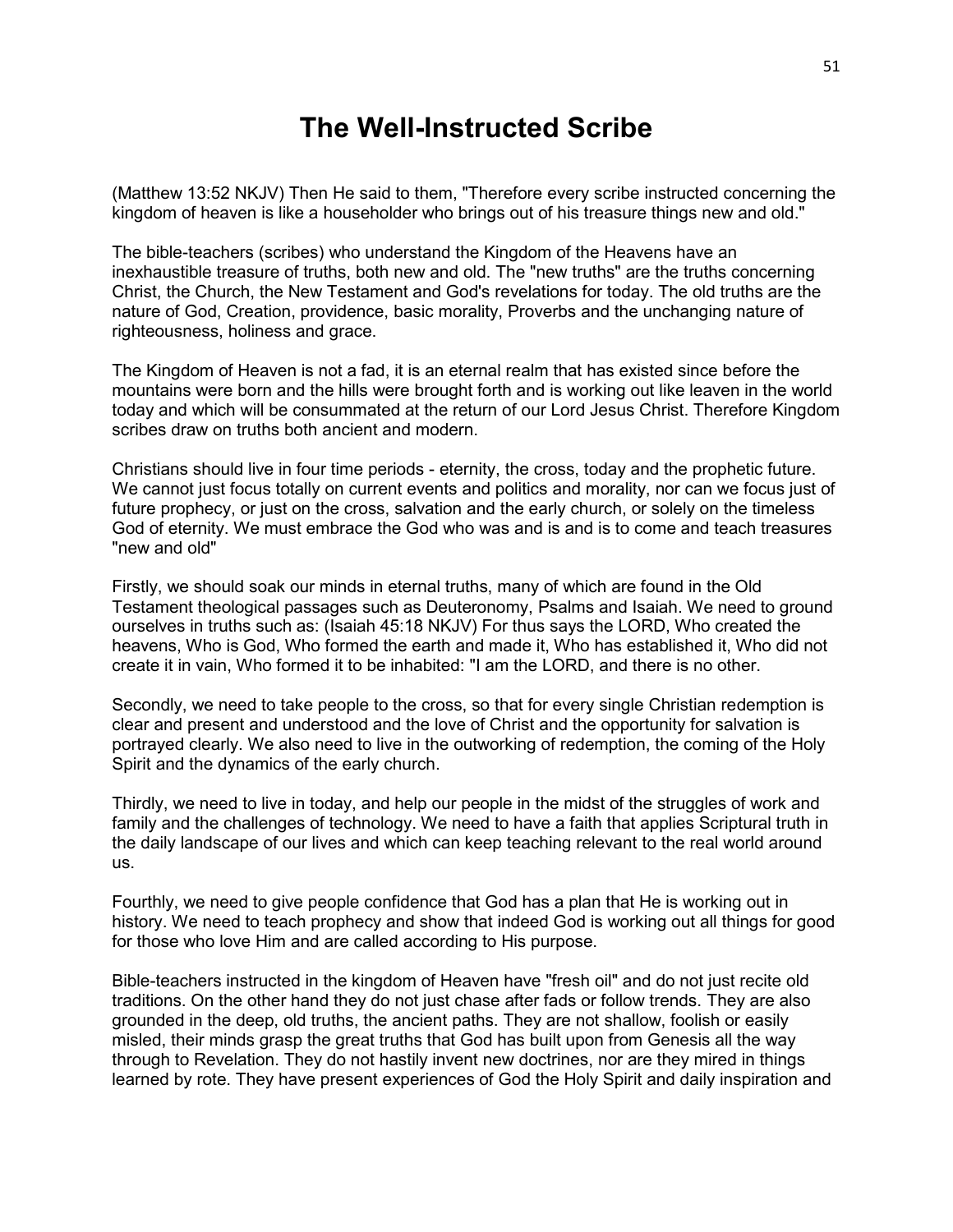openings of the Word. But in these they do not depart from Scripture or contradict God's eternal truths. The new is based on the old and is consistent with it.

C.S. Lewis used to talk about "chronological snobbery" and our tendency to think any idea that is more than ten years old is "hopelessly out of date". That leads to repeating old mistakes, to ignorance and to folly. There is a wonderful humility that comes as we study history and realize that previous generations have a lot to offer.

Have a look at your teaching - How long is it since you taught God's eternal truths from the OT? Or took people to the cross? Or tackled contemporary issues? Or assured people of God's future plans for our planet? Is your ministry stuck in one or two aspects of time or genres of biblical literature? Are you running after only the latest authors and never touching the desert Fathers? Is your treasure full of things new and old? - You have the whole Kingdom of Heaven to teach...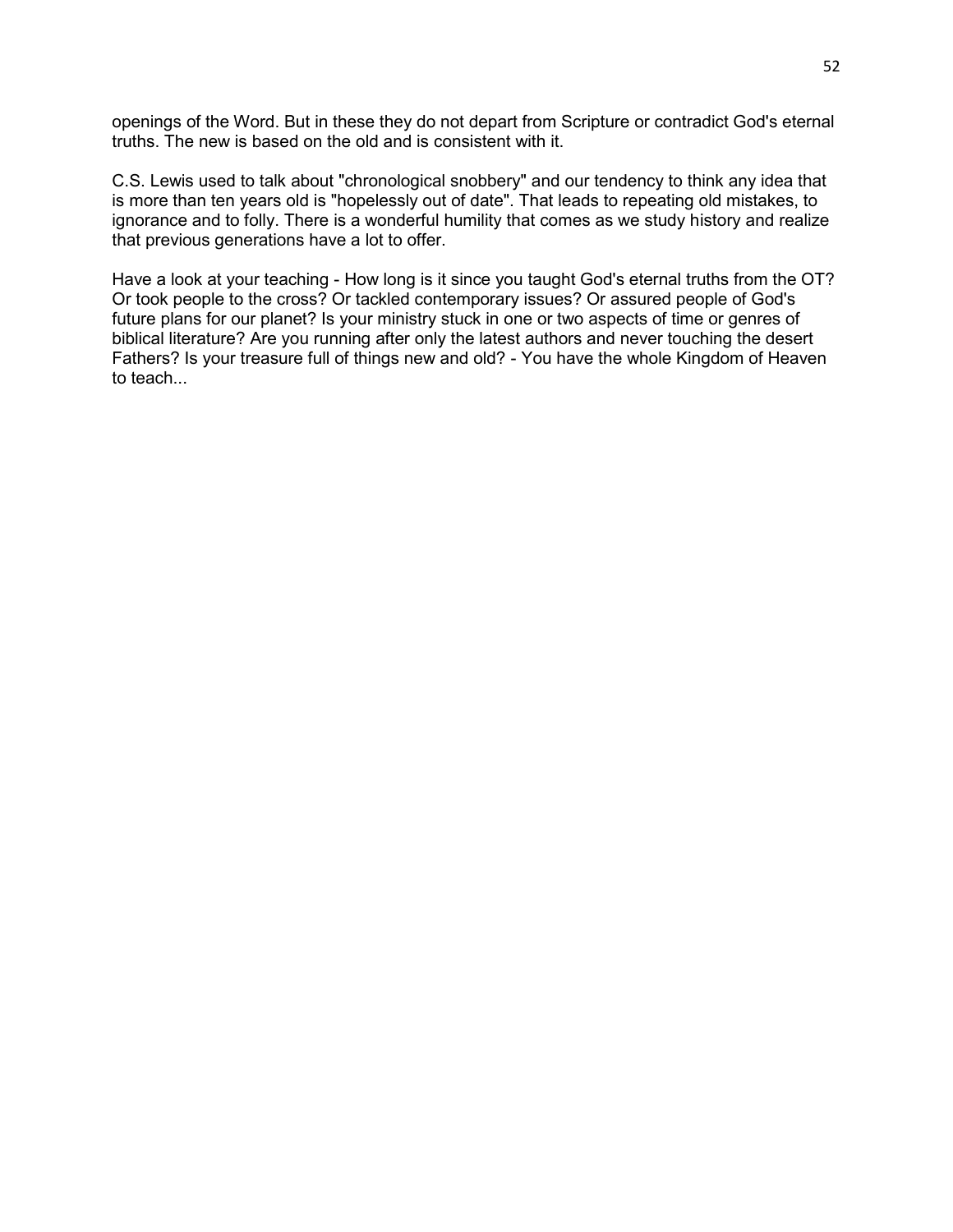# **The Keys Of the Kingdom**

The following Scriptures refer to the "keys" and their function of opening and shutting, binding and loosing and the proper use of spiritual authority.

Matthew 16:17-19 NKJV) Jesus answered and said to him, "Blessed are you, Simon Bar-Jonah, for flesh and blood has not revealed this to you, but My Father who is in heaven. {18 } "And I also say to you that you are Peter, and on this rock I will build My church, and the gates of Hades shall not prevail against it. {19 } "And I will give you the keys of the kingdom of heaven, and whatever you bind on earth will be bound in heaven, and whatever you loose on earth will be loosed in heaven."

(Matthew 18:18-19 NKJV) "Assuredly, I say to you, whatever you bind on earth will be bound in heaven, and whatever you loose on earth will be loosed in heaven. {19 } "Again I say to you that if two of you agree on earth concerning anything that they ask, it will be done for them by My Father in heaven.

(Luke 11:52 NKJV) "Woe to you lawyers! For you have taken away the key of knowledge. You did not enter in yourselves, and those who were entering in you hindered."

(Luke 13:12 NKJV) But when Jesus saw her, He called her to Him and said to her, "Woman, you are loosed from your infirmity."

(John 11:44 NKJV) And he who had died came out bound hand and foot with grave clothes, and his face was wrapped with a cloth. Jesus said to them, "Loose him, and let him go."

(Acts 2:23-24 NKJV) "Him, being delivered by the determined purpose and foreknowledge of God, you have taken by lawless hands, have crucified, and put to death; {24 } "whom God raised up, having loosed the pains of death, because it was not possible that He should be held by it.

(Revelation 1:18 NKJV) "I am He who lives, and was dead, and behold, I am alive forevermore. Amen. And I have the keys of Hades and of Death.

(Revelation 3:7-8 NKJV) "And to the angel of the church in Philadelphia write, 'These things says He who is holy, He who is true, "He who has the key of David, He who opens and no one shuts, and shuts and no one opens": {8 } "I know your works. See, I have set before you an open door, and no one can shut it; for you have a little strength, have kept My word, and have not denied My name.

(Revelation 9:1-2 NKJV) Then the fifth angel sounded: And I saw a star fallen from heaven to the earth. To him was given the key to the bottomless pit. {2} And he opened the bottomless pit, and smoke arose out of the pit like the smoke of a great furnace. So the sun and the air were darkened because of the smoke of the pit.

(Revelation 20:1-3 NKJV) Then I saw an angel coming down from heaven, having the key to the bottomless pit and a great chain in his hand. {2 } He laid hold of the dragon, that serpent of old, who is the Devil and Satan, and bound him for a thousand years; {3 } and he cast him into the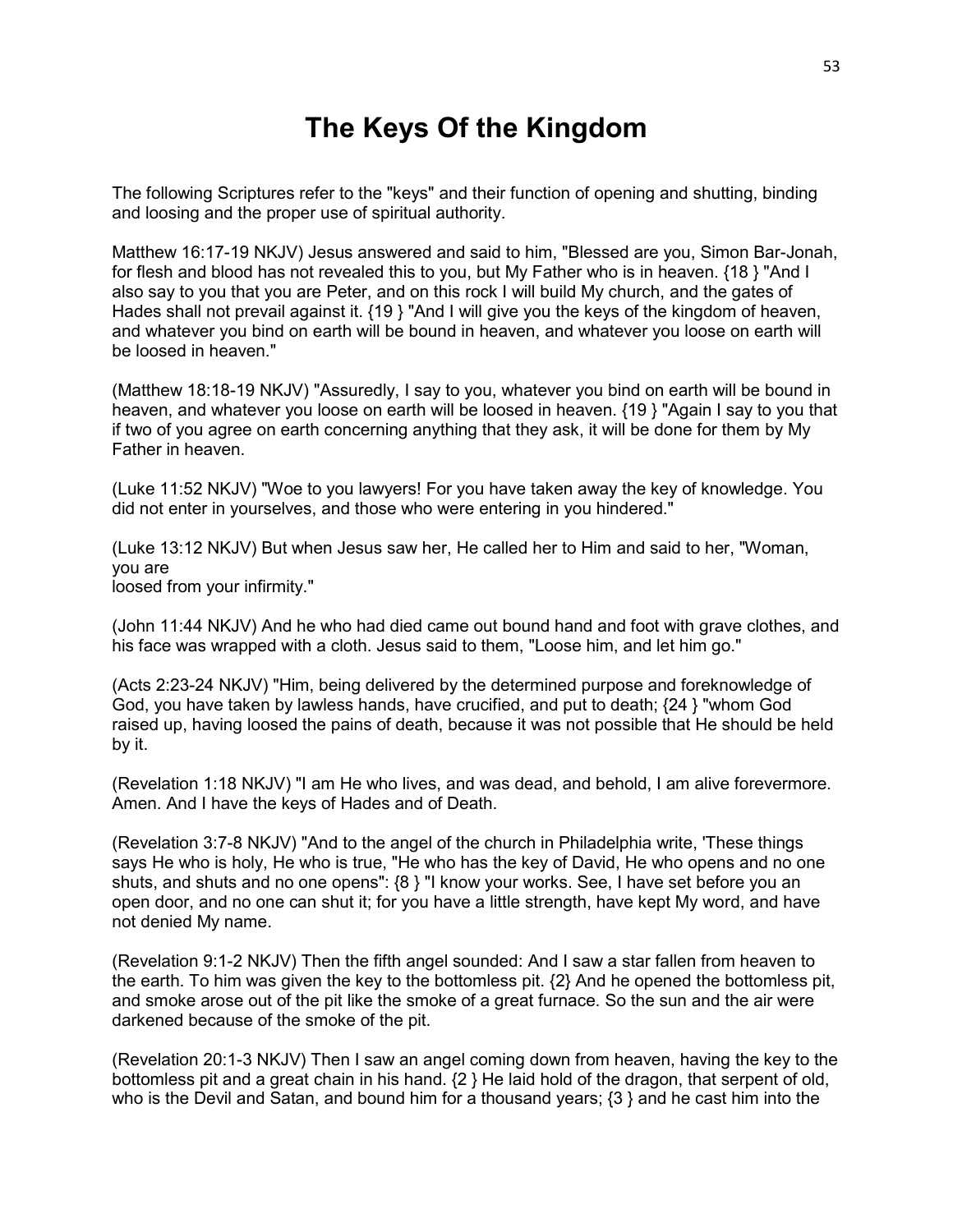bottomless pit, and shut him up, and set a seal on him, so that he should deceive the nations no more till the thousand years were finished. But after these things he must be released for a little while.

Keys represent the ability to lock up (to bind) and the ability to let out (to loose). If I have the keys to a jail I can use them to lock up a dangerous prisoner or to release a pardoned inmate. The key to the bottomless pit is used twice, once to release demonic horde of locusts, and secondly, to confine Satan for one thousand years.

Also keys denote access and control. With the keys one can control movement, times of access and who and what goes in and out. This then controls other activities. The keys to a bank vault with a time lock means that at certain seasons the bank manager can unlock the cash and the tellers will have something to give customers. This is the "key of David" in the sense of the Davidic dynasty, which was something that God opened that no man could shut. This is the key to opportunity, times and seasons.

Keys also denote power an authority. The one with the keys has control. Jesus has the keys of Hades and of Death. He has complete authority over who goes in and out. Death has been taken out of the Devil's control and is now in Jesus power and its captives have been set free. (Hebrews 2:14-15 NKJV) Inasmuch then as the children have partaken of flesh and blood, He Himself likewise shared in the same, that through death He might destroy him who had the power of death, that is, the devil, {15 } and release those who through fear of death were all their lifetime subject to bondage.

Keys also denote our ability to explore and discover, to find a treasure or to leave it unaccessed. It is this sense that Jesus uses when He speaks of "the keys of knowledge" that the scribes took away, thus not entering themselves and hindering others. (Luke 11:52 NKJV) "Woe to you lawyers! For you have taken away the key of knowledge. You did not enter in yourselves, and those who were entering in you hindered." By discarding the real spiritual truths and teaching the "doctrines of men" they left their audience without the keys to the spiritual life and its treasures.

Now we come to one of the most disputed verses in Scripture - Matthew 16: 19 where Jesus gives Peter the "keys of the Kingdom" with the clear implication that Peter's earthly actions would somehow either lock up heaven or release things from Heaven. When Peter allowed the Gentiles into the Church on an equal footing with Jews (Acts 10,11 and 15) he was using His keys to let people into the Kingdom. On the other hand Peter's stern judgment on Annanias and Sapphira seems to have been using the keys to bind up a spirit of greed, lying and deception that had started to creep in. (Acts 5:1-11)

Another use of the keys was during the Samaritan revival the Holy Spirit was only released after Peter's arrival: line (Acts 8:14-17 NKJV) Now when the apostles who were at Jerusalem heard that Samaria had received the word of God, they sent Peter and John to them, {15 } who, when they had come down, prayed for them that they might receive the Holy Spirit. {16 } For as yet He had fallen upon none of them. They had only been baptized in the name of the Lord Jesus. {17 } Then they laid hands on them, and they received the Holy Spirit.

The keys here are in the context of "upon this rock I will build my church" and seem to involve the setting of precedents for the Church as a whole. It was Peter who released the Holy Spirit in Judea at Pentecost, in Samaria during the revival and to the Gentiles with Cornelius's household. Peter then confirmed these precedents at the Jerusalem Council (Acts 15) freeing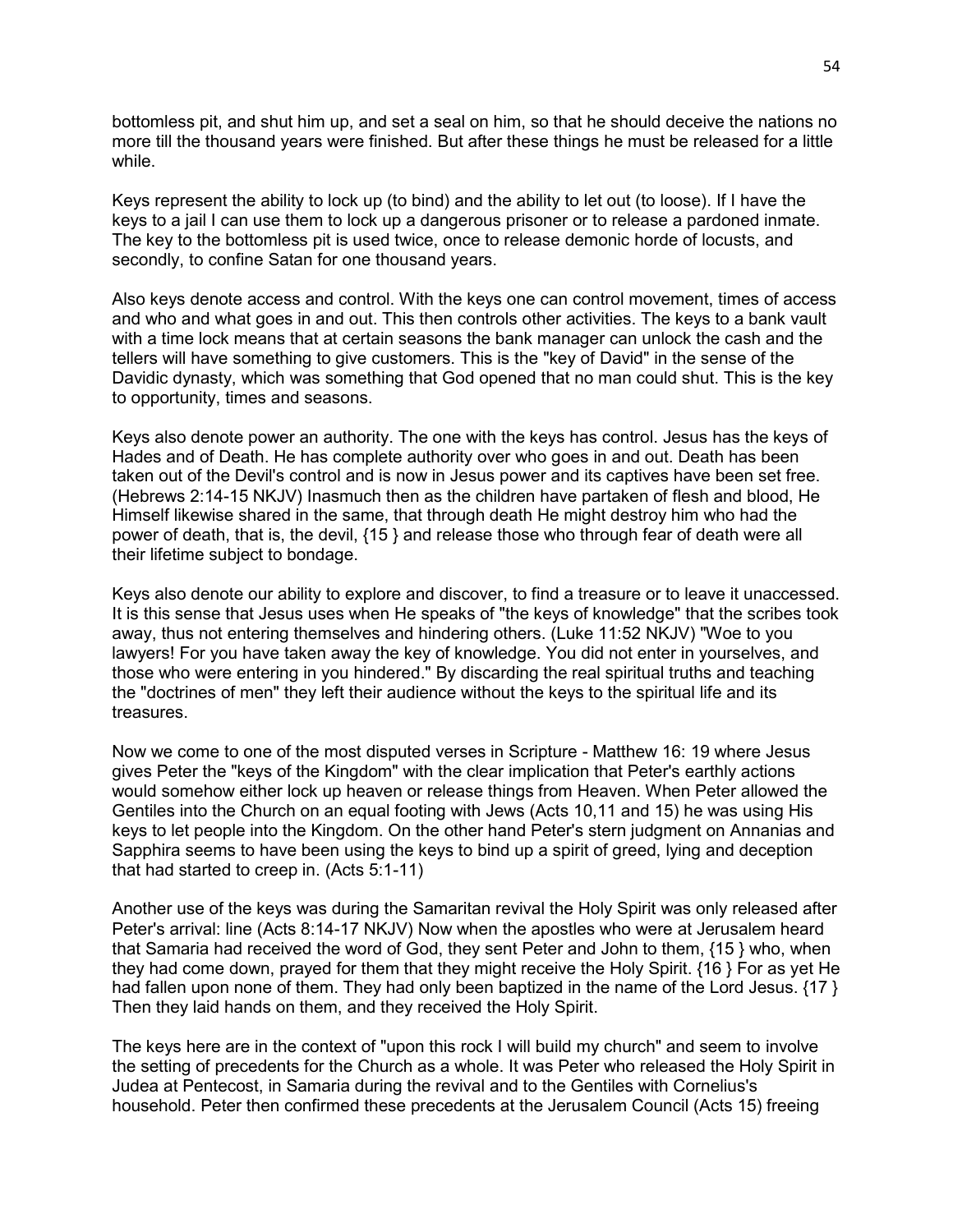the other apostles and the Church to act in similar fashion. These "precedent-setting keys" also were used to "unlock" the issue of permissible foods...permitting the consumption of all foods. (Acts 10)

Have these keys been passed on? No. They were used by Peter to set spiritual precedents and define many liberating issues in the early Church. The realms have been opened up and now we minister within those areas bound and loosed by Peter, we can see the Holy Spirit coming on the Samaritans and the Gentiles, we can eat unclean foods, we have been released from the burden of the law. (Romans 7:1-6).

But did Peter release us from the Law or did Christ? Christ's work on the cross released us - it did the work in the heavenlies, then Peter with his decisions on earth loosed on earth what had already been loosed in Heaven. Similarly Christ released the Holy Spirit from Heaven but Peter then released it to others. The literal version translates the verse thus: cf1 Matthew 16:19 LITV cf0 And I will give to you the keys of the kingdom of Heaven. And whatever you bind on earth shall occur, having been bound in Heaven. And whatever you may loose on the earth shall be, having been loosed in Heaven.

Finally, we need to consider our own "binding and loosing" where corporate decisions of the "two or three" have some sort of authority in Heaven. We cannot bind or lose anything we can like, we can only operate within the context of the finished work of Christ. We can release spiritual gifts into someone's life through the laying on of hands such as Paul did with Timothy: line (1 Timothy 4:14 NKJV) Do not neglect the gift that is in you, which was given to you by prophecy with the laying on of the hands of the eldership. (2 Timothy 1:6 NKJV) Therefore I remind you to stir up the gift of God which is in you through the laying on of my hands.

In Paul's own life he was released from blindness and into Christian service through a similar procedure: (Acts 9:17-18 NKJV) And Ananias went his way and entered the house; and laying his hands on him he said, "Brother Saul, the Lord Jesus, who appeared to you on the road as you came, has sent me that you may receive your sight and be filled with the Holy Spirit." {18 } Immediately there fell from his eyes something like scales, and he received his sight at once; and he arose and was baptized.

The laying on of hands seems to loose people from illness and infirmity (Mark 6:5, 8:23, 16:18 Acts 28:8) fill them with the Holy Spirit (Acts 9:7,8 19:6 and impart spiritual gifts (1 Timothy 4:14, 2 Timothy 1:6) and ordination for ministry (Acts 6:6, 13;3). All of these bindings and loosings are of the finished work of Christ - His healing ministry, His Holy Spirit, His gifts and His call to ministry. We can also bind sin and forgive (loose) the penitent and set limits on church behavior, which is the major context of Matthew 18 and is seen in operation in Acts 5 and 1 Corinthians 5.

To summarize - all spiritual keys are aspects of the work of Jesus Christ that we are given some power to release or bind here on earth. There is not an apostolic succession but there is a "Christological succession" as Christians release that which Christ has done. Peter had a unique role in setting spiritual precedents for the Church. That role is finished. We now operate within the confines of the apostolic faith. We are to use our keys wisely and judiciously and not as the lawyers did who "took away" the keys in the name of spiritual control and safety.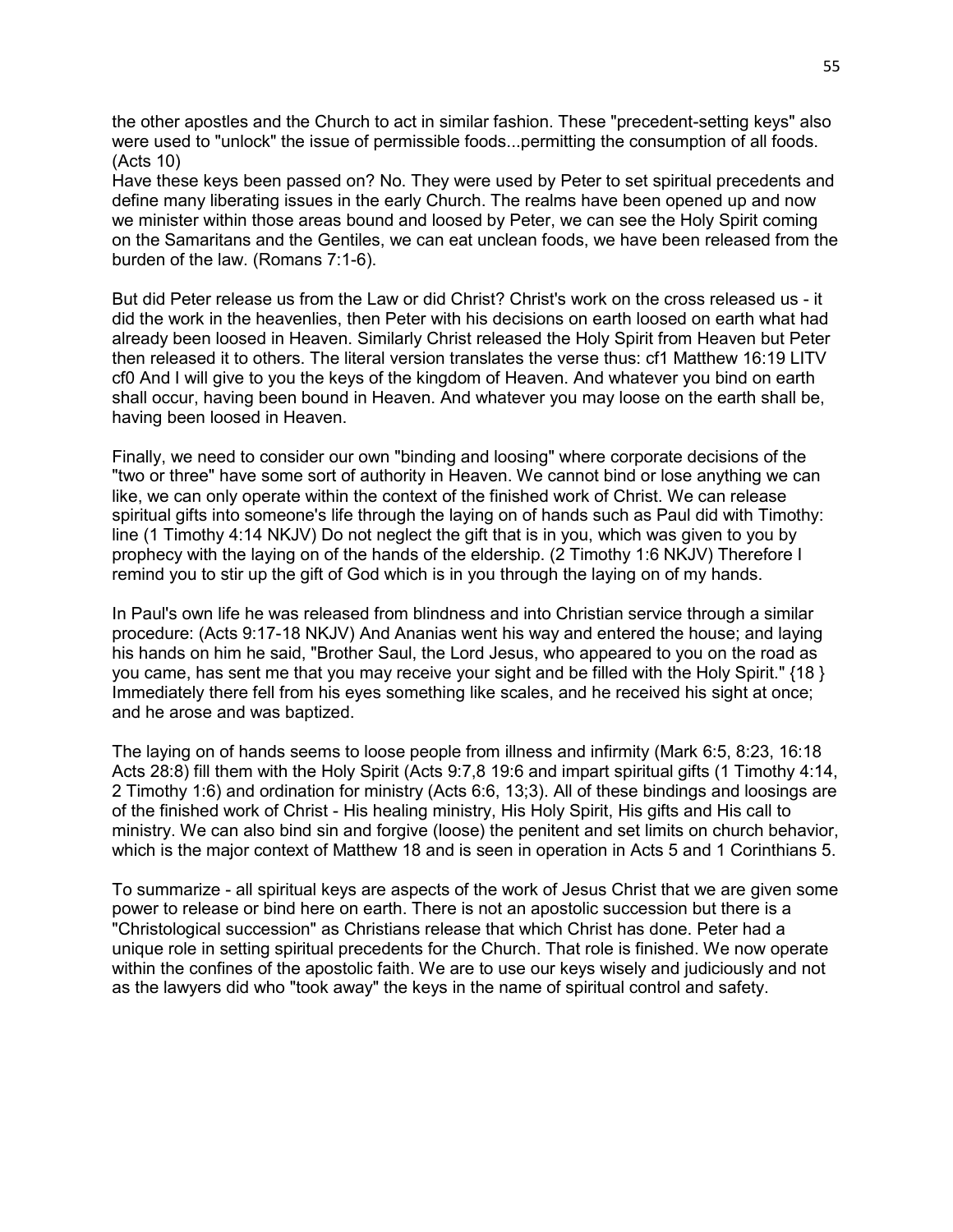# **The Greatest In the Kingdom**

The question of who shall be the greatest in the Kingdom gets a lot of play in the gospels and the inverted order of the Kingdom is emphasized. The kingdom virtues of greatness are also a hot topic among those in ministry today! Here are the key verses on this topic (parallel verses omitted):

(Matthew 18:1-5 NKJV) At that time the disciples came to Jesus, saying, "Who then is greatest in the kingdom of heaven?" {2 } Then Jesus called a little child to Him, set him in the midst of them, {3 } and said, "Assuredly, I say to you, unless you are converted and become as little children, you will by no means enter the kingdom of heaven. {4 } "Therefore whoever humbles himself as this little child is the greatest in the kingdom of heaven.  $\{5\}$  "Whoever receives one little child like this in My name receives Me.

(Matthew 20:25-28 NKJV) But Jesus called them to Himself and said, "You know that the rulers of the Gentiles lord it over them, and those who are great exercise authority over them. {26 } "Yet it shall not be so among you; but whoever desires to become great among you, let him be your servant. {27 } "And whoever desires to be first among you, let him be your slave; {28 } "just as the Son of Man did not come to be served, but to serve, and to give His life a ransom for many."

(Matthew 23:11-12 NKJV) "But he who is greatest among you shall be your servant. {12 } "And whoever exalts himself will be humbled, and he who humbles himself will be exalted.

(Mark 9:34-37 NKJV) But they kept silent, for on the road they had disputed among themselves who would be the greatest. {35 } And He sat down, called the twelve, and said to them, "If anyone desires to be first, he shall be last of all and servant of all." {36 } Then He took a little child and set him in the midst of them. And when He had taken him in His arms, He said to them, {37 } "Whoever receives one of these little children in My name receives Me; and whoever receives Me, receives not Me but Him who sent Me."

(Luke 22:24-30 NKJV) Now there was also a dispute among them, as to which of them should be considered the greatest. {25 } And He said to them, "The kings of the Gentiles exercise lordship over them, and those who exercise authority over them are called 'benefactors.' {26 } "But not so among you; on the contrary, he who is greatest among you, let him be as the younger, and he who governs as he who serves. {27 } "For who is greater, he who sits at the table, or he who serves? Is it not he who sits at the table? Yet I am among you as the One who serves. {28 } "But you are those who have continued with Me in My trials. {29 } "And I bestow upon you a kingdom, just as My Father bestowed one upon Me, {30 } "that you may eat and drink at My table in My kingdom, and sit on thrones judging the twelve tribes of Israel."

(John 13:13-17 NKJV) "You call me Teacher and Lord, and you say well, for so I am. {14 } "If I then, your Lord and Teacher, have washed your feet, you also ought to wash one another's feet.  $\{15\}$  "For I have given you an example, that you should do as I have done to you.  $\{16\}$ "Most assuredly, I say to you, a servant is not greater than his master; nor is he who is sent greater than he who sent him. {17 } "If you know these things, blessed are you if you do them.

Jesus does not dispute that He is a King, leading a kingdom. He even says quite explicitly "And I bestow upon you a kingdom, just as My Father bestowed one upon Me, {30 } "that you may eat and drink at My table in My kingdom, and sit on thrones judging the twelve tribes of Israel."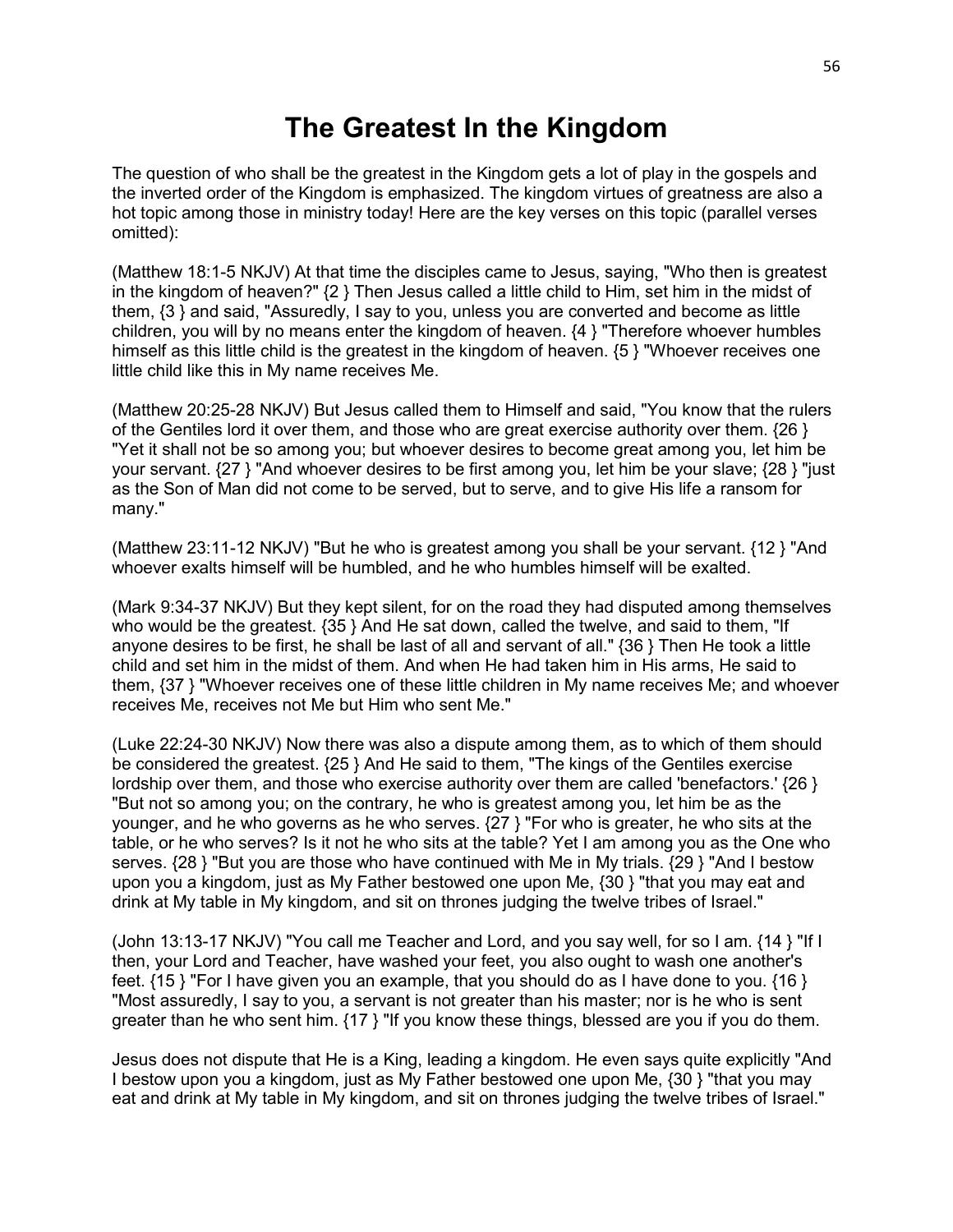So it is not their place or their ambition that Jesus disputes but the means of getting there. It's not their desire to become great that is the problem - but their mechanism for doing so.

Greatness in the Kingdom does not come by lording it over others (Matthew 20:25,26;Luke 22:25,26) but through child-like humility (Matthew 18:3, 23;12 Mark 9:36,37) and lowly, sacrificial service of all (Matthew 20:27,28 23:11, Mark 9:35, Luke 22:26-27, John 13:13-17).

Now what does this mean in practice? It can mean small things like a Christian leaders washing his own dishes after a pot-luck supper. It can be as large as having an open-door policy or having non-dominating mission and church structures. Let's look at the practical outworking of these three things one at a time.

#### **Not Lording It Over Others**

(2 Corinthians 1:24 NKJV) Not that we have dominion over your faith, but are fellow workers for your joy; for by faith you stand. (1 Peter 5:2-3 NKJV) Shepherd the flock of God which is among you, serving as overseers, not by compulsion but willingly, not for dishonest gain but eagerly; {3 } nor as being lords over those entrusted to you, but being examples to the flock;

Thus the bishops of the middle-ages who built castles, and lived in luxury and sold indulgences and lorded it over the flock and dominated their faith with threats of excommunication were acting completely contrary to the will of God. So are tyrannical deacons and elders, pulpit bullies and pompous board members. Christian leaders should be examples of humility, not regarding themselves as "the elite" and not acting in dominating ways. If the apostle Paul refused to be dominating, how much less right do you and I have! Leaders are to build up younger Christians, not stand over them.

This can apply in small things as well as large. Does a leader have time for the "little people" or do they wave them away only speaking to leaders and senior pastors? Do they demand fivestar accommodation or humbly accept that which is offered? Do they conspicuously display the latest technology in order to boost their elite status - or do they simply, humbly use technology as a ministry tool?

#### **Child-Like Humility**

The greatest Christians often have a clear, transparent, unworldly, child-like simplicity about them. Names that come to mind include Billy Graham, Mother Teresa, Charles Wesley, George Verwer, Brother Lawrence, and John Stott.. These are not sophisticates. They are smart, intelligent people but they are so very, very humble. John Stott regularly visits Manila and goes to my home church where he takes time to talk to ordinary folk and washes his own dishes. John Stott's meekness is evident to all.

What did Jesus mean when He said "unless you be converted and become as little children"? I think He means that our worldly ego has to die, that our "manly pride", our adult sophistication, our competitive ambitious spirit has to be converted into meekness and humility and graciousness. How do you react when slighted or injured? Do you call a lawyer - or do you bear it graciously without threatening? (1 Peter 2:23, 1 Corinthians 6:1-8) Is your honor, status, pride and face central to your existence or your love of God and neighbor? Are you satisfied with being little? As little as a little child? Does being "belittled" make you fly into a rage? If so you need some more converting.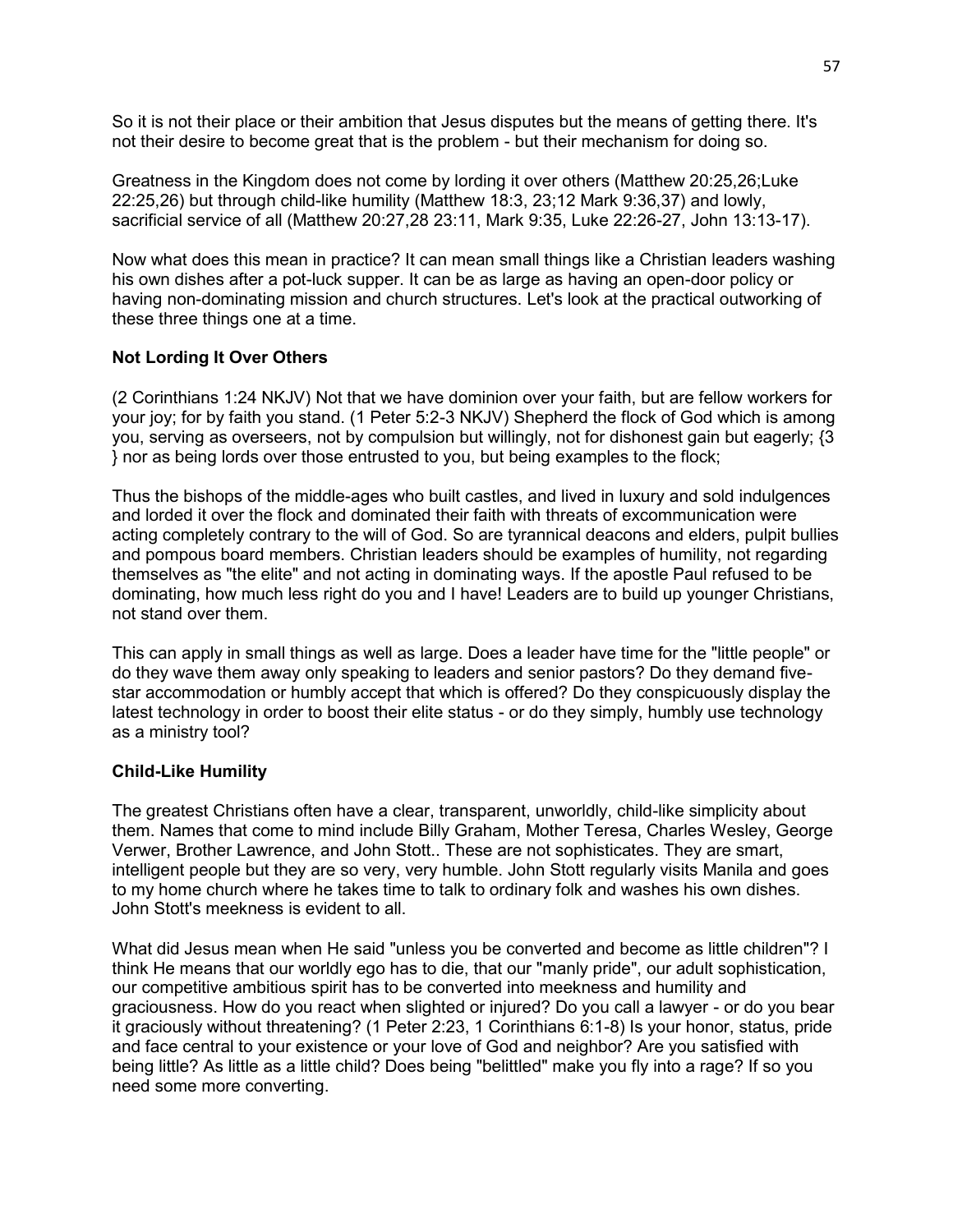#### **Lowly Sacrificial Service Of All**

Jesus did not come to be served, but to serve, and to give His life as a ransom for many. He could have arrived in splendor, set up a huge palace, and then said "OK you lot, I'm God, I'm in charge, now toe the line, and kiss my signet ring!". But He did not do so. There is no record of Jesus having servants though others certainly did His bidding. He was a great leader but He never belittled people, never put others down and never treated the less fortunate with scorn. Jesus was not brusque with the poor, the prostitutes, the tax-gatherers and the sinners. Rather He took their needs seriously. He did not pander to the rich and powerful but served all sectors of society according to their need for Him. He did not serve as long and as far as it was convenient but gave His life on the cross.

Does this mean that I am not to hold powerful committee positions or that in order to be spiritual I should spend all day washing floors instead of preparing bible-teaching material? Not really, but if I have to wash floors I should not shrink from it. That's what Jesus indicated in His footwashing example. And if I do hold powerful positions I am to do so as a servant, caring for those in my charge and being an example to them. Christian leadership is a stewardship not an egotrip.

Finally, leaders cannot "pick and choose" who to serve but must be servants "of all" - of the difficult, the anxious, the slow and inefficient, the poor, the unglamorous, the socially awkward, the young, the old, the educated and the illiterate. We cannot just serve rich businessmen or powerful politicians. And "all" includes all races and ethnicities. Leaders must serve Europeans, Africans, Asians, Australians, Hispanics, Indians, Arabs and so on. Christian leaders cannot model themselves on corporate executives, politicians or generals and other "kings of the Gentiles". Rather we must model ourselves on Christ if we are to be "the greatest in the Kingdom of Heaven".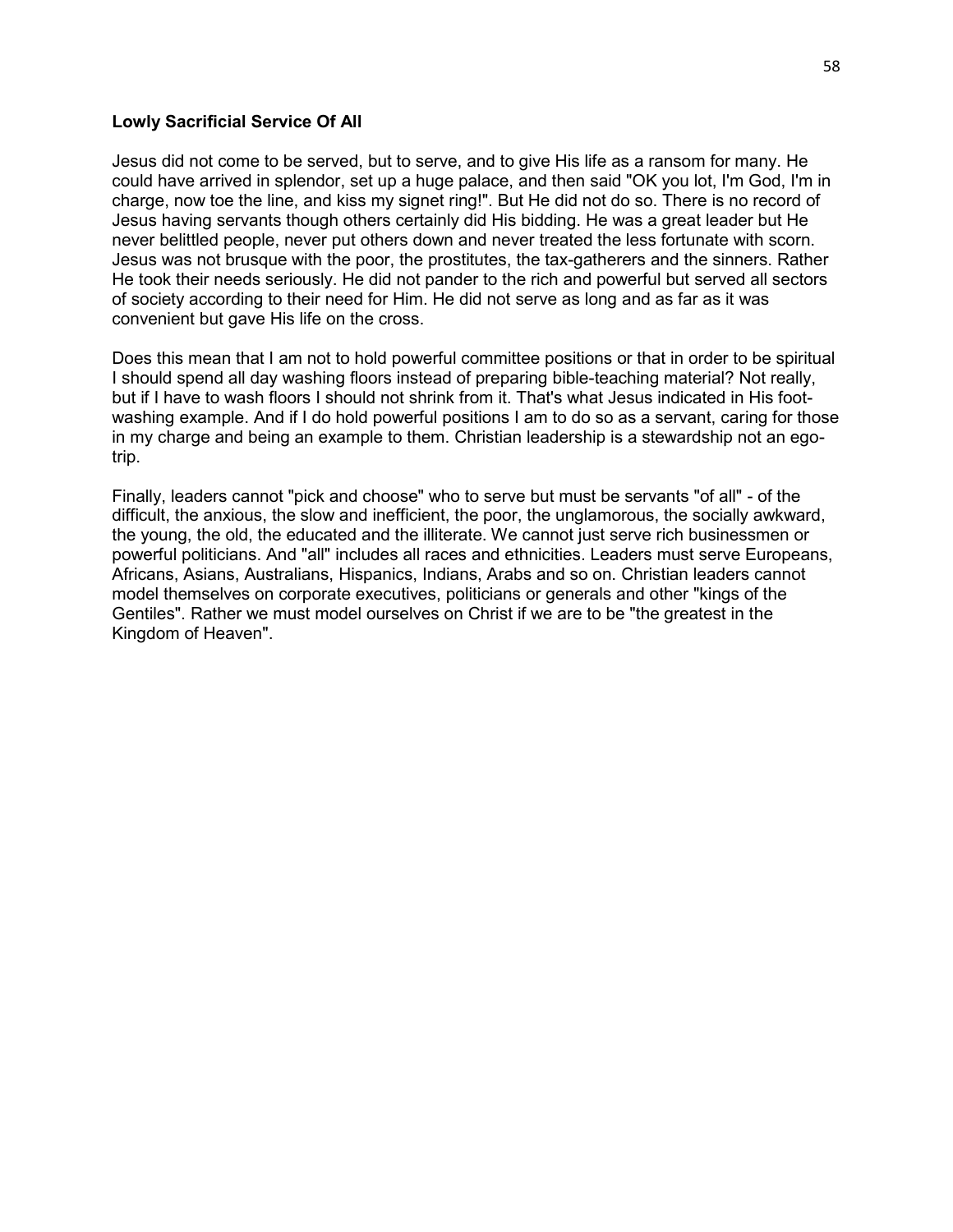# **Forgiving Your Brother**

Forgiveness is central to the gospel and to life in the Kingdom of Heaven. In fact forgiveness puts an end to the law of retaliation and the concept that "justice means that every wrong is noted and every offender appropriately punished". Such an unflinching and exact world of retributive justice and the "lex talonis" is harsh, grace-less, and unlovely. As someone once said "In a world where it's an eye for an eye and a tooth for a tooth, soon everyone is blind and toothless".

(Matthew 18:21-35 NKJV) Then Peter came to Him and said, "Lord, how often shall my brother sin against me, and I forgive him? Up to seven times?" {22} Jesus said to him, "I do not say to you, up to seven times, but up to seventy times seven. {23} "Therefore the kingdom of heaven is like a certain king who wanted to settle accounts with his servants. {24} "And when he had begun to settle accounts, one was brought to him who owed him ten thousand talents. {25} "But as he was not able to pay, his master commanded that he be sold, with his wife and children and all that he had, and that payment be made. {26} "The servant therefore fell down before him, saying, 'Master, have patience with me, and I will pay you all.' {27} "Then the master of that servant was moved with compassion, released him, and forgave him the debt.

{28} "But that servant went out and found one of his fellow servants who owed him a hundred denarii; and he laid hands on him and took him by the throat, saying, 'Pay me what you owe!' {29} "So his fellow servant fell down at his feet and begged him, saying, 'Have patience with me, and I will pay you all.' {30} "And he would not, but went and threw him into prison till he should pay the debt. {31} "So when his fellow servants saw what had been done, they were very grieved, and came and told their master all that had been done. {32} "Then his master, after he had called him, said to him, 'You wicked servant! I forgave you all that debt because you begged me. {33} 'Should you not also have had compassion on your fellow servant, just as I had pity on you?' {34} "And his master was angry, and delivered him to the torturers until he should pay all that was due to him. {35} "So My heavenly Father also will do to you if each of you, from his heart, does not forgive his brother his trespasses."

James gives a one-line summary of the parable above: James 2:13 NKJV) For judgment is without mercy to the one who has shown no mercy. Mercy triumphs over judgment

Jesus has three well known sayings that reinforce this:

(Matthew 5:7 NKJV) Blessed are the merciful, For they shall obtain mercy.

(Matthew 9:13 NKJV) "But go and learn what this means: 'I desire mercy and not sacrifice.' For I did not come to call the righteous, but sinners, to repentance."

(Matthew 6:14-15 NKJV) "For if you forgive men their trespasses, your heavenly Father will also forgive you. {15} "But if you do not forgive men their trespasses, neither will your Father forgive your trespasses.

In the Kingdom of Heaven mercy and forgiveness are required virtues. Without them we cannot enter for God will not be merciful to us if we in turn are not merciful to others. And who can be saved apart from His mercy?

Christians should be looking about for someone to find fault with or to punish, or to correct. Rather Christians should be looking about to find someone that they show mercy to. The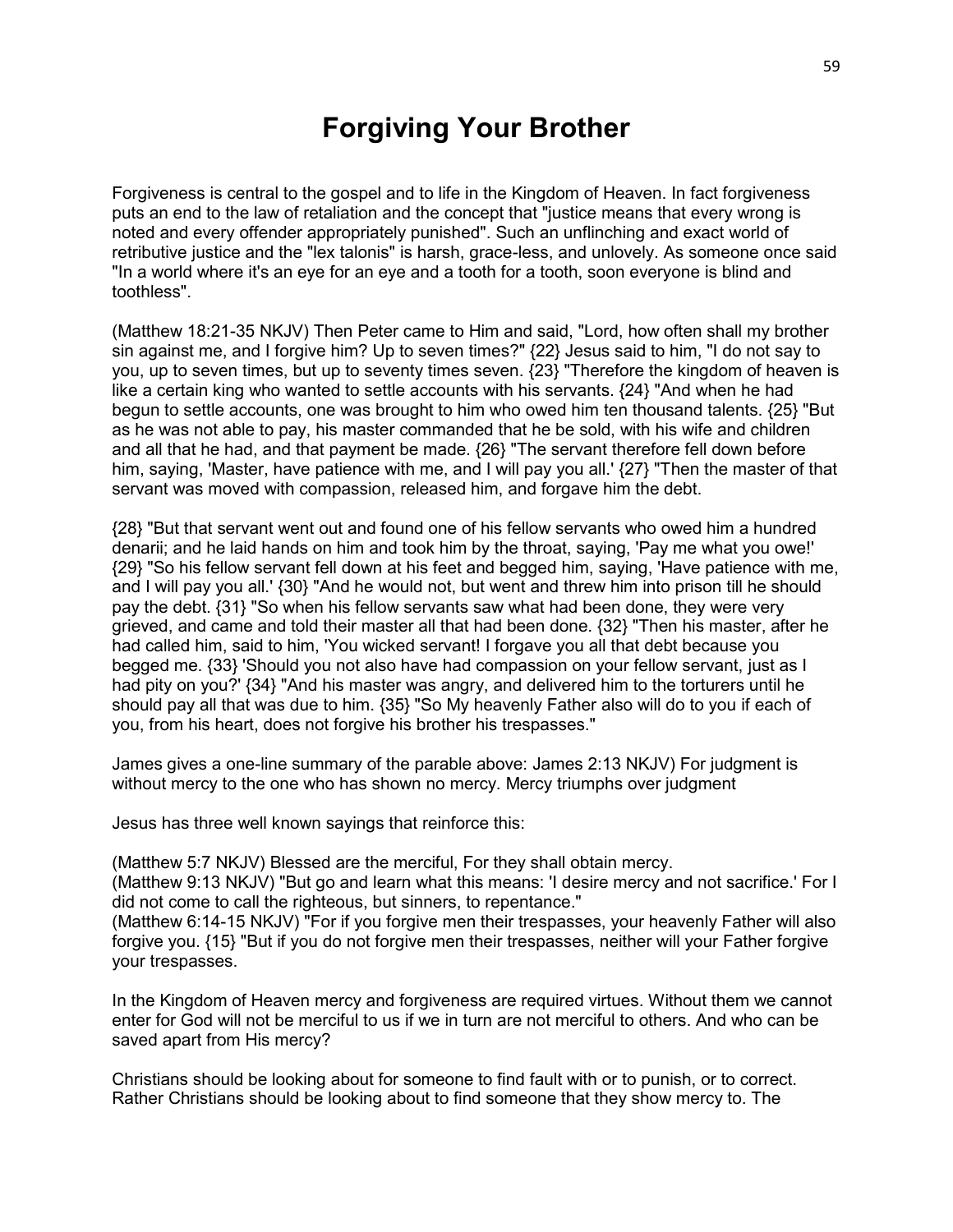ungrateful servant in the parable above had a perfect legal right to do what he did. But it was still wrong. Legal rights do not necessarily constitute heavenly approval. To say "You owe me a thousand dollars now pay up or I will take you to court until you pay the last penny" is simply not Christian. (see 1 Corinthians 6:1-8). We owe others and others will owe us. If we don't owe others, we still owe God a debt we can never repay.

Litigious Christians have lost the spirit of the gospel. So have Christians who run to the pastor or to the board with every slight and every infringement by a church member. Christians are not to do the work of the Accuser of the brethren. But in the last days it seems that they will: "(Matthew 24:10 NKJV) "And then many will be offended, will betray one another, and will hate one another." The last days will be a time of Christian spitefulness, betrayal, litigation and backstabbing. It will be a time when forbearance, mercy and forgiveness have fled the earth.

How does this work out for you and I? We must forget about exact justice, we must forgive old wounds, let go of old debts, release those in our power and be prepared to lose a few thousand dollars in the process. The wicked servant was not prepared to lose a hundred denarii - a hundred days wages (maybe \$10,000 in today's terms) - so he lost everything! Grace always costs something, but ungraciousness costs everything!

[P.S.: For those who may be unfamiliar with it here is 1 Cor 6:1-8: (1 Corinthians 6:1-8 NKJV) Dare any of you, having a matter against another, go to law before the unrighteous, and not before the saints? {2} Do you not know that the saints will judge the world? And if the world will be judged by you, are you unworthy to judge the smallest matters? {3} Do you not know that we shall judge angels? How much more, things that pertain to this life? {4} If then you have judgments concerning things pertaining to this life, do you appoint those who are least esteemed by the church to judge? {5} I say this to your shame. Is it so, that there is not a wise man among you, not even one, who will be able to judge between his brethren? {6} But brother goes to law against brother, and that before unbelievers! {7} Now therefore, it is already an utter failure for you that you go to law against one another. Why do you not rather accept wrong? Why do you not rather let yourselves be cheated?  ${8}$  No, you yourselves do wrong and cheat, and you do these things to your brethren!]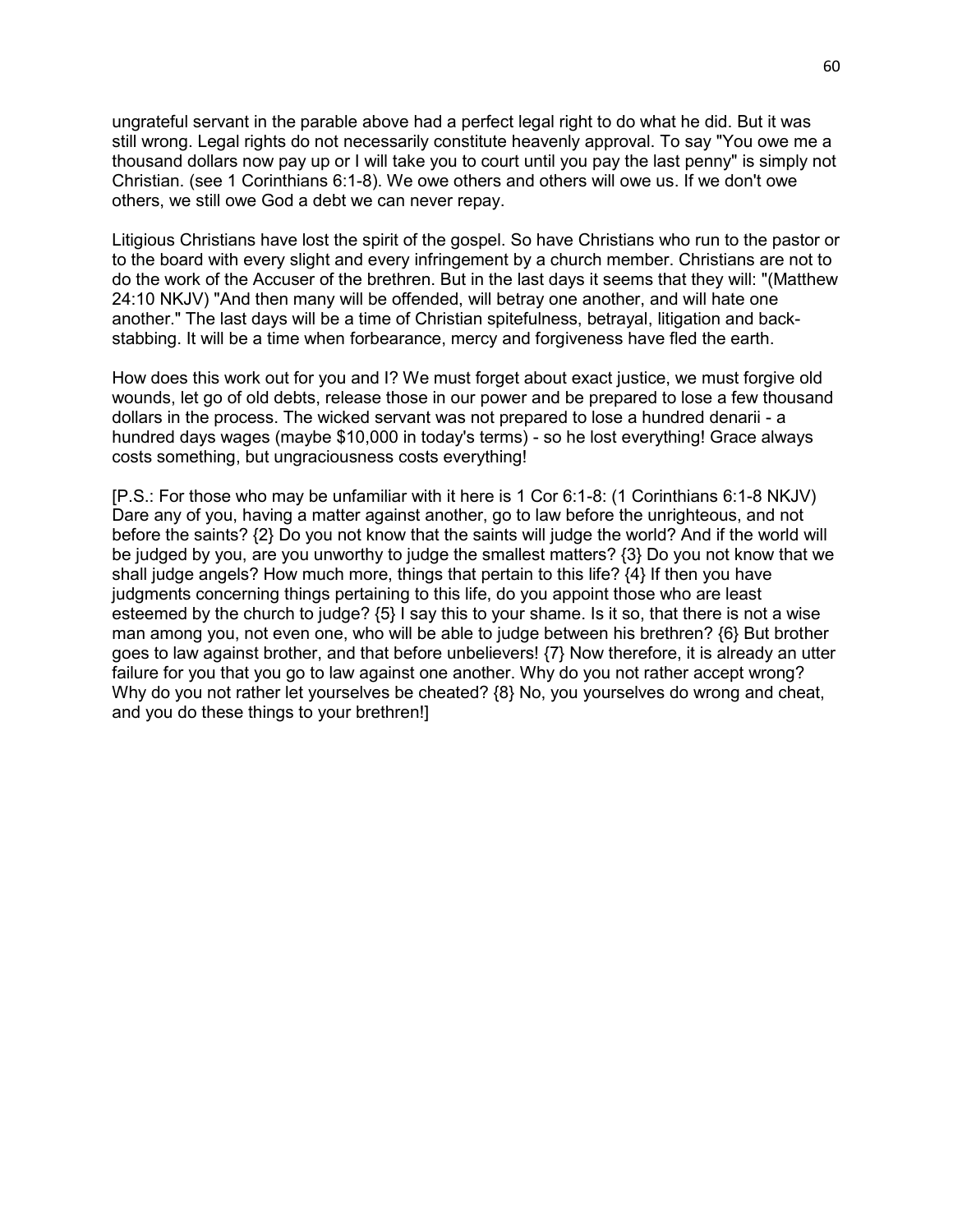## **Riches and the Kingdom**

(Matthew 19:23-26 NKJV) Then Jesus said to His disciples, "Assuredly, I say to you that it is hard for a rich man to enter the kingdom of heaven. {24} "And again I say to you, it is easier for a camel to go through the eye of a needle than for a rich man to enter the kingdom of God." {25} When His disciples heard it, they were greatly astonished, saying, "Who then can be saved?" {26} But Jesus looked at them and said to them, "With men this is impossible, but with God all things are possible."

(1 Timothy 6:9-10 NKJV) But those who desire to be rich fall into temptation and a snare, and into many foolish and harmful lusts which drown men in destruction and perdition. {10} For the love of money is a root of all kinds of evil, for which some have strayed from the faith in their greediness, and pierced themselves through with many sorrows.

The kingdom is a place of utter simplicity. It is not a place of destitution or poverty - for there is "no more crying or sorrow or pain" and these things follow with great certainty where there is bitter poverty such as that experienced in much of the Two-Thirds World. The kingdom of heaven is glorious, in its final form it even has streets of gold, but even in its glory and wealth it shines with a holy simplicity that is of God.

Those who desire to be rich cannot desire this simplicity, it is foreign to them, and they clutter life up with possessions and acquisitions and schemes. They drown in the sheer complexity of their existence. They cannot live the unburdened and joyful life. The resonant simplicity of the Kingdom, the joy of giving and receiving in loving living, the free as a bird dependence of God is lost on them.

The "rich" in Scripture are those who identify themselves as wealthy and elite and who identify with that social class rather than with the Kingdom. The rich are those whose identity is defined by social status and the amount in their bank account rather than by Scriptural injunctions, who say "I am a billionaire" with greater pride than they say "I am saved.".

Rich people become used to admiration, respect and being in charge and for a while this satisfies, but sooner or later many wealthy people feel hollow, because they cannot sort out if they are really and truly loved. Their money has made them friends - but are these true friends? They give to the poor, they endow charities but underneath they are "nagged" but an inner dissatisfaction. Maybe a new project will fix it? Where can they find eternal life?

Jesus told the rich young ruler "sell all you have and give it to the poor, and come follow me". In other words "strip yourself down to just yourself and come and meet God". But rich people cannot do this. They and their money are so intertwined. Their identity is in their possessions, their safety is in having money to spare, and to be vulnerable like other people - is just unthinkable. Instead they want a project to do, a task to accomplish, something they can be in charge of that will bring blessing to millions and win favor with God. So they ask "What must I do to be saved". What's my job Lord? I'm capable, I'm strong, I'm obedient, just ask and I will make it happen for you! But that's avoiding the issue! The issue is "you, all by yourself, unprotected, face to face with the living God". The issue is the ability to be little again and to "be converted and like a little child". And it's very hard to be little while surrounded with the trappings of power. Some rich people will have to take Jesus literally and sell everything, give it to the poor and come follow Him. Some like, the young St. Francis, will give absolutely everything away and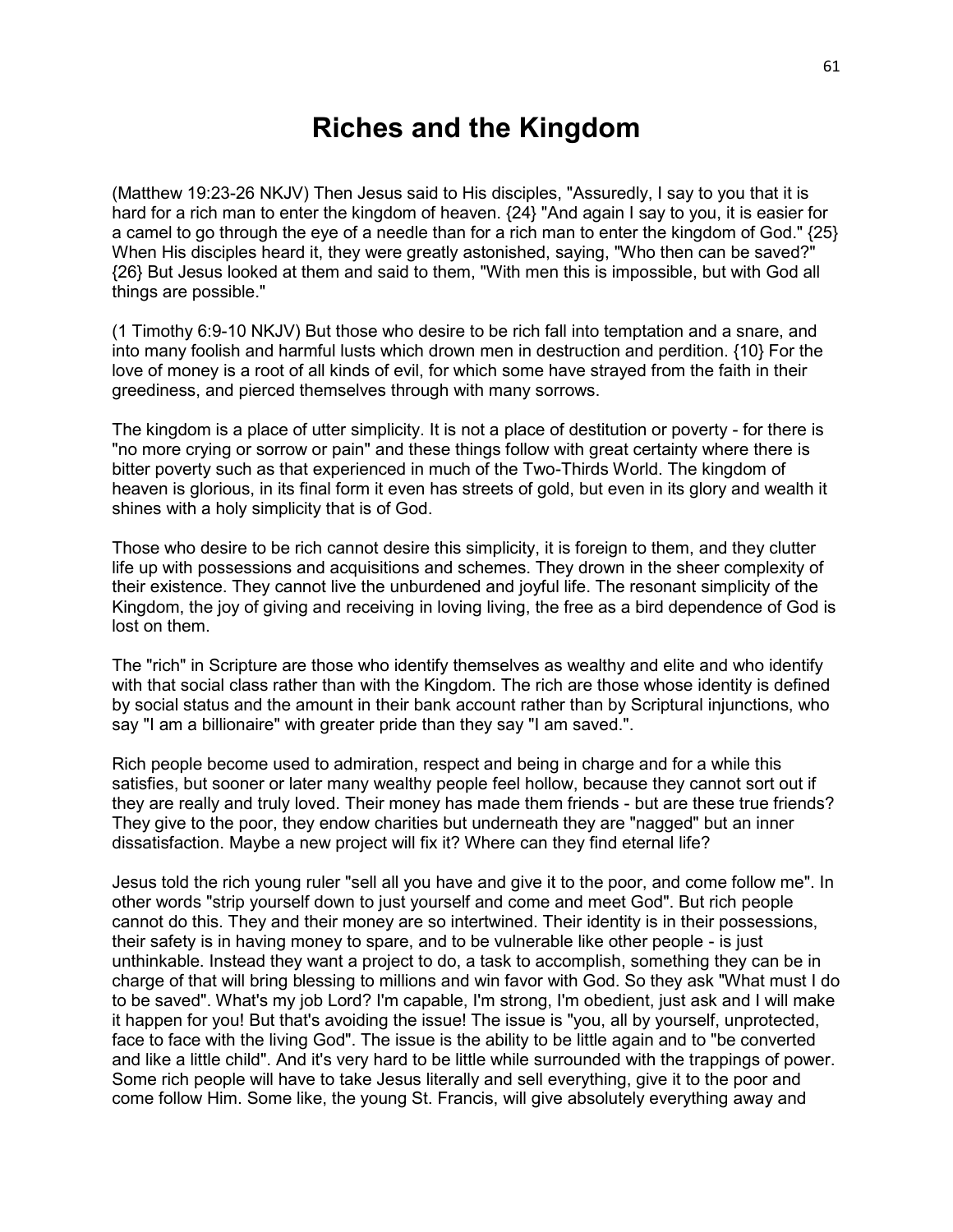follow Jesus. Some will give up good jobs and tend lepers in Africa, others will give away their investments and find themselves pastoring an urban church. There will be a radical excision of the complexities of life.

Others will have their possessions taken from them by God's "severe mercies" and find Him in the midst of a bankruptcy, divorce or business failure. Others will get cancer and find themselves terrified, small, alone, unable to do anything with all the money in the world and face to face with their Maker at last. Getting the rich to meet God and do business with Him alone is not easy but "all things are possible with God".

Finally, there are those that God gives up on for a time, those whose pursuit of money is like that of Judas Iscariot and Demas and Annanias and Sapphira; those who wander away from the faith and are pierced with many a pang. Those who hang themselves in the dark and who fall headlong and spill out their innards on the ground. Those struck dead by the Spirit of Holiness and carried out by the young men. These are those who come to you in church with the latest "business opportunity" or income protection scheme or investments in ostrich farms and sure fire share purchase. They are the ones who are totally wrapped up in their cars and who are always "going to support" (but rarely do support) a bunch of missionaries.

In the last days we are going to be given a stark choice between "buying and selling" in the grand global marketplace - or following Jesus. On that day the rich are going to face an agonizing choice – their money or their God. (Revelation 13:16-17, 14:9-11 NKJV) He causes all, both small and great, rich and poor, free and slave, to receive a mark on their right hand or on their foreheads, {17} and that no one may buy or sell except one who has the mark or the name of the beast, or the number of his name... Then a third angel followed them, saying with a loud voice, "If anyone worships the beast and his image, and receives his mark on his forehead or on his hand, {10} "he himself shall also drink of the wine of the wrath of God, which is poured out full strength into the cup of His indignation. He shall be tormented with fire and brimstone in the presence of the holy angels and in the presence of the Lamb. {11} "And the smoke of their torment ascends forever and ever; and they have no rest day or night, who worship the beast and his image, and whoever receives the mark of his name."

It's going to be a tough choice, an impossible choice for many for whom the fear of financial ruin will be more real than the fear of Hell. It will be God or Mammon, gold or salvation, no third choice allowed. We have to sort out the money thing now, well before that day. We need to find our identity in Christ and the radical joyous simplicity of the Kingdom. And whatever we give up to do that is worth it! (see Matthew 19:28,29).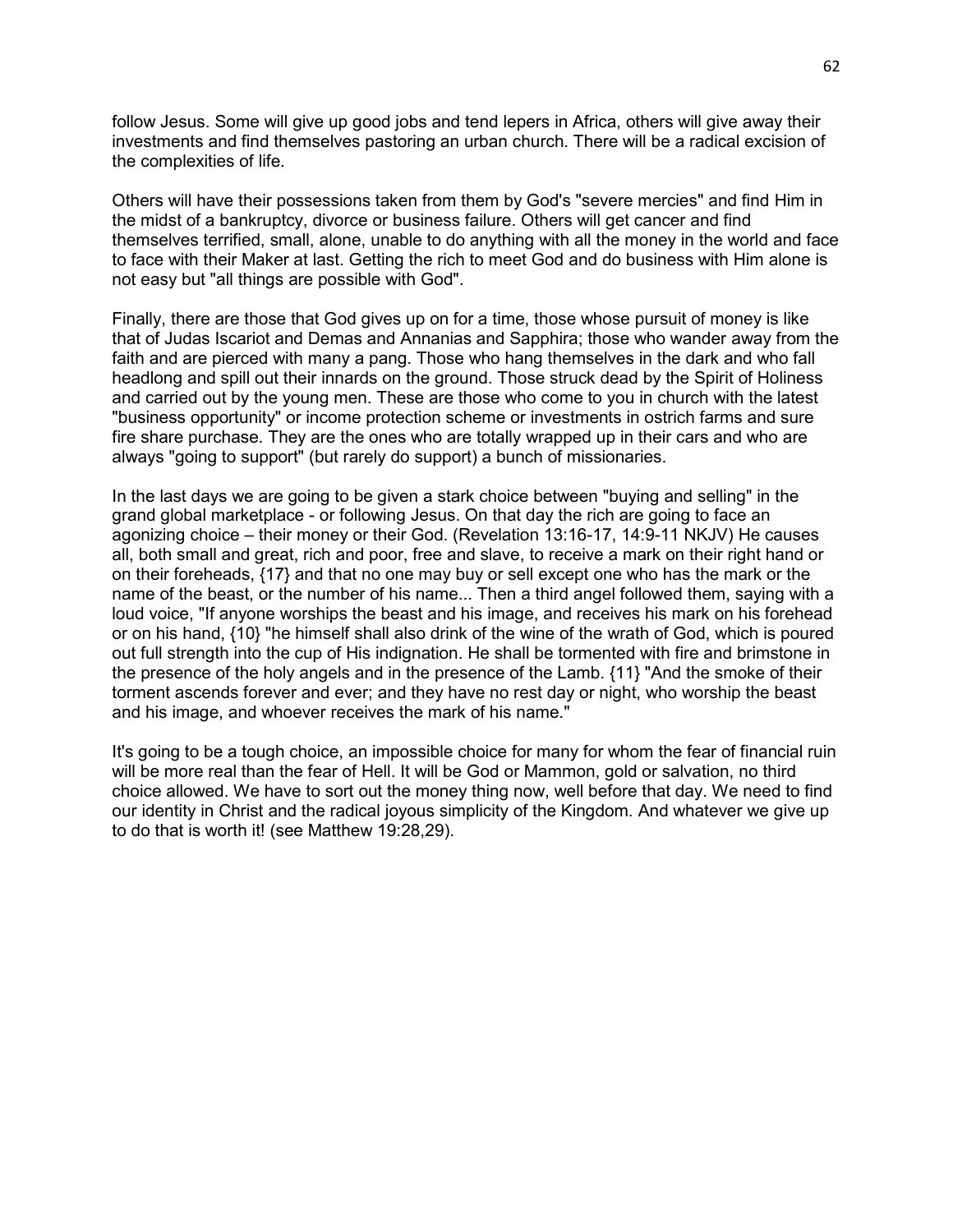### **The Parable of the Landowner**

(Matthew 20:1-16 NKJV) "For the kingdom of heaven is like a landowner who went out early in the morning to hire laborers for his vineyard. {2} "Now when he had agreed with the laborers for a denarius a day, he sent them into his vineyard. {3} "And he went out about the third hour and saw others standing idle in the marketplace, {4} "and said to them, 'You also go into the vineyard, and whatever is right I will give you.' So they went. {5} "Again he went out about the sixth and the ninth hour, and did likewise. {6} "And about the eleventh hour he went out and found others standing idle, and said to them, 'Why have you been standing here idle all day?' {7} "They said to him, 'Because no one hired us.' He said to them, 'You also go into the vineyard, and whatever is right you will receive.' {8} "So when evening had come, the owner of the vineyard said to his steward, 'Call the laborers and give them their wages, beginning with the last to the first.' {9} "And when those came who were hired about the eleventh hour, they each received a denarius. {10} "But when the first came, they supposed that they would receive more; and they likewise received each a denarius. {11} "And when they had received it, they complained against the landowner, {12} "saying, 'These last men have worked only one hour, and you made them equal to us who have borne the burden and the heat of the day.' {13} "But he answered one of them and said, 'Friend, I am doing you no wrong. Did you not agree with me for a denarius? {14} 'Take what is yours and go your way. I wish to give to this last man the same as to you. {15} 'Is it not lawful for me to do what I wish with my own things? Or is your eye evil because I am good?' {16} "So the last will be first, and the first last. For many are called, but few chosen."

This parable holds two truths in tension - 1) God is absolutely sovereign and will do what He wants 2) The He is always faithful to His promises. The workers were promised a denarius and they received it. God keeps His word. On the other hand they tried to pin God to their concept of natural justice - that if one hours work earns one denarius then surely twelve hours work deserves more. But God is not one to be told what He should give people, rather He gives according to His will.

This "according to His will" aspect of God is hard for most people to accept. When God is good to my fellow missionary, who may not have worked as hard as I have or made the sacrifices I have made how do I feel? Do I say "hallelujah" or do I go green with envy? What happens inside me when "the missionary next door" gets invited to speak at the big conference or the novice missionary raises someone from the dead and has a revival? Can I cope with a God who gives blessings, when He wants, to whom He wants, and in the amount he wants?

This idea that we can receive blessings from God that we don't in any way deserve, and could never in a million years deserve, is an idea that rocks the spiritual universe to its very foundations. We are used to Law, we are used to the idea of God with a record book, and in our pride we want to believe that our little blessings were very much deserved. We want God to act with some sort of easily understood proportional justice not His unpredictable grace. We want a God who follows our regulations and is not more generous to the person next door. Fortunately for us God is God and gives His gifts according His will which is full of love.

What do I mean "fortunately for us"? Because we have a very lop-sided internal balance sheet. In our own minds we add up all our good deeds and sacrifices and fail to subtract all our sins, failings, unbelief, grumblings and general short-comings. Our balance sheet is not so good or deserving as we imagine (well at least mine isn't). To have a God who is good to us, who is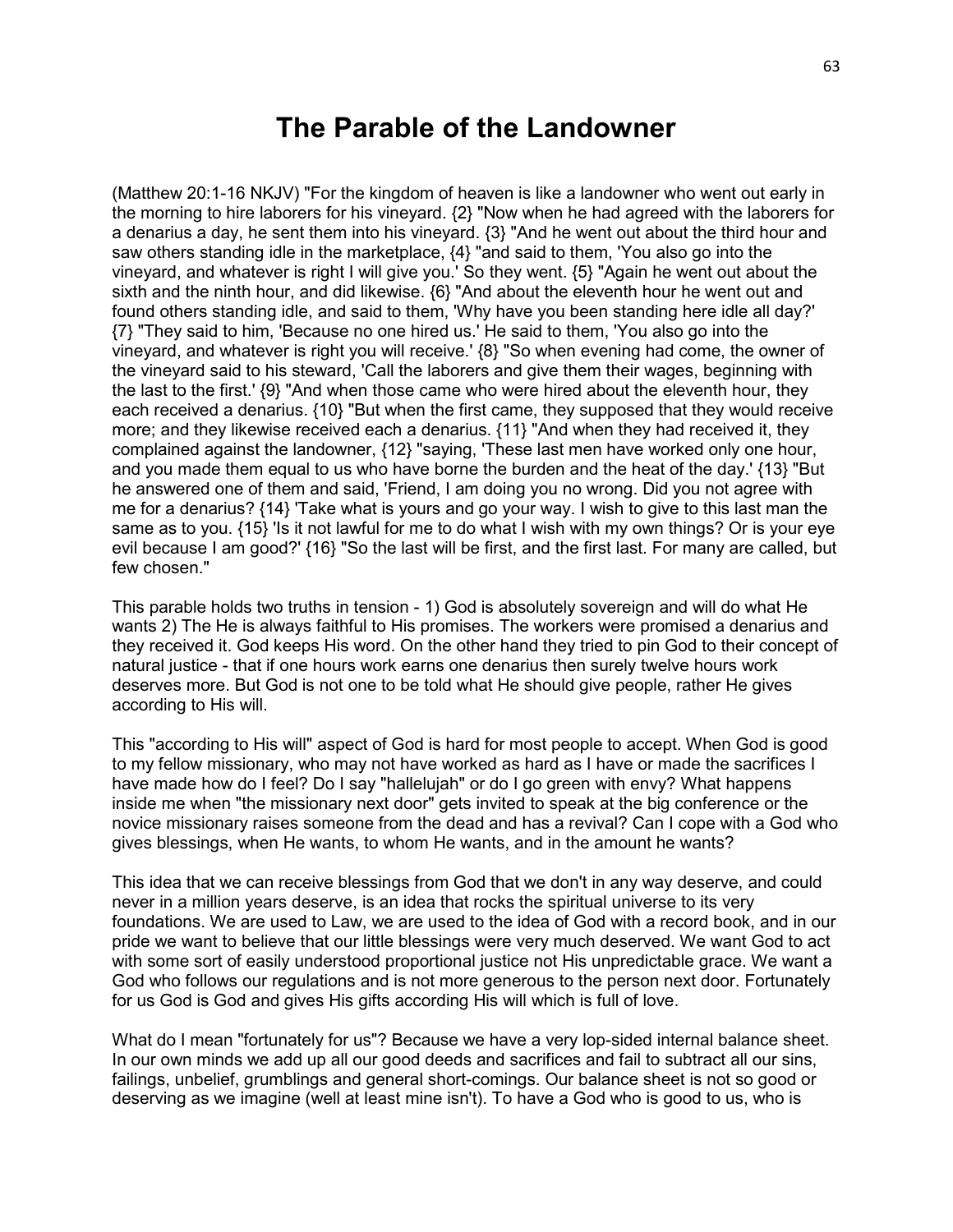unpredictably gracious, who suddenly pops up with lavish generosity to undeserving people - is welcome news indeed. The eleventh hour laborers were far less deserving - they just received grace. And it is this grace that caused the reaction that Jesus called "the eye of evil". The envious reaction of comparing rewards – is evil. And in ministry lavish grace often provokes feelings of envy and resentment. How does the of a small church in a community feel when a new church opens in town and suddenly booms and has a revival and he simply keeps on going at the same level. Does the pastor say "the new church is a cult' or invent rumors about sexual immorality or criticize its doctrine or its practices. I have seen all of these envious reactions and they are evil, and they divide the body of Christ.

This dynamic of unpredictable grace also applies to spiritual gifts which are given simply by grace "according to His will": (1 Corinthians 12:11 NKJV) But one and the same Spirit works all these things, distributing to each one individually as He wills. (Hebrews 2:4 NKJV) God also bearing witness both with signs and wonders, with various miracles, and gifts of the Holy Spirit, according to His own will?

I have known people who prayed every day for ten years for the gift of tongues or healing without ever receiving them. Others pray fervently for a miraculous event or spiritual opening in their tribal group and never see it. Grace and spiritual gifts simply won't be commanded. Yet we are to seek spiritual gifts (1 Corinthians 14:1) and to seek openings from God for our ministry and there are spiritual principles that make it more likely that they will be given. You cannot deserve a miracle but you can ask for one! There are even times when you can almost "surf the waves of grace" and everything you ask for just happens.

God is not unjust. You will always get what He has promised you. You will always get your denarius. But the splashes of grace are God's to give - and ours to seek with open, gracecelebrating hearts. I think God is more generous to those who rejoice with others. I don't think He gives much to those with "evil eyes" and who have resentment, envy and grumbling in their hearts. Grace should delight us, no matter to whom it is given. Good on them, praise the Lord for the chap going to the big conference and the novices miracle and the new church's revival. Praise the Lord for the new Christian with a powerful anointing from God or for the successful evangelist. Praise the Lord for the next door neighbors new car given by his rich uncle. And praise the Lord for the promotion of others. Perhaps this has struck a chord with you, perhaps you have been envious of grace. Why not confess it now and be done with it – and ask the Lord for a new, grace-loving, goodness-celebrating heart that delights in the blessings of others!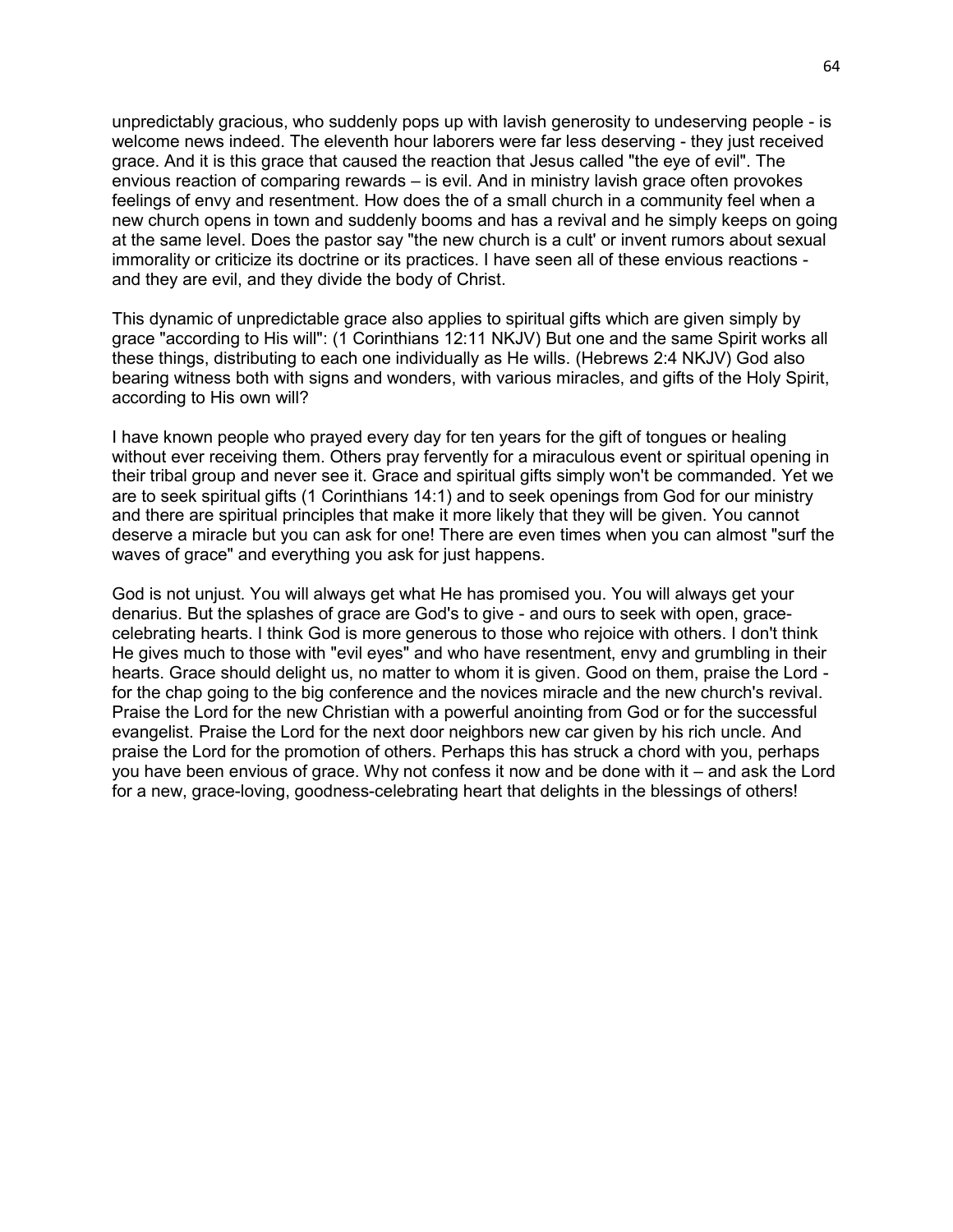### **The Two Sons**

Spiritual pride, lip-service and hypocrisy were frequent subjects in Jesus' parables. The following story about spiritual authority hits all three at once!

(Matthew 21:23-32 NKJV) Now when He came into the temple, the chief priests and the elders of the people confronted Him as He was teaching, and said, "By what authority are You doing these things? And who gave You this authority?" {24} But Jesus answered and said to them, "I also will ask you one thing, which if you tell Me, I likewise will tell you by what authority I do these things: {25} "The baptism of John; where was it from? From heaven or from men?" And they reasoned among themselves, saying, "If we say, 'From heaven,' He will say to us, 'Why then did you not believe him?' {26} "But if we say, 'From men,' we fear the multitude, for all count John as a prophet." {27} So they answered Jesus and said, "We do not know." And He said to them, "Neither will I tell you by what authority I do these things. {28} "But what do you think? A man had two sons, and he came to the first and said, 'Son, go, work today in my vineyard.' {29} "He answered and said, 'I will not,' but afterward he regretted it and went. {30} "Then he came to the second and said likewise. And he answered and said, 'I go, sir,' but he did not go. {31} "Which of the two did the will of his father?" They said to Him, "The first." Jesus said to them, "Assuredly, I say to you that tax collectors and harlots enter the kingdom of God before you. {32} "For John came to you in the way of righteousness, and you did not believe him; but tax collectors and harlots believed him; and when you saw it, you did not afterward relent and believe him.

The "chief priests and elders" came to Jesus in the temple - picture beards and pointy hats and long flowing robes and unctuous phrases from pursed lips and beady hateful eyes. They were "in a huff" as they tapped their toes on the stone floor of Solomon's portico and said "Who gave YOU the authority to do these things".

Now if Jesus had answered "God" He would have been dragged away and stoned. So, in a very Hebrew form of argument Jesus invokes His predecessor John the Baptist. (Most of the audience would have known that Jesus was John's successor and the One to whom John had pointed, as this was the subject of some discussion.) If John the Baptist was from God, then Jesus his successor and superior was then certainly from God. It was a very relevant defense.

It also put the authorities in a pickle. And they reasoned among themselves, saying, "If we say, 'From heaven,' He will say to us, 'Why then did you not believe him?' {26} "But if we say, 'From men,' we fear the multitude, for all count John as a prophet." {27} So they answered Jesus and said, "We do not know."

So Jesus turns the argument on them and their hardness of heart: And He said to them, "Neither will I tell you by what authority I do these things. {28} "But what do you think? A man had two sons, and he came to the first and said, 'Son, go, work today in my vineyard.' {29} "He answered and said, 'I will not,' but afterward he regretted it and went. {30} "Then he came to the second and said likewise. And he answered and said, 'I go, sir,' but he did not go. {31} "Which of the two did the will of his father?" The first son is initially disobedient, but eventually goes and does his work. The second says what the father wants to hear, then skips actually doing it. Likewise the tax-collectors and harlots, whose lifestyle was disobedient to God's laws, eventually obeyed Him, repenting when they heard the preaching of John the Baptist while the Pharisees and religious leaders said all the right things, but did none of them, and afterwards failed to repent.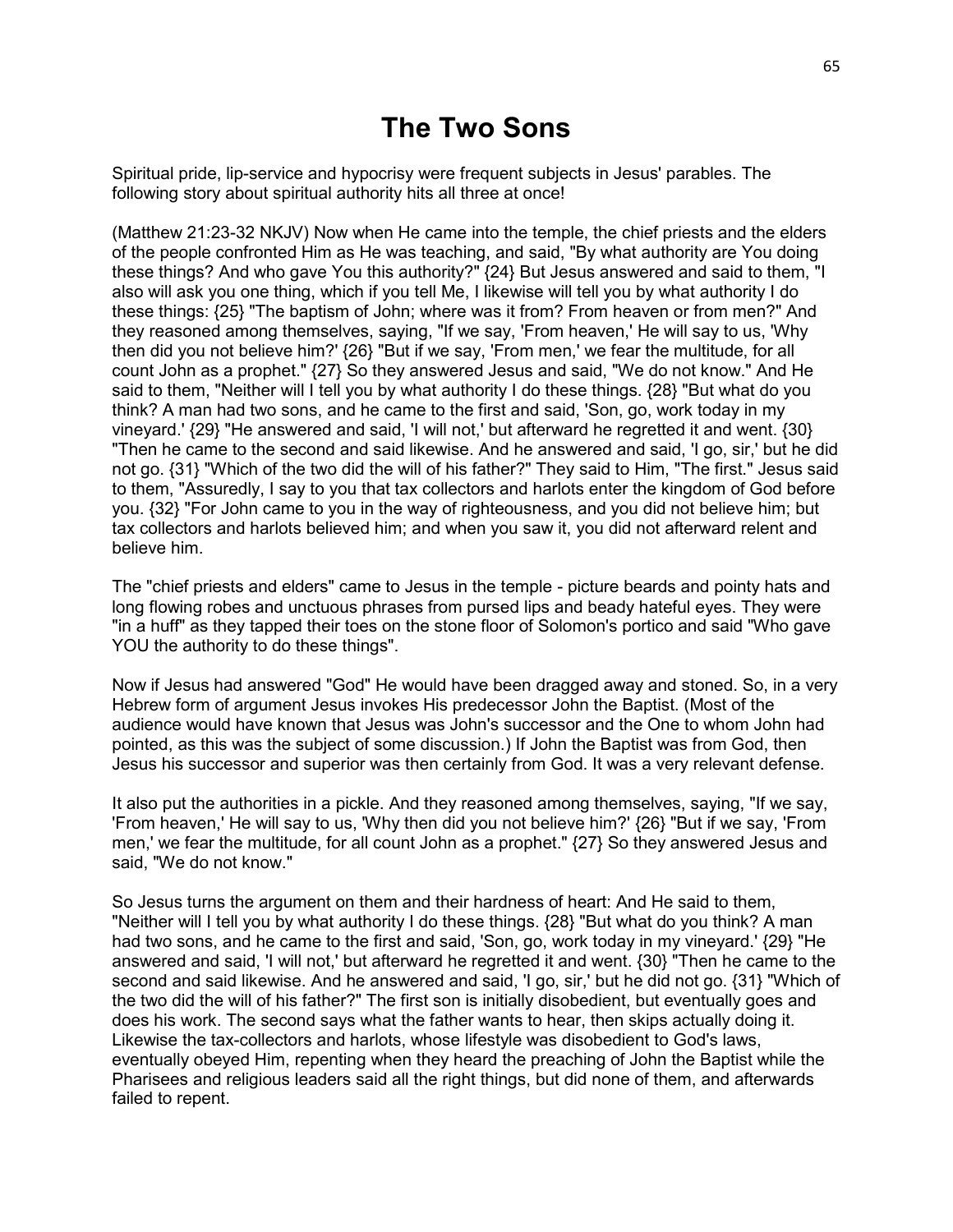Thus Jesus brings the point back to the vexing question the chief-priests and elders were trying to avoid "Why then did you not believe him?' - that is their own response to clear prophetic spiritual authority. They fall into the trap: They said to Him, "The first." Jesus said to them, "Assuredly, I say to you that tax collectors and harlots enter the kingdom of God before you. {32} "For John came to you in the way of righteousness, and you did not believe him; but tax collectors and harlots believed him; and when you saw it, you did not afterward relent and believe him.

In Jesus' day the religious authorities, while very august, were corrupted and disobedient, concerned with power and prominence and not seeking spiritual truth. The truth was marginalized and confined to prophets in the wilderness, lepers, prostitutes and repentant taxgatherers. If you obeyed the authorities, you didn't obey John the Baptist or Jesus or God. If you obeyed God, Jesus or John the Baptist - you were thrown out of the synagogue.

Thus there was a breakdown in the system. To be loyal and obedient to the religious system made you disobedient to the heavenly Father. In Jesus day true spiritual authority was outside the walls, in the desert, and not where the ermine robes and chief priests were. Whenever spiritual systems break down this becomes the case. Luther was excommunicated, Wesley had to preach in the fields, the Quaker George Fox wandered England and was fiercely persecuted, and so forth throughout church history. And the system rarely learns. The Jews have never said "Oops, we should have obeyed John the Baptist and Jesus", and the Roman Catholics have never said "After some reflection we think that Luther was correct".

On the other hand just because some systems have been corrupted does not mean that your church or mission is in the same dreadful state as the Jewish religion in the first century. Some churches are delightfully obedient to God. And not all in the wilderness are prophets - some are there because they are eccentric crackpots with crazy (and incorrect) theories. Nevertheless, we should not take all the pronouncements of the system as gospel. We should evaluate them by the Word of God and be sensitive the promptings and leadings of the Spirit in times of revival.

But what does this story told by Jesus mean for us? It means at least five things:

1. That we should respond to genuine revivals and spiritual and prophetic movements and not harden our heart to them.

2. That late obedience by a sinner is better than the lip-serving disobedience of the respectable.

3. That spiritual pride of religious leaders can keep them from repentance and obedience.

4. That some people believe that spiritual appearances are sufficient. These people have an alltoo-human God who can be as easily fooled as man. They serve outwardly in the naive belief that lip-service and praise and spiritual flattery will make God overlook disobedience.

5. That true spiritual authority is not vested in (sometimes disobedient) organizational figures such as the chief priests and elders but directly in God and His anointed servants such as John the Baptist and Jesus.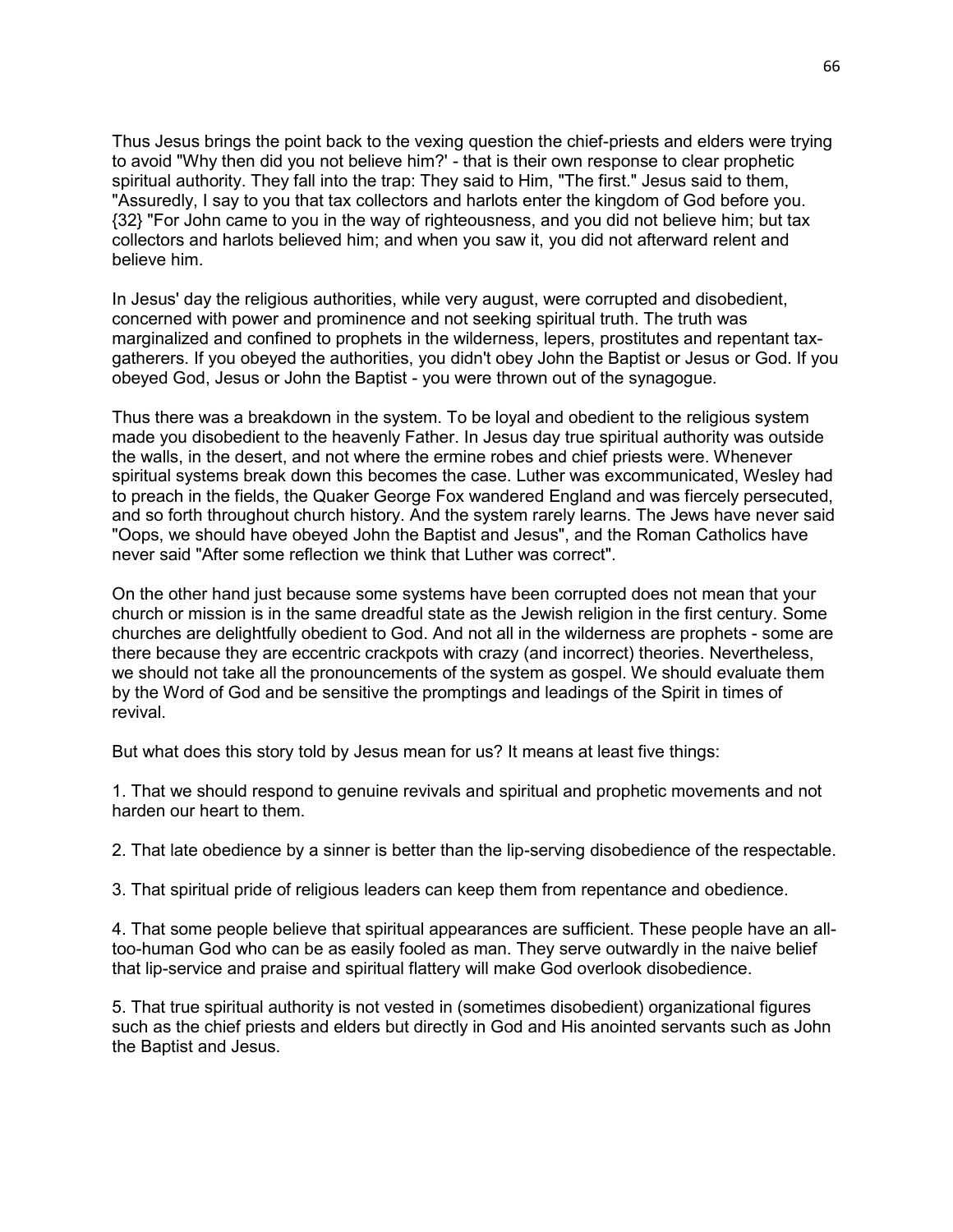# **The Parable of the Vineyard**

Allegorical interpretation is not popular today but the following parable is plainly an allegory based on the vineyard passage in Isaiah 5:1-7. First the parable in Matthew (see also parallel passages in Mark 12:-12 & Luke 20:9-18)

(Matthew 21:33-46 NKJV) "Hear another parable: There was a certain landowner who planted a vineyard and set a hedge around it, dug a winepress in it and built a tower. And he leased it to vinedressers and went into a far country. {34} "Now when vintage-time drew near, he sent his servants to the vinedressers, that they might receive its fruit. {35} "And the vinedressers took his servants, beat one, killed one, and stoned another. {36} "Again he sent other servants, more than the first, and they did likewise to them. {37} "Then last of all he sent his son to them, saying, 'They will respect my son.' {38} "But when the vinedressers saw the son, they said among themselves, 'This is the heir. Come, let us kill him and seize his inheritance.' {39} "So they took him and cast him out of the vineyard and killed him. {40} "Therefore, when the owner of the vineyard comes, what will he do to those vinedressers?" {41} They said to Him, "He will destroy those wicked men miserably, and lease his vineyard to other vinedressers who will render to him the fruits in their seasons." {42} Jesus said to them, "Have you never read in the Scriptures: 'The stone which the builders rejected Has become the chief cornerstone. This was the Lord's doing, And it is marvelous in our eyes'? {43} "Therefore I say to you, the kingdom of God will be taken from you and given to a nation bearing the fruits of it. {44} "And whoever falls on this stone will be broken; but on whomever it falls, it will grind him to powder." {45} Now when the chief priests and Pharisees heard His parables, they perceived that He was speaking of them. {46} But when they sought to lay hands on Him, they feared the multitudes, because they took Him for a prophet.

#### **This is based on a very well-known passage in Isaiah:**

(Isaiah 5:1-7 NKJV) Now let me sing to my Well-beloved A song of my Beloved regarding His vineyard: My Well-beloved has a vineyard On a very fruitful hill. {2} He dug it up and cleared out its stones, And planted it with the choicest vine. He built a tower in its midst, And also made a winepress in it; So He expected it to bring forth good grapes, But it brought forth wild grapes. {3} "And now, O inhabitants of Jerusalem and men of Judah, Judge, please, between Me and My vineyard. {4} What more could have been done to My vineyard That I have not done in it? Why then, when I expected it to bring forth good grapes, Did it bring forth wild grapes? {5} And now, please let Me tell you what I will do to My vineyard: I will take away its hedge, and it shall be burned; And break down its wall, and it shall be trampled down. {6} I will lay it waste; It shall not be pruned or dug, But there shall come up briers and thorns. I will also command the clouds That they rain no rain on it." {7} For the vineyard of the LORD of hosts is the house of Israel, And the men of Judah are His pleasant plant. He looked for justice, but behold, oppression; For righteousness, but behold, a cry for help.

So with the straightforward clues provided by Isaiah most of the interpretation is straightforward:

The landowner = God The vineyard=Israel The servants = God's servants, especially the prophets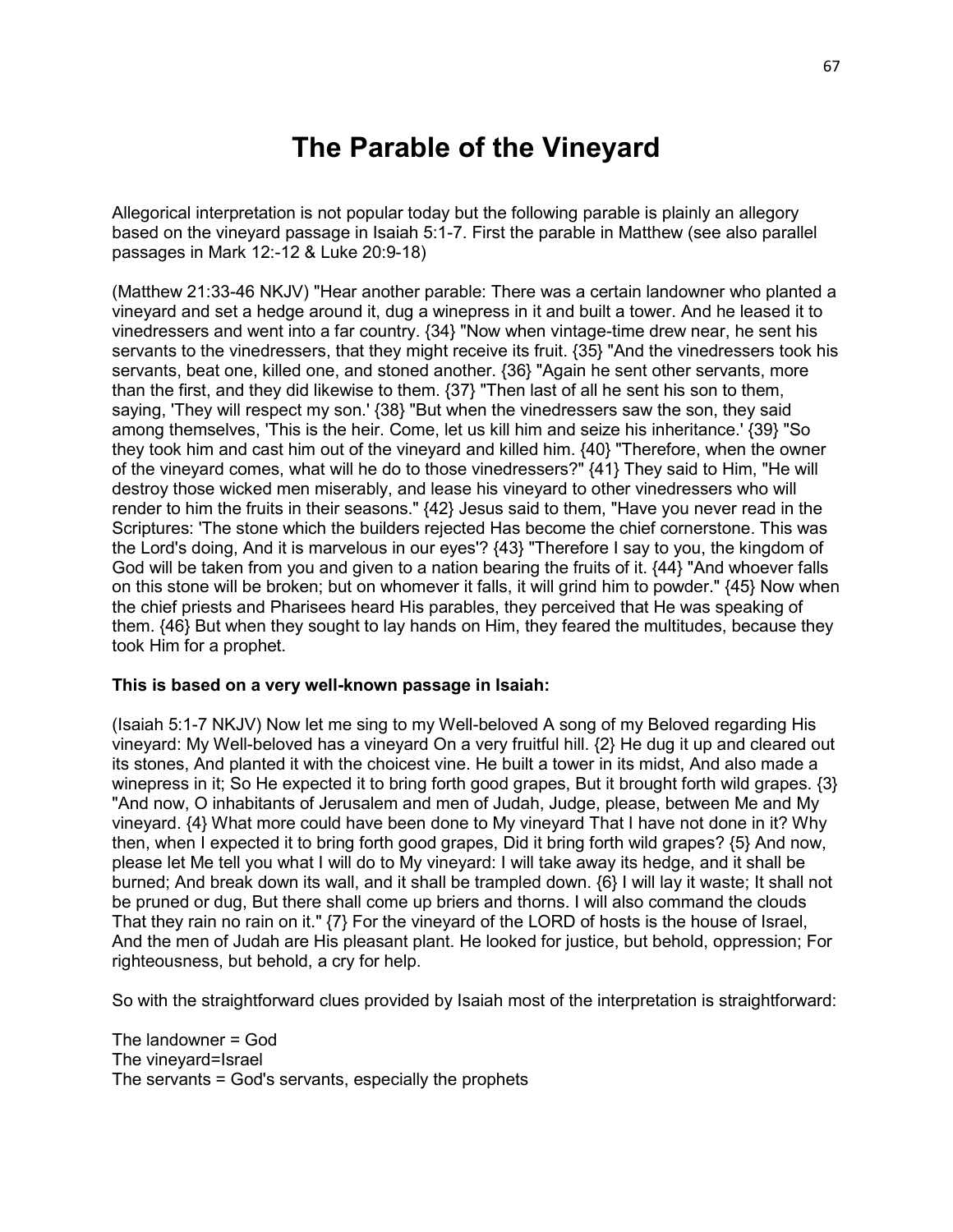The vinedressers = the Jews, especially the leaders of the Jews who were to care for the vineyard.

The fruit = The things God looks for and wants the nation to bear e.g. righteousness and justice The nation bearing the fruit of it  $=$  The Gentiles

The Son = the Messiah, Jesus

The punishment = the destruction of Israel and especially of its leadership

So, from the distance of two thousand years we can say "the Jews were spiritually barren and rejected Christ and were judged in 70 AD with the destruction of Jerusalem, ta-da, parable fulfilled, now move on". Whoa! Not so fast! What about the Church as God's vineyard? Are their churches that do not bear the fruit of love? Barren church politicians, shrewd manipulators, hardened and tough controllers, frequent nepotism and greedy and grasping clergy are sure sign of a vineyard out of control.

Maybe it speaks to us today? Maybe this vineyard building parable has been going on in Church history all the time! A denomination or movement is formed and starts as a work of God, carefully tended by Him. However, in time it becomes institutionalized and predictable. Its spiritual life fades away and it becomes dry, barren and fruitless. Jesus sends His servants to renew it and they are rejected and cast out. Finally, Jesus sends a precious messenger, who is utterly rejected. After a while comes the judgment - the split, the scandal, the financial crisis, the leadership clash, and the prominent place that movement or denomination once held is taken by another church, more obedient to God. Years later it fulfills the Isaiah passage - broken down, burned, trampled, full of prickly people (the briars and thorns), un-pruned, tangled, messy, dry and un-watered by the Spirit. The sad, tattered end of a once grand spiritual bureaucracy.

So the obvious lesson is - God wants His Church to produce spiritual fruit. He wants to be honored by His Church and to see them obeying Him and respecting His servants and listening to His Son. A second lesson is like it -to get control of the church is not final victory. When they kill the Son, they have not won the inheritance, rather they have lost their lives! Godless church politics, of the sort that abounded in Jesus day, and is still around today, is not clever, nor successful. It's simply accumulating wrath.

Jesus uses an unusual illustration for God's wrath - a rejected cornerstone. The builders are the "nation builders" and "church builders" who have authority to place people "in position". The builders say which stones go "up" and which are cast out, they who determine social position and control the ecclesiastical hierarchy. The cornerstone Messiah is rejected by the social and ecclesiastical hierarchies but not by God, and eventually becomes the chief cornerstone. The cornerstone then seeks justice by stumbling some and crushing to fine dust others. The cornerstone metaphor is used 9 times to refer to Christ. Firstly, in the Psalms: (Psalms 118:22- 23 NKJV) The stone which the builders rejected Has become the chief cornerstone. {23} This was the Lord's doing; It is marvelous in our eyes. Then Isaiah uses the cornerstone metaphor of Christ in different ways as precious, tried as tested (Isaiah 28:16 NKJV) while Zechariah says the cornerstone shall come from the tribe of Judah (Zechariah 10:4)

In the New Testament it is used three times in the gospels (in the parallel passages of this parable), once in Acts and once in 1 Peter. The Acts interpretation is clear and pointed in the context of the healing of the lame man: (Acts 4:8-12 NKJV) Then Peter, filled with the Holy Spirit, said to them, "Rulers of the people and elders of Israel: {9} "If we this day are judged for a good deed done to a helpless man, by what means he has been made well, {10} "let it be known to you all, and to all the people of Israel, that by the name of Jesus Christ of Nazareth, whom you crucified, whom God raised from the dead, by Him this man stands here before you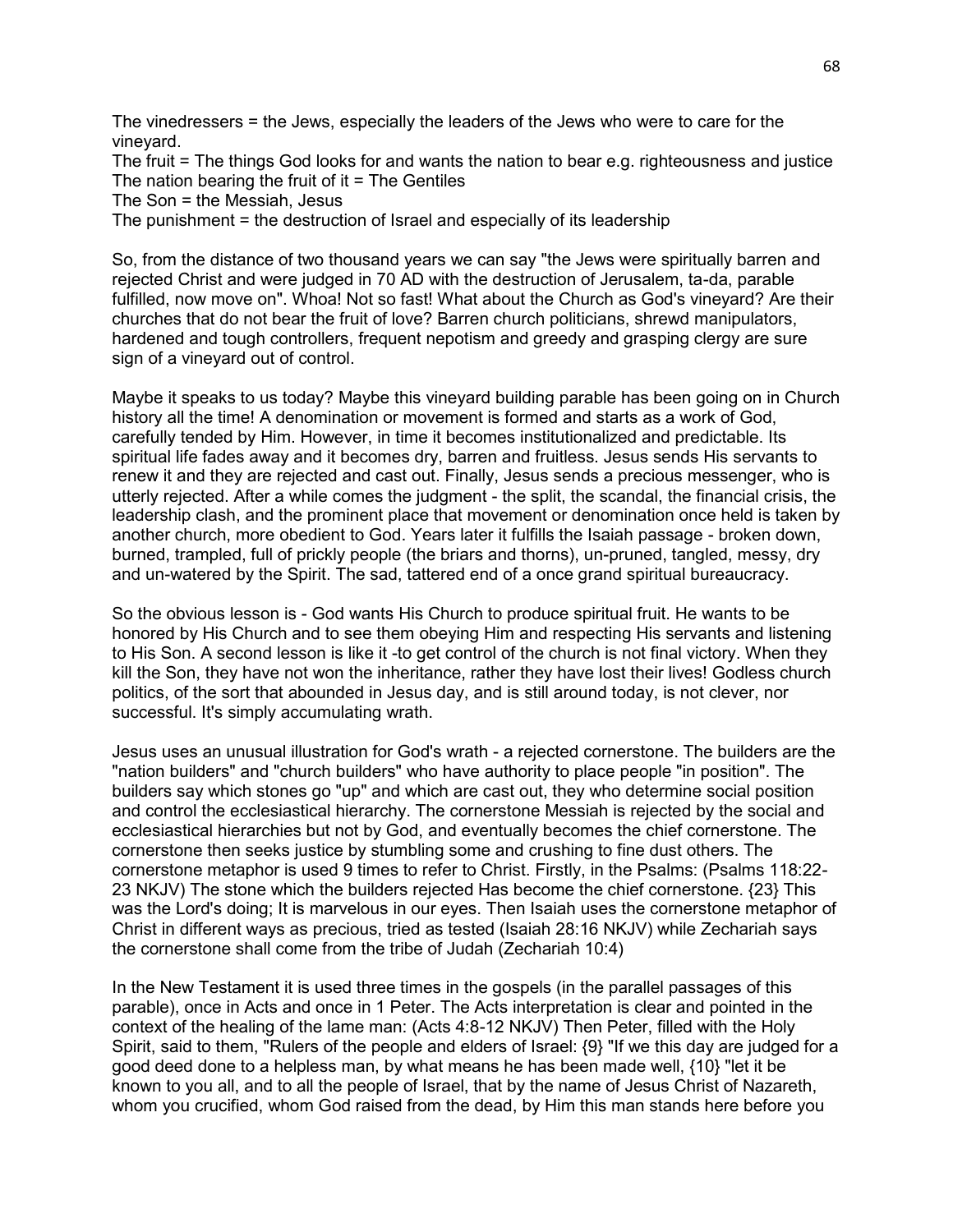whole. {11} "This is the 'stone which was rejected by you builders, which has become the chief cornerstone.' {12} "Nor is there salvation in any other, for there is no other name under heaven given among men by which we must be saved."

Peter then quotes the same passage in his epistle applying it to the Church:

(1 Peter 2:4-10 NKJV) Coming to Him as to a living stone, rejected indeed by men, but chosen by God and precious, {5} you also, as living stones, are being built up a spiritual house, a holy priesthood, to offer up spiritual sacrifices acceptable to God through Jesus Christ. {6} Therefore it is also contained in the Scripture, "Behold, I lay in Zion A chief cornerstone, elect, precious, And he who believes on Him will by no means be put to shame." {7} Therefore, to you who believe, He is precious; but to those who are disobedient, "The stone which the builders rejected Has become the chief cornerstone," {8} and "A stone of stumbling And a rock of offense." They stumble, being disobedient to the word, to which they also were appointed. {9} But you are a chosen generation, a royal priesthood, a holy nation, His own special people, that you may proclaim the praises of Him who called you out of darkness into His marvelous light; {10} who once were not a people but are now the people of God, who had not obtained mercy but now have obtained mercy.

Going back to the original parable Jesus says: "And whoever falls on this stone will be broken; but on whomever it falls, it will grind him to powder." Peter provides some clue as to what Jesus means when he writes: "They stumble, being disobedient to the word, to which they also were appointed." Those who stumble are those who are flagrantly disobedient to the word of Christ and they seem to have been "appointed" in some way to this terrible fate. But who are those upon whom the stone falls? In the context of the parable Israel is the clear first reference and the Stone fell in 70 AD. with the total destruction of Jerusalem, the Temple and the hardened and fanatical Jewish religion. The Stone will fall again in the end times when Christ returns to judge the world and Babylon will fall. But does the Stone fall on people now, in our present time? Could it ever fall on a church? Let's go to Daniel for an answer:

(Daniel 2:34,35; 44-45 NKJV) "You watched while a stone was cut out without hands, which struck the image on its feet of iron and clay, and broke them in pieces. {35} "Then the iron, the clay, the bronze, the silver, and the gold were crushed together, and became like chaff from the summer threshing floors; the wind carried them away so that no trace of them was found. And the stone that struck the image became a great mountain and filled the whole earth... "And in the days of these kings the God of heaven will set up a kingdom which shall never be destroyed; and the kingdom shall not be left to other people; it shall break in pieces and consume all these kingdoms, and it shall stand forever. {45} "Inasmuch as you saw that the stone was cut out of the mountain without hands, and that it broke in pieces the iron, the bronze, the clay, the silver, and the gold; the great God has made known to the king what will come to pass after this. The dream is certain, and its interpretation is sure."

The Stone here falls on human empires and nations. Wherever human beings set up their own fiefdoms and take control of God's vineyards and become independent of His rule and rebellious, then the Stone will come with a crash and beat that kingdom to fine dust. Churches can become fiefdoms. Churches can be little kingdoms. Churches can even defy God. If they do, then one day, the Stone will fall and they will find themselves non-existent.

What does this say to us who work in the vineyard? That we work for the Owner, not for the system or for ourselves. We are not in control of our churches, missionary societies, movements, schools and kindergartens - God is. It's His and He wants the fruit of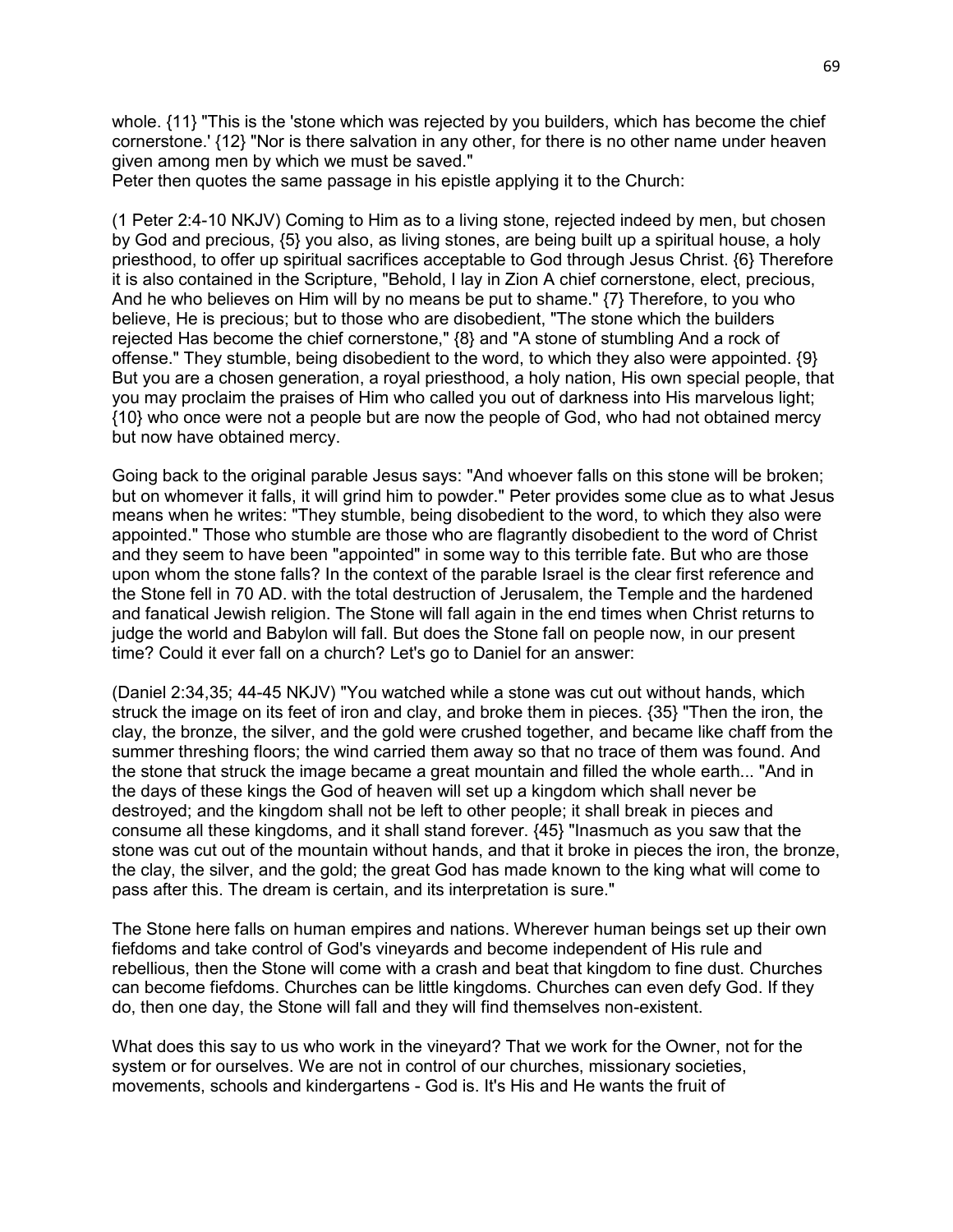righteousness, justice, impartiality, mercy, and the fruit of the Spirit. We are to be both leading our people and listening to the Owner with reverent and soft and obedient hearts at all times.

#### **Render Unto Caesar**

(Matthew 22:15-22 NKJV) Then the Pharisees went and plotted how they might entangle Him in His talk. {16} And they sent to Him their disciples with the Herodians, saying, "Teacher, we know that You are true, and teach the way of God in truth; nor do You care about anyone, for You do not regard the person of men. {17} "Tell us, therefore, what do You think? Is it lawful to pay taxes to Caesar, or not?" {18} But Jesus perceived their wickedness, and said, "Why do you test Me, you hypocrites? {19} "Show Me the tax money." So they brought Him a denarius. {20} And He said to them, "Whose image and inscription is this?" {21} They said to Him, "Caesar's." And He said to them, "Render therefore to Caesar the things that are Caesar's, and to God the things that are God's." {22} When they had heard these words, they marveled, and left Him and went their way.

(John 18:33-38 NKJV) Then Pilate entered the Praetorium again, called Jesus, and said to Him, "Are You the King of the Jews?" {34} Jesus answered him, "Are you speaking for yourself about this, or did others tell you this concerning Me?" {35} Pilate answered, "Am I a Jew? Your own nation and the chief priests have delivered You to me. What have You done?" {36} Jesus answered, "My kingdom is not of this world. If My kingdom were of this world, My servants would fight, so that I should not be delivered to the Jews; but now My kingdom is not from here." {37} Pilate therefore said to Him, "Are You a king then?" Jesus answered, "You say rightly that I am a king. For this cause I was born, and for this cause I have come into the world, that I should bear witness to the truth. Everyone who is of the truth hears My voice." {38} Pilate said to Him, "What is truth?" And when he had said this, he went out again to the Jews, and said to them, "I find no fault in Him at all.

The relationship between Jesus and Caesar, Church and State, is an interesting one. First some historical background. The Herodians above were followers of the Herods, and their base was in the massive fortress built just outside Bethlehem "the Herodian". Here Cleopatra's husband, the insane Herod the Great ruled, and it was the capital of his various successors. Pilate, on the other hand was a Roman governor, and up until the trial of Christ neither liked Herod or the Jews. It was the perplexities of the trial of Jesus that made Pilate and Herod friends. (Luke 23:12) Now the Herodians and the Pharisees were normally opposites so there coming to question Jesus together indicates their mutual interest in dealing with the upstart "king of the Jews". They try to get Jesus to say that God-fearing Jews "have no King but YHWH' and therefore should not pay taxes to Rome. They all expected Jesus the Messiah to lead a physical revolt, overthrow Rome and of course do away with the taxation. If Jesus boldly made such a statement, then they could go to Pilate and have Him executed as a revolutionary.

So they start by inducing Him to make a rash and fearless statement. To paraphrase it: "Jesus you speak straight, just the truth, just what God would say, Unadorned, unafraid, not couched in vacillations and equivocations. You aren't going to be afraid of Pilate are you? Now out with it, should we pay the Roman taxes." They wanted a straightforward denial that they could trap Him in and have Him killed. But Jesus' answer knocks them flat. He indicates they should pay! Some Messiah! "Why do you test Me, you hypocrites? {19} "Show Me the tax money." So they brought Him a denarius. {20} And He said to them, "Whose image and inscription is this?" {21} They said to Him, "Caesar's." And He said to them, "Render therefore to Caesar the things that are Caesar's, and to God the things that are God's." {22} When they had heard these words, they marveled, and left Him and went their way.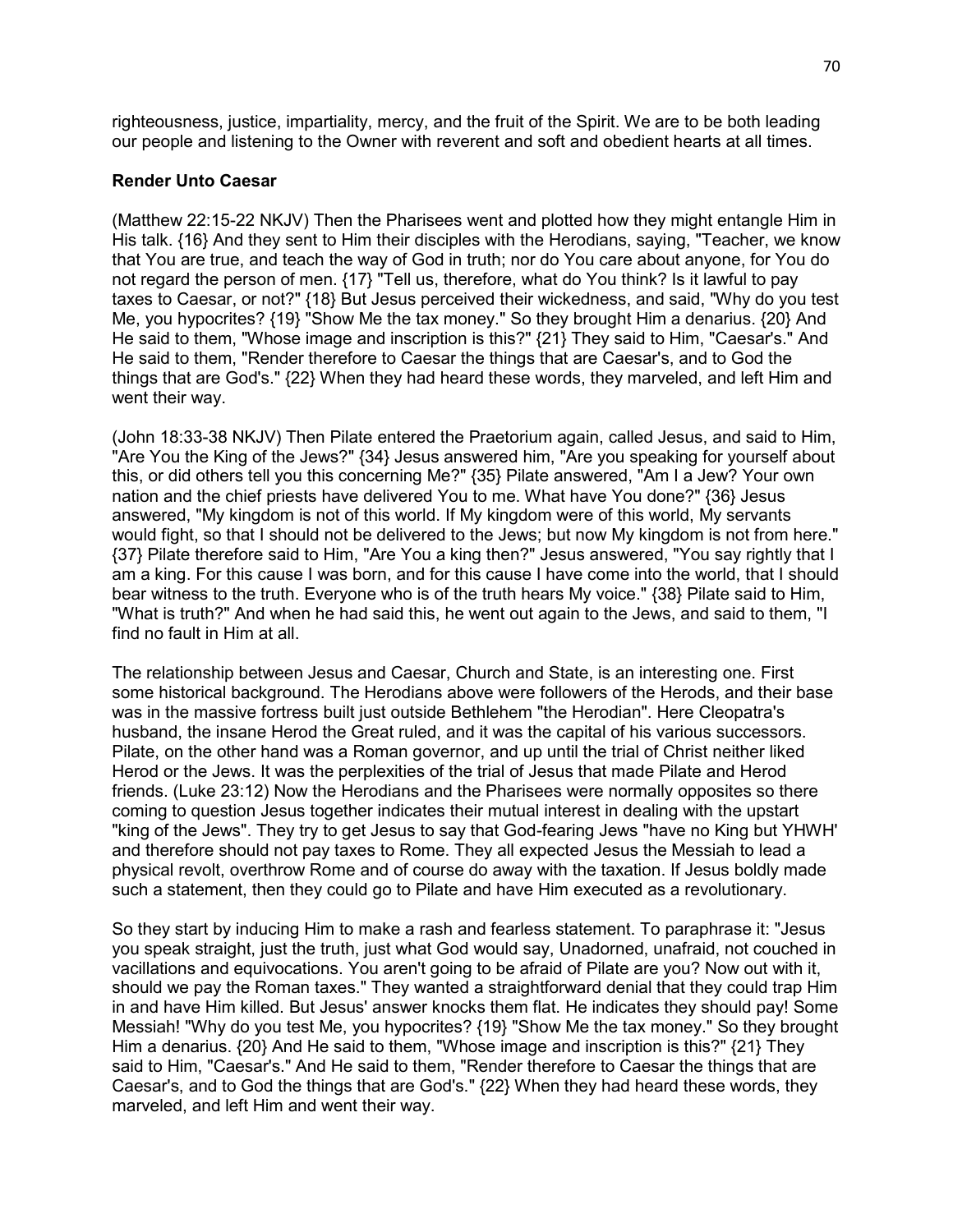They were astonished, they marveled. What Messiah would agree to pay Roman taxes. Not the Maccabees. Not the zealots. What sort of a King was this who paid taxes to another king? Jesus clarified this a bit later when, at His trial, He was taken before Pilate. Jesus says: Jesus answered, "My kingdom is not of this world. If My kingdom were of this world, My servants would fight, so that I should not be delivered to the Jews; but now My kingdom is not from here." Lets pause and think about this. Jesus was King of the Jews. He preached about a Kingdom and told the disciples they would sit on twelve thrones judging the twelve tribes of Israel in the renewal of all things. But His Kingdom was "not of this world" it didn't charge taxes and it didn't fight wars. His Kingdom was "not from here" (the Praetorium).

Now imagine the capture of a normal earthly King, say the King of Jordan. Say that someone kidnapped the King of Jordan. What would happen? The Jordanian army would be mobilized, its allies would be put on alert, bombers would take off, special forces would be woken up and sent on their mission. The King's servants would fight.

Yet the King of the Jews is captured and in immediate danger of being crucified, is horribly humiliated, and unjustly tried and no-one does anything. In fact when Peter lifts a sword, Jesus heals the ear of the slave that was struck! This is counter-intuitive! But Jesus explains it "My kingdom is not of this world. If My kingdom were of this world, My servants would fight,". In other words it's not the sort of Kingdom that uses swords and guns, it's "not of this world".

There is a huge tension, right throughout the New Testament, between "the kingdoms of this world" and the "Kingdom of God". The kingdoms of this world which are entirely under the power of the Evil One ( 1 John 5:18,19) and which Satan offered to Jesus in return for worship, saying that he, the devil, could give them to whomever he pleased. (Luke 4:5-7).Jesus ignored the devil knowing that His Kingdom was "not of this world" yet! But one day would be: (Revelation 11:15 NKJV) Then the seventh angel sounded: And there were loud voices in heaven, saying, "The kingdoms of this world have become the kingdoms of our Lord and of His Christ, and He shall reign forever and ever!" In fact Jesus, and those who follow Him shall rule the nations with an absolute despotism (a rod of iron) and shatter them in pieces (Revelation 2;27, 12:5, 19:15). That is all demonically based human authorities, which are based in the resistant principalities and powers, shall be destroyed and replaced with a kingdom where the gospel is preached and Christ is worshiped.

If you have read any of the conspiracy theories or studied Machiavelli's work "The Prince", or glanced at "The Protocols of The Learned Elders of Zion" or even read the various books about the Vatican or Umberto Eco's dry and witty look at conspiracies "Foucalt's Pendulum" or anything of Nietzsche you will realize that a dark wisdom exists. A pragmatic and clever statecraft, the politics of realism, the thinking of the Prince of Darkness, based on contempt for the weak and manipulation of the masses. This dark wisdom was the stuff of Herod who murdered his own family. It's the stuff of Stalin who believed that a realistic fear of being murdered was the ultimate weapon for controlling society. And it's the wisdom of Mao - where "all power comes out of the barrel of a gun" and who exterminated 36 million people in the Cultural Revolution. (It is also the wisdom of Saddam Hussein who models himself on Josef Stalin). This dark demonic wisdom is just the machinery, the technology, of envy and selfseeking. James describes it as follows:

(James 3:14-18 NKJV) But if you have bitter envy and self-seeking in your hearts, do not boast and lie against the truth. {15} This wisdom does not descend from above, but is earthly, sensual, demonic. {16} For where envy and self-seeking exist, confusion and every evil thing are there.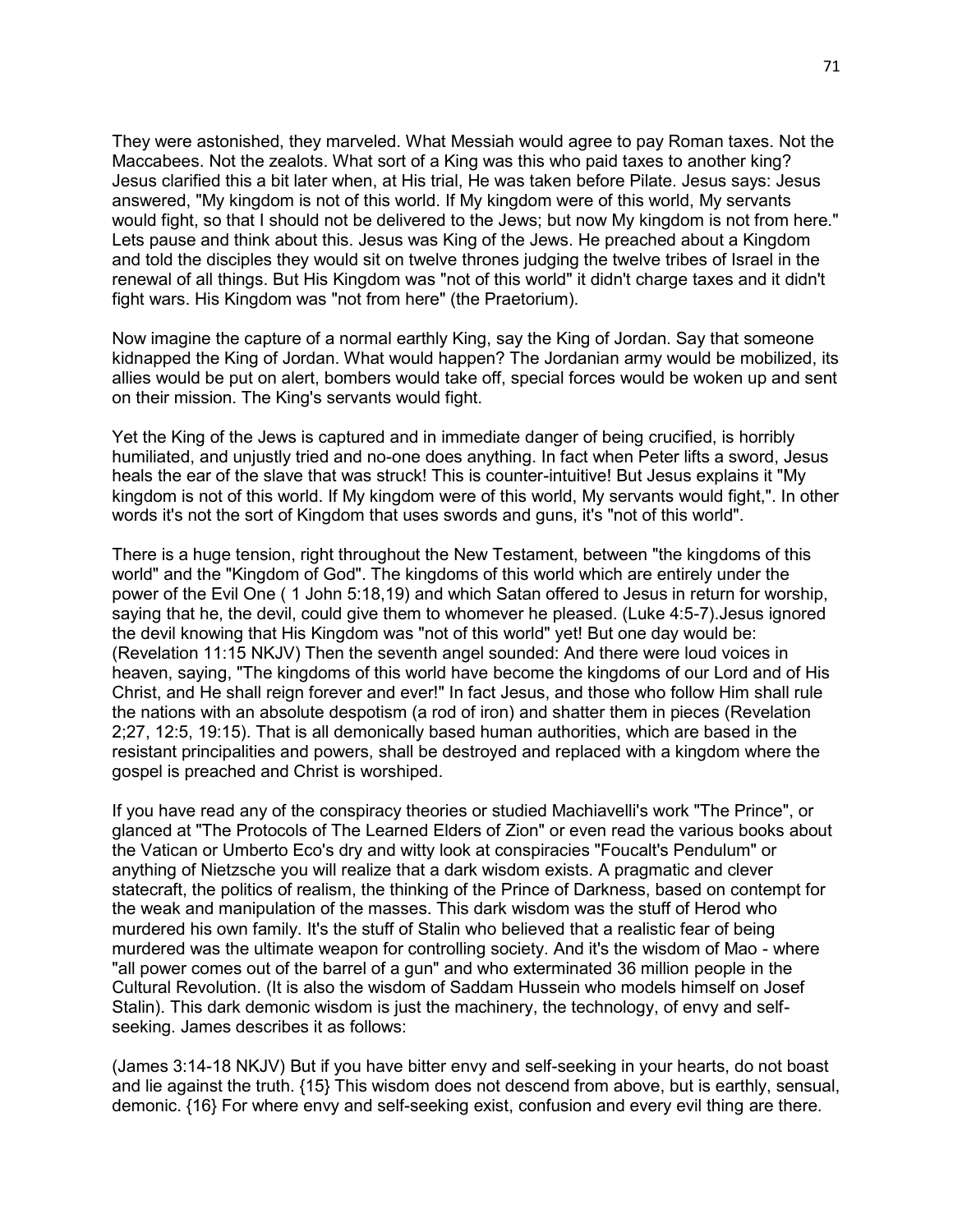{17} But the wisdom that is from above is first pure, then peaceable, gentle, willing to yield, full of mercy and good fruits, without partiality and without hypocrisy. {18} Now the fruit of righteousness is sown in peace by those who make peace.

Jesus' Kingdom is not "of this world" and is not based on military might or on controlling taxation and it has nothing to do with envy and self-seeking. It is a Kingdom of righteous peace-makers. It has not part in the dark, demonic wisdom of real-politics. Jesus did not seek human glory, did not demand taxes from anyone and refused to fight a war even to save Him from the cross. What cause could be better than saving the Messiah from injustice and death? What cause could be better than the rescue of a perfectly innocent man from the hands of the wicked? Surely that justifies the disciples picking up swords? Surely the Father could send twelve legions of angels? Surely a good cause justifies brutal means? But Jesus simply picks up Malchus' ear and heals it. His kingdom was not one you fight for. It is also not one that asks for taxes. If Caesar wants all the gold, then Caesar can have it.

That's what stunned the Herodians, that's why they "marveled". Envy, self-seeking, ruthless ambition, political pragmatism and "fighting for" this and that should not be found in God's Church. We are not "of this world" and our methods and structures are not those of the selfseeking. We are not an alternative human government that wants to charge taxes and take over the machinery of state. We are a spiritual Kingdom of immortal believers. We have time on our side. Lots of time. In fact an eternity of it. There is no need for sweaty scheming, quick grabs, or impatient political moves based on "necessity". All men fight for now, will one day be ours, and much more even. The immortals in Christ shall outlive and outlast the mortals on thrones. When they writhe in brimstone, we shall dance in glory.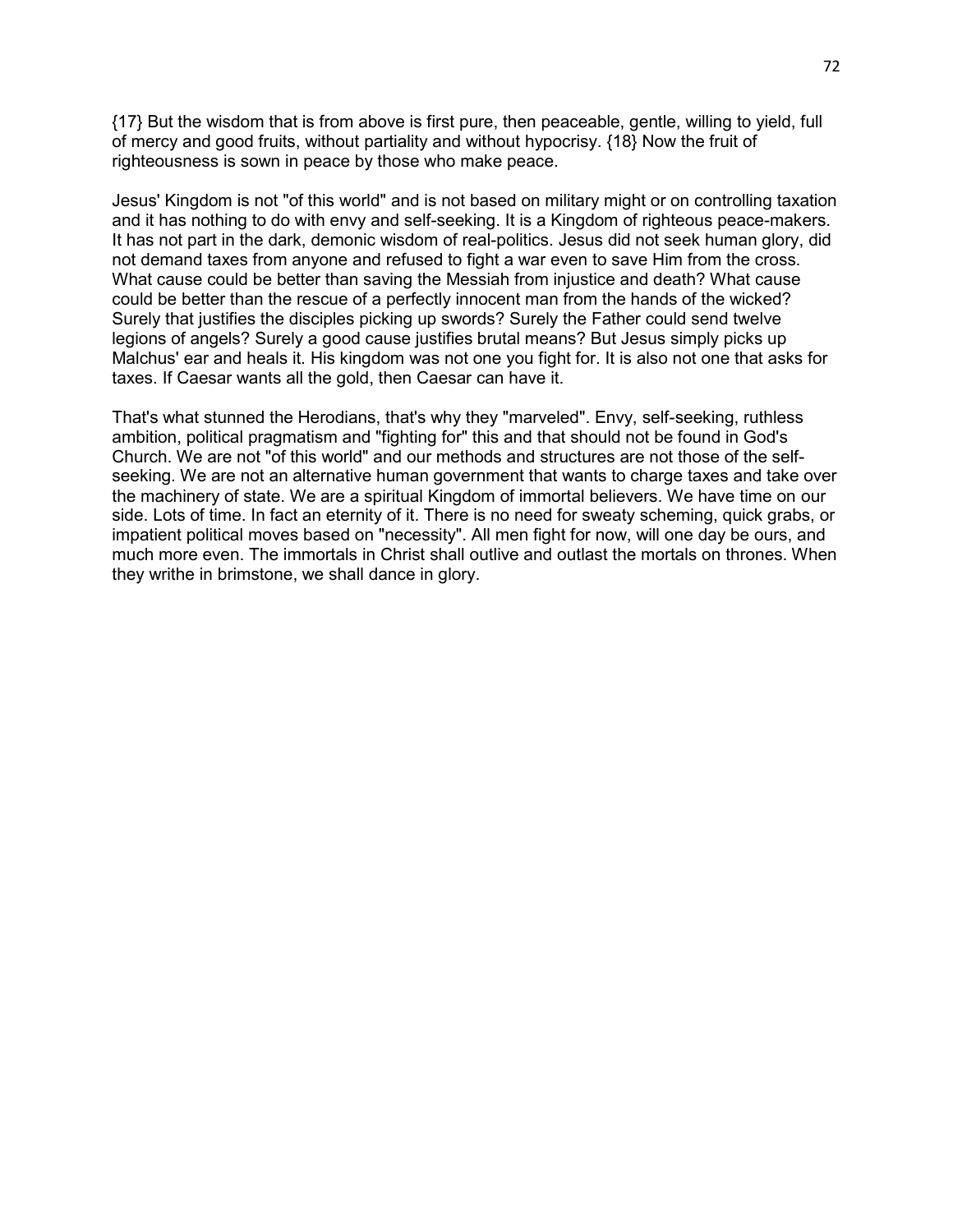# **Is There Marriage In Heaven?**

Jesus really, really outclassed his opponents. Today we will study a great example of it, and learn a bit about life in Heaven.

(Matthew 22:23-33 NKJV) The same day the Sadducees, who say there is no resurrection, came to Him and asked Him, {24} saying: "Teacher, Moses said that if a man dies, having no children, his brother shall marry his wife and raise up offspring for his brother. {25} "Now there were with us seven brothers. The first died after he had married, and having no offspring, left his wife to his brother. {26} "Likewise the second also, and the third, even to the seventh. {27} "Last of all the woman died also. {28} "Therefore, in the resurrection, whose wife of the seven will she be? For they all had her." {29} Jesus answered and said to them, "You are mistaken, not knowing the Scriptures nor the power of God. {30} "For in the resurrection they neither marry nor are given in marriage, but are like angels of God in heaven. {31} "But concerning the resurrection of the dead, have you not read what was spoken to you by God, saying, {32} 'I am the God of Abraham, the God of Isaac, and the God of Jacob'? God is not the God of the dead, but of the living." {33} And when the multitudes heard this, they were astonished at His teaching.

(Luke 20:27-40 NKJV) Then some of the Sadducees, who deny that there is a resurrection, came to Him and asked Him, {28} saying: "Teacher, Moses wrote to us that if a man's brother dies, having a wife, and he dies without children, his brother should take his wife and raise up offspring for his brother. {29} "Now there were seven brothers. And the first took a wife, and died without children. {30} "And the second took her as wife, and he died childless. {31} "Then the third took her, and in like manner the seven also; and they left no children, and died. {32} "Last of all the woman died also. {33}

"Therefore, in the resurrection, whose wife does she become? For all seven had her as wife." {34} And Jesus answered and said to them, "The sons of this age marry and are given in marriage. {35} "But those who are counted worthy to attain that age, and the resurrection from the dead, neither marry nor are given in marriage; {36} "nor can they die anymore, for they are equal to the angels and are sons of God, being sons of the resurrection. {37} "But even Moses showed in the burning bush passage that the dead are raised, when he called the Lord 'the God of Abraham, the God of Isaac, and the God of Jacob.' {38} "For He is not the God of the dead but of the living, for all live to Him." {39} Then some of the scribes answered and said, "Teacher, You have spoken well." {40} But after that they dared not question Him anymore.

Jesus' reply is both perfectly logical and utterly astounding. Moses lived four hundred years after Abraham, Isaac and Jacob, so when God says "I am the God of Abraham, Isaac and Jacob" then that must mean that Abraham, Isaac and Jacob were still living 400 years later and were in heaven with God, as resurrected beings, as God is God of the living, not of the dead. The Sadducees only accepted the first five books (Genesis, Exodus, Leviticus, Numbers and Deuteronomy) and scoffed at anything supernatural. So Jesus uses their own key passage, perhaps the best-known passage in the Jewish bible, to completely demolish their view of the resurrection!

Jesus adds insult to injury by saying of the Sadducees: "Jesus answered and said to them, "You are mistaken, not knowing the Scriptures nor the power of God." Like many skeptical theologians they had no deep knowledge of the Scriptures and no experience of God's saving power. They were the barren politicians of a dying faith that was soon to pass away.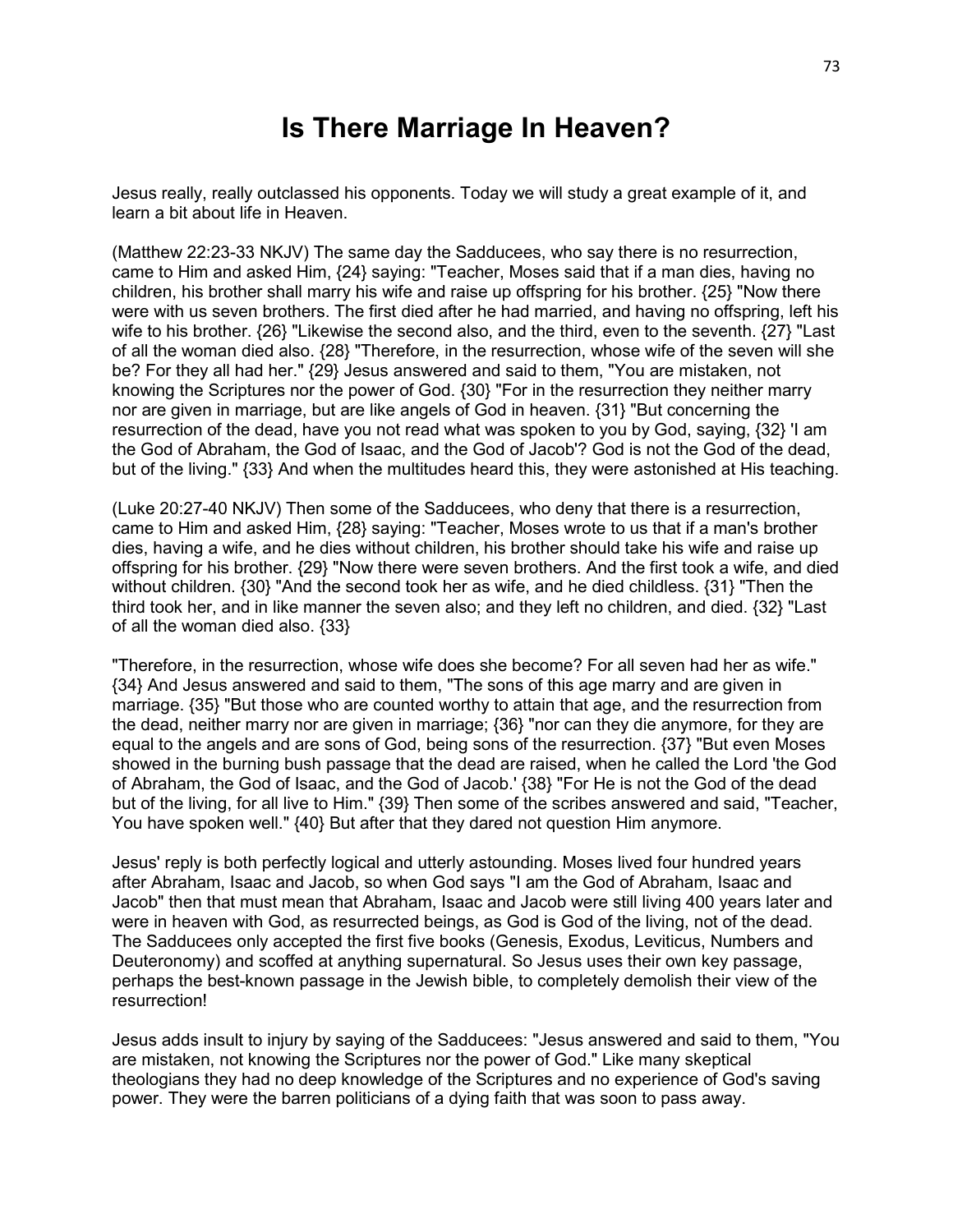In Acts we learn a bit more about the Sadducees: "For Sadducees say that there is no resurrection; and no angel or spirit; but the Pharisees confess both." (Acts 23:8) So they would not have enjoyed it when Jesus said of the righteous dead: "nor can they die anymore, for they are equal to the angels and are sons of God, being sons of the resurrection" thus saying that angels existed, a spiritual world existed and that the righteous saints have a very high status "equal to the angels and are sons of God". However, like the angels they lack the ability of physical reproduction. This is essential for any eternal being because if reproduction was allowed and the population of heaven doubled say every fifty years, and no-one died, then after a million years the population would be 2 to the power 20,000 which is trillions of trillions of trillions of immortals. After a few billion years of that... well you get the idea (Does someone out there have a calculator?)

Christians who die in the Lord have three status' mentioned here: equal to the angels, sons of God and sons of the resurrection. In fact Hebrews says that angels are our servants (Hebrews 1:14) and 1 Corinthians 6:2.3 says that we will be their judges: (1 Corinthians 6:2-3 NKJV) Do you not know that the saints will judge the world? And if the world will be judged by you, are you unworthy to judge the smallest matters? {3} Do you not know that we shall judge angels? How much more, things that pertain to this life?

The fact that we are over certain angelic and spiritual beings is clear from the fact that quite ordinary Christians can cast out demons. This was not done even by the prophets in the OT. Something has happened, a fundamental change in the heavenlies occurred with Christ's coming, His ministry, death, resurrection and ascension. The Church now consists of sons of God, glorious beings whose redemption will even set Nature free.

(Romans 8:16-21 NKJV) The Spirit Himself bears witness with our spirit that we are children of God, {17} and if children, then heirs; heirs of God and joint heirs with Christ, if indeed we suffer with Him, that we may also be glorified together. {18} For I consider that the sufferings of this present time are not worthy to be compared with the glory which shall be revealed in us. {19} For the earnest expectation of the creation eagerly waits for the revealing of the sons of God. {20} For the creation was subjected to futility, not willingly, but because of Him who subjected it in hope; {21} because the creation itself also will be delivered from the bondage of corruption into the glorious liberty of the children of God.

Not only is there a resurrection but "those who are counted worthy to attain that age, and the resurrection from the dead," become beings so glorious that it will astonish us and liberate creation. We become immortals for as Jesus said "nor can they die anymore". They are counted worthy of continuous and permanent existence. If you shoot them they do not die, and cannot die. No disease touches them, no pain racks their bodies, they are glorious immortal beings, clothed with powerful resurrection bodies like those of angels. The saints are imperishable, incorruptible, immortal and eternal (see I Cor 15:35-55).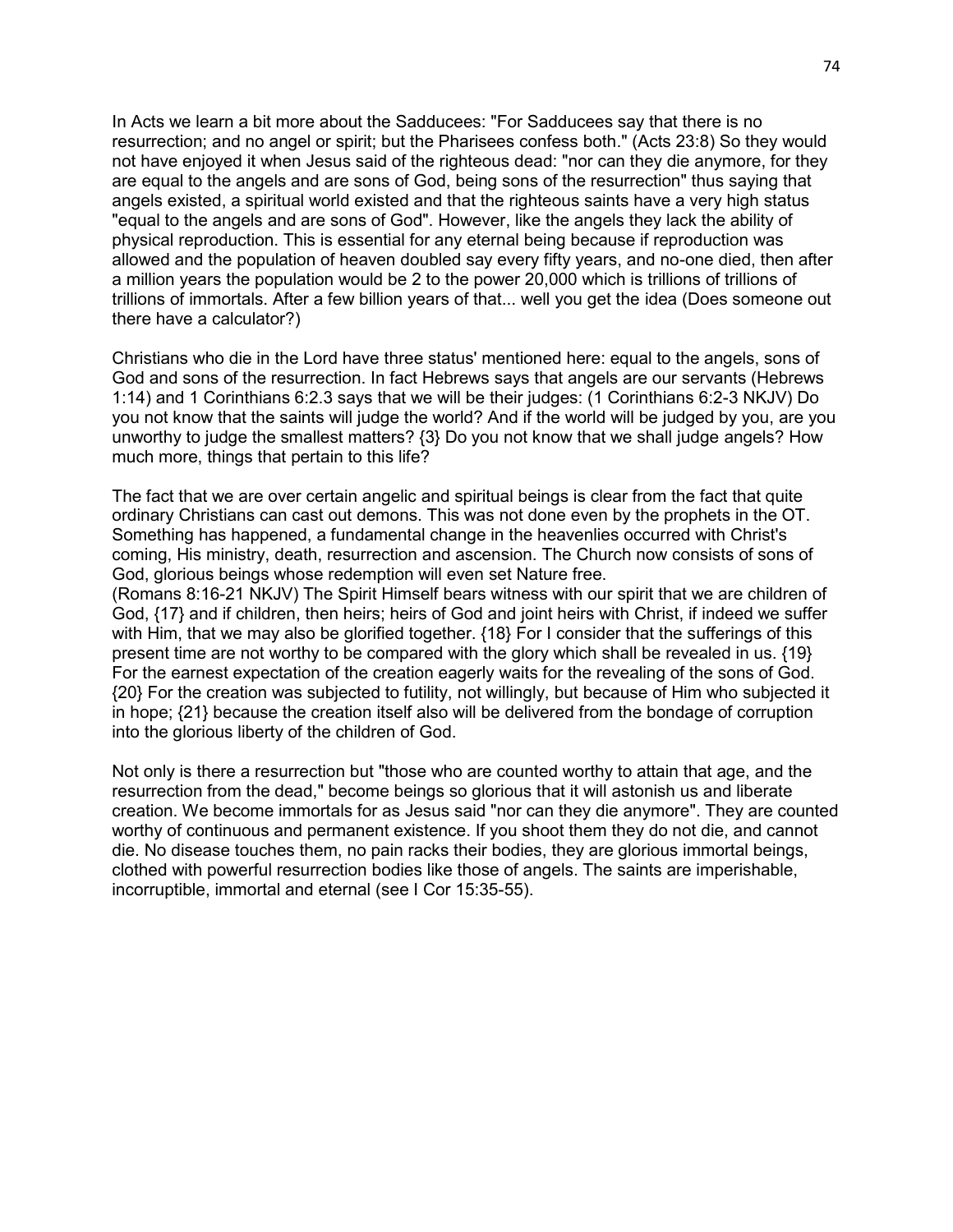# **Blockages in the Kingdom**

(Matthew 23:13 NKJV) "But woe to you, scribes and Pharisees, hypocrites! For you shut up the kingdom of heaven against men; for you neither go in yourselves, nor do you allow those who are entering to go in.

The woes in Matthew 23 are the direct and diametric opposites of the "blessed" in the Sermon On The Mount. The first blessed is "blessed are the poor in Spirit for theirs is the Kingdom of God" while the first woe is "woe to those who spiritually deprive others of the Kingdom of God". The second blessed is about mourning and comfort, while the second woe is about devouring widow's houses. And so on in parallel, instead of the pure in heart we have woe to those who clean the dish instead. Instead of blessed are the merciful we find woe to those who tithe dill and mint and cumin but have forgotten mercy. The last beatitude is about those who are persecuted and the last woe is about those who engage in persecution and build the tombs of the prophets.

The people these woes are directed against are the blockages to true spirituality. Those who substitute outwardness for inwardness, and who prefer the performance of small duties to the exercise of love and mercy and the apprehension of deeper truths. These are those who starve the sheep, who leave dead churches in their wake and forbid any movement of God that smacks of spiritual reality.

These are those who have to be in control, and who delight in denying things to people. The poet Goethe once described the Devil as "him who always denies". These deny people the Kingdom, they shut people out from God and angrily scowl at those who have found true joy in Christ. They are terrified of true spiritual power being unleashed in the pews of their church.

There is something shocking about true intimacy with God that makes "control freaks" afraid. In reaction to the Holy Spirit they run, and they also forbid others from going anywhere near that "dangerous thing" - a deep personal, emotional, real relationship with God.

"Control freaks" as they are popularly known, are afraid of meeting a God who can control them. An unpredictable God, a God who can love lepers and be embraced by prostitutes. A God big enough to go beyond all social conventions.

Such people are blockages in the Kingdom. They often rise to power in ecclesiastical structures and create structures that are elaborate defenses against spiritual change - including revival and renewal. They leave whole denominations in spiritual desolation so that God has to work around them, and raises up new leaders and alternative movements. The control freaks clog the channels of grace for a little while until they are either removed or flowed around.

But "woe to them". They are undone! They are judged. They will be charged with the blood of all the prophets and the righteous martyrs (Matt 23:35). They are not just unblessed, they are desolated, and so destined for perdition that it is their natural realm. In fact they are called "sons of Hell" (Matt 23:15) just as much as true Christians are called sons of God (Matthew 5;9). These people are very religious but utterly doomed.

This puts a tremendous responsibility on those of us in positions of spiritual authority to be people who are not blockages, but channels of grace, vessels of mercy. people who have the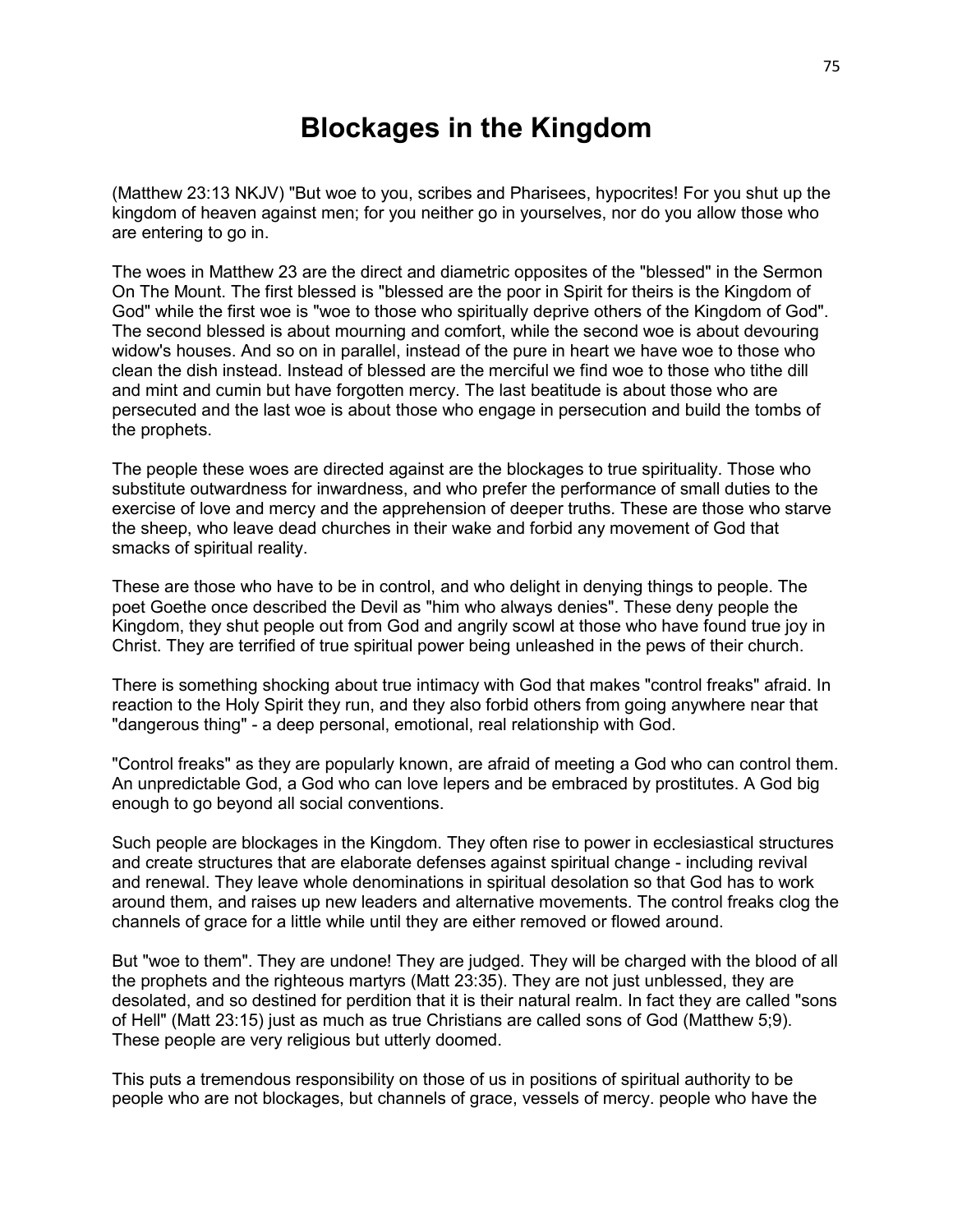savor of life about them. We are to be servant leaders not dominators of the flock. Hence the exhortations earlier in the chapter about titles and prominence and being called "Rabbi". If we are humble about our use of power we will not end up like the scribes and Pharisees!

Early in my ministry I remember meeting certain denominational officials who wore gray flannel suits and strutted in their prominence and power over pastors under appointment. They were the evangelical equivalent of the Politburo. They seemed to want us to cringe before them and to fear the "black mark" they could give us that would ruin our careers forever. I went overseas as a missionary and in time the denomination changed and the old guard moved on. But they were terrifying men and they knew it. Such powerfulness is not from the Holy Spirit.

How then can we avoid falling into the love of control? First trust God with His Church. It's His to order and ours to serve. Secondly, be open and humble in any use of power. Thirdly, remember our job is not to "prevent trouble" but to preach good news. And finally, simple empathy and love for those in our charge. We must be reluctant to bruise and eager to bless. Able to restore people gently with an eye t our own weakness.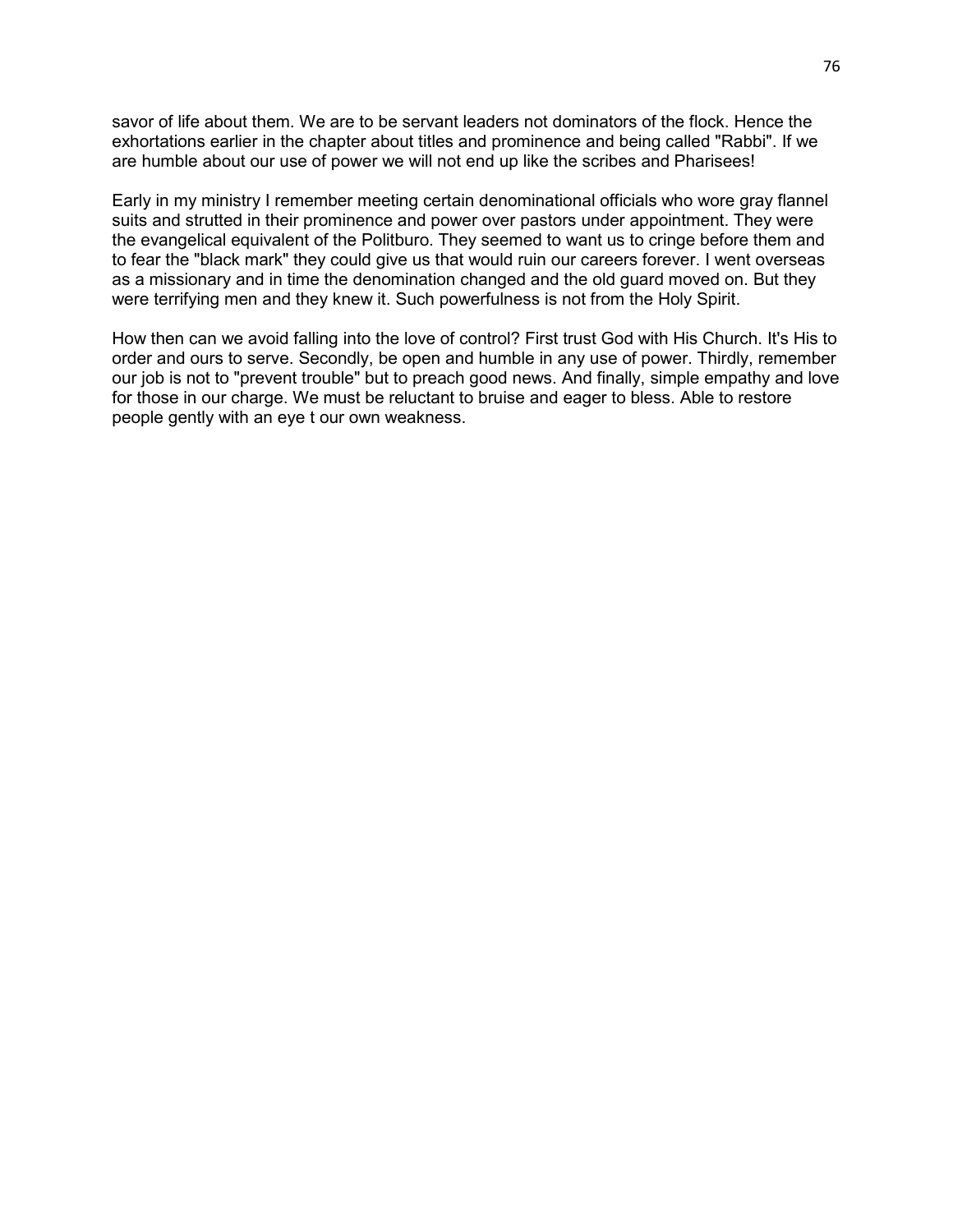### **Parable of the Ten Virgins**

(Matthew 25:1-13 NKJV) "Then the kingdom of heaven shall be likened to ten virgins who took their lamps and went out to meet the bridegroom. {2} "Now five of them were wise, and five were foolish. {3} "Those who were foolish took their lamps and took no oil with them, {4} "but the wise took oil in their vessels with their lamps.  ${5}$  "But while the bridegroom was delayed, they all slumbered and slept. {6} "And at midnight a cry was heard: 'Behold, the bridegroom is coming; go out to meet him!' {7} "Then all those virgins arose and trimmed their lamps. {8} "And the foolish said to the wise, 'Give us some of your oil, for our lamps are going out.' {9} "But the wise answered, saying, 'No, lest there should not be enough for us and you; but go rather to those who sell, and buy for yourselves.' {10} "And while they went to buy, the bridegroom came, and those who were ready went in with him to the wedding; and the door was shut. {11} "Afterward the other virgins came also, saying, 'Lord, Lord, open to us!' {12} "But he answered and said, 'Assuredly, I say to you, I do not know you.' {13} "Watch therefore, for you know neither the day nor the hour in which the Son of Man is coming.

This is one of the most controversial of the parables with a multitude of interpretations. It is a "crisis parable" where there is a decisive moment which people are prepared for or totally unprepared for. "On that Day" "in that hour.." is when the reality of our faith and wisdom is tested and found out. The parable of the ten virgins is a call to alertness, wisdom and spiritual preparation. Above all it tells us that we cannot sit on our lees in comfort and complacency. There is a time of reckoning and it may come suddenly, and catch us unprepared.

Folly is not a frequent theme in modern teaching and it is seen as almost harmless, almost like an eccentricity of sorts. Yet folly, slackness, and lack of wisdom are seen as truly catastrophic in their consequences in Scripture. (by "folly" I mean the biblical definition - poor judgment and a lack of practical wisdom). The foolish person is one who refuses to absorb the wisdom God so generously provides - and wisdom is one of the chief qualities that the Holy Spirit imparts (Isaiah 11:1,2 Acts 6:10). So by refusing wisdom the person is, in many ways, refusing God.

Good judgment and practical wisdom in living are often not thought of as spiritual qualities yet they are required to live a righteous and peaceful life. A clattering fool cannot fulfill all righteousness and a person full of their own opinions (as the fools in Proverbs are) are incapable of walking for any length of time in the ways of peace. Folly is a sure sign of spiritual inadequacy. Which is why the foolish virgins are soon spiritually depleted running out of the "oil" of the Holy Spirit. The wise, however, are spiritually receptive, they seek more, and are far better prepared spiritually for the day of crisis.

#### **This is eloquently expressed in the speech of Wisdom in Proverbs chapter 1:**

(Proverbs 1:20-33 NKJV) Wisdom calls aloud outside; She raises her voice in the open squares. {21} She cries out in the chief concourses, At the openings of the gates in the city She speaks her words: {22} "How long, you simple ones, will you love simplicity? For scorners delight in their scorning, And fools hate knowledge. {23} Turn at my rebuke; Surely I will pour out my spirit on you; I will make my words known to you. {24} Because I have called and you refused, I have stretched out my hand and no one regarded, {25} Because you disdained all my counsel, And would have none of my rebuke, {26} I also will laugh at your calamity; I will mock when your terror comes, {27} When your terror comes like a storm, And your destruction comes like a whirlwind, When distress and anguish come upon you. {28} "Then they will call on me, but I will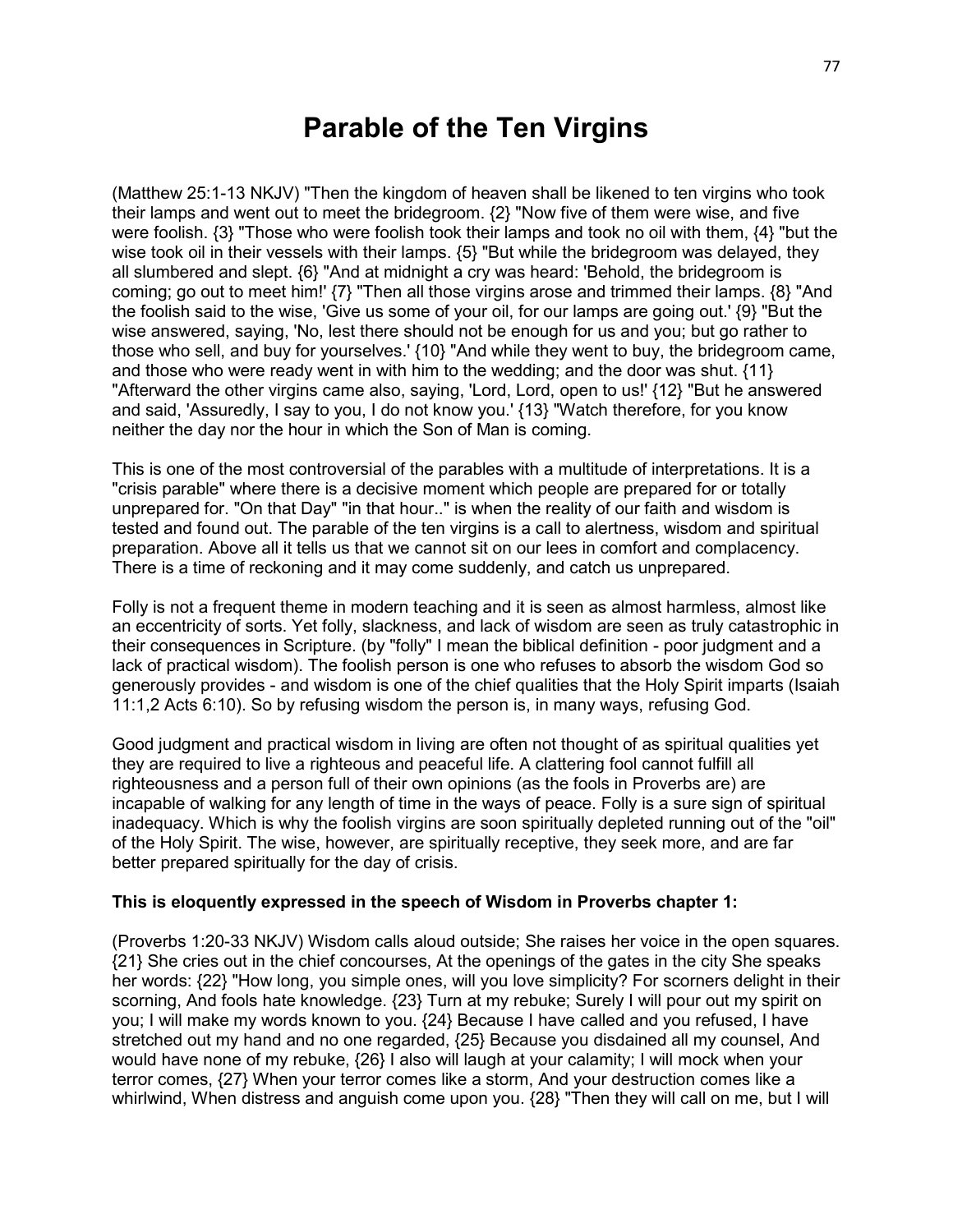not answer; They will seek me diligently, but they will not find me. {29} Because they hated knowledge And did not choose the fear of the LORD, {30} They would have none of my counsel And despised my every rebuke. {31} Therefore they shall eat the fruit of their own way, And be filled to the full with their own fancies. {32} For the turning away of the simple will slay them, And the complacency of fools will destroy them; {33} But whoever listens to me will dwell safely, And will be secure, without fear of evil."

To repent and turn at Wisdom's rebuke is to have her spirit poured out on you. (Prov 1:23 above). However, to refuse wisdom is to refuse God and to invite calamity and destruction upon one's life. (Proverbs 1:24-32 above). Folly is such an offense to the Holy Spirit that when fools in a time of crisis call out and seek wisdom at last God does not answer because "they have rejected knowledge and the fear of the Lord". (v29) They only want wisdom for their own selfpreservation, not because it is true and good.

Physical fitness may also give us analogy. Take two soldiers, one of whom does not exercise and the other of whom keeps very fit indeed. What will happen in the day of battle? When the fitness is needed the unprepared soldier cannot go out and purchase endurance! it must be part of his life well before the crisis comes. So we must be prepared for days of spiritual trial and testing.

Why does Jesus lock the foolish virgins out? You cannot study after the exam has been held - it does not get you any marks, and you cannot go and get wisdom after the trial for which it is required. In the extreme case in Luke 16 the rich man wakes up to the nature of his life when he was in torment and asks Lazarus to go back and testify to his brothers. Did this realization change his situation? Not at all! It was wisdom but far too late. To be wise after judgment has come is of no use at all.

Christians are required to be "full of the Holy Spirit and wisdom" (Acts 6:3, Ephesians 1:17) and Paul prays that they will be given the spirit of wisdom and revelation and the apostle John makes the point that the Holy Spirit is our instructor in "all things" (1John 2:20,27). Wisdom is not optional. Wisdom is a sign of the Spirit's presence in a human mind and heart. The wisdom of Joseph and Daniel even caused kings to declare that a "spirit of the gods is in them". We must not live complacent, self-indulgent Christian lives but rather be disciplined, wise and watchful, full of the Spirit and inwardly prepared for every crisis that life brings.

The time preceding Christ's return will be "night". A time of darkness and instability. A time when the foolish will stumble and be destroyed and the wise will just be able to make it through. Strong temptations and false miracles will abound (2 Thessalonians 2:9-12) and Christians will need every ounce of discernment to escape. (Matthew 24:24) Those who have sought comfort rather than wisdom and spiritual growth will be unprepared. The door of opportunity for wisdom will shut and they will be left outside. Therefore while we have the light we should heed it, and strive to lay hold of the wisdom and truth of God in our lives so we may live in peace and enjoy God.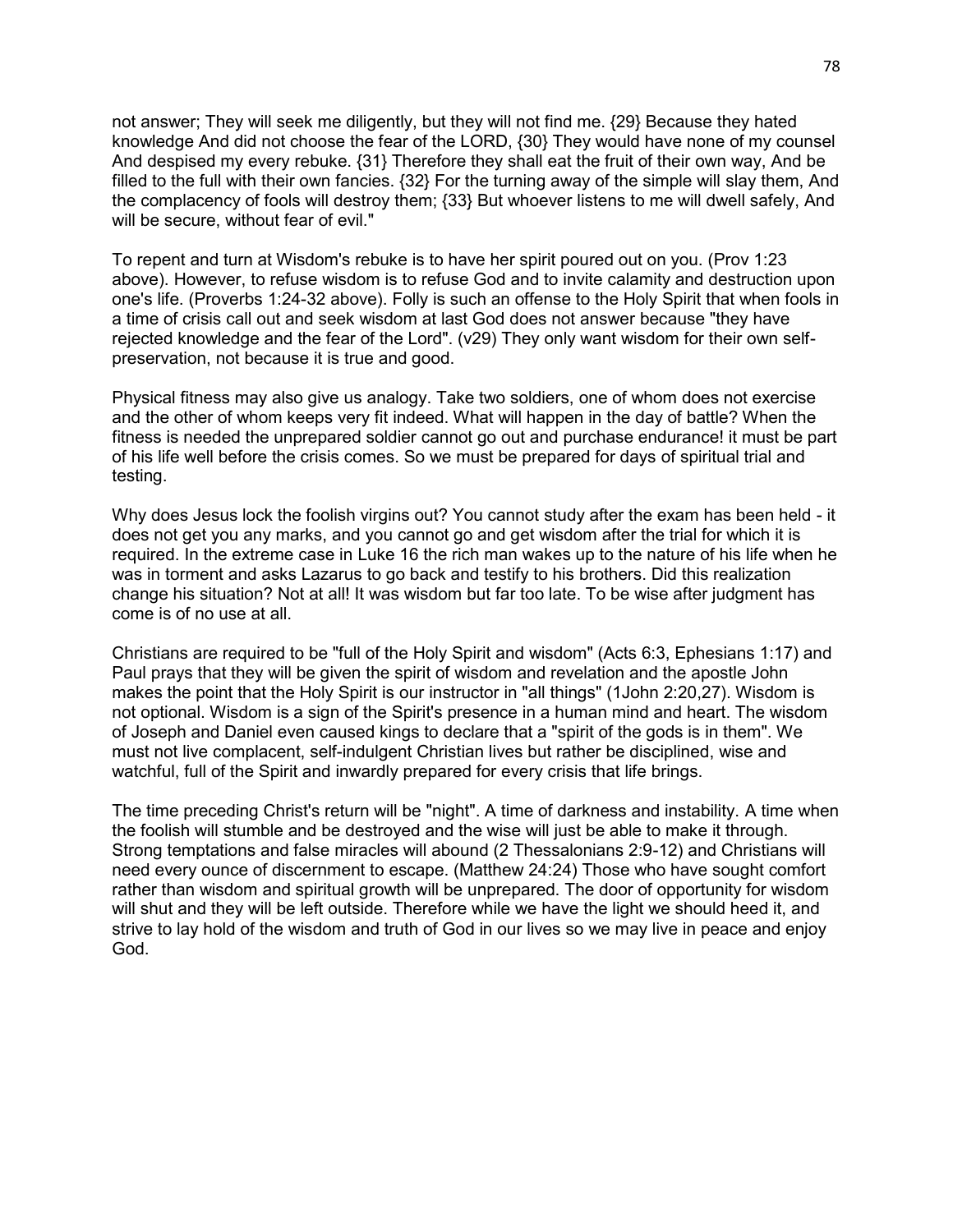# **The Parable of the Talents**

(Matthew 25:14-30 NKJV) "For the kingdom of heaven is like a man traveling to a far country, who called his own servants and delivered his goods to them. {15} "And to one he gave five talents, to another two, and to another one, to each according to his own ability; and immediately he went on a journey. {16} "Then he who had received the five talents went and traded with them, and made another five talents. {17} "And likewise he who had received two gained two more also. {18} "But he who had received one went and dug in the ground, and hid his lord's money. {19} "After a long time the lord of those servants came and settled accounts with them. {20} "So he who had received five talents came and brought five other talents, saying, 'Lord, you delivered to me five talents; look, I have gained five more talents besides them.' {21} "His lord said to him, 'Well done, good and faithful servant; you were faithful over a few things, I will make you ruler over many things. Enter into the joy of your lord.' {22} "He also who had received two talents came and said, 'Lord, you delivered to me two talents; look, I have gained two more talents besides them.' {23} "His lord said to him, 'Well done, good and faithful servant; you have been faithful over a few things, I will make you ruler over many things. Enter into the joy of your lord.' {24} "Then he who had received the one talent came and said, 'Lord, I knew you to be a hard man, reaping where you have not sown, and gathering where you have not scattered seed. {25} 'And I was afraid, and went and hid your talent in the ground. Look, there you have what is yours.' {26} "But his lord answered and said to him, 'You wicked and lazy servant, you knew that I reap where I have not sown, and gather where I have not scattered seed. {27} 'So you ought to have deposited my money with the bankers, and at my coming I would have received back my own with interest. {28} 'Therefore take the talent from him, and give it to him who has ten talents. {29} 'For to everyone who has, more will be given, and he will have abundance; but from him who does not have, even what he has will be taken away. {30} 'And cast the unprofitable servant into the outer darkness. There will be weeping and gnashing of teeth.'

Here is another crisis parable about a time of reckoning when the foolish and unprofitable are punished. The "one talent" servant is not particularly bad by conventional morality. He does not appear to be a murderer , adulterer or criminal. He is just lazy, foolish, incompetent and unprofitable. He is a "time-server", a person who whiles the hours and days of his life, who does " little here and a little there", who lacks any industry or ambition and whose work ethic is "as little effort as possible for as long as possible". This servant ends up in outer darkness for having a lousy work ethic.

Industry, ambition and a good work ethic are sure signs that a person cares about their life and wants it to count. God has made us to be contributors, to give more than we take, to make a difference according to the level of our ability. He has not made us to play safe, cruise along forever and accomplish little or nothing. The Holy Spirit that give wisdom also gives strength, industry and capability. The Holy Spirit is creative, life-giving and productive and those qualities will find expression in the life of the diligent and godly believer.

#### **Here are two Proverbs that show God's opinion of slackness:**

(Proverbs 10:4 NKJV) He who has a slack hand becomes poor, But the hand of the diligent makes rich.

(Proverbs 18:9 NKJV) He who is slothful in his work Is a brother to him who is a great destroyer.